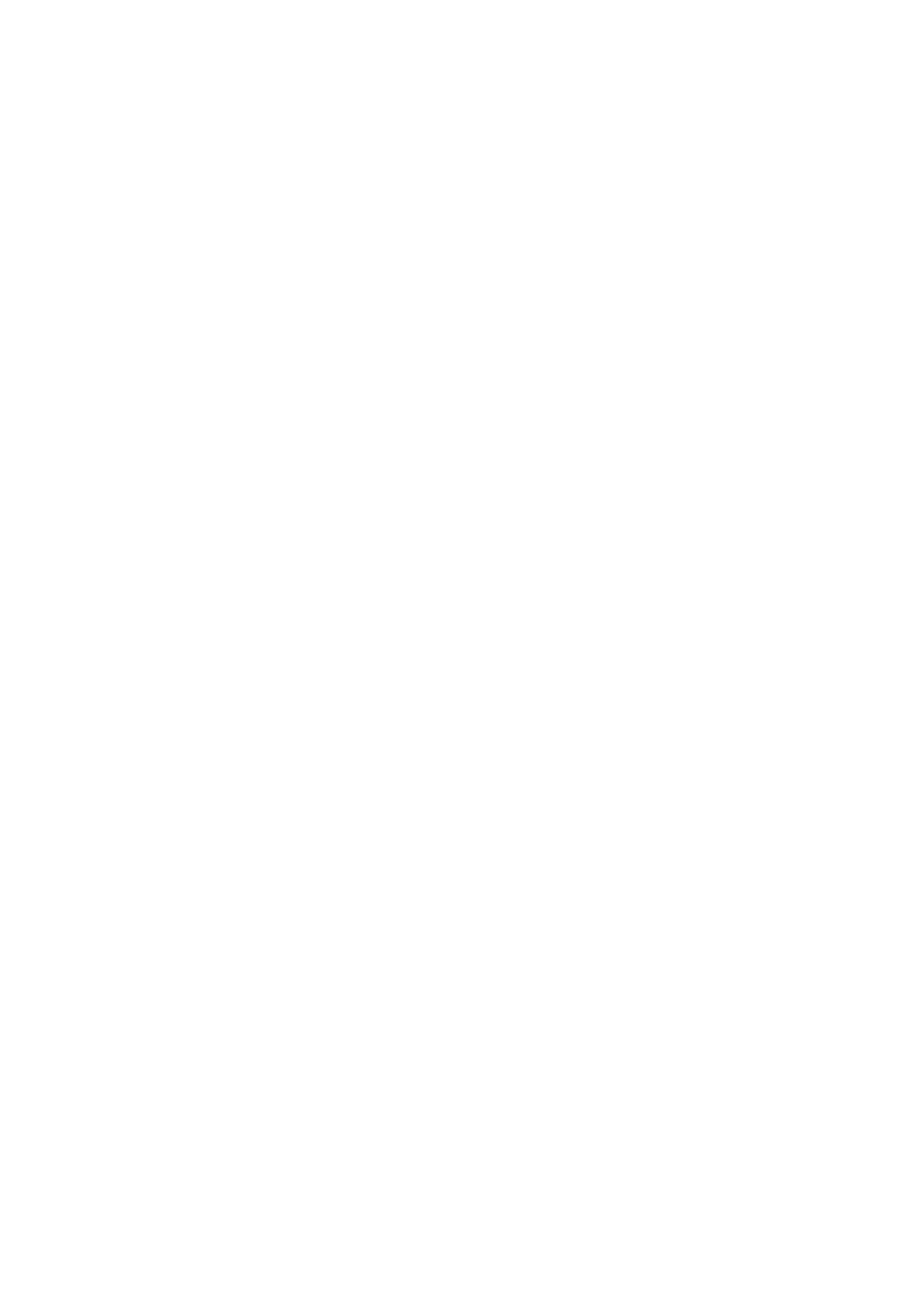# **Contents**

### CHAPTER 2: AN OVERVIEW OF BURN INJURY: NATURE AND MANAGEMENT -------------- 16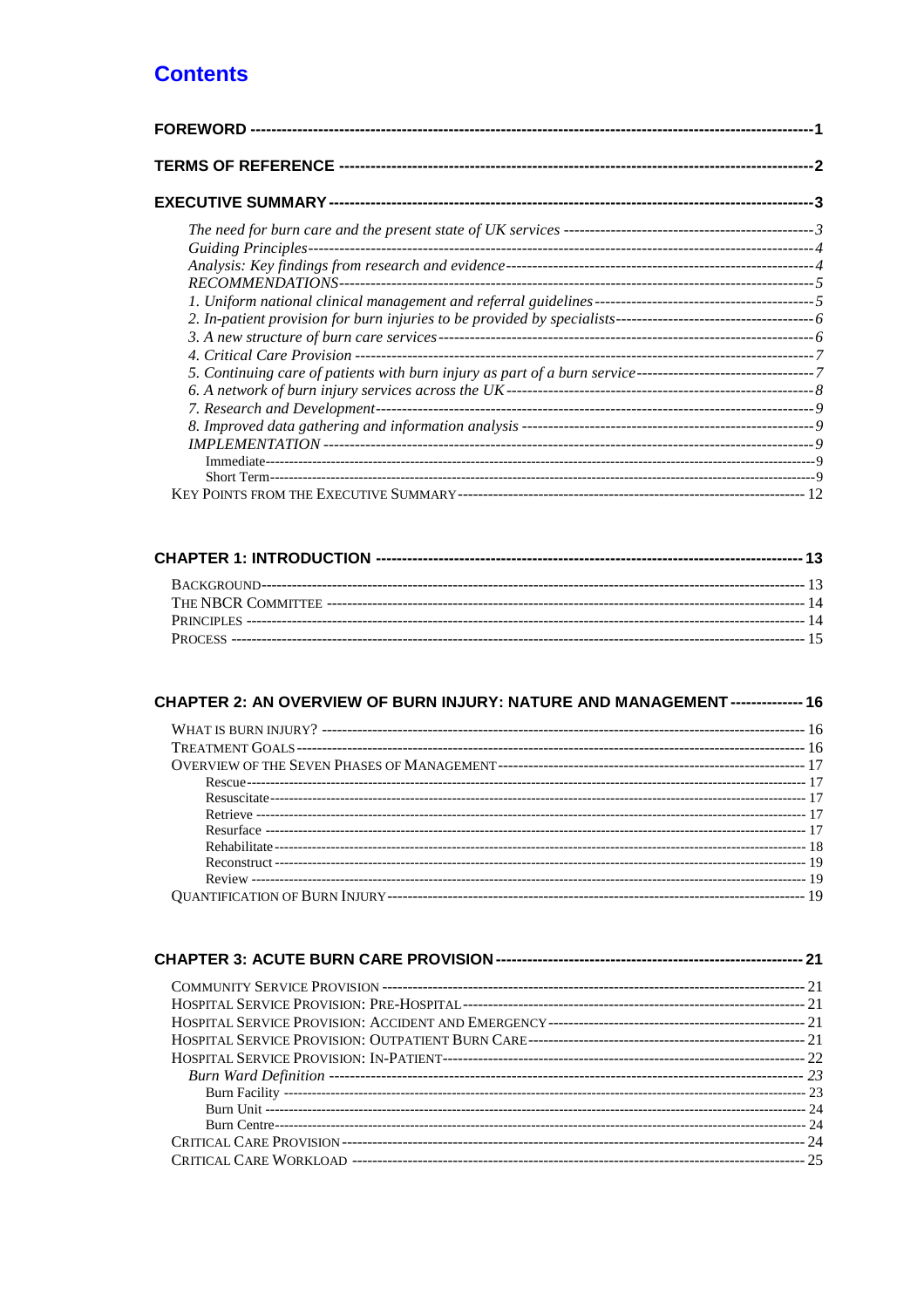| DELIVERING PATIENT-CENTRED HEALTH CARE TO MEET PSYCHO-SOCIAL NEEDS---------------------------- 34 |  |
|---------------------------------------------------------------------------------------------------|--|
|                                                                                                   |  |
|                                                                                                   |  |
|                                                                                                   |  |
|                                                                                                   |  |
|                                                                                                   |  |
|                                                                                                   |  |
|                                                                                                   |  |
|                                                                                                   |  |
|                                                                                                   |  |
|                                                                                                   |  |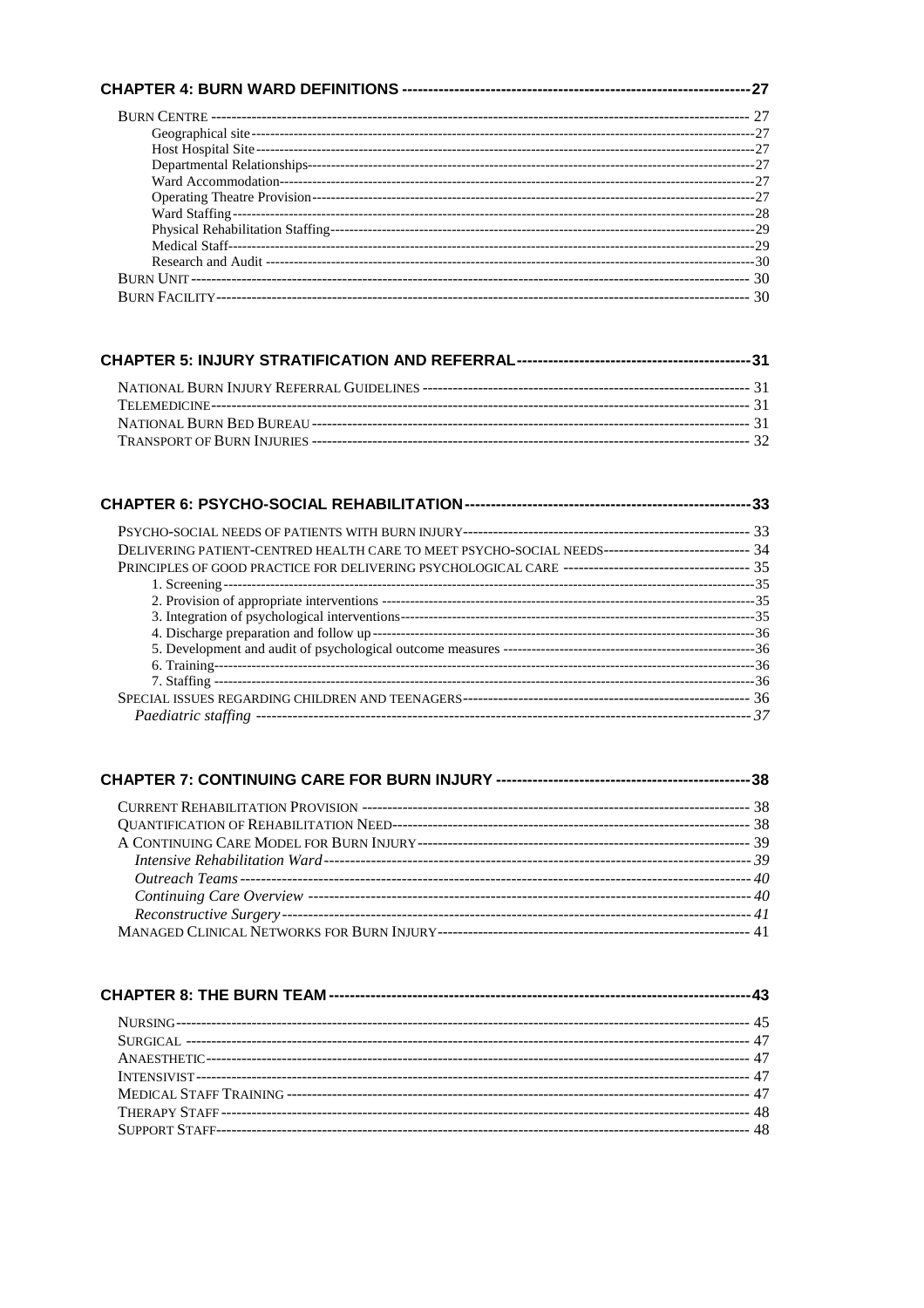#### **APPENDICES**

| APPENDIX 1: NBCR COMMITTEE MEMBERSHIP AND ACKNOWLEDGEMENTS---------------------------------- 66     |  |
|-----------------------------------------------------------------------------------------------------|--|
|                                                                                                     |  |
| APPENDIX 3: NURSING LEVELS FOR MONITORING PATIENTS WITH BURN INJURY----------------------------- 70 |  |
|                                                                                                     |  |
|                                                                                                     |  |
|                                                                                                     |  |
|                                                                                                     |  |
|                                                                                                     |  |
|                                                                                                     |  |
|                                                                                                     |  |
|                                                                                                     |  |
| 7. Elements of service / guidance for costing--                                                     |  |
|                                                                                                     |  |
|                                                                                                     |  |
|                                                                                                     |  |

**REFERENCES-------------------------------------------------------------------------------------------------------- 78**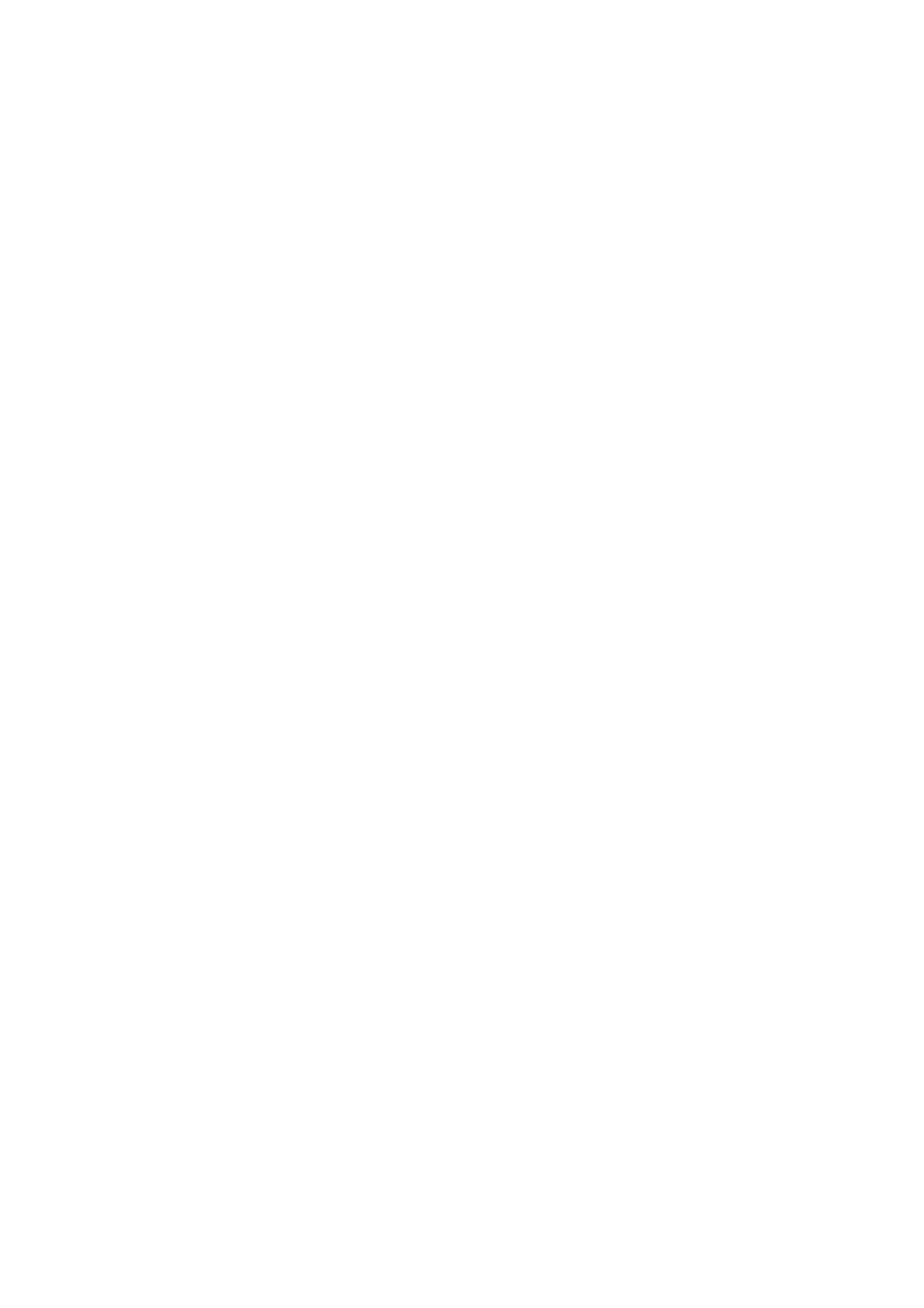# **Foreword**

The National Burn Care Review Committee (NBCRC) has approached the task of reviewing the organisation and delivery of burn injury care in the British Isles with the intention of recommending changes to improve the overall quality of the service.

It is increasingly appreciated in many areas of care, as it has been in burn care for some time, that patient centred, multi-professional working is in the patient's best interests. By involving these specialties in the discussions, it is the hope of the NBCRC that we have described an organisation that will allow the best of each specialty to be coordinated and focussed on the needs of each patient. We have described standards for the organisation of care that are practical and attainable.

Patients and relatives alike need to be confident that the NHS can provide care not only for acute injury, but for the entire process of recovery and rehabilitation. The service must also be equitable, accessible at the time of need, irrespective of location. These requirements have long been recognised by all who work in the burn care services in the British Isles.

Implementation of the series of recommendations included in this Report will require substantial re-organisation of the current burn care network. This cannot be undertaken in a short period of time. Using the robust and objective methods outlined in this Report to assess the needs of the population during the implementation phase means that over a five to seven year period following the publication of this Report the majority of the recommendations can be realised. The result will not only be of benefit for the most severely injured, but also for the whole range of burn injury cared for by the NHS today.

Throughout the two year period that the NBCRC has been considering the issues, regular communication has taken place between the Committee and various other stakeholders. Workshops at two consecutive British Burn Association meetings and other interactive meetings with healthcare managers have helped to ensure these groups have been able to make observations about the process and the evolving recommendations.

I wish to express my thanks to the members of the NBCRC and to the many NHS managers and healthcare professionals who have contributed to this work.

Ken Dunn On behalf of the National Burn Care Review Committee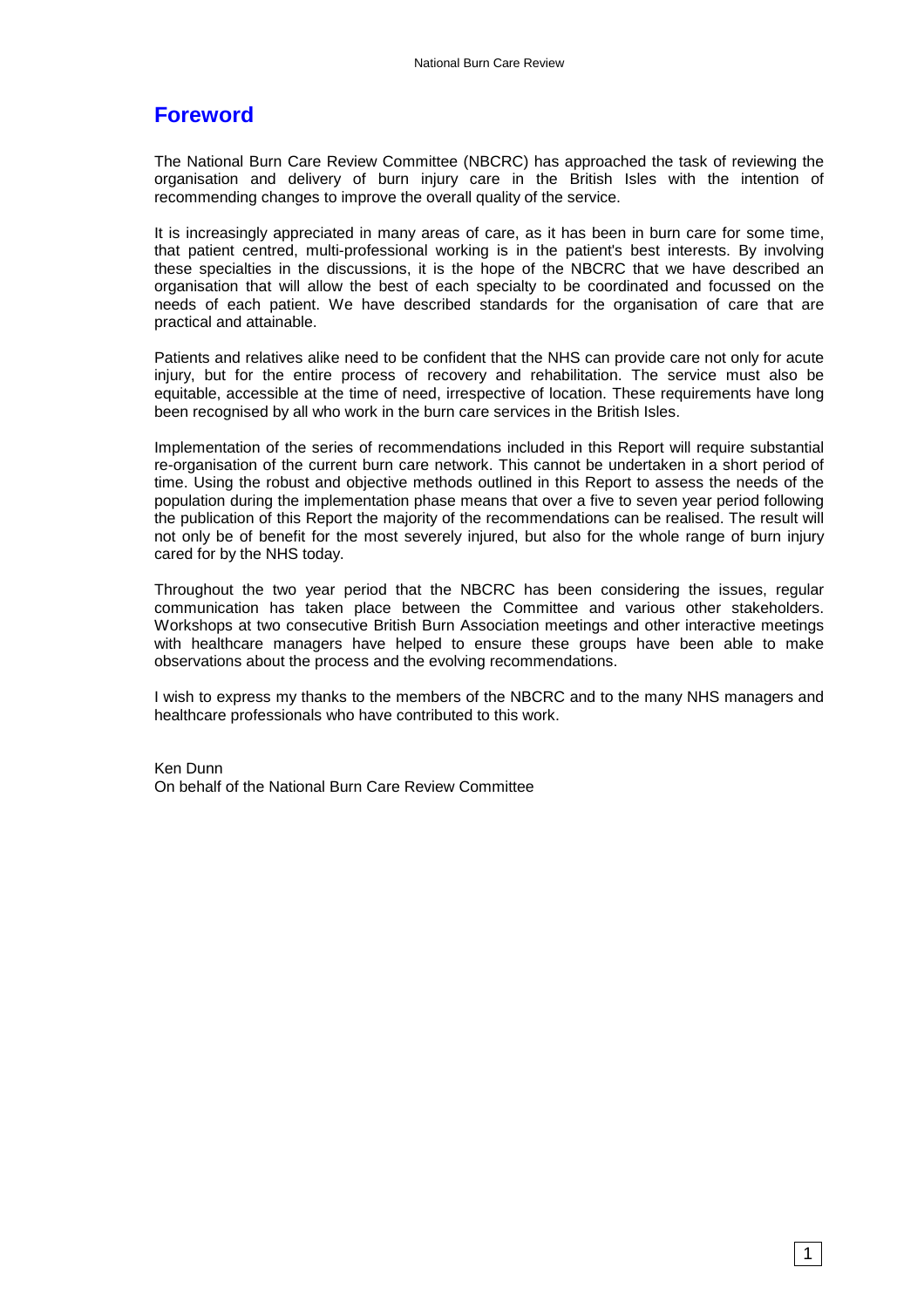# **Terms of Reference**

1. To consider all available national information sources relating to burn injury and;

- map the national incidence by age group and injury severity.
- detail the facilities available across the UK specifically for the care of acute phase burn injury and for post burn rehabilitation.
- consider available evidence on the outcome of treatment for burn injured patients.
- consider the appropriateness of the facility where treatment occurs, and the specialty or specialties providing that care.
- consider the views of patients regarding the service offered at present and of any future service.

2. By use of benchmarking, provide a standardised overview of the nation's burn care network.

3. To generate recommendations that might act as guidelines for the commissioning of specialised burn care services.

4. Recommend realistic changes in the provision of burn care that will move towards equity of access, efficient and effective care for all injury severity groups and all ages, both at times of normal workload and in the event of any major incident.

5. In view of such recommendations, to assess the staffing and financial implications, including the need for training or resource redistribution. Also to assess the impact on patient access to appropriate expertise.

6. To suggest methods for continued service monitoring in terms of organisation, performance and clinical outcome.

7. To suggest future studies necessary to clarify and inform the ongoing process of service evaluation and to suggest possible strategies for burn injury prevention.

The enormity of this undertaking soon became apparent. The need to condense the issues into a single standards and strategy document also became clear. This National Burn Care Review Report contains the Recommendations of the NBCRC and the Implementation process by which the NBCRC believe the standards and strategy can be achieved.

There will follow a series of world wide web-based publications covering areas that are additional to this central document. This form of publication should allow the widest dissemination and availability. Web-based publication will also allow updating of the documents as regularly as required.

- Development of Burn Care Provision in the British Isles
- Overview of the NBCR process and 1999 Burn Service Provision
- National Burn Injury Database
- Coding, Costing and Contracting
- Burn Centre/Unit Operational Policy and Design
- Burn Team: Training, Dependency and Patient Outcomes
- Service Benchmarking, Designation and Accreditation
- Clinical Management Guidelines and Care Pathways
- A Strategy for Burn Injury Prevention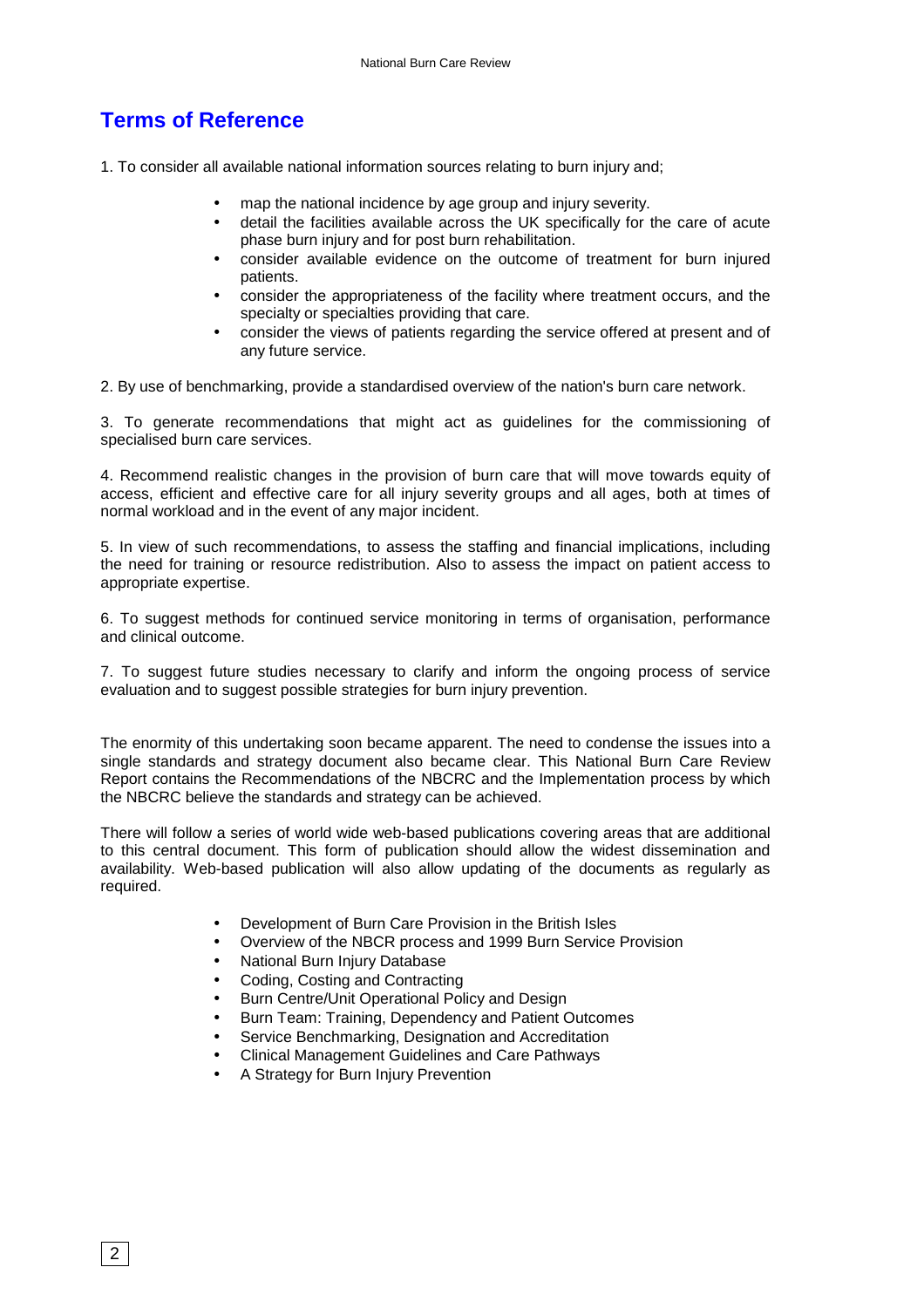# **Executive Summary**

#### *The need for burn care and the present state of UK services*

Burn injuries are experienced by about 250,000 people in the UK each year; there are many causes such as contact with hot fluids and surfaces, flames, chemicals and electrical sources. Over 90% of these injuries are preventable. There are also rare skin conditions which cause massive burn-like wounds.

About 175,000 people visit A&E Departments with burn injuries each year and some 13,000 of them are admitted to hospital. By no means all are admitted to burns and plastic surgery units. Although there is significant geographical differences, across the UK about 30% of children and 40% of adults requiring admission to hospital are admitted to non-specialist units. Approximately 1,000 patients are admitted with severe burns requiring fluid resuscitation each year, about half of whom are children under 16 years of age.

The chances of survival following the massive trauma of a major burn have improved steadily over the last 25 years but there are still 300 deaths in hospital after burns each year in the UK. The majority of these are in the over 60 years age group, for whom the risk of death following a burn injury has remained unchanged for the last two decades in the UK, EU, and USA. The risk has decreased for similar injuries in younger age groups over the same period, particularly in children and young adults.

If patients do survive, their injuries will have serious effects on their own lives and those of their families for many years to come; the disfigurements are lifelong but can be ameliorated by high quality rehabilitation, reconstructive surgery and other therapies. With appropriate support individuals can and do learn to live life to the full again.

This Review and Report was instigated by the British Burn Association (BBA), the professional association of professionals who specialise in burn care, in light of growing evidence that the current state of UK burn care services is disorganised, fragmented, inadequate and inequitable from the patients' perspective. Although historically British burn care is rightly credited with being an innovative world leader, the quality of services has not developed in comparison with some leading services in the USA, Europe and Australia over the last two decades.

There is an urgent need for a coherent national burn care strategy with clear standards.

In 1998, the BBA therefore sought and received support from the Department of Health, related medical specialties, therapeutic professional bodies and patient support organisations for a thorough review of UK burn care arrangements.

The Committee has gathered as much evidence and opinion as possible over the last two years and now presents this Report which recommends a series of urgent and essential changes to how burn care is delivered.

The problems identified by the Review are very serious and will require concerted and sustained action by NHS planners, management and clinicians over at least the next five years. The Committee recognises that this strategic change will be a major challenge but it is confident that when the recommendations are implemented efficiently, burn care in the UK can once again be of world class quality. To aim for less would be unacceptable.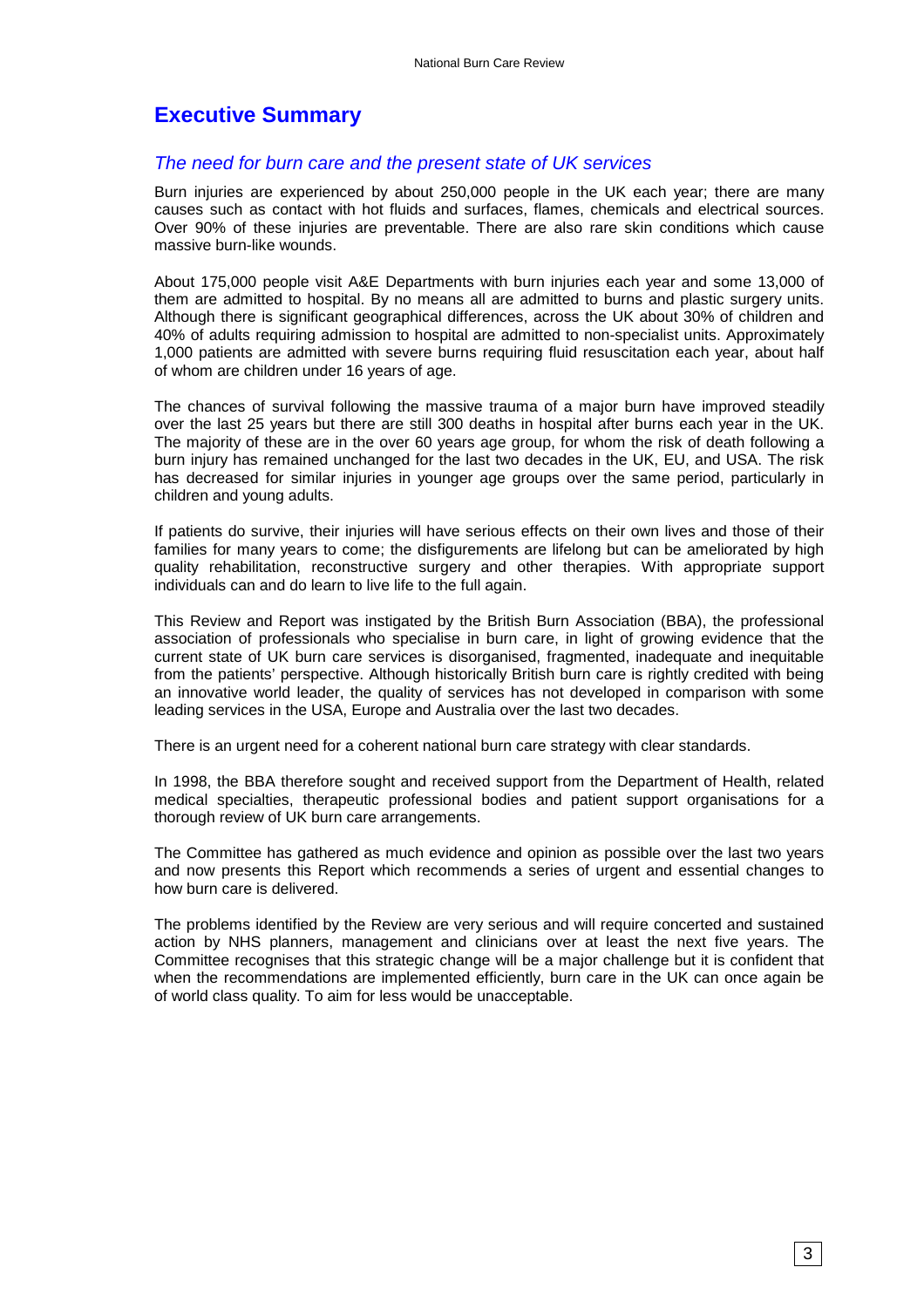### *Guiding Principles*

The Review Committee has considered the organisation and provision of burn services for all levels of injury severity and has made recommendations for change with several principles constantly in mind.

- A. Care provision should consider the process from the time of injury through recovery and reintegration back into society; including the entire period of rehabilitation and any necessary reconstruction.
- B. For any major injury, at whatever age, the skills of the full burn team are necessary to optimise survival and recovery. This must involve the simultaneous availability, on the same site and with the appropriate facilities, of expert burn nurses, burn surgeon, burn anaesthetist and burn intensivist.
- C. Any recommendations made by the NBCRC need to take account of recommendations and relevant findings of other Reports published by Royal Colleges, Faculties, Specialist Societies, Department of Health and others.
- D. The NBCRC recommendations should set standards for the existing service network and for any future development within that network. The NBCRC should not make decisions as to the geographical siting of such services, but rather offer a process by which suitable sites could be identified.
- E. Having made recommendations there will be a need for short and medium term compromises, as a radical revision of service provision would be destabilising in the short term, given the preceding decades of no national organisational strategy.
- F. Throughout the process of the NBCR, great efforts should be made to involve all professional and patient stakeholders in the process aiming to develop recommendations based on consensus.

#### *Analysis: Key findings from research and evidence*

One of the major problems confronting the Committee has been the absence of any national data on burn injury epidemiology and information about the facilities and staffing available to care for those injured. Against this background, the Committee has managed to piece together a reasonable picture of the provision, case-mix etc. across the British Isles. From this, the following summary of the major findings in the present situation emerges:

- 1. The way funding for burns care as a specialised service is organised needs to be changed urgently. With the introduction of NHS contracting in the early 1990s, burn services were funded only for the acute period of in-patient care. The need to staff the service for capacity, in line with the emergency nature of burns, rather than for usage has long been neglected. The costs of rehabilitation were effectively ignored. Community care provision is unsupported.
- 2. The current provision of burn care across the UK is enormously variable in terms of organisation, staffing, facilities and workload. This situation has arisen largely as a result of the ad hoc local organisation of services in the absence of a national strategy for burn care, and because of a failure of these services to adhere to existing NHS service standards.
- 3. The provision of separate acute care for adults and children after burn injury lacks coherence and planning. Most burn units are wards accommodating both adults and children with minimal, if any, segregation.
- 4. Although the majority of the 38 self defined 'burns units' provide their own high dependency care, the majority do not have the staffing levels or infrastructure required to comply with current guidelines.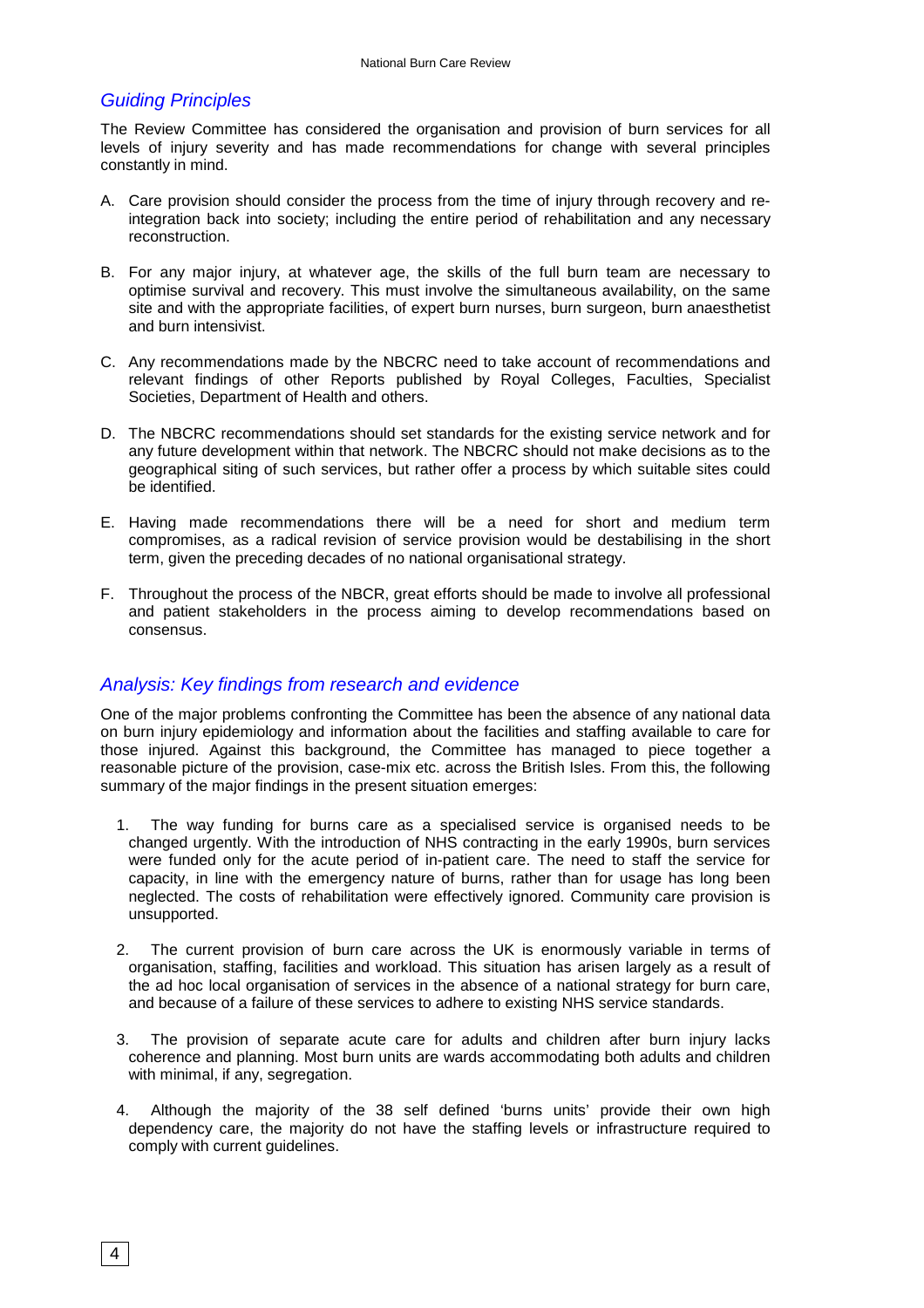- 5. Similarly, the 9 burns units that offer intensive care on the burns ward itself are usually catering for both adults and children, are under-staffed and unable to meet the published intensive care standards. Specialised paediatric care has been severely affected by the implementation of the paediatric intensive care report *Framework for the Future* which has reduced the number of burn units in England and Wales able to admit children with major burn injury from 17 to 6, and the number able to meet the recommendations of the *Framework for the Future* Report plus those of burn surgery best practice to 4, with 2 of these providing this level of service only after local negotiation. Two of the busiest units in the UK, are currently closed to major paediatric injury admissions.
- 6. Functional, aesthetic and psychological recovery and rehabilitation after burn injury continues throughout the acute phase of hospitalisation and often lasts for some years. This is particularly true in childhood burn injury as patients need to be monitored throughout all their development stages. Present facilities and staffing to provide continuing care and rehabilitation are completely inadequate or non-existent. There are no facilities for providing intensive, in-patient rehabilitation after the initial high-cost acute stage. Patients frequently have to stay in the acute care setting until they are able to function independently at home. Once discharged, patients are rarely able to receive physical or occupational therapy, pressure garment fitting and other services except at the acute unit.
- 7. Very few burns units provide trained psychological support of any kind for in-patients and virtually none have it available for out-patients, nor is this available for those patients just discharged. Although there are some local support groups and burn camps in existence, the lack of investment in psycho-social rehabilitation as an integral part of burn care services is a major gap in provision affecting long-term quality of life.
- 8. Although each hospital has a major incident plan, there is at present no nationally agreed plan for the management of a major incident involving a large number of burn injuries, whether from civilian or military source. Lessons from previous disasters have not been applied nor is there any network for disseminating information about such an incident or for collecting information about available beds.

### *RECOMMENDATIONS*

On the basis of this analysis, the NBCRC has agreed a number of recommendations for future services to move towards care being seamlessly delivered by a network of specialised, accredited and progressive services. The Committee believes the recommendations, which can be grouped and summarised in the following way, will gain a wide and strong level of agreement within the burn care community and the health services as a whole.

### *1. Uniform national clinical management and referral guidelines*

The traditional and much-criticised approach of using the size of skin injury (total burn surface area or TBSA) as the single criterion to guide referral should be replaced by an approach which assesses the complexity of the injury. This new approach recognises the importance of the patient's age, the injury site and mechanism plus co-existing medical problems. A new injury stratification format has been developed in consultation with relevant professionals and the NBCRC **recommend** that it should form the future basis of referral policy at all levels of health care.

Minor burn injuries are commonly assessed by a range of health care professionals. The quality of care for children and adults with burn injuries will be significantly improved by the development of clear clinical guidelines and educational programmes such as the Emergency Management of Severe Burns (EMSB) course. The same advice and guidelines must be used by the Ambulance Service and NHS Direct, and by paramedics in all the Emergency and Armed Services.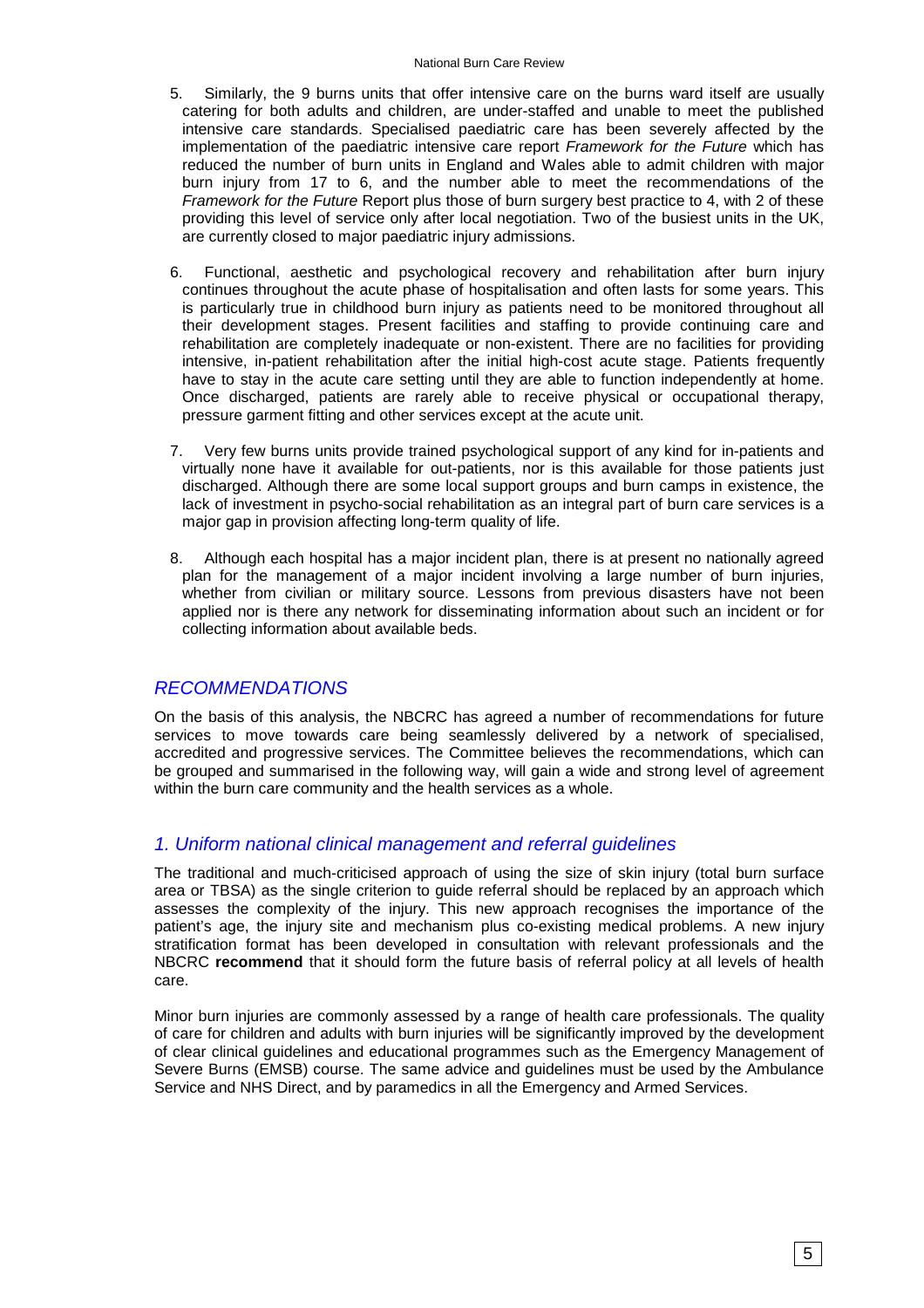It is necessary to have agreement about what types of injury need referral to which type of burn service. As required by *Information for Health*, and as suggested by the recent experiences of the Armed Forces, consideration is being given to the role of telemedicine in referring injuries. This, and the need for a National Burn Bed Bureau, to advise as to bed availability, further necessitate the introduction of the new National Burn Injury Referral Guidelines (Appendix 2).

### *2. In-patient provision for burn injuries to be provided by specialists*

The Committee considers that the present practice in some hospitals of admitting patients with burn injuries under the care of hospital specialties with no specific burn injury training is unacceptable. All burn injuries requiring hospitalisation should only be admitted under the care of specifically trained specialist staff.

#### *3. A new structure of burn care services*

Differing levels of injury complexity require certain types of in-patient accommodation for the provision of optimal care. Uncomplicated injuries do not need separate burn wards with high staffing levels and expensive monitoring equipment to receive high quality care. The most complex injuries on the other hand are small in number yet are currently being admitted to burn wards with very variable facilities and staffing levels, many of them falling short of current guidelines.

The Committee has considered the key elements of a burn care area (nurse and care specialisation / ward accommodation and theatre provision) and have suggested a stratification which along with new National Burn Injury Referral Guidelines describes 'who needs what'. The stratification is into Burn Facility (BF), Burn Unit (BU) and for the most complex injuries, Burn Centre (BC).

The Committee **recommends** that each stratified burn care area should be designated either paediatric or adult, never both. It is quite possible that two burn wards, one paediatric, one adult might co-exist on one hospital site. In many ways this is an efficient model, but all such accommodation must comply with the relevant NHS recommendations.

A Burn Facility equates to a surgical ward within a plastic surgery unit. There are some 60 such plastic surgery units across the British Isles.

A Burn Unit and Burn Centre are both wards created purely for the care of burn injury, each able to deal with complex injuries. The Burn Centre being equipped and staffed to provide the highest levels of care for the most severely injured, with 24 hour immediate access to a designated burn operating theatre.

Designation or reorganisation of any UK burn service will involve the identification of the best site by identifying the 'at-risk' population. If done correctly, the resulting reduction in the number of hospitals providing burn services should not significantly increase the length of journey time required for initial transfer or family visiting.

Consideration of the available information about burn injury incidence at differing levels of complexity suggests each BU or BC should be required to admit at least 50 complex injuries per year, as a minimum. The NBCRC estimate therefore that of the existing 60 BFs, a maximum of 3 would be designated to be adult BUs and a further 9 would act as BCs. For children 2 would be BUs and 6 would be BCs.

Each type of in-patient burn care area should be staffed for capacity, rather than average occupancy, by a well-trained team of professionals. A core team should consist of burn nurses, burn surgeon, burn anaesthetist and in Burn Centres, burn intensivists, supported by physical therapists, dietician, psychologist and social worker. For paediatric wards, paediatric specialists are needed plus play specialist and teacher.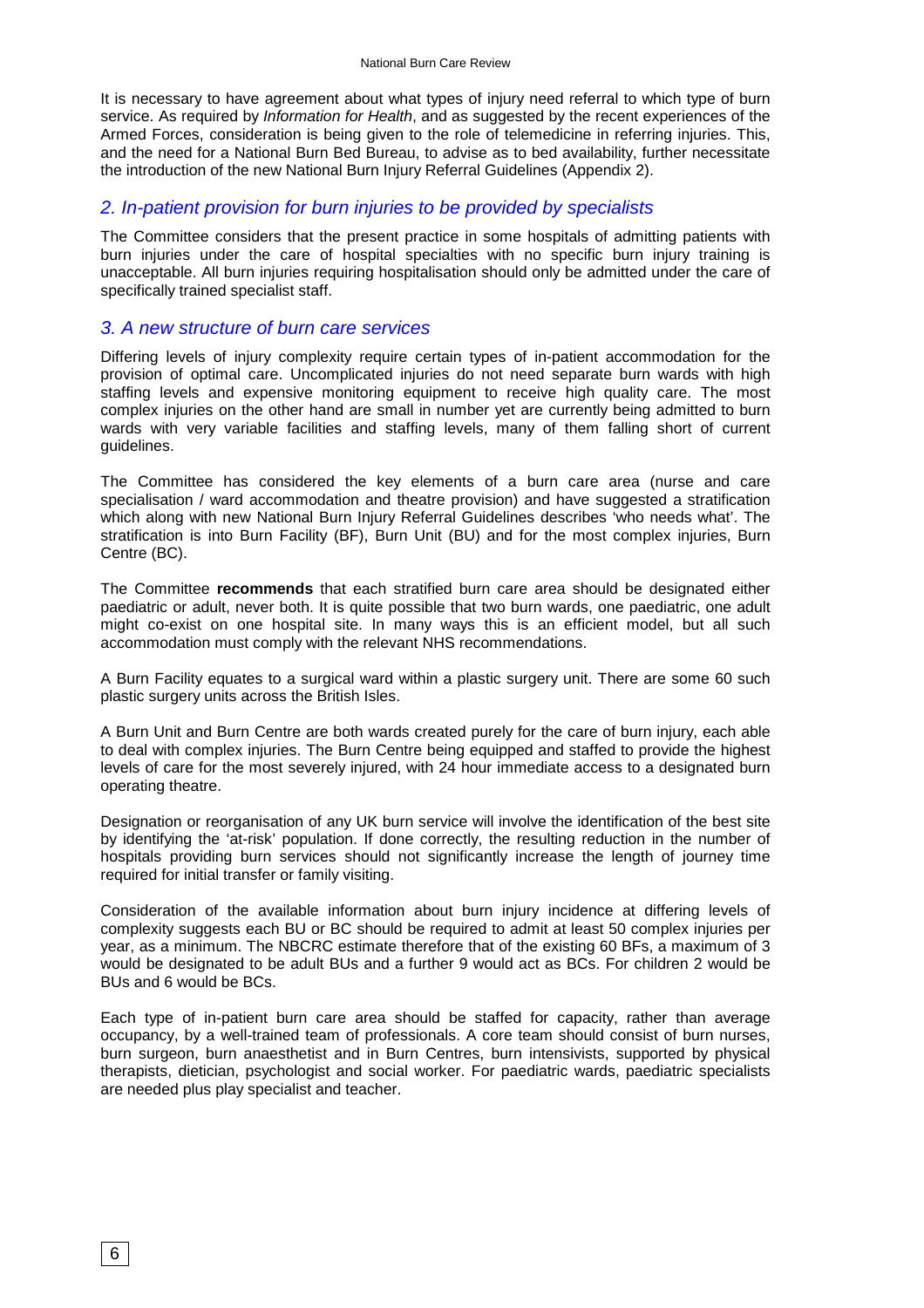### *4. Critical Care Provision*

This is one of the most difficult areas in which to make practical, sustainable and supportable recommendations. The major issues are the skill retention of staff and bed availability.

The **recommendation** therefore is that Burn Centres provide dedicated intensive care within the confines of the Burn Centre with full intensivist support from an adjacent, preferably conjoined, Intensive Care Unit (ICU). The centralisation of complex injuries and experience gained by burns staff may be sufficient to maintain the necessary intensive care skills, but in any case, the juxtaposition of services in this way allows greater flexibility in staff rotation and team building. It also helps avoid the difficulties the excessively high occupancy rates of most ICUs cause, and would allow the prompt and reliable admission of 98% of complex burn injuries into a staffed, suitable bed.

Other models of intensive care provision may work, but only some of the time, and the principle of assuring access to the highest level of expertise, when the patient most needs it, is a goal which must not be compromised.

The provision of intensive care on a stand alone burn ward with insufficient workload to meet the recommendations of the Intensive Care Society and the Paediatric Intensive Care Society, and inadequate to maintain the skills of the staff therein, cannot be recommended as a sustainable, safe, arrangement.

#### *5. Continuing care of patients with burn injury as part of a burn service*

To ensure that children and adults with burn injuries receive specialist functional, aesthetic and psychological rehabilitation, burn care services should plan for this from the day of admission. A continuing care model is **recommended** to provide rehabilitation services throughout acute, subacute, early post-discharge and community stages. In particular, three new aspects should be put in place:

- an intensive (multi-specialty) rehabilitation ward for patients with a range of traumatic injuries, including burns.
- outreach teams from each BU and BC to ensure ongoing care for patients in their own home, in spoke hospital out-patient departments, and by supporting and educating health care professionals in the Community, District General Hospitals (DGH) or Plastic Surgery Units (PSU).
- psychological rehabilitation of patient and family should be co-ordinated by the designation of a named co-ordinator in each BU and BC.

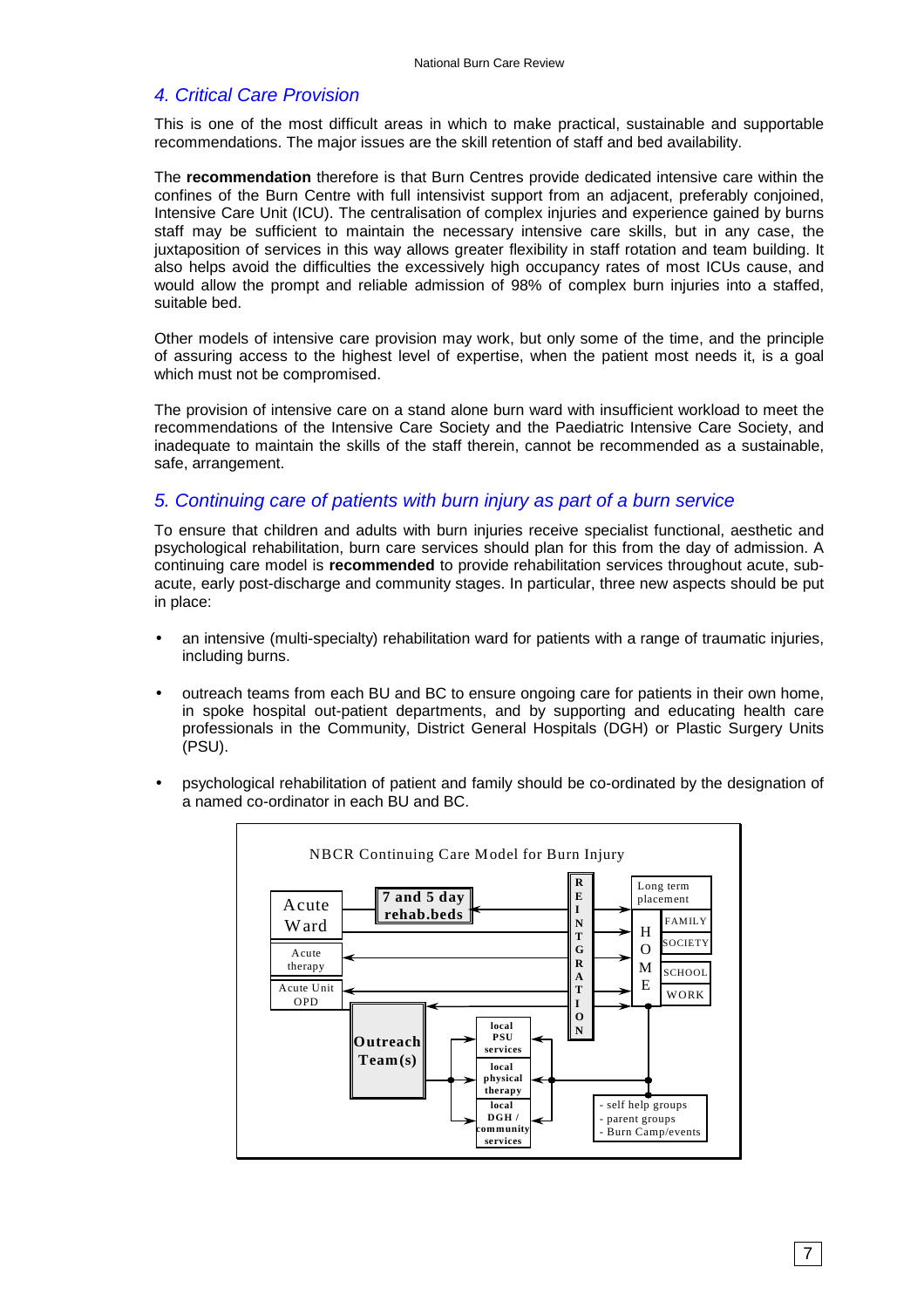Further research is urgently required to identify how best to promote psychological adjustment after burn injury and the quantification of clinical outcomes. In addition, the Committee **recommends** that locally-based self-help groups and bum camps are actively developed with NHS supportive funding.

### *6. A network of burn injury services across the UK*

The Committee envisages a network of services that can provide seamless care from the time of injury to complete recovery for all levels of injury severity.

The network envisaged can be briefly described as follows:

- For non-complex injuries, patients would be treated by GPs, Practice and District Nurses.
- For the next level of severity, patients would receive treatment at A&E Departments, from which they would be referred to higher tiers if assessment indicated a more complex injury.
- For in-patient care, BCs would be established at the centre of an 'at-risk' population receiving patients with the most complex injuries from a wide catchment area, as well as patients requiring treatment for BU and BF level injuries from smaller geographical areas. A network of BUs and BFs would support, and be supported by, the BC using outreach teams and telemedicine links via the NHSnet.

It is the intention that a Burn Centre would not only admit all complex injuries with severe skin burns from a large geographical area but less complex injuries from a smaller area around itself. Admitting more straightforward injuries from the immediately local population would help even out the peaks and troughs of workload and ensure that nursing staff in particular have a range of injury types to deal with.



Thus a Network of Care is developed by Burn Centres, Burn Units and Burn Facilities, all communicating regularly and working to provide a balance between easy access and patients having to travel for greater expertise. Placing services within the 'at risk' population will minimise how far the majority of patients have to travel to reach an appropriate level of care.

National planning should ensure that patients travel as short a distance as possible to receive the level of expertise required for their particular injury at whatever level of recovery they have reached. Analysis of data from the NHS Hospital Episode Statistics and the proposed British Isles Burn Injury Database (BIBID) will enable such planning.

The exact configuration, for a given area and population would depend on the need for burn care within that population. It is obvious that the appropriate service population for a paediatric Burn Centre may cross Regional Health Authority and even National boundaries.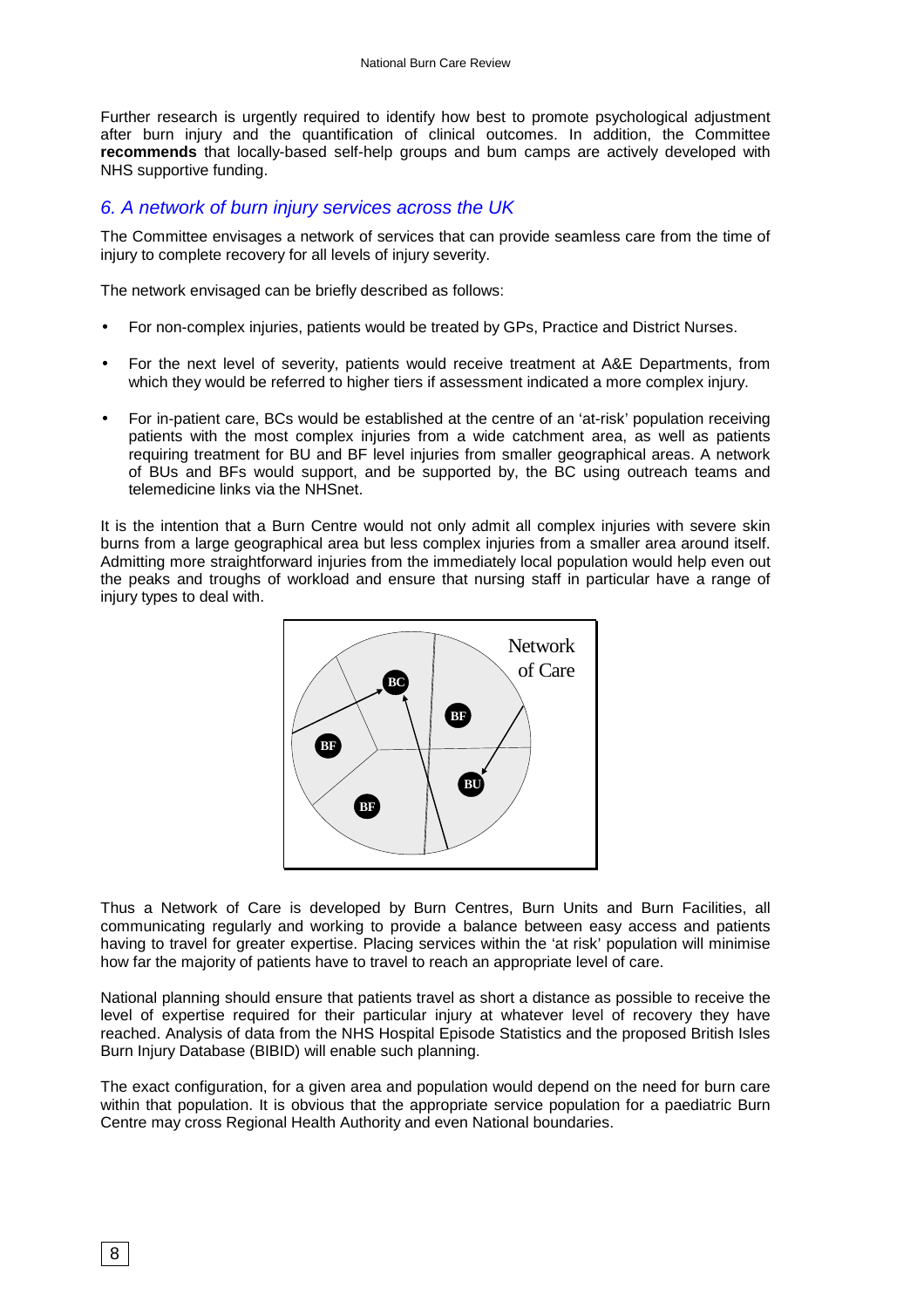### *7. Research and Development*

Work must to be commissioned on vitally important areas of burn care in order to create the tools needed to develop the evidence base for burn care that is demonstrably lacking. Such work includes; the development of clinical management guidelines for uniform usage, the validation of a staff Dependency Scoring System for those with burn injury, clinically relevant Care Pathways and Outcome measures that will help define a high quality service. Similarly, analyses from the National Burn Injury Database will allow for the first time the creation of a Strategy for Burn Injury Prevention.

#### *8. Improved data gathering and information analysis*

Existing systems for gathering information are inadequate for the tasks of contracting and monitoring the delivery of burn care, or for the planning of future services. They are also inadequate for clinical audit, research or informing injury prevention programmes.

Optimising and making full use of the current NHS information systems is achievable with minimal additional investment by customising those coding developments already underway, such as SNOMED Clinical Terms. The available data from the NHS Hospital Episode Statistics (NHS HES) could thus be improved.

Development of a clinical specialist database for burn injury has already been done by the BBA and is called the British Isles Burn Injury Database (BIBID). This software can be implemented immediately, with Department of Health and NHSE support.

Combining the data from both systems to form a National Burn Injury Database (NBID) will provide the best national overview of any disorder or injury and be the first such overview achieved globally. The comprehensive data set available will allow all uses of the information listed above to be realised.

### **IMPI FMENTATION**

#### *Immediate*

#### 1. Paediatric Severe Injury and PICU

There is an urgent need for services that deal with severe paediatric injury to be designated by purchasers and supported to comply with the recommendations contained in this Report, in order to deliver an accessible, equitable, high quality service.

#### 2. Major Incident planning

The current lack of a plan to deal with any incident that may result in high numbers of burn injuries of either children or adults, civilian or military in nature is unacceptable and must be urgently corrected.

#### *Short Term*

#### 3. Improved clinical coding and cost of care measurement

#### 4. Research & Development

- Clinical guideline development
- Injury Prevention
- **Staff / Patient Dependency Scoring**
- Clinical Pathways and Packages
- Outcome and quality of care measures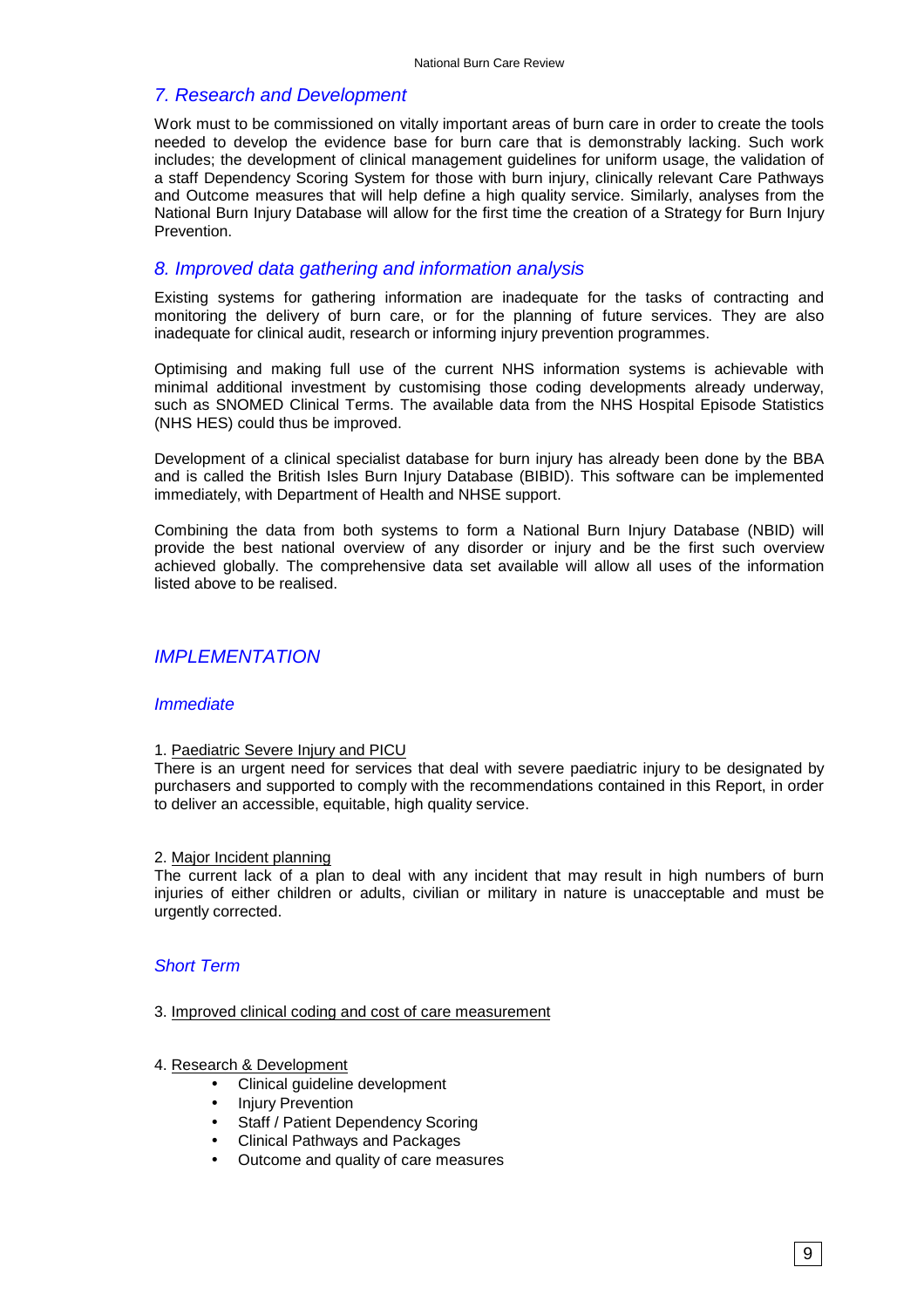#### 5. Service Accreditation and Monitoring

The creation of a formal process of service designation and accreditation, similar to the current US model, will allow quality improvements in the reorganised burn services to be measured against the defined standards.

Appropriate referral and location of care will be monitored by improved data collection about service provision and clinical outcome measurement by using the NHS Health Episode Statistics (HES) service and developing the British Isles Burn Injury Database (BIBID). Data from both sources will together form a uniquely powerful service monitoring and audit tool.

A nominated lead in each Department of Health will have to be appointed to co-ordinated the planning, designation and performance of the burn service networks.

#### 6. Regional Specialised Commissioning Groups

Future commissioning arrangements will expect mandatory compliance with the standards detailed in this Report and the service accreditation programme. Commissioning agencies will also expect compliance with the national burn care information system (BIBID) as a fundamental element of Clinical Governance and to support the national IM&T strategy.

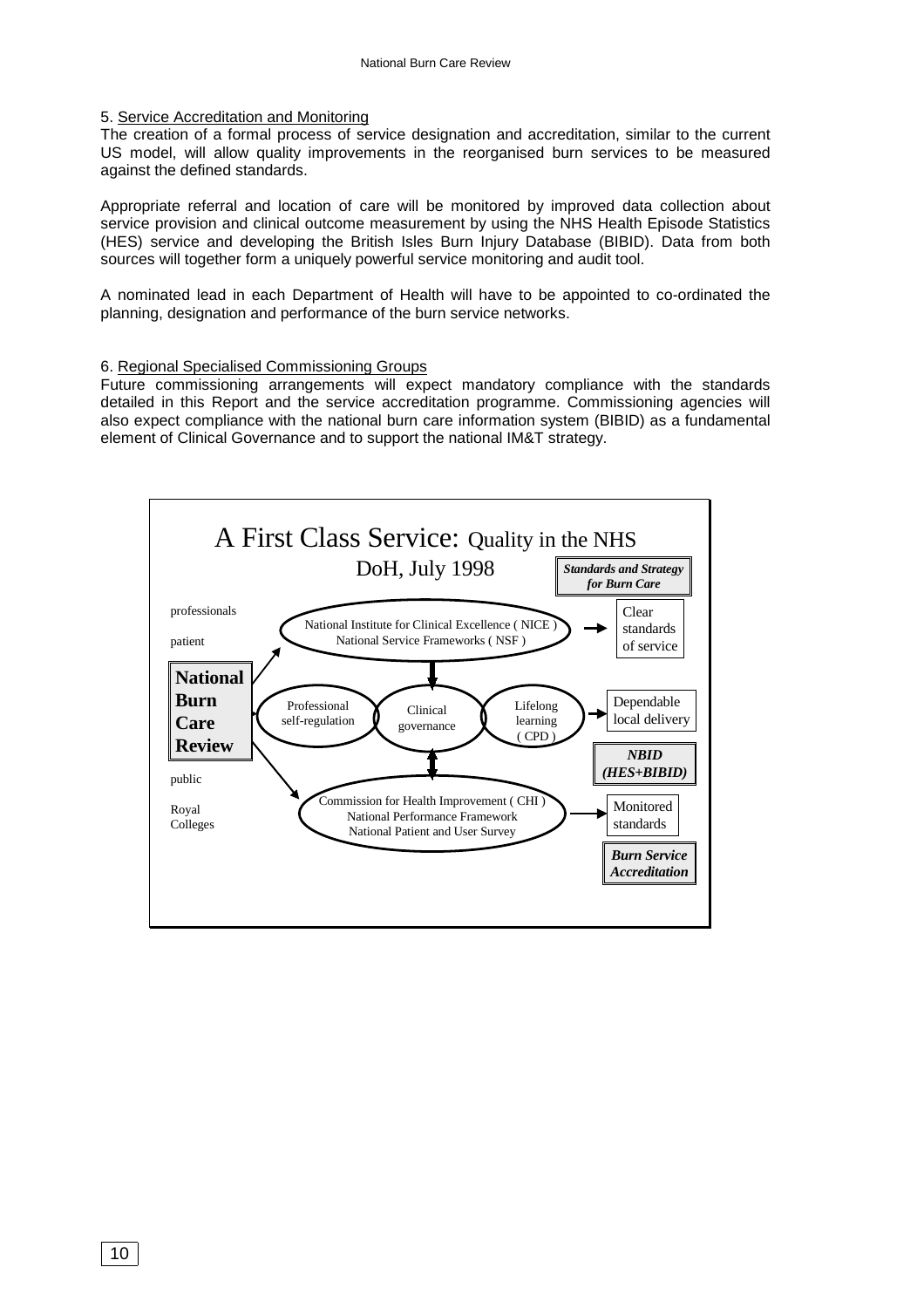#### 7. Implementation Timetable

| <b>Timescale</b> | <b>Target</b>                                                                                                                                                                                                                                                                                                                                                       | *Joint<br>responsibility with:                                       |
|------------------|---------------------------------------------------------------------------------------------------------------------------------------------------------------------------------------------------------------------------------------------------------------------------------------------------------------------------------------------------------------------|----------------------------------------------------------------------|
| Immediate        | develop a PICU / burns interim strategy<br>refine the HRG definitions using ICD-10 / OPCS-4<br>contribute to the SNOMED CT project<br>access and analyse detailed HES data                                                                                                                                                                                          | DH, RSCGs<br>ΙA<br>IA<br>BBA, DH                                     |
| 2001 April       | introduce National Referral Guidelines<br>create the National Burn Bed Bureau<br>commence data collection with the BIBID<br>commence defining the service accreditation process<br>define R&D agenda for Burn Services:<br>prevention<br>dependency measurement<br>care pathways<br>outcome measurement<br>commence the creation of a national burns Major Incident | BBA, RC<br>DH, RSCGs<br>Trusts, BAPS<br><b>BBA</b><br>DH, RSCGs, BBA |
|                  | Plan                                                                                                                                                                                                                                                                                                                                                                | BBA, DH, MoD                                                         |
|                  | 2001 September complete the service definition and costing for Regional<br><b>Specialised Commissioning</b><br>nominate single national leads for burn injury care in each<br>DH                                                                                                                                                                                    | RSCGs, BBA<br>DH                                                     |
|                  | 2001 December designation by RSCGs of Burn Centres, Units and<br><b>Facilities</b><br>commission the R&D agenda                                                                                                                                                                                                                                                     | RSCGs, BBA<br>DH, RSCGs, BBA                                         |
| 2002 April       | commence Regional Specialised Commissioning of burn<br>care services                                                                                                                                                                                                                                                                                                | DH, RSCGs                                                            |
| 2003 April       | analyse the NBID using combined HES and BIBID data<br>(NBID)<br>review burn service designation using the analysis from<br>the NBID<br>review service staffing using Care Pathways and<br>Dependency data<br>commence formal accreditation of designated services                                                                                                   | <b>BBA</b><br><b>RSCGs</b><br><b>RSCGs</b><br><b>BBA, BAPS</b>       |

\* The responsibility for ensuring these developments happen is that of the burn care community, working with employers and purchasers to provide the level of care they wish to see and can be proud of. Specific tasks will require the direct support of:

| <b>BBA</b>  | <b>British Burn Association</b>                                  |
|-------------|------------------------------------------------------------------|
| ΙA          | <b>NHS Information Authority</b>                                 |
| DH.         | Department of Health                                             |
| <b>RSCG</b> | <b>Regional Specialised Commissioning Groups</b>                 |
| <b>BAPS</b> | <b>British Association of Plastic Surgeons</b>                   |
| MoD         | Ministry of Defence                                              |
| RC.         | Royal Colleges, Faculties, Specialist Societies and Associations |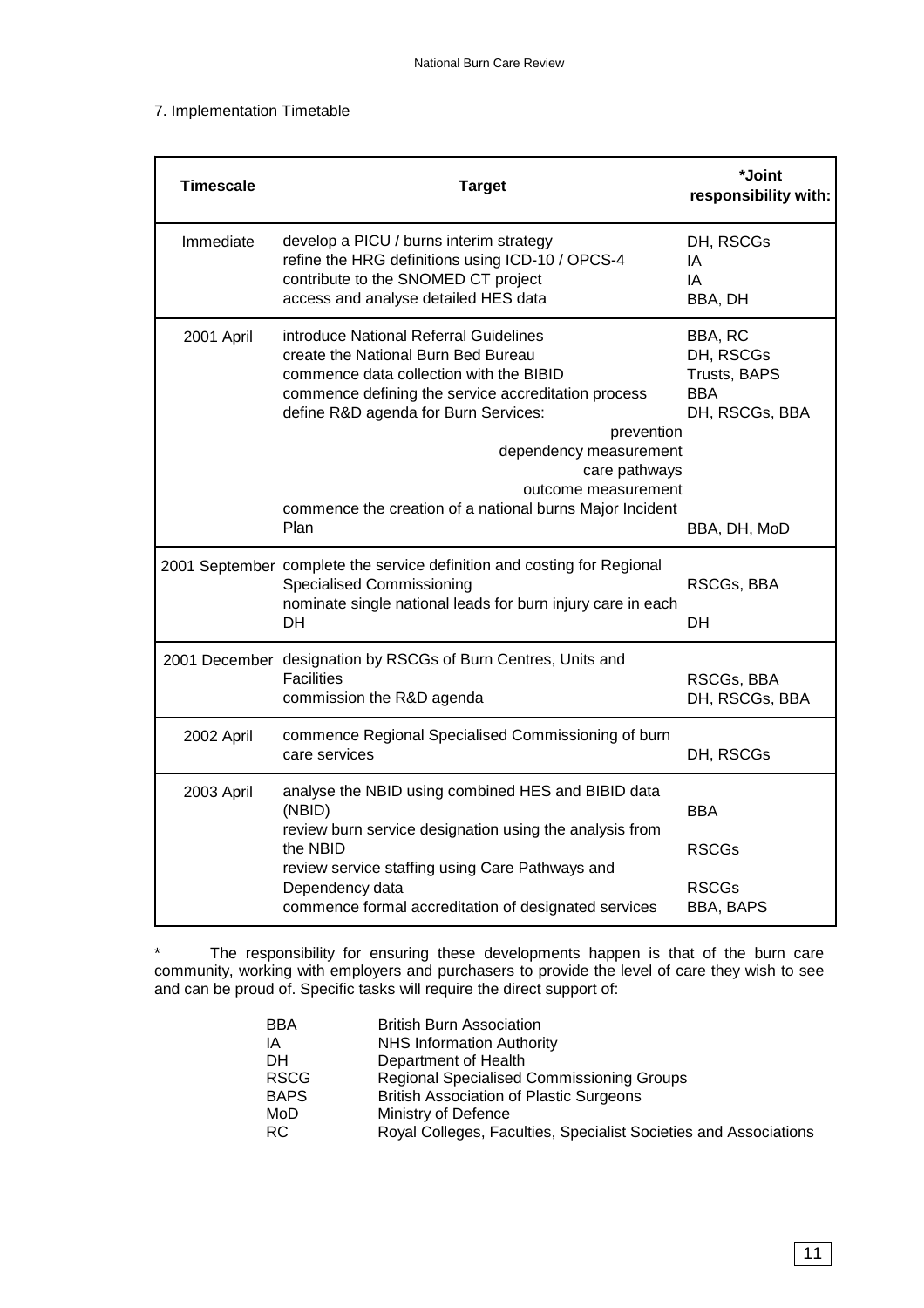# Key Points from the Executive Summary

| <b>Burn Injury</b>       | Burn injury has a devastating potential and requires multi-professional<br>$\bullet$<br>team working to achieve optimal results<br>Overall burn injury is common, with hospital admission necessary for<br>$\bullet$<br>25/100,000 * whole population and is commonest in children under 3<br>years of age, but there is marked geographical variation                                                                                                                                                                                                                                                                                                                                                                                                                                                                                                                                                                                                                                                                                                                                                                                                                        |
|--------------------------|-------------------------------------------------------------------------------------------------------------------------------------------------------------------------------------------------------------------------------------------------------------------------------------------------------------------------------------------------------------------------------------------------------------------------------------------------------------------------------------------------------------------------------------------------------------------------------------------------------------------------------------------------------------------------------------------------------------------------------------------------------------------------------------------------------------------------------------------------------------------------------------------------------------------------------------------------------------------------------------------------------------------------------------------------------------------------------------------------------------------------------------------------------------------------------|
| Service Provision .      | Current provision is ad hoc, disorganised and inequitable from the<br>patient's perspective, particularly where critical care is needed<br>Many injuries are admitted to general hospitals under the care of non-<br>$\bullet$<br>specialists<br>There are too many units admitting major injuries on an occasional basis,<br>$\bullet$<br>especially paediatric injuries<br>Urgent problems exist with critical care provision, especially for children<br>$\bullet$<br>with severe burn injuries<br>No intensive rehabilitation beds exist to optimise functional and<br>$\bullet$<br>psychosocial recovery<br>No national Major Incident plan exists for an event involving large<br>$\bullet$<br>numbers of burn injuries<br>There is no detailed data available on which to base injury prevention,<br>service planning or service audit and monitoring                                                                                                                                                                                                                                                                                                                  |
| <b>Recommendations •</b> | National, clinical management and referral guidelines be used by all, and<br>where necessary developed<br>In-patient burn injury care should only be provided by specialists trained<br>$\bullet$<br>in burn care<br>Burn services require stratification and definition according to clear<br>٠<br>standards that are monitored by a burn service accreditation system<br>Critical care provision for those with burn injury must be delivered in a<br>$\bullet$<br>way that provides optimal patient benefit<br>Rehabilitation services be developed which integrate with the acute care<br>$\bullet$<br>service<br>Clinical networks be developed across the stratified service to provide<br>$\bullet$<br>care as near the patient's home as possible, at each stage of their care<br>A R&D programme be instigated to develop the tools necessary to<br>$\bullet$<br>develop the evidence base for burn care<br>Better information gathering, by improving NHS systems and creating a<br>٠<br>specialty-based report and audit system<br>A structured implement process and timetable outlined in the Report be<br>used and monitored by the NBCRC over the next 5 years |
| Implementation           | Urgent designation and support of services to care for severe burn<br>$\bullet$<br>injuries in children<br>Urgent development of a national Major Incident Plan for burn injury, civil<br>$\bullet$<br>or military, paediatric or adult<br>Develop plans for rehabilitation services in both the hospital and<br>$\bullet$<br>community settings<br>Commence Regional Commissioning of burn services dependant upon<br>$\bullet$<br>the participation of that service in national external audit and<br>accreditation                                                                                                                                                                                                                                                                                                                                                                                                                                                                                                                                                                                                                                                         |

\* Addendum to printed version (15:100,000)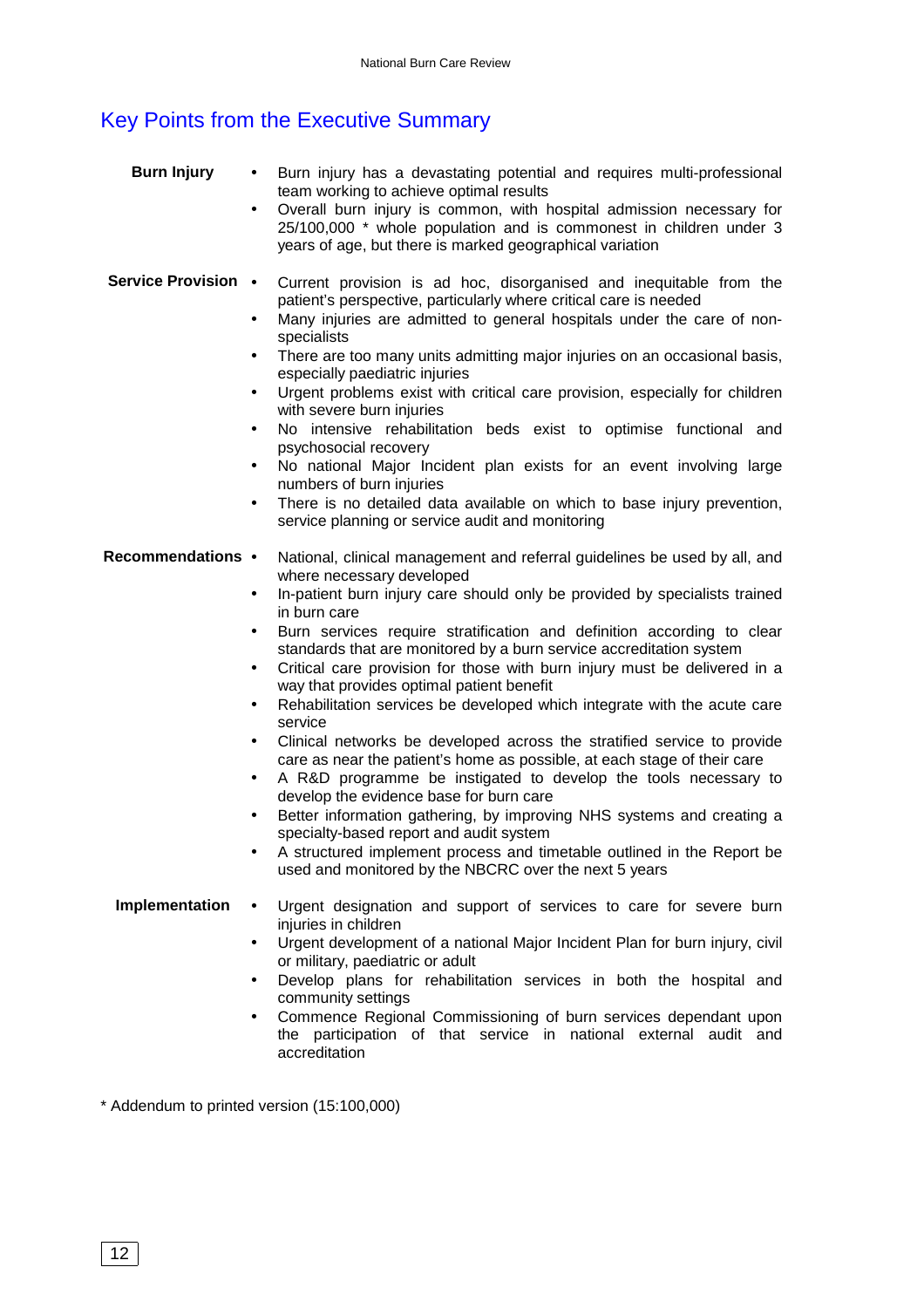# **Chapter 1: Introduction**

The need for a review of the burns care network across the British Isles has been discussed by members of the British Burn Association (BBA) for many years. There is a reference to this need in the 1976 minutes of the Executive Committee of the Association. However such an undertaking was hampered by the lack of any source of national data.

In April 1995, the Executive Committee of the BBA undertook to create a National Burn Care Review Committee. Invitations were sent to a number of stakeholder organisations for representation and the Committee first met in September 1998. The delay was largely due to the need to identify adequate funding. The BBA Chairman at that time, Dr Keith Judkins, was instrumental in identifying funding from the British Burn Association, the Department of Health and the British Association of Plastic Surgeons sufficient to allow the Review process to begin in 1998. In the period leading up to this, background information and reports were collected and reviewed.

The National Burn Care Review Committee (NBCRC) was charged with the task of considering burn injury care throughout the British Isles from the most minor injuries through to the most severe. In doing so, the entire period of care was to be considered; from initial acute care, through rehabilitation into the period of recovery and reconstruction. This overview is not a specialty review but rather a consideration of all the elements that go together to treat a disorder. In this respect the NBCRC believes this work is unique.

The current provision of burn care across the British Isles is enormously variable in terms of organisation, staffing, facilities and workload. This situation has largely been produced by the ad hoc local organisation of services in the absence of any described service standards  $1/2$ . Current provision lacks equity of access to services of uniform quality. In being an entirely emergency driven service, with no elective element to smooth out the peaks and troughs of workload, the burn services have been the victim of inconsistent support and variable staffing. As a consequence, there are profound problems of staff training and retention. In some areas this threatens the viability of the service.

The recommendations contained in this Report will need to be applied to the service carefully. It is felt that two years of service assessment and planning followed by three to five years of reorganisation is a reasonable time scale. The movement of services that require major new building work will take longer. The definition and attainment of standards within the service will however involve considerable reallocation of resources, and additional resources. However, certain aspects of the burn care service, such as paediatric care provision and rehabilitation, require urgent attention and support, both financially and politically.

The NBCRC believe that implementation of the recommendations contained in this Report, with the stratification of burn services and application of national referral guidelines will result in an optimally structured, high quality service that is patient focused, evidence based and capable of being monitored, audited and developed. Recognition of the needs of those with burn injury will be better understood by those not involved in the immediate delivery of care, as will the need for true multi-professional working. The potential value of creating managed clinical networks crossing regional and national boundaries will also be more fully appreciated.

### **Background**

Burn care has developed most rapidly at times of conflict and war. Very significant advances in the quality of burn surgery were seen in the Second World War. At that time burn injuries involving more than one third of the body surface area were considered universally fatal, even in young men. It was not until the 1950s and 1960s that significant advance was made in the fluid resuscitation and medical treatment of burn injury when the concept of the burn team was introduced <sup>3</sup>. This multidisciplinary approach bore considerable fruit in terms of patient survival and much shorter length of stay in hospital <sup>4</sup>. This was augmented by improvements in skin grafting techniques<sup>5</sup>.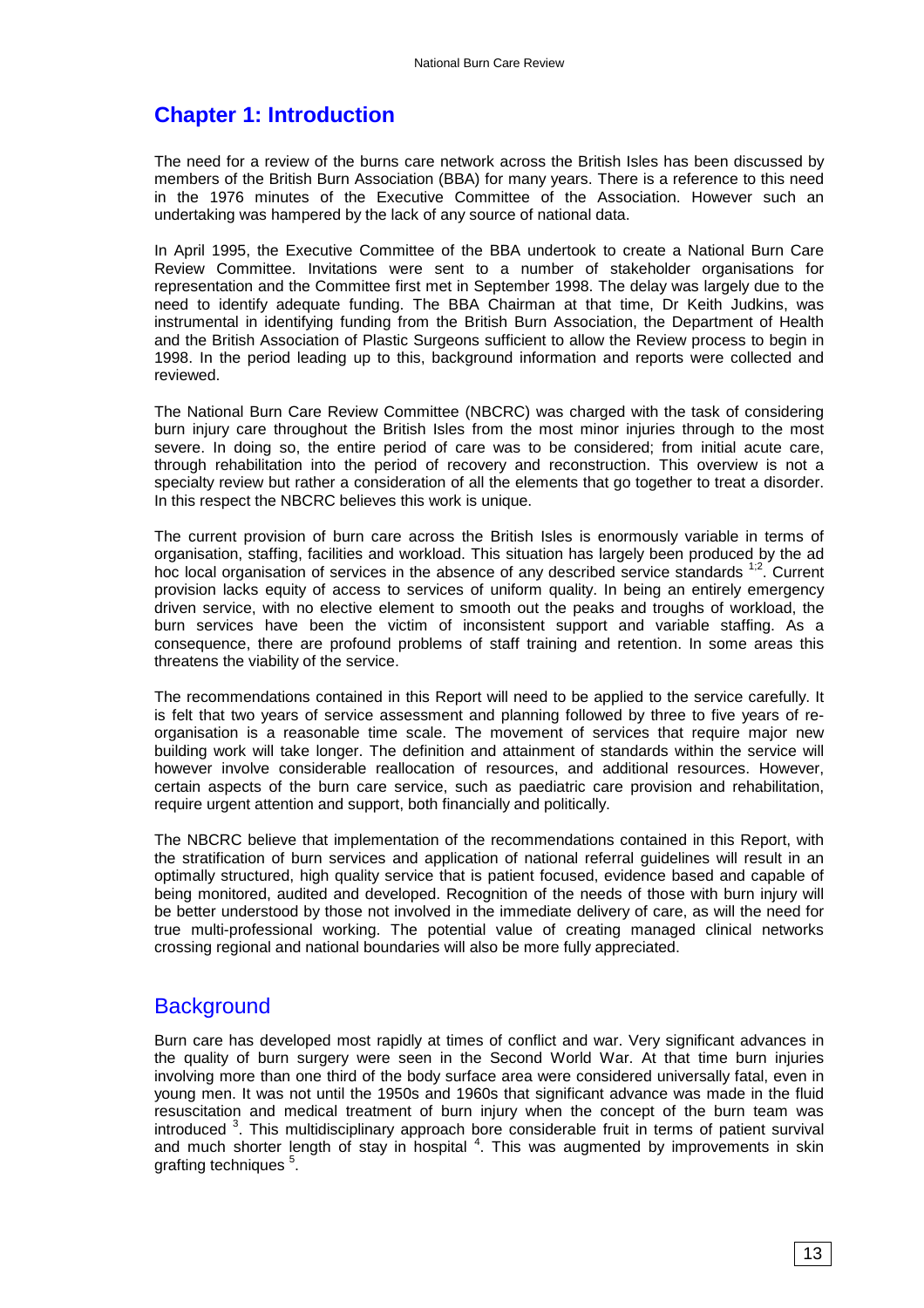In the 1970s and 1980s, advance was made in the treatment of massive burn injuries  $6$ . This was in combination with the development of intensive care techniques. These allowed the support and treatment of individuals on dedicated intensive care burn units. In the UK, development of such facilities was haphazard and unplanned and relied on the interest of the local burn care team. As a consequence, the current network of burn units has developed. Each unit having very different working practices, staffing profiles and activity levels  $<sup>7</sup>$ .</sup>

The introduction of contracting in the early 1990s, resulted in the majority of burn services being funded only for the acute period of in-patient care. The need to staff services for capacity rather than usage, accepting the emergency based nature of the work, has long been disregarded and has led to falling staffing levels. Staffing and facilities for rehabilitation have slowly dwindled since that time such that facilities for the rehabilitation of burn injury are now at the lowest level since the inception of the NHS.

Comparison with burn care networks in Europe and North America are difficult, because of the complexity and variability of burn injury and the lack of standardised and validated methods and tools with which to make the comparison. The need for national organisation of burn care services has been recognised by several countries but the preparation of this Report is the first national organisation document for any burn care service, globally.

# The NBCR Committee

In September 1998, the Committee of the National Burn Care Review first met and has, over the ensuing period, considered burn care and its provision, across the British Isles. The full Committee has met seven times but has networked widely with professionals, both clinical and non-clinical, and with patients and their representatives, to gain the broadest of understanding of the need for, and likely impact of, the recommendations.

While working within the terms of reference, a number of clinical principles and service targets have also guided the process. The importance of these have become clear during the Review process.

# **Principles**

- A. Care provision should consider the process from the time of injury through recovery and reintegration back into society; including the entire period of rehabilitation and any necessary reconstruction.
- B. For any major injury, at whatever age, the skills of the full burn team are necessary to optimise survival and recovery. This must involve the simultaneous availability, on the same site and with the appropriate facilities, of expert burn nurses, burn surgeon, burn anaesthetist and burn intensivist.
- C. Any recommendations made by the NBCRC need to take account of recommendations and relevant findings of other Reports published by Royal Colleges, Faculties, Specialist Societies, Department of Health and others.
- D. The NBCRC recommendations should set standards for the existing service network and for any future development within that network. The NBCRC should not make decisions as to the geographical siting of such services, but rather offer a process by which suitable sites could be identified.
- E. Having made recommendations there will be a need for short and medium term compromises, as a radical revision of service provision would be destabilising in the short term, given the preceding decades of no national organisational strategy.
- F. Throughout the process of the NBCR, great efforts should be made to involve all professional and patient stakeholders in the process aiming to develop recommendations based on consensus.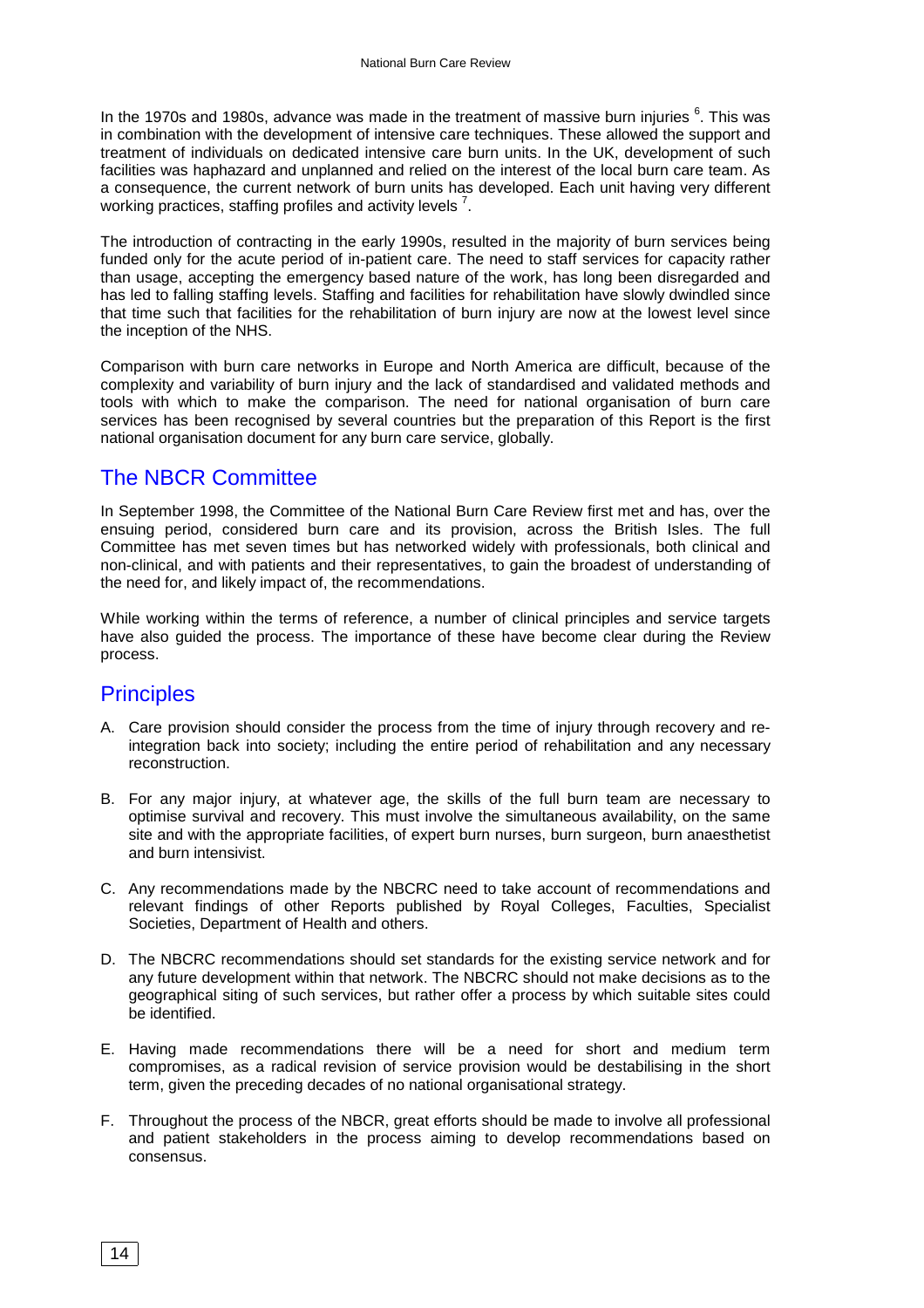# **Process**

The NBCRC has overseen several processes to allow the completion of this work;

- NBCR Committee meetings
- Consideration of data from differing sources, principally;
	- NHS HES data
	- Burn Unit throughput data
- Review of literature;
	- Published reports and strategy documents
	- Peer reviewed, published work
	- On going, unpublished reviews and research
- Burn Service visits by a NBCR Researcher to 29 sites;
	- To clarify the process being followed to burns staff<br>- To collect extensive data about current service pro-
	- To collect extensive data about current service provision
- National meetings;
	- Two consecutive BBA Annual meetings 8;9
	- One meeting of all RSCG leads
- Circulation of a consensus questionnaire on referral guidelines
- Circulation of progress reports and draft Report documents

Details of the National Burn Care Review Committee members are in Appendix 1. For those unfamiliar with burn injury care, the NBCRC suggests Chapters 2 and 6 as an introduction to some of the clinical issues. This may clarify some of the reasons behind the recommendations.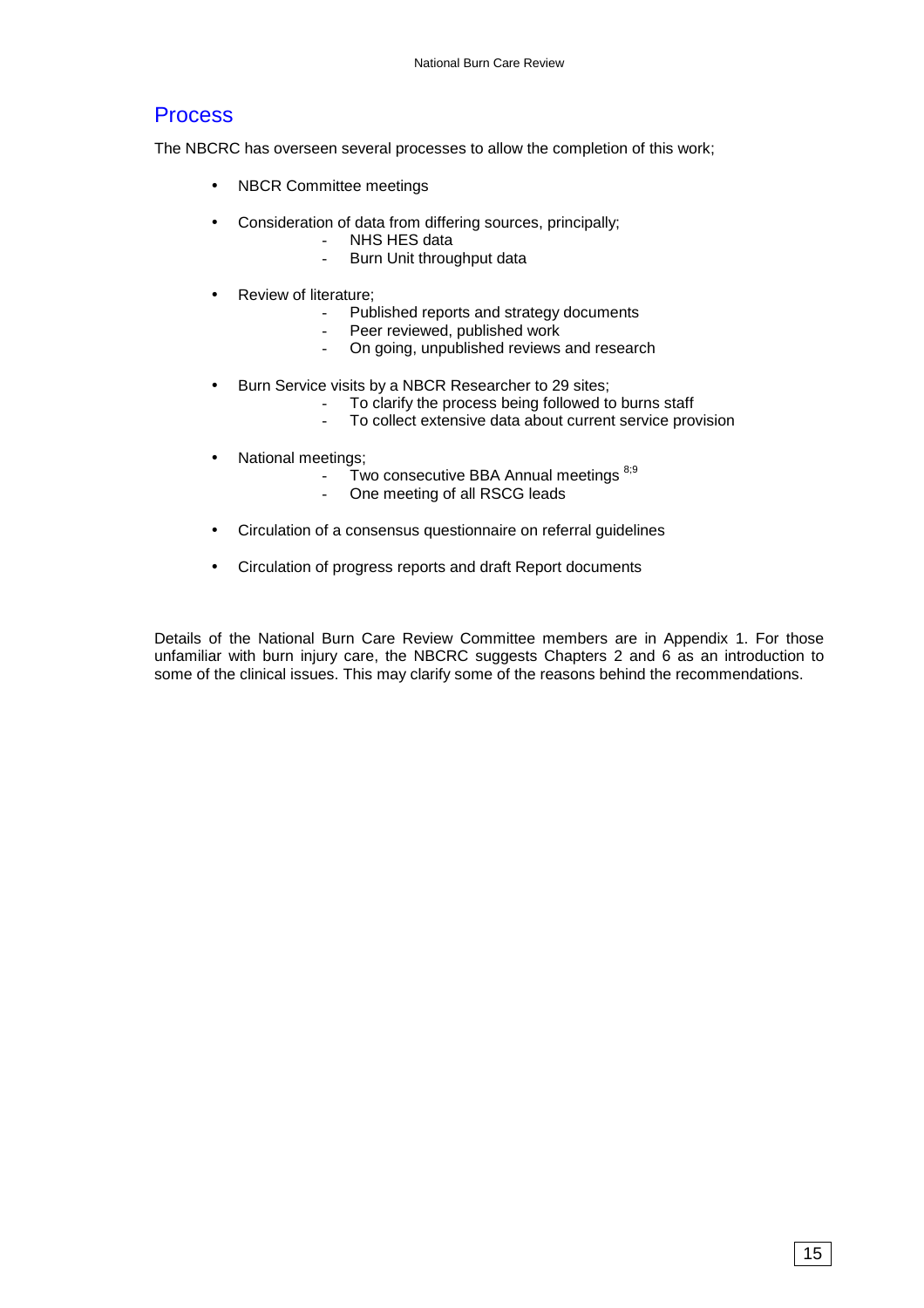# **Chapter 2: An Overview of Burn Injury: Nature and Management**

# What is burn injury?

Unlike most forms of trauma, burn injury is something the vast majority of the population can claim to have some experience of, even if in a very mild form. Almost all of us have suffered a small contact burn from a hot surface or a minor scald. As a consequence we have an understanding of the unpleasantness of such injuries. It perhaps also gives us some inclination as to the pain and suffering the involvement of a larger area of skin must generate. Indeed, in the severest forms, burn injury is felt to be the most severe form of trauma that is survivable. If survived, such an injury alters an individual's life in all aspects; their appearance, their ability to function independently in society and consequently their psychological well-being.

One of the difficulties in describing burn injury is conveying the huge variation in causation and variability of injury severity that is seen. The injury occurs in all age groups, and may range from the most trivial; such that self treatment is sufficient, through to the most severe, where the highest levels of intensive care and radical surgery are required. The very variability of this type of trauma is what attracts many clinical graduates into the specialty. Imagination and wide ranging skills are needed to tailor care to the individual.

Looking at the causes of burn injury, the vast majority are thermal injuries, the largest proportion of which are scalds, particularly in the paediatric population. There are also contact, flame and flash thermal injuries. Complex injuries are produced by chemical and electrical injuries which may involve a small area of skin but can create deeply destructive wounds and life threatening systemic effects. A burns service may also deal with large and severe sunburns in children as a subset of radiation injury, and occasional cold injury, such as frostbite. Finally there are a group of diseases, the vesiculo-bullous skin disorders, which may involve only a small area of the skin, or may affect the entire skin surface area. In the severest form these conditions may require the sufferer to be transferred to a burn service for successful management of these massive wounds.

Following thermal injury the ability of an individual to survive depends largely on two variables; the proportion of the body surface area involved (total burn surface area or TBSA) and the age of the individual. From statistical analyses, the age of the individual becomes crucial in the under one year or over 56 year age groups. Indeed, it is in the elderly population that no significant improvement in burn injury survival rates have been seen in the last twenty years, whereas survival rates in some other age groups have improved dramatically.

Other features that markedly influence survival after burn injury include; the presence of an airway injury from smoke, vapours or heat and the pre-existence of medical conditions affecting the ability of the individual to respond to trauma. Limitations in the cardiovascular and respiratory systems are particularly important. The presence of significant associated injuries such as fractures or other forms of trauma also contribute to the total trauma 'load' and have an effect on recovery and mortality <sup>10</sup>.

# Treatment Goals

Apart from the survival of the individual, the goal of treatment is to recover the individual to the pre-injury state and for them to return to their place in society with unaltered potential. The nature of burn injury often makes this impossible, but the goal remains. The intention is to maximise the recovery in terms of:

 Form; restoring the aesthetic characteristics of the injured area as much of possible in terms of skin contour, texture and colouration.

 Function; maximising the recovery of the ability to perform activities relating to home life, work and leisure. This often means working specifically to maintain the range of movement of joints and in making reconstructive surgical efforts to protect and restore vital structures.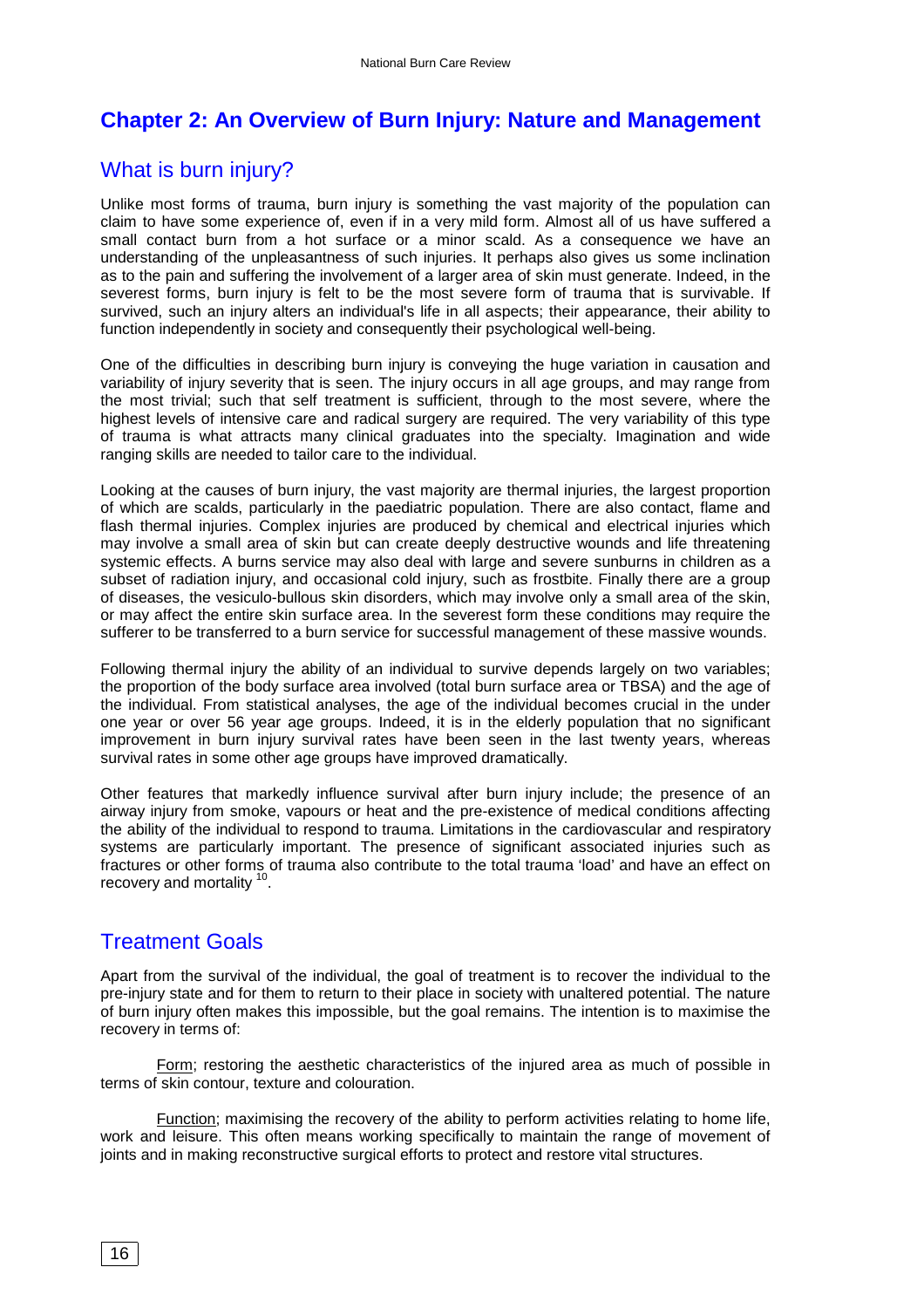Feeling; facilitating psychological recovery following a traumatic and destructive injury. Working to help individuals and families through the often painful and distressingly prolonged periods of treatment. For the injured, this not infrequently involves coming to terms with bereavement, following the loss of family members and friends. This aspect is more fully dealt with in Chapter 6.

### Overview of the Seven Phases of Management

#### *Rescue*

At a serious incident, an individual may well be rescued by friends, relatives or the emergency services. It has been proven many times that the decisions and treatment received at the scene, particularly the quality of any first aid, often have a profound effect on mortality and morbidity.

#### *Resuscitate*

Both in Accident & Emergency Departments and latterly in hospital wards, the individual may require very little systemic support following their injury if it is small and uncomplicated, but for the larger injuries care involves the most complex forms of intensive care, involving massive fluid infusions and support for several organ systems. Most commonly support is needed for the cardio respiratory and renal systems. This is in addition to the intensive nursing care needed for the organ failure of the skin itself. Quality pain therapy is always required.

It is accepted practice that injuries involving 10% of the body surface area or over in children are likely to require formal fluid replacement as do those injuries over 15% in adults. In the elderly the threshold is more likely to be nearer 10% due to their limited physiological reserve.

#### *Retrieve*

After initial Accident & Emergency assessment the individual, particularly if a child, may require retrieval from the primary A&E site to the site of definitive care by a specific team of specialist nurses and doctors, usually intensivists. This has been shown to offer superior care for complex injuries and conditions of all types 11-14.

#### *Resurface*

All injuries to the skin need to be repaired. This can either be by wound dressings alone or some form of skin replacement.

Dressings often have to be changed frequently, involving the use of large amounts of expensive dressing materials and using many hours of nursing, PAMS and medical time. For the injured this is often painful and distressing  $15-17$ . This has lead to an increase in the use of general anaesthesia and sedative techniques for such dressing changes, which frequently involve showering the patient. There have also been advances in the use of regional anaesthesia and other techniques for the control of both background and procedural pain. The benefit is clear when there is a need to continue such dressings for weeks or months but the resource implications are massive.

Any injury to an individual is an insult to their physiology which responses to that injury. The worse the injury the more severe is this primary 'insult'. The quality of the response mounted by the individual depends on their relative fitness or physiological reserve. This is obviously altered by age, physical fitness and co-existing disorders or conditions. Treatment is designed to support the individual and not allow added insults from infection etc. to deplete their physiological reserve further.

However, if in the opinion of the burn team the skin is sufficiently damaged to be unable to heal spontaneously and warrants skin grafting, this is best undertaken at the earliest opportunity following the primary injury. This is during the period the individual is responding to the primary injury and has a reduced physiological reserve. For reasons largely to do with the avoidance of infection, this approach has a proven effect in improving survival. The surgery may involve removing dead skin from very large surface areas of the body and is thus a form of secondary trauma or insult. The removal and replacement of damaged skin in this way is an emergency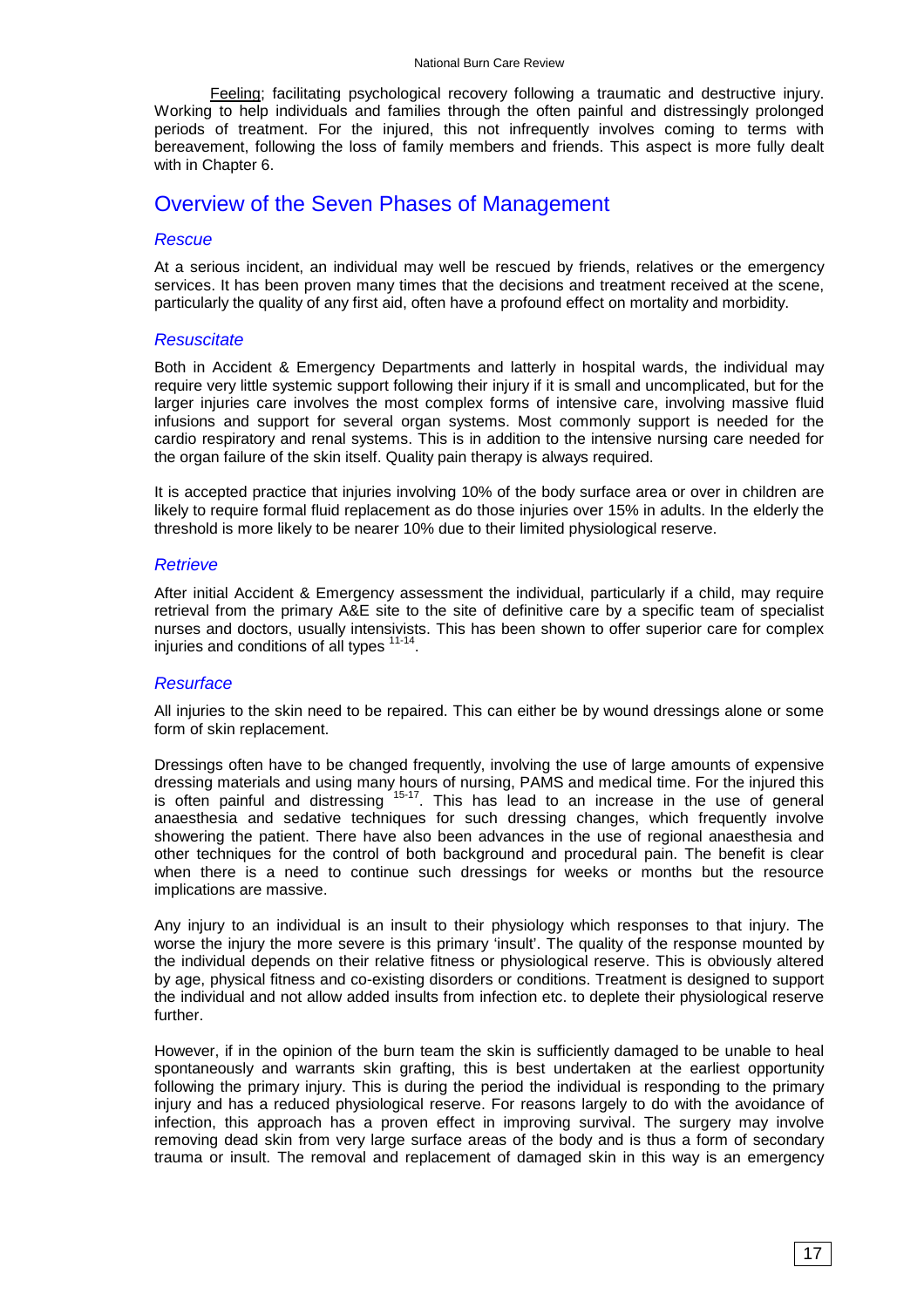operative procedure and requires the highest levels of skill from staff of many specialties if it is to be undertaken successfully <sup>18</sup>. It is also a major organisational undertaking.

It is not surprising therefore that admission into an intensive care environment is often necessary for extended periods. The number of days of artificial ventilation and/or multiple organ support a burns patient may require is far beyond the typical length of stay of other forms of trauma needing similar support.

The injured individual may need to return to the operating theatre on many occasions over weeks and months, at times dictated by their physiological state and the condition of the healing wounds and skin grafts. Each operative visit requires considerable orchestration of staff, resources and facilities and increasingly involves the use of temporary and permanent skin replacements such as cadaver skin from skin banks, laboratory cultured skin cells, and synthetic skin replacements. These materials and methods are expensive but improve the chances of survival for individuals with the severest forms of burn injury. These methods are also felt to reduce the degree of secondary surgical trauma and speed up healing of the wounds.

There is growing evidence that the use of temporary skin substitutes also improves the eventual recovery of individuals who have suffered injuries that will heal without skin grafting. These injuries have, in the past, often healed but left very significant scarring. Materials and techniques are being developed where these damaged areas of skin can more successfully be encouraged to heal themselves, but with less scarring and reduced need for later surgical revision  $19$ .

#### *Rehabilitate*

This process starts on the day of admission. The involvement of the whole burn team has as its ultimate goal the return of a fully functioning individual to society with unaltered appearance, abilities and potential.

The process of rehabilitation involves support groups and many health care professionals using their skills in a variety of often inventive ways to deliver care in the most effective manner for the individual. This may involve;

Physical therapy  $20$ ;

- Gym
- Light workshop

Psychological support; for both individual and family  $21-25$ .

Scar modulation; often using a combination of these methods  $^{20,26}$ .

- **Massage**
- Pressure garments
- Rigid and semi-rigid face mask/orthoses
- Thermoplastic orthoses
- Silicone dressing materials
- Surgical scar revision

Psychiatric support; often as a continuation of long term treatment.

The majority of this care must be provided by the multidisciplinary burn team on a wide variety of sites:

- Burn ward
- Burn service hospital physical therapy unit
- Rehabilitation Centre catering for burns (none exist as described by the RCS/BOA $^{27}$ )
- Burn service hospital outpatient department
- Peripheral hospital physical therapy unit or outpatient department
- Patient's own residence
- During children's Burn Camps
- Support groups or similar organised therapeutic event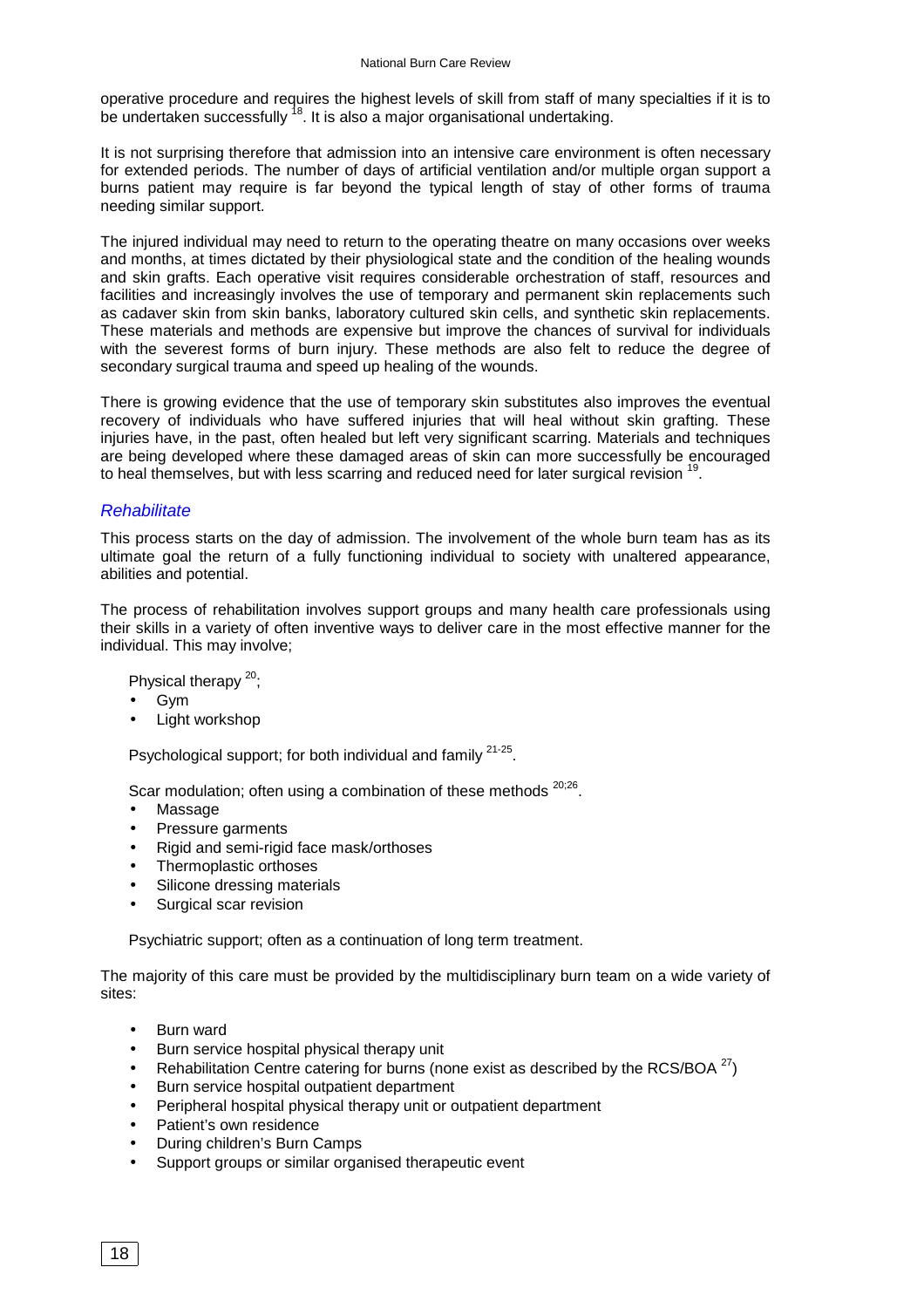Treatment away from the base hospital can be delivered by burn care professionals as part of an outreach service, although very few such teams exist in the British Isles. Also reintegration into the social environment of school, college or work is best dealt with by such a service  $^{28}$ 

#### *Reconstruct*

In both the short and long term, the nature of post burn scarring may make further surgical intervention necessary. This will most commonly involve the removal of troublesome areas of unstable, ulcerating areas of skin or skin graft, or the release of functionally important areas from contracting scar tissue. Decision making is complex and requires skilled and experienced surgical opinion. To maximise potential success means involving all the members of the original burn team, the same team who cares for the acute injuries.

#### *Review*

Lengthy follow up after complex burn injury or burn reconstruction is the norm. All developing problems are more simple to deal with if picked up early. Established or ignored problems may be resistant to all reconstruction and therapeutic efforts.

The follow up for complex injuries in children is usually into their adulthood. They might then be referred on to an adult burn service. Adults patients often return to a burn service intermittently for many years, as and when problems emerge.

### Quantification of Burn Injury

When considering burn injury from the organisational point of view, one of the difficulties is attempting to quantify it. There is a lack of an agreed 'currency' for burn injury severity making it very difficult to define workload. There is no scoring system or simple method of grouping that might create homogenous cohorts of burn injury patients. In other words the casemix is not readily definable.

As mentioned already, the extent of skin injury is quantified in terms of the extent of the body surface area (total burn surface area; TBSA) involved in the injury, expressed as a percentage of the whole. Using this figure and the depth of skin damaged by that injury is the most commonly used method of grouping burn injury severity. However the site on the body of the skin injury is also very relevant, as are many other factors.

The overly simplistic nature of this assessment can be illustrated by considering the variability that may be seen with a 4% TBSA burn. A burn of this size on the back of a fit adult might, if a superficial burn, be treated as an outpatient safely and appropriately. If it was a deeper injury and needed skin grafting then a short length of hospital stay and minimal morbidity could be expected

A deep 4% injury to both hands is a complex reconstruction and rehabilitation problem however it makes a patient of any age entirely dependent on nursing and therapy staff. Such injuries can result in multiple finger amputation with the major morbidity this represents.

A superficial injury of this size to the face causes intense swelling, closing of the eyes, and again makes the patient highly dependent on nursing staff, from the point of view of their activities of daily living (ADL), eye care and labour-intensive wound management. In addition, the psychological support needed by a young individual with a deep facial burn is intense and prolonged. This support tends to be needed in the evening and at night when the nursing staff are the only professionals available to provide such care for someone in great need of support.

Should a 4% facial injury be associated with any risk of smoke or vapour inhalation injury, the patient would require an HDU environment with close monitoring to pick up any deterioration in airway patency. Alternatively such an injury could require airway intubation and mechanical ventilation in an ICU environment for a variable period of time, to allow airway protection and care. Such injuries carry a significant risk of death, and if survived cause significant physical and psychological sequelae. Understandably, at such times, the support offered to relatives is vital.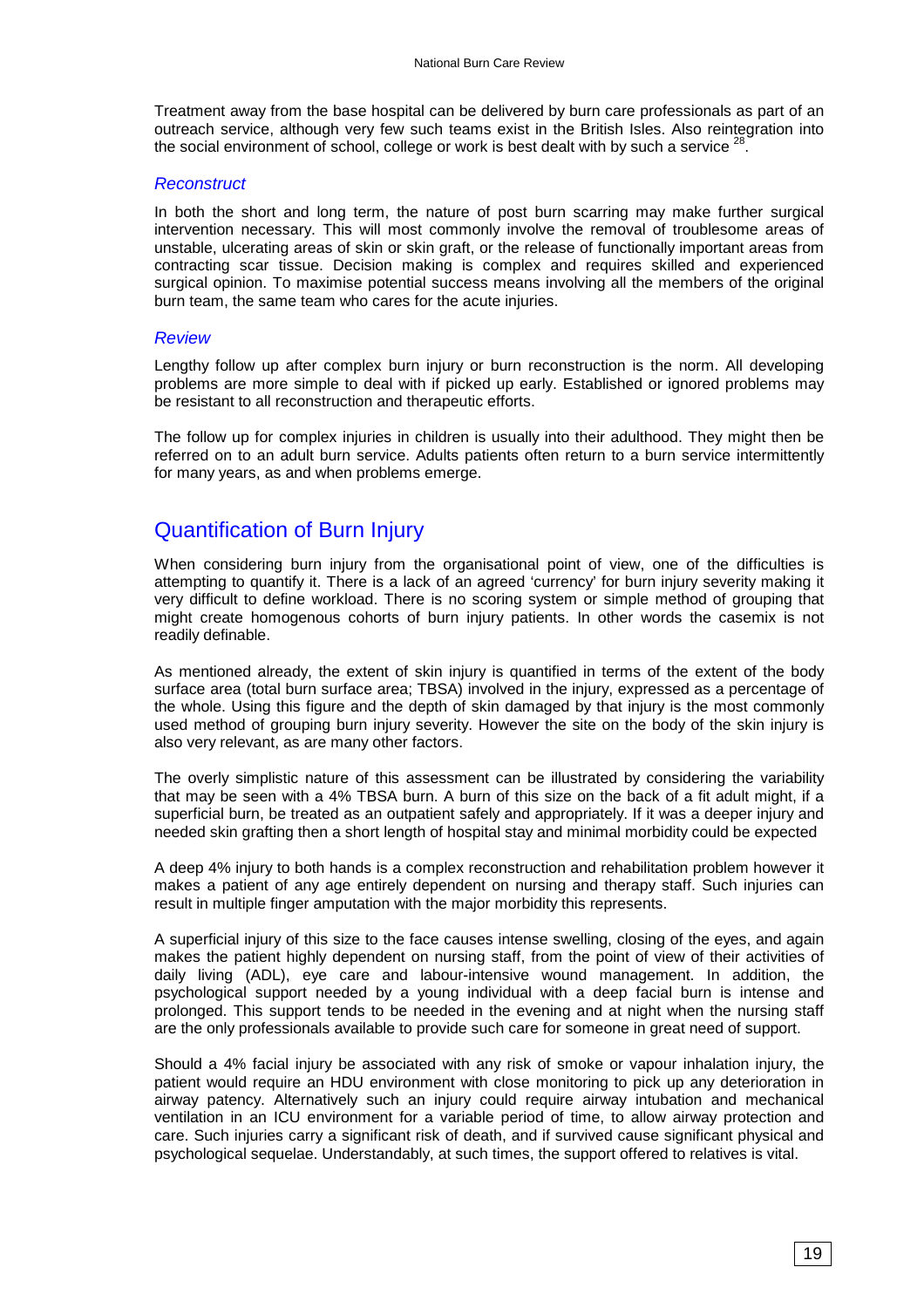There are unpredictable complications of seemingly simple burn injuries of this size, that can cause sudden and rapid clinical deterioration. These cases need immediate access to an ICU environment and staff familiar with these conditions. This is particularly true with paediatric iniuries.

From these scenarios the huge scope of care that can be encompassed by the simple description of a burn as '4%' can be appreciated, and why TBSA and age, although factors commonly used to group burn workload, are insufficient. In fact a full description of the severity of any burn injury very much depends on the reason one is considering it.

If predicting mortality is the prime reason for quantifying burn injury, and this is the commonest reason to do so, then there are well recognised factors that powerfully influence the outcome. These have been mentioned already. There is a complex interplay between age, TBSA, inhalation injury, existing medical conditions and associated (non burn) injuries. It is obvious that the variability of each one of these factors can produce an almost infinite variety of combinations. This, in part, is what makes the care of burn injury demanding; the constant variety of clinical problems presenting to the burn team. It is also what makes developing an accurate severity score for burn injury so difficult.

Several specific patient groups exist that present with burn injuries and complex additional needs. These include children with suspected non-accidental injury (NAI), adults with existing psychiatric or personality disorders or with drug and/or alcohol abuse problems. There are elderly patients who may present with dementia, difficult medical problems or when there is a suspicion of abuse or neglect by carers. Each of these groups have differing responses to injury and respond differently to the offer of rehabilitation and help.

Accounting for the complexities of burn care from a nursing and physical therapy point of view is very difficult. It is also difficult to quantify the psychological aspect of care. Many members of the burn team contribute to psychological care, often at the same time as they are involved in other forms of care. None more so than the burn nurse who is also responsible for social arrangements and the care package prior to discharge. To adequately represent the whole package of care calls for a new way of looking at the roles of the various members of the burn team.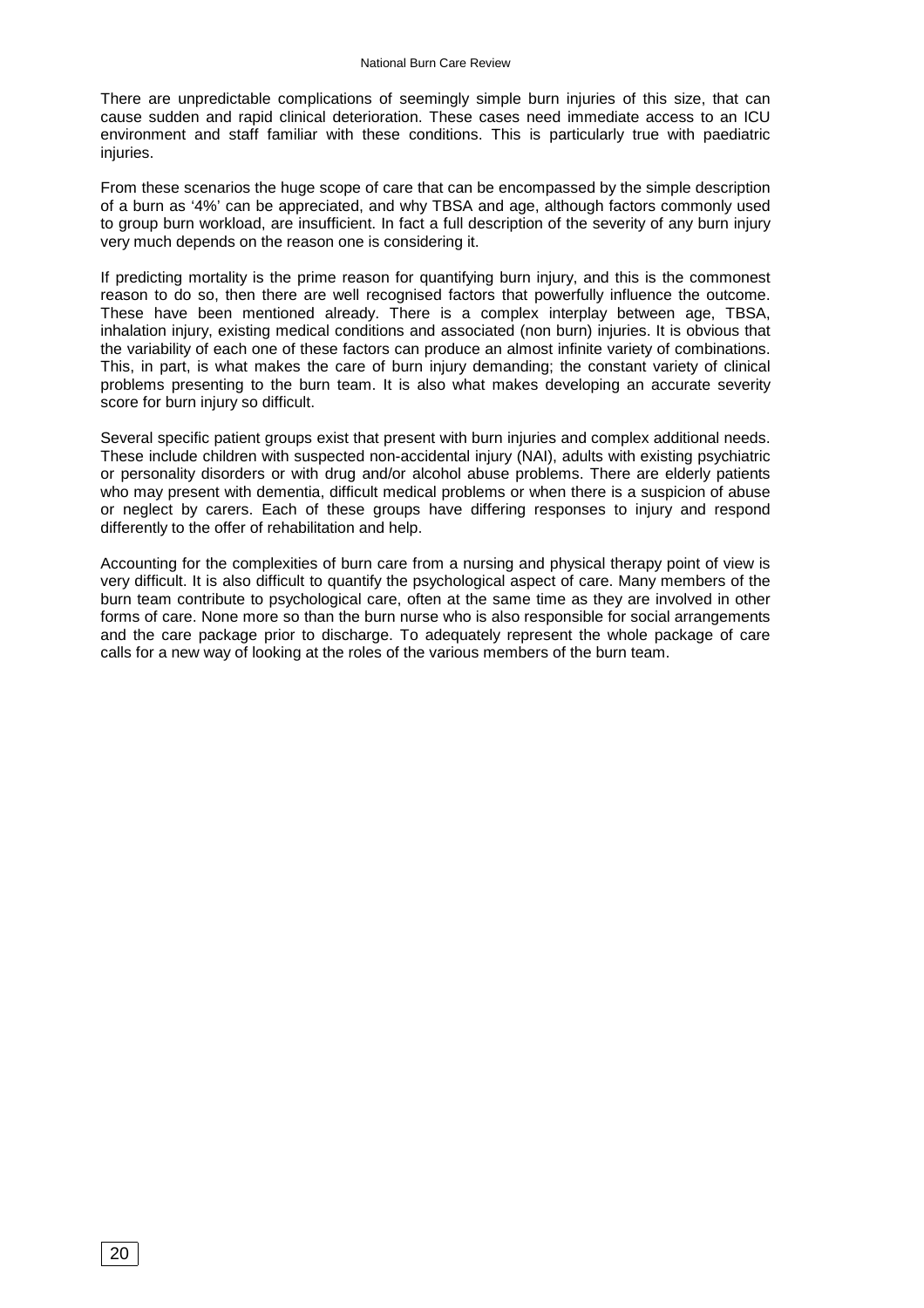# **Chapter 3: Acute Burn Care Provision**

### Community Service Provision

1. It is recognised by the NBCRC that a very substantial number of minor burn injuries are assessed and cared for in the community by a wide range of health care professionals. These include General Practitioners, Practice and District Nurses 29;30. Extrapolation from what little work has been published in this area suggest there are 250,000 presentations of burn injury to primary care teams in the UK per year. The majority of these are treated in the community by Practice and District Nurses. Questionnaire assessment of the knowledge base and education such professional groups have access to, with regard to minor burn assessment and treatment, highlights the need for educational programmes and clear clinical guidelines to be developed <sup>31</sup>. Existing evidence suggests there is potential for such programmes and guidelines to greatly improve the overall quality of care burn injuries receive in the community and improve timely access to specialised services.

### Hospital Service Provision: Pre-Hospital

- 2. In some parts of the country there are local agreements that allow severe burn injuries to be taken from the scene of injury directly to the burn unit, bypassing Accident & Emergency Departments that may be closer. These agreements recognise that prompt and accurate assessment allows resuscitation to be started early, which is in the best interests of patient recovery. However it does not allow for the possibility of associated, non-burn injuries that the burn service may be poorly equipped to deal with.
- 3. It is the opinion of the NBCRC that such ad hoc arrangements are not appropriate and **recommend** that unless formally agreed by clinical stakeholders, transfers from scene should be made to the nearest major A&E Department. Transfers should not be made to Minor Injury Units (MIU) or to walk-in centres.  $^{27}$ . With full implementation of this Report no burn service dealing with complex burn injury should exist in a hospital without an on-site A&E Department.

### Hospital Service Provision: Accident and Emergency

- 4. A large number of burn injuries are also dealt with by the national network of A&E Departments. Estimates suggest 175,000 acute burn injuries per year present to A&E Departments in the UK  $^{32,33}$ . The majority of these injuries do not require hospital admission. Many of them are treated and followed up in A&E dressing clinics or are referred back to the community for continuing care 33;34.
- 5. In common with community and pre-hospital care, there is a need for clear clinical guidelines to advise staff in A&E Departments on the optimal method of management of the burn injuries they see in terms of first aid, assessment and treatment  $33$ . The same advice must be included in all the computer systems used by Ambulance and Fire Services and NHS Direct who advise callers about first aid following burn injury. The same guidelines must also be included in the material used to teach paramedics in all the Emergency and Armed Services. Work has begun towards the development of such guidelines  $33,35$ . It is **recommended** that such national guidelines be developed by the BBA and other stakeholders, and used uniformly across the NHS and in all related services.

# Hospital Service Provision: Outpatient Burn Care

6. Many of the injuries referred for assessment to burn services will be most appropriately managed by an experienced outpatient service based in existing Plastic Surgery units. At present many patients with such injuries are admitted to hospital because the teams caring for them do not have the experience to be confident managing the injury any other way. One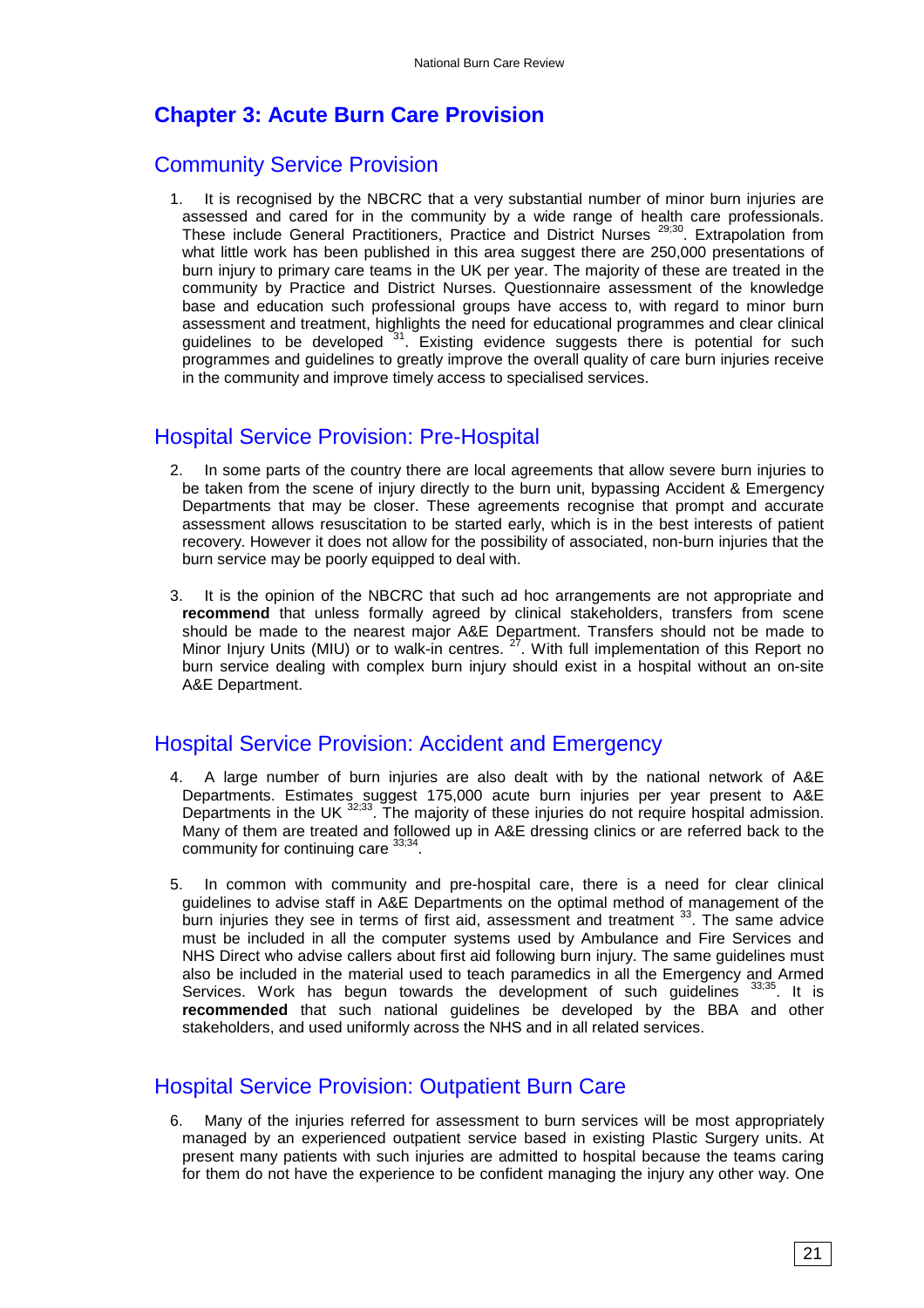of the many advantages from the patient's point of view of the system proposed by the NBCRC is the likelihood that many injuries will not be admitted to hospital at all. Those that do require admission can expect their care to be continued in the community as a seamless extension of in-patient care by way of these out-patient services.

7. Similar to injuries seen in A&E Departments, many injuries referred on will eventually be suitable for further management back in the community, by District and Practice nurses. Support by way of advice and review, as necessary, by the burn service outreach team or outpatient department provides optimal, seamless care for this patient group.

# Hospital Service Provision: In-Patient

- 8. For those admitted to NHS hospitals with a primary diagnosis of burn injury, current care provision is split between self-designated Burn Units (BU), Plastic Surgery Units (PSU) and other general hospitals with no on-site staff trained in burn injury care (GH). This latter group of hospitals have in recent years admitted 43% of all emergency adult cases, and 30% of all paediatric cases.
- 9. An estimate of the annual burn injury workload across the British Isles is as follows:

| $\bullet$<br>$\bullet$<br>$\bullet$ | community treated injuries<br>seen in A&E Departments<br>admitted to British Isles hospitals                                                                      | 250,000<br>175,000<br>16,100 | (100%) |
|-------------------------------------|-------------------------------------------------------------------------------------------------------------------------------------------------------------------|------------------------------|--------|
|                                     | of which:<br>are admitted to Burns and Plastic Surgery Units<br>(57% of all adults admitted)<br>adults 5,600<br>and children 4,600 (70% of all children admitted) | 10,200                       | (63%)  |
|                                     | and:<br>are admitted to hospitals with no burns service<br>(43% of all adults admitted)<br>adults 4100<br>and children 1,800 (30% of all children admitted)       | 5,900                        | (37%)  |

- 10. There is wide variation in the rates of admission to hospital with burn injury across the British Isles. Some District Health Authorities have over twice the English national average rate of admission of 15 per 100,000 population per year. Others have under half the average admission rate  $36$ . The possible reasons for this should be the subject of audit and research, the results of which should feed into targeted prevention programmes.
- 11. For those injuries felt to be sufficiently severe or difficult to manage, such that they require admission to hospital, it is the opinion of the NBCRC that the common practice of admitting burn injuries under hospital specialties that have no specific burn injury care training is unacceptable. It is **recommended** that all burn injuries, including those to the airway, requiring hospitalisation should only be admitted under the care of specialists who have received specific and recognised training in the care of burn injury, including the possible complications and common sequelae. This means admission under the care of a designated burn service.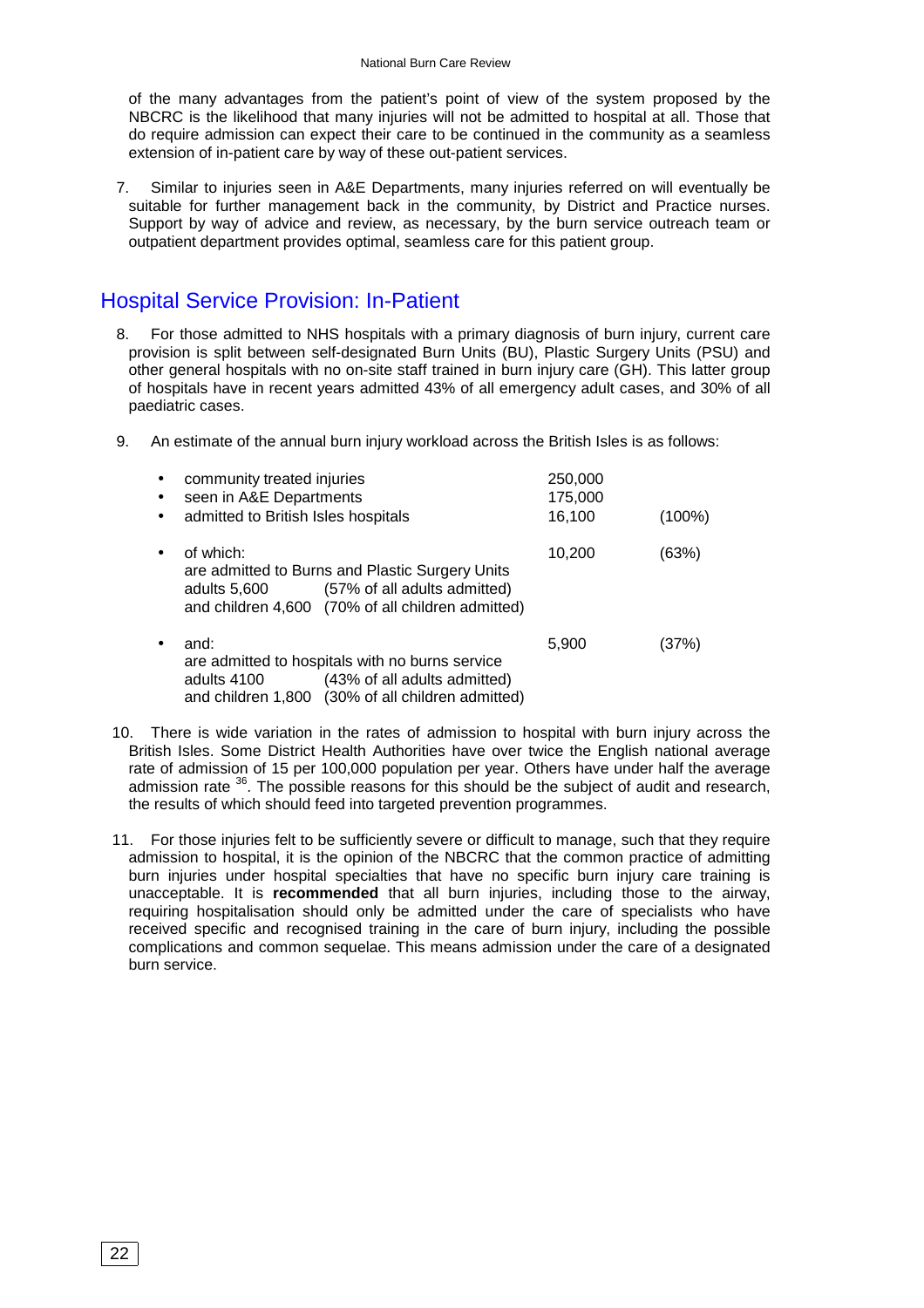### *Burn Ward Definition*

- 12. For differing levels of injury severity, differing levels of burn ward design are required. In an effort to describe standards of care for burn injury admitted to hospital, it is necessary to stratify the in-patient burn care wards based on the following variables:
	- The type of ward accommodation.
	- The degree of nurse specialisation with regard to burn injury and critical care.
	- The availability of an operating theatre.
- 13. Consideration of these variables suggests three levels of ward as being suitable for burn care. The three ward types, with increasing resources, staffing and theatre availability have been termed: Burn Facility (BF), Burn Unit (BU) and Burn Centre (BC) <sup>37</sup>. A Burn Facility equates to a plastic surgery unit (PSU), while a Burn Unit and Burn Centre are separate wards specifically designed, built, staffed and equipped for the care of burn injury.

| <b>Type of Ward</b><br><b>Accommodation</b> | Open ward | Cubicle | Thermally regulated<br>Cubicle |
|---------------------------------------------|-----------|---------|--------------------------------|
| Burn Ward                                   |           | BL      | ВC                             |
| <b>PSU Ward</b>                             |           | RF      |                                |

| <b>Nurse</b><br><b>Specialisation</b> | Ward Level | <b>High Dependency</b><br>Level | Intensive Care<br>Level |
|---------------------------------------|------------|---------------------------------|-------------------------|
| Burn Ward                             | -          | BU.                             | BC                      |
| <b>PSU Ward</b>                       | RF         | ВF                              | $\blacksquare$          |

| <b>Theatre</b><br><b>Availability</b> | Distant<br>$(550$ metres) | Adjacent<br>$(25-50$ metres) | Immediate<br>$(<$ 25 metres) |
|---------------------------------------|---------------------------|------------------------------|------------------------------|
| Burn Ward                             | -                         | BU                           | BC                           |
| <b>PSU Ward</b>                       | RF                        | -                            | ۰                            |

- 14. The stratification of the burn service network in this way is **recommended** by the NBCRC. Each burn care area should be nominated as a paediatric or an adult ward, never both, and should comply with the recommendations detailed in the *Welfare of Children and Young People in Hospital*, 1991<sup>38</sup>. The primary need for this is the protection of the child by segregation from the adult patient population.
- 15. Burn wards should be designated in a hospital as near to the centre of their 'at risk' service population as possible. This means an analysis of the population to identify those sub-groups most at risk of suffering burn injuries must be made prior to the designation of any level of burn service, as outlined in the relevant section of this document. They must also be in hospitals with an A&E Department with all facilities and medical specialties associated with a District General Hospital (DGH), in addition to the burns service itself. An overview of the stratification is given below:

#### *Burn Facility*

- 16. This level of in-patient burn care equates to a standard plastic surgical ward for the care of non-complex burn injuries, (see Appendix 2).
	- an existing plastic surgery ward, paediatric OR adult
	- cubicle beds available
	- nursing and other health professionals with burn care training and experience
	- access to a trauma theatre
	- critical care access as for any surgical patient either paediatric or adult
	- plastic surgeon on-call rota
	- care provided by the admitting consultant
	- District General Hospital level support services and specialties
	- care provision for non-complex injuries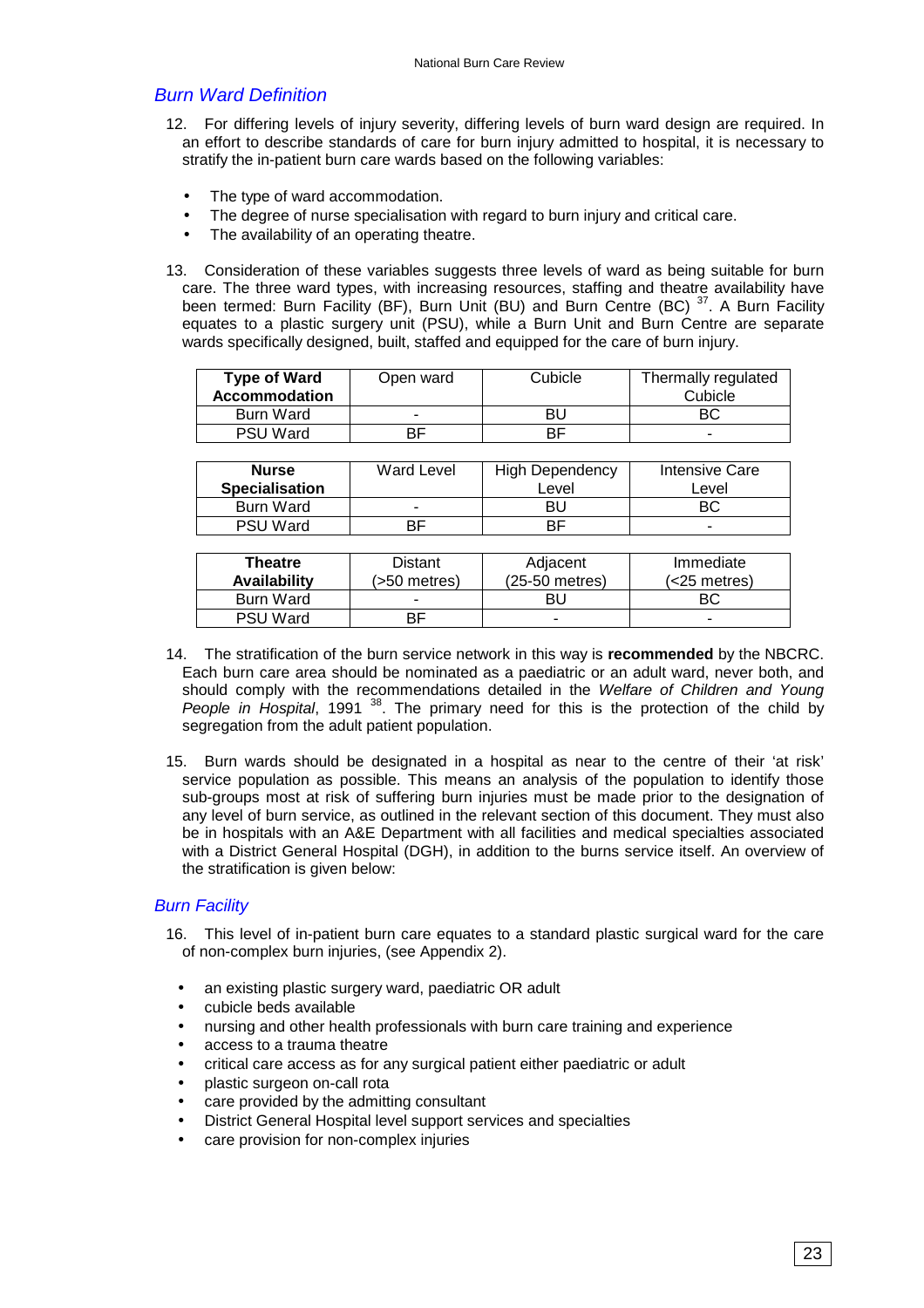### *Burn Unit*

- 17. This level of in-patient burn care is for the moderate level of injury complexity (see Appendix 2) and offers a separately staffed, discrete ward. The facilities are up to HDU level of critical care and operating theatre access suitable for the casemix.
	- designated stand-alone ward for paediatric OR adult admissions
	- cubicle accommodation of adequate size
	- designated burns nursing and other health professionals with training and experience
	- access to operating theatre (< 50metres) with fixed burn lists each week
	- intensive care access as for any surgical patient either paediatric or adult
	- plastic surgeon on-call rota
	- single, named consultant lead for the burn service
	- District General Hospital level support services and specialties
	- care provision for complex, small skin area injuries

#### *Burn Centre*

- 18. This level of in-patient burn care is for the highest level of injury complexity (see Appendix 2) and offers a separately staffed, geographically discrete ward. The facilities are up to ICU level of critical care and immediate operating theatre access. The detailed description is in Chapter 4.
	- designated stand-alone ward for paediatric OR adult admissions
	- cubicle accommodation with environment control
	- designated burns nursing and other health professionals with training and experience
	- immediate access to a dedicated burn theatre  $(< 25$ metres)
	- dedicated burn anaesthetic input with nominated lead consultant
	- intensive care provided by intensivists in the BC critical care beds OR in a suitably equipped, adjacent (<50 metres) ICU or PICU
	- consultant burn surgeon on-call rota
	- full range of support services and specialties
	- care provision for complex, large skin area injuries
- 19. Implicit in stratifying the hospital accommodation for burn injury is the centralisation of the most major and complex forms of injury into a small number of Burn Centres. This is **recommended**. It is recognised that centralising complex burn injuries into numerically fewer hospitals raises the potential for longer transfers, once referred and accepted, but the use of the methods detailed in the Injury Stratification and Referral section should minimise this.

# Critical Care Provision

- 20. A survey of the burn services has shown wide variation in the way critical care is provided for burn injury. The majority of the 38 self-designated burn units in the British Isles provide their own high dependency care (adult Level  $2^{13}$ , paediatric Level 1<sup>14</sup>), but the majority do not have staffing levels that comply with the current guidelines <sup>12;39</sup>. Similarly the current 9 burn units offering intensive care (adult Level 3<sup>13</sup>, paediatric Level 2-4<sup>14</sup>) on the burn ward itself are most commonly catering for both adults and children, again with staffing profiles short of that recommended <sup>7</sup>. An analysis of admissions also demonstrates that each of them has insufficient throughput of ICU level cases to satisfy the recommendations as they currently stand. This situation has arisen because of the lack of adherence to existing standards by hospitals and their planners through the same decades that have seen immense development in the setting of standards in the area of critical care, both adult and paediatric.
- 21. The major burn victim represents an individual with failure of the largest organ of the body, the skin, and needs the simultaneous input by burn surgeon, burn nurse, burn anaesthetist as well as burn intensivist. In most cases this has been achieved because burn anaesthetists, sometimes one individual, have provided the intensive care input on the burn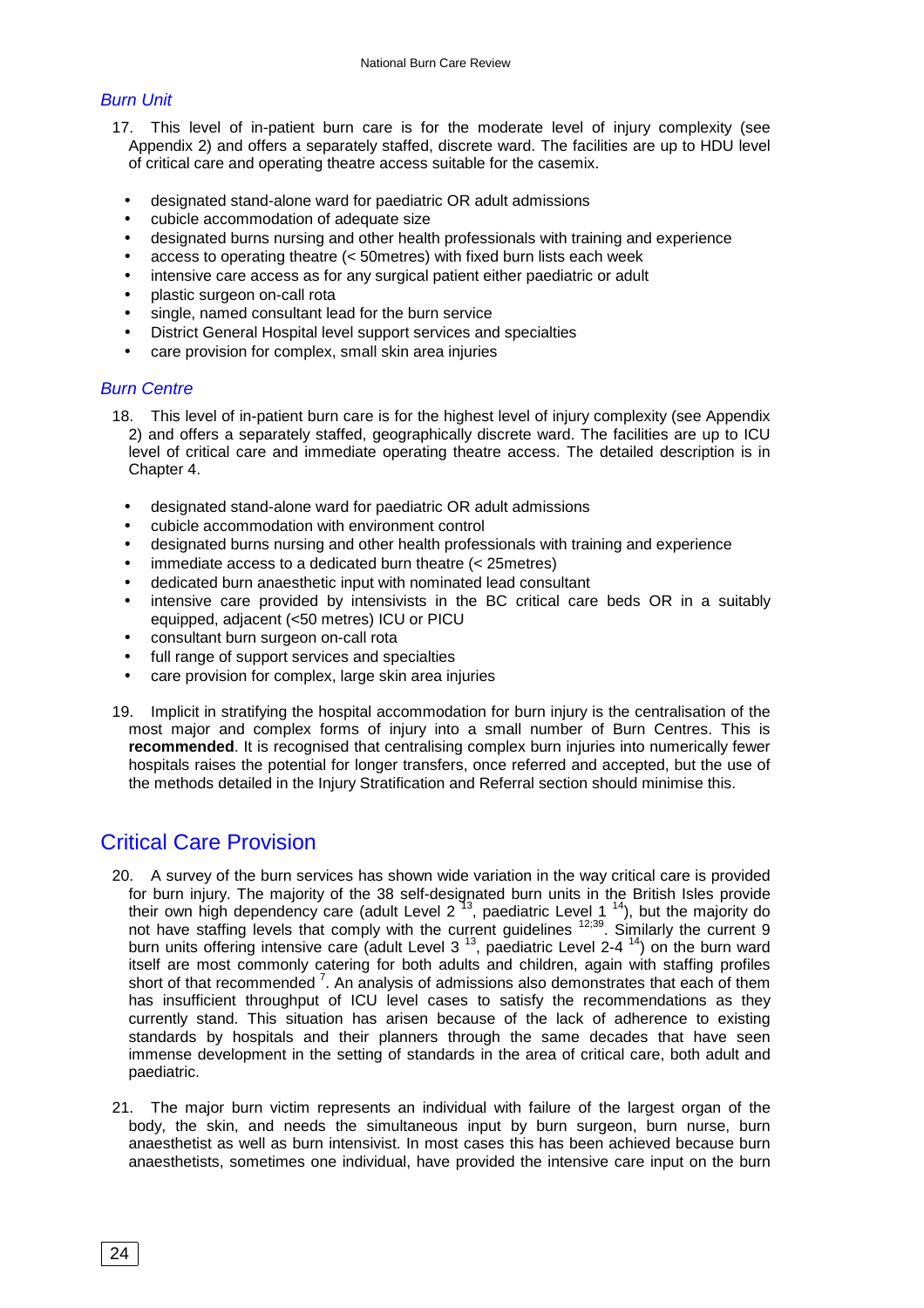#### National Burn Care Review

unit. This method of provision has become increasingly unsustainable. Recommendations clearly state burn anaesthetists and burn intensivists must work in teams. However the often suggested solution of separating the provision of critical care and care by the burn team, often into different hospitals, is patently detrimental to the care of the burn injured patient. The NBCRC rejects this suggestion as a model of service provision. The ideal situation for the care of this paediatric clinical group is in a paediatric hospital, based within a major trauma unit <sup>27</sup>, where there is a Burn Centre offering Lead Centre level PICU care or a Lead Centre PICU with conjoined Burn Centre. For adults the same concept applies.

- 22. Changes in practice, recommendations from professional bodies, the Department of Health and the Royal Colleges have all had an effect on burn care provision at this level. The most profound effects have been seen following the paediatric intensive care report of 1997, *Framework for the Future*<sup>14</sup>. This report did not meaningfully consider paediatric burn injury care at all and implementation of the report at a national and regional level has similarly failed to adequately deal with the issue. Indeed this failure has been one of the major reasons for the NBCR and is now one of the most urgent issues in burn care.
- 23. Implementation of the *Framework for the Future* Report has resulted in an improvement in the overall management of severely ill children. However, of the 17 burn units in England and Wales admitting severe paediatric burn injuries in 1997, the number recognised as meeting the recommendations of the report, and thus able to continue admitting major paediatric burn injury is 6.
- 24. An additional 2 units have continued to admit these patients following local negotiation, but are required to transfer to other hospitals their most critically ill children (Level 3). The PICUs and hospitals receiving these critically ill children with complex injuries have no burn service and no significant experience in dealing with their various burn specific needs, in common with other general PICUs across the country who are being expected to care for such children.
- 25. It is the firm belief of the NBCRC that transferring critically ill children into hospitals that do not have the infrastructure to treat the burn injury means this patient group is receiving suboptimal care.
- 26. Across the country, implementation of the *Framework for the Future* Report has taken place with little, if any, involvement of the burn services themselves. There has also been no development of the remaining burn services, which have been expected to take on the additional load, again without discussion, agreement or funding.
- 27. Some NHS Trusts have responded to this situation by ceasing to offer treatment for major paediatric burns based on a clinical governance argument. The lack of on-site PICU services up to the described standards has prompted declarations that continuing to offer such care to burn injured children was unsupportable. The hospitals involved have argued that ceasing to offer a burn service to this clinical group at all is the most practical way forward, based on the erroneous assumption that any hospital with a PICU could take over burn service provision for these children. The NBCRC deplore the failure of the involved Trusts and Health Authorities to negotiate a clinically appropriate alternative. See Appendix 4 for a summary of the situation at the end of 2000.

# Critical Care Workload

28. As in previous documents dealing with critical care, and similar to the stratification of burn injury severity, there are difficulties in defining the levels of critical care needed for burn injury. The NBCRC **recommend** the method in Appendix 3. It can be expected that with adequate staffing, both in terms of numbers and training, B1 and B2 levels of care can be provided in the burn care area. The recommendations for adult intensive care  $12,13$  and paediatric intensive care <sup>13,39</sup> have similar levels of dependency described but these do not immediately translate for use in burn care. Nor do they cover the extremes of workload experienced with a major, complex burn. Caring for a major burn equates to the highest levels of critical care described in these reports, with the addition of massive wound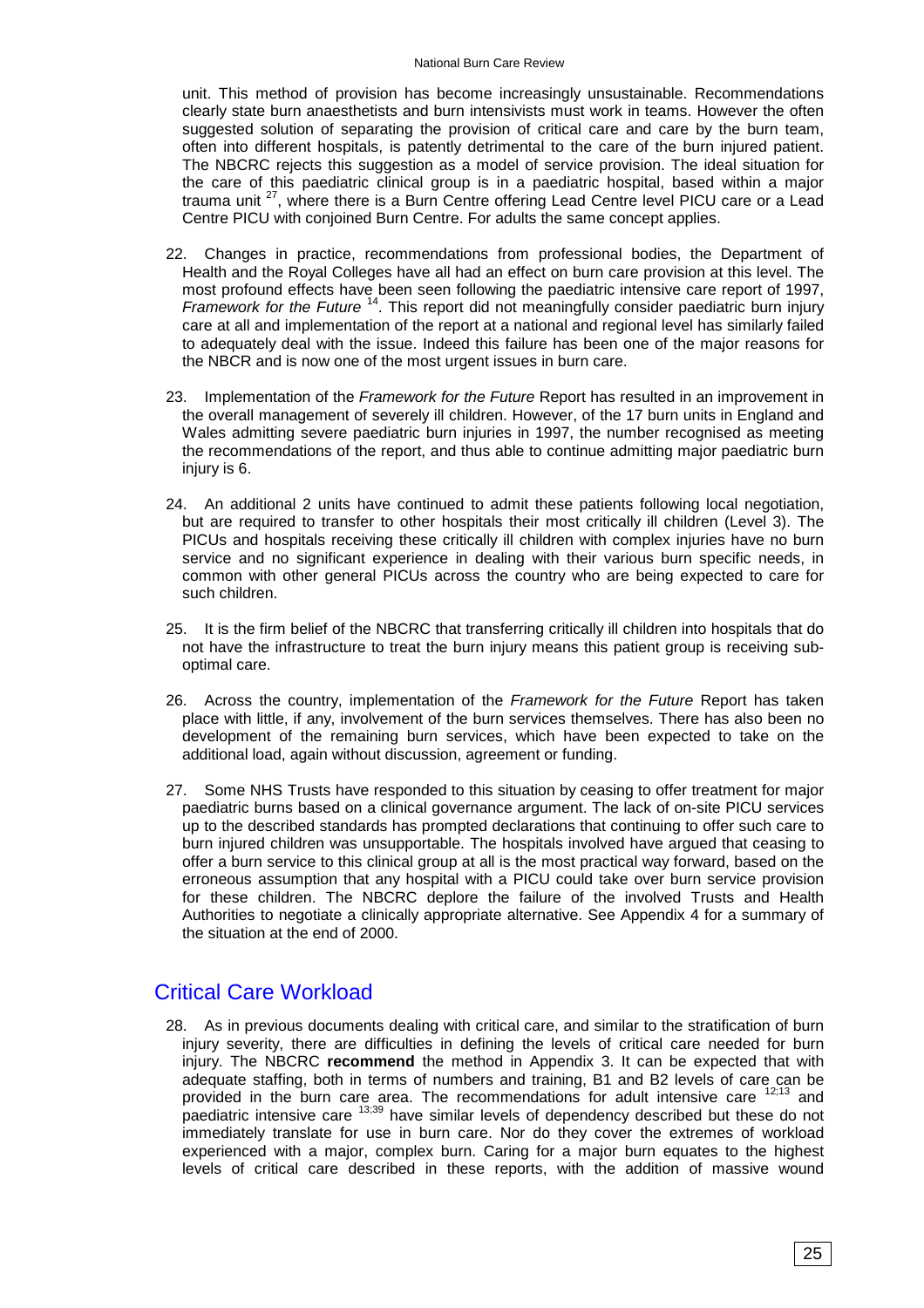dressings. The standards of care otherwise detailed in these documents should be adopted for the care of the burn injury.

- 29. In order to provide critical care for level B3 and above, several criteria are **recommended** by the NBCRC as needing to be met. There must be;
	- reliable emergency admission for 98% of referred cases audited over a rolling 3 year period
	- a care area designed and specified for adults OR children, not mixed
	- reliable access to all the skills needed to care for the individual and their injury
	- a multidisciplinary approach, with shared care between burns and critical care teams
	- access to a suitably sized, thermally regulated cubicle
	- immediate access (<25metres) to a suitable operating theatre
	- a workload sufficient to comply with existing standards and to maintain necessary skills
- 30. In attempting to define the critical care burn workload, no reliable national data exists about the current intensive care bed days needed for burn injury care. Data from the Intensive Care National Audit and Research Centre (ICNARC) or NHS Hospital Episode Statistics and specifically the Augmented Care Period (ACP) Dataset cannot yet provide useful information. Previous reports on intensive care have concentrated on the number of admissions per year as being an adequate definition of workload. This is based on average lengths of stay on an adult ICU being 3.5 days  $^{40}$  and PICU 4.3 days  $^{14}$ . The NBCRC believe the nature of burn injury makes it unlike other forms of disorder requiring critical care. The intensive care period for burn injuries can go on for many weeks. Indeed burn injuries have notoriously long lengths of stay on ICUs 41. The NBCRC **recommend** the Paediatric Intensive Care Society and Intensive Care Society in conjunction with relevant burn specialists consider the evidence surrounding this issue and alter their recommendations regarding the measurement of adequate workloads to take account of the nature of burn injury.
- 31. It is apparent to the NBCRC that no single method of providing critical care for burn injury at these levels can be applied successfully across the variety of current burn services, even in the medium term. The NBCRC therefore **recommend** the local adoption of one of two basic models:
	- A. All level B3 and above care takes place in the Burn Centre if the above criteria can be satisfied. If the workload of the burns service is insufficient to allow skill retention in either the intensive care or burn teams, then circulation of nursing staff from the ICU / PICU and the Burn Centre should take place. This model is only practical if the two care areas are adjacent (<50 metres), or still better, conjoined.
	- B. All level B3 and above care occurs on the ICU or PICU if the above criteria can be satisfied. If the Burn Centre and the (P)ICU are not adjacent or conjoined but are, of course, in the same hospital, this may be the only suitable model. If problems with reliable access to a suitable bed are envisaged there are two alternatives: (a) ringfencing of beds for burn service use, or (b) sufficient bed provision to have a bed occupancy of  $70\%$ <sup> $13,42$ </sup> to allow reliable access.
- 32. Only by the careful collection of clinically relevant data over the period of implementation can the effect of these recommendations be assessed.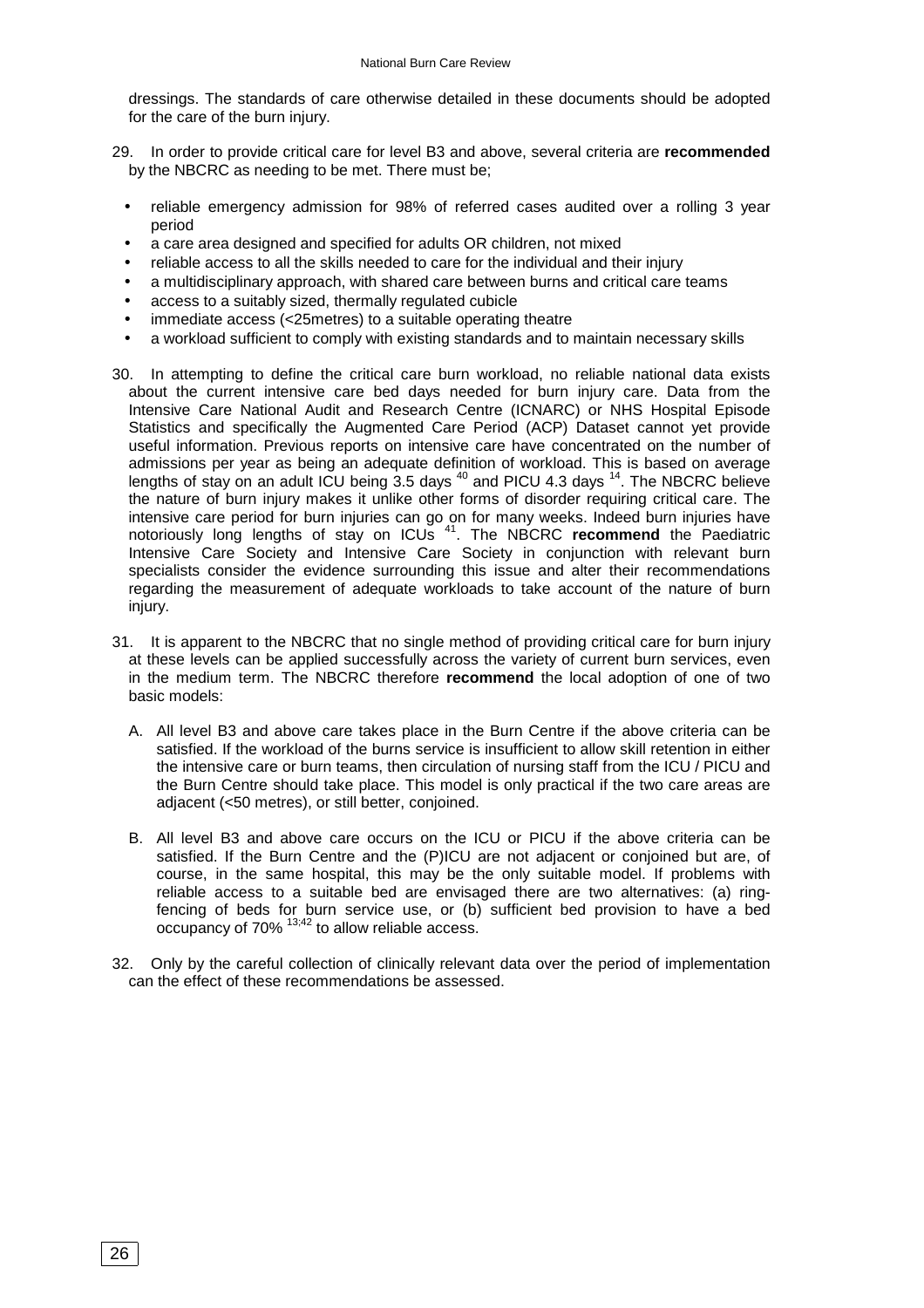## **Chapter 4: Burn Ward Definitions**

33. These definitions have more to do with the operational policy of the burn wards and treatment ethos than the design of bricks and mortar and are **recommended** by the NBCRC. High quality burn care can be provided in a variety of buildings of different design but there are common factors which must be understood and accommodated in the way the service is constructed. Greater detail of the building requirements for Burn Unit and Centre will be published in the BBA document on Burn Centre/Unit Design.

### Burn Centre

#### *Geographical site*

34. This should be at or near the centre of the service 'at risk' population as assessed by epidemiological study. It should also be a site at the centre of transport systems, particularly road, air and rail for easy emergency and routine access. This should also expedite contact with important suppliers such as skin culture laboratories and skin banks. Helicopter access with no need for secondary road transfer is essential  $43;44$ 

#### *Host Hospital Site*

- 35. This should ideally be equivalent to a major acute hospital (level 1) outlined in the *Better Care for the Severely Injured* document <sup>27</sup> page 42, so as to provide a comprehensive set of investigative and treatment facilities. This offers a system for the multispecialty care of major injury of differing types and the necessary rehabilitation facilities.
- 36. There should be full library facilities on site with internet and e-mail access in the burn care area.

#### *Departmental Relationships*

- 37. Within the host hospital the Burn Centre is best placed on the same level as the A&E Department to provide ready access for internal patient transfers. This is usually on the ground floor. The Burn Centre should also have a separate ambulance entrance to receive direct external referrals.
- 38. As described in the section on Critical Care Provision, the Burn Centre should be conjoined, or at least adjacent to the ICU if shared care is being provided.

#### *Ward Accommodation*

- 39. Any high care beds, that is burns care at levels B2 to B5 should be in cubicles that have environmental control of both humidity and temperature. In addition there must be an adequate air filtration and circulation system installed. Individual cubicle loading with necessary equipment to address infection control issues is essential.
- 40. Additional bed areas, perhaps in pairs or four bed bays can be used for level B1 patients prior to discharge or transfer to a rehabilitation service.

#### *Operating Theatre Provision*

41. There should be immediate availability (<25m) to a designated burn theatre to allow 24 hour access. This theatre should be staffed by suitably experienced staff from the burn service itself, which offers a consistent service, along with a suitably trained person available to assist the anaesthetist <sup>45-47</sup>. This will often be optimally arranged out of hours by an on-call system, and in working hours by normal rostering, the use of annularised hours and flexible shift working to deal with the variability of demand.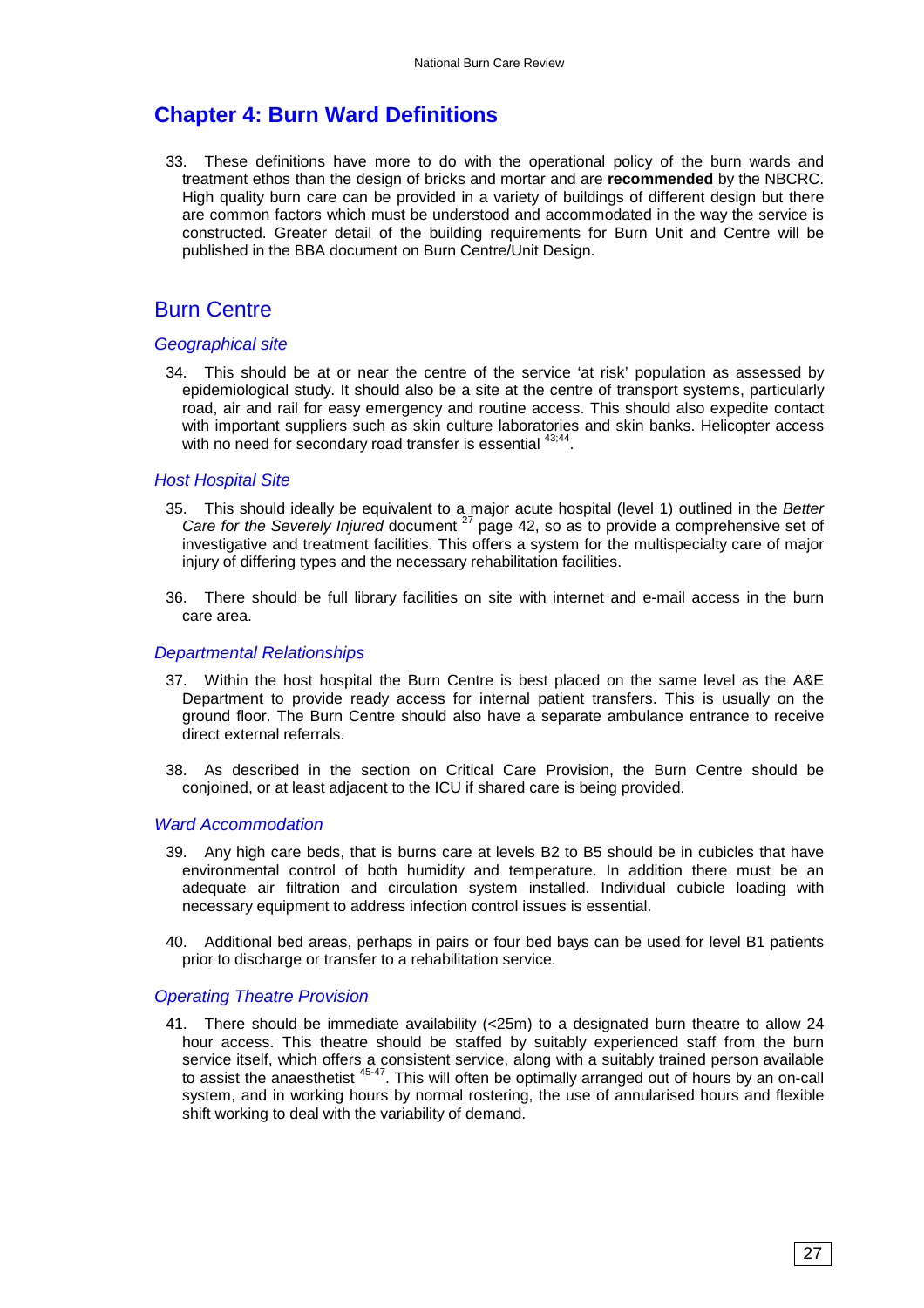#### *Ward Staffing*

- 42. The NBCRC recognises that with the lack of a validated patient dependency scoring system there is little evidence for the traditionally accepted staffing levels for any high care ward in the NHS. For the purposes of describing the necessary staffing for a Burn Centre the NBCRC has considered a typical 10 bedded ward.
- 43. There has been no attempt to estimate the staffing needs for ward nurses at nursing grades G to D, nor to estimate the number of Health Care Support Workers (HCSW) with grades A to C. Such estimates depend entirely on the workload and dependency of the admitted casemix. The number of nurses required at grades G, F and E as ward nurses depends specifically on the critical care workload of the ward.
- 44. Other key posts required in a Burn Centre can be identified. These are additional to the casemix dependent staffing.

| <b>Staff Grade</b>       | <b>Designation</b>               | <b>WTE</b> | <b>Comments</b>        |
|--------------------------|----------------------------------|------------|------------------------|
|                          | <b>Lead Nurse</b>                |            | For whole burn service |
| н                        | <b>Clinical Nurse Specialist</b> |            | Works office hours     |
| G                        | Ward Manager                     |            | Works office hours     |
| F                        | Audit / Research                 |            | Works office hours     |
|                          |                                  |            |                        |
| G                        |                                  |            |                        |
| F                        | Ward nurse                       |            |                        |
| E                        |                                  | Case mix   |                        |
| D                        |                                  | Dependent  | Flexible shift working |
| С                        | <b>Health Care</b>               |            |                        |
| B                        | <b>Support Worker</b>            |            |                        |
| A                        |                                  |            |                        |
|                          |                                  |            |                        |
| SC <sub>2</sub>          | Ward clerk                       |            | Works office hours     |
| SC <sub>2</sub>          | <b>Audit Clerk</b>               |            | Works office hours     |
|                          |                                  |            |                        |
| Psychologist             |                                  |            |                        |
| Social Worker            |                                  |            |                        |
| Dietician                |                                  | 0.5        |                        |
| <b>Play Specialist</b>   | <b>NAHPS Senior</b>              |            | Paediatric service     |
| <b>Family Counsellor</b> |                                  | 0.5        | Paediatric service     |
| <b>Infection Control</b> |                                  | 0.125      |                        |

- 45. Many of the other members of the burn team need to be available but the NBCRC feel their intermittent requirement means fixed whole time equivalents (WTE) cannot be suggested.
- 46. Additional staff are required for outpatient care and any intensive rehabilitation beds as well as outreach teams and nurse/therapist led peripheral follow up clinics.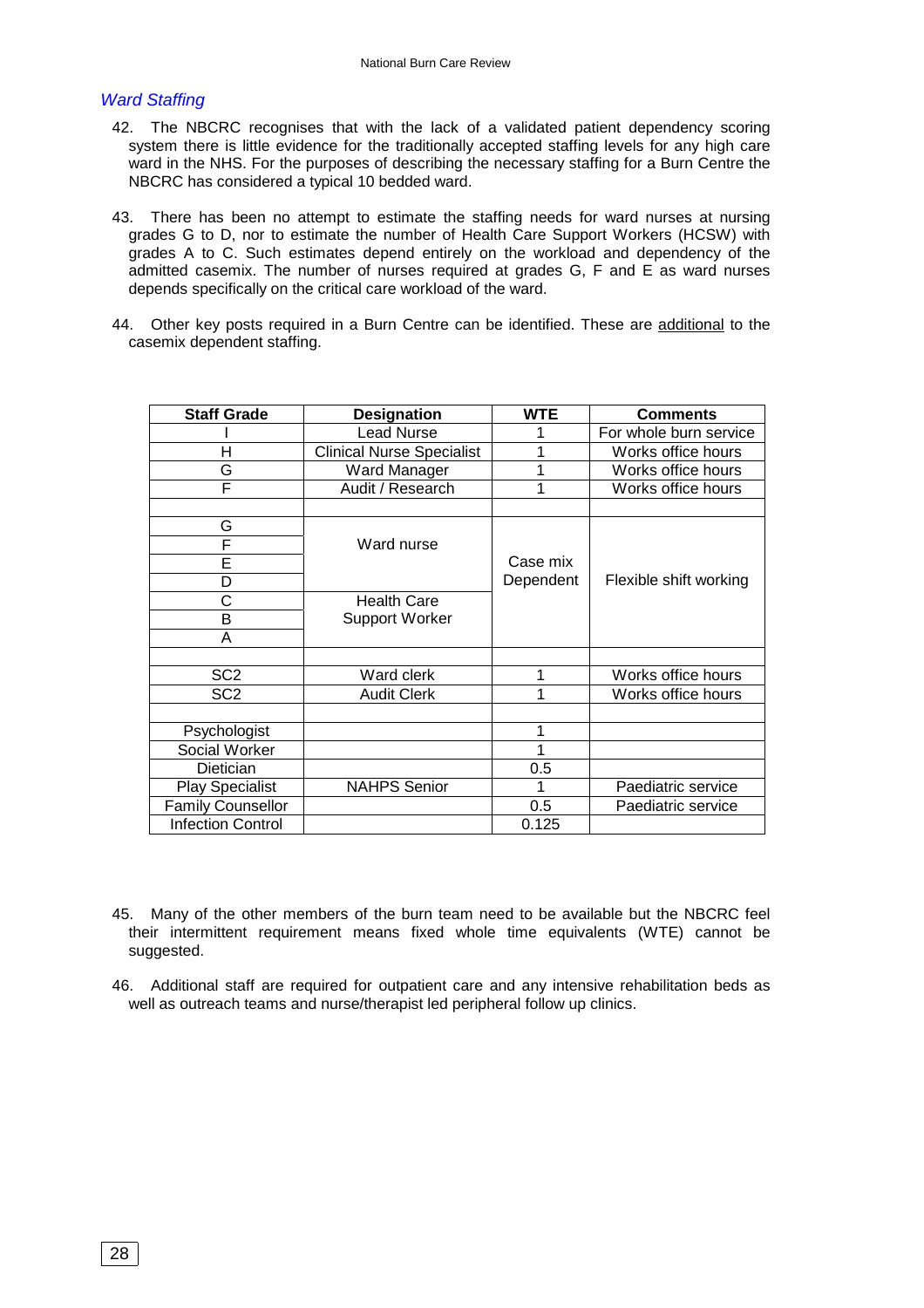#### *Physical Rehabilitation Staffing*

47. Similar to the nursing estimates, key posts can be identified for a typical Burn Centre. The service activity would again increase the staffing needs above these basal levels. This would preferably be quantified by a dependency measurement tool.

| Physiotherapist                         | Burn<br>Ward | <b>OP Dept</b> | Rehab<br>Ward |
|-----------------------------------------|--------------|----------------|---------------|
| <b>Clinical Specialist</b>              | 0.5          | 0.5            | 0.5           |
| Senior 1                                |              | 0.5            | 0.5           |
| Senior 2                                | 1            | O              | O             |
| junior                                  | 0.5          | 0.5            | 0.5           |
| assistants                              | 0.25         | 0.25           | 0.25          |
|                                         |              |                |               |
| <b>Occupational</b><br><b>Therapist</b> |              |                |               |
| <b>Clinical Specialist</b>              | 0.25         | 0.25           | 0.25          |
| Senior 1                                | 0.5          | 0.5            | 0.5           |
| Senior 2                                | 0.5          | O              | ი             |
| junior                                  | 0.25         | 0.5            | 0.5           |
| assistants                              |              | 0.25           | 0.25          |

48. Additional staff are required for outreach teams and nurse/therapist led peripheral follow up clinics.

#### *Medical Staff*

- 49. Consultant surgical staff, fully trained in the management of burn injury should provide a 24 hour on call service.
- 50. Sufficient consultant anaesthetic time should be allocated to the service to allow regular pain control ward rounds to target background pain and specific sessions to control procedural pain during dressing changes and surgical interventions. This will commonly be at least one fixed session per day. Further information about anaesthetic staffing is documented elsewhere  $48;49$ .
- 51. Intensive care consultant time dedicated to the burn patients would be provided as part of the intensive care service and reflected in the costs and contract structure of the burn service.
- 52. All consultant posts should comply with NHS, EU and employment conditions. One consultant should act as Burn Centre Director and take administrative responsibility for the whole service, including research, audit and service accreditation. Such a position would require allocation of part of the working week for such duties.
- 53. The involvement of consultant staff from other specialties would be intermittent and covered by the service level agreements negotiated by the host hospital with purchasers.

| <b>Staff Type</b> | <b>Designation</b>       | <b>WTE</b> | <b>Comments</b>        |
|-------------------|--------------------------|------------|------------------------|
|                   | Service Director         |            |                        |
| Plastic Surgeon   | Burn Surgeon             | $0.5$ each | On call rota of 1 in 5 |
| Anaesthetist      | <b>Burn Anaesthetist</b> | 1 - 2      | Workload dependent     |
| Intensivist       | Burn Intensivist         | variable   | Workload dependent     |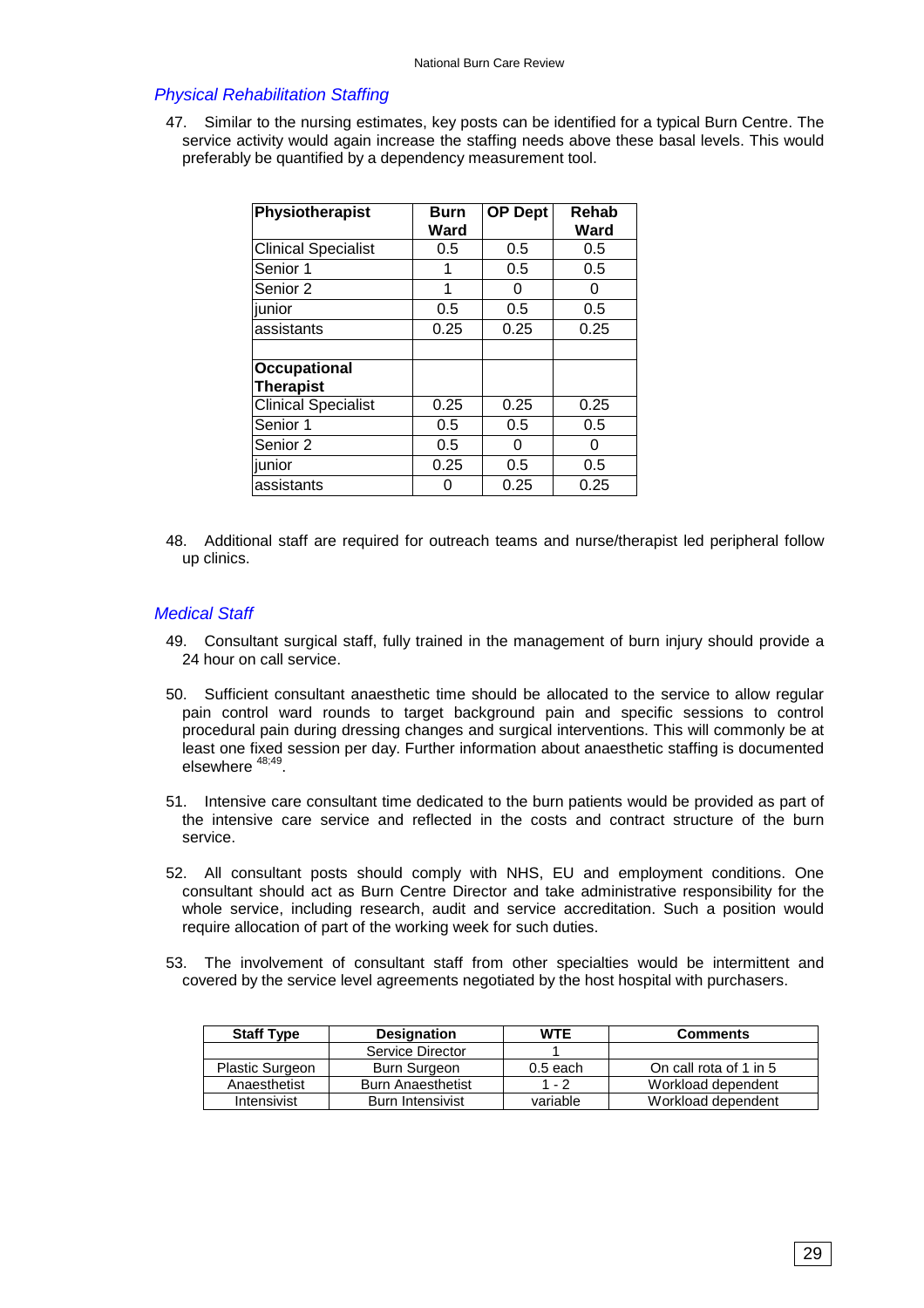54. In addition, the trainee medical staff must reflect the training needs of the specialties involved as well as the needs of the service. The post of Burn Fellow might be filled by a Specialist Registrar from Plastic Surgery, Anaesthesia or Intensive Care, as dictated by the training needs of each Specialist Advisory Committee. As a minimum the burn service would therefore need the following trainee medical staff.

| <b>Staff Type</b>      | <b>Designation</b> | <b>WTE</b> | <b>Comments</b>          |
|------------------------|--------------------|------------|--------------------------|
| Burn Fellow            | SpR years 5 and 6  |            | Shared between adult and |
|                        |                    |            | paediatric Burn Centres  |
| <b>Plastic Surgeon</b> | SpR years 1 - 4    |            | On a shared on call rota |
|                        | <b>SHO</b>         |            | On a shared on call rota |

55. The day to day care of the critical care burn patients would be consultant led and delivered by the plastic surgery, anaesthesia and intensive care teams.

#### *Research and Audit*

- 56. Designation and accreditation of a Burn Centre will depend to a significant degree on the performance of crucial routine audits. There should be provision of complete data to the British Isles Burn Injury Database (BIBID). In addition to this external audit of burn injury there must be participation in any other audits, such as ICNARC, advocated by the Royal Colleges or by the BBA, or other specialist associations.
- 57. There should also be at least monthly morbidity and mortality meetings and an additional annual review of service activity and performance against national figures provided from BIBID and the National Burn Injury Database (NBID) .
- 58. Multi-centre research projects are recognised to be the only method by which statistically supportable conclusions can be developed for many of the most crucial questions in burn care. All Burn Centres, and each member of their staff, carry a responsibility to ensure full participation in such studies. This is not to minimise the importance of internal research projects, but is seen by the NBCRC as a vital, complementary commitment.

### Burn Unit

59. The characteristics of a Burn Unit are very similar to those of the Burn Centre in terms of the geography, host site and baseline staffing. As there must be provision for care at levels B1 and B2 the casemix dependent staffing will be adjusted accordingly. The other characteristics of a Burn Unit are listed elsewhere, regarding theatre provision and ward accommodation but the commitment to a high quality, developing service through collaborative research and audit must be no different to that in the Burn Centre.

### Burn Facility

60. This level of burn care service is essentially that of a Plastic Surgery Unit ward, either paediatric or adult. The need for patients with non-complex burn injuries to be cared for by fully trained staff is well catered for in such an environment. The commitment to a high quality, developing service through collaborative research and audit must be no different to that in the Burn Centre.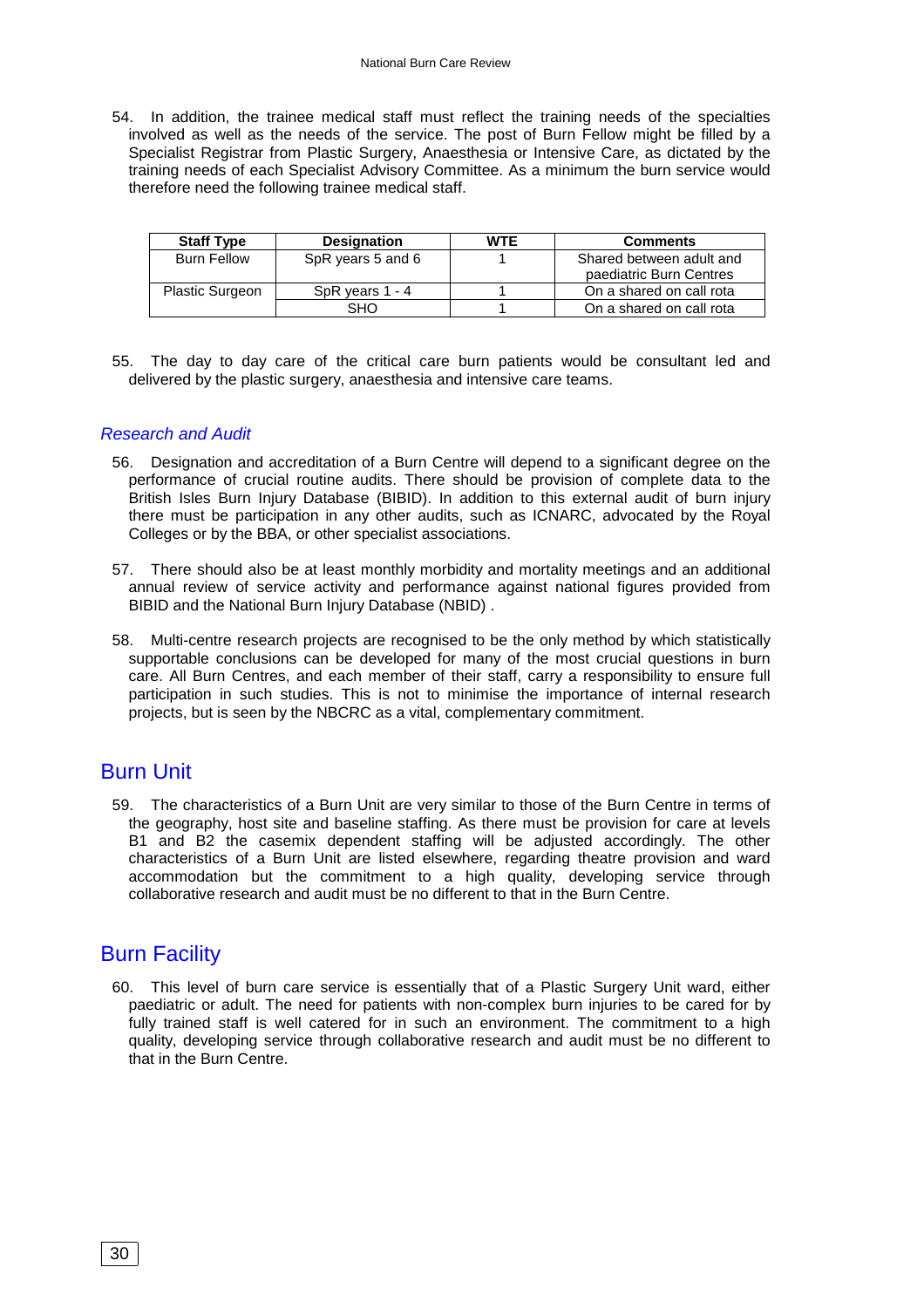# **Chapter 5: Injury Stratification and Referral**

61. Appropriate referral to differing levels of burn care requires the correct clinical assessment of the patient's needs in A&E Departments. This assessment has been formally studied and found to be inaccurate in many cases. This is understandable as the number of significant burn injuries any given Accident & Emergency trainee will see is very low. Such evidence supports the argument put forward in the Royal College of Surgeons and British Orthopaedic Association document *Better Care for the Severely Injured* 27 for the development of Consultant led trauma teams in major A&E Departments. With training, these staff would develop the necessary knowledge and expertise in burn injury assessment alongside the skills for dealing with other forms of trauma. Such skill development can be expedited by completion of an Emergency Management of Severe Burns (EMSB) course which is organised by the BBA <sup>50</sup>.

# National Burn Injury Referral Guidelines

- 62. The evidence also supports the creation of clear National Burn Injury Referral Guidelines. These have been developed by the NBCRC and are consensus guidelines **recommended** for immediate use (Appendix 2). The guidelines are not designed to be proscriptive or rigid, but are intended to highlight the important factors that can make a burn injury complex and suggest the need for early referral. Local service provision, geography and individual experience may modify decisions about referral of less severe injuries. The guidelines also highlight those non-burn conditions that are felt to be optimally managed by a burn service.
- 63. With the development of a stratified hospital-based burn care network involving Burn Centres, Units and Facilities, there will be the need to review the referral guidelines at a time judged appropriate by stakeholders and the NBCRC. This process will be lead by analysis of data from the proposed National Burn Injury Database.

### **Telemedicine**

- 64. Supported by the *Information for Health* 51 and the *A&E Modernisation plans* 34 is the development of telemedicine links between A&E Departments and sources of burn injury expertise. Such links would allow advice to be given as to the appropriate treatment of any given injury. By employing these methods it is felt that the inappropriate referral and unnecessary long transfer of some less severe injuries can be minimised. It will also allow the identification of less obvious complex injuries and facilitate their early referral for definitive care.
- 65. At the outset, the telemedicine links need only be capable of transferring digital still images, utilising the NHSnet and suitable protocols, so as to maintain patient confidentiality 52. It is **recommended** that telemedicine links be developed between all major A&E Departments and all major burn services in the first instance.

### National Burn Bed Bureau

66. Once an assessment has been made of the injury, perhaps with the help of telemedicine links, a vacant, suitable bed must be found. Currently this can be difficult, particularly for a severely injured child. A&E personnel are at present left with the task of telephoning every burn unit, increasingly distant from themselves, in an effort to secure a bed. This wastes time and is dangerous as it delays definitive care.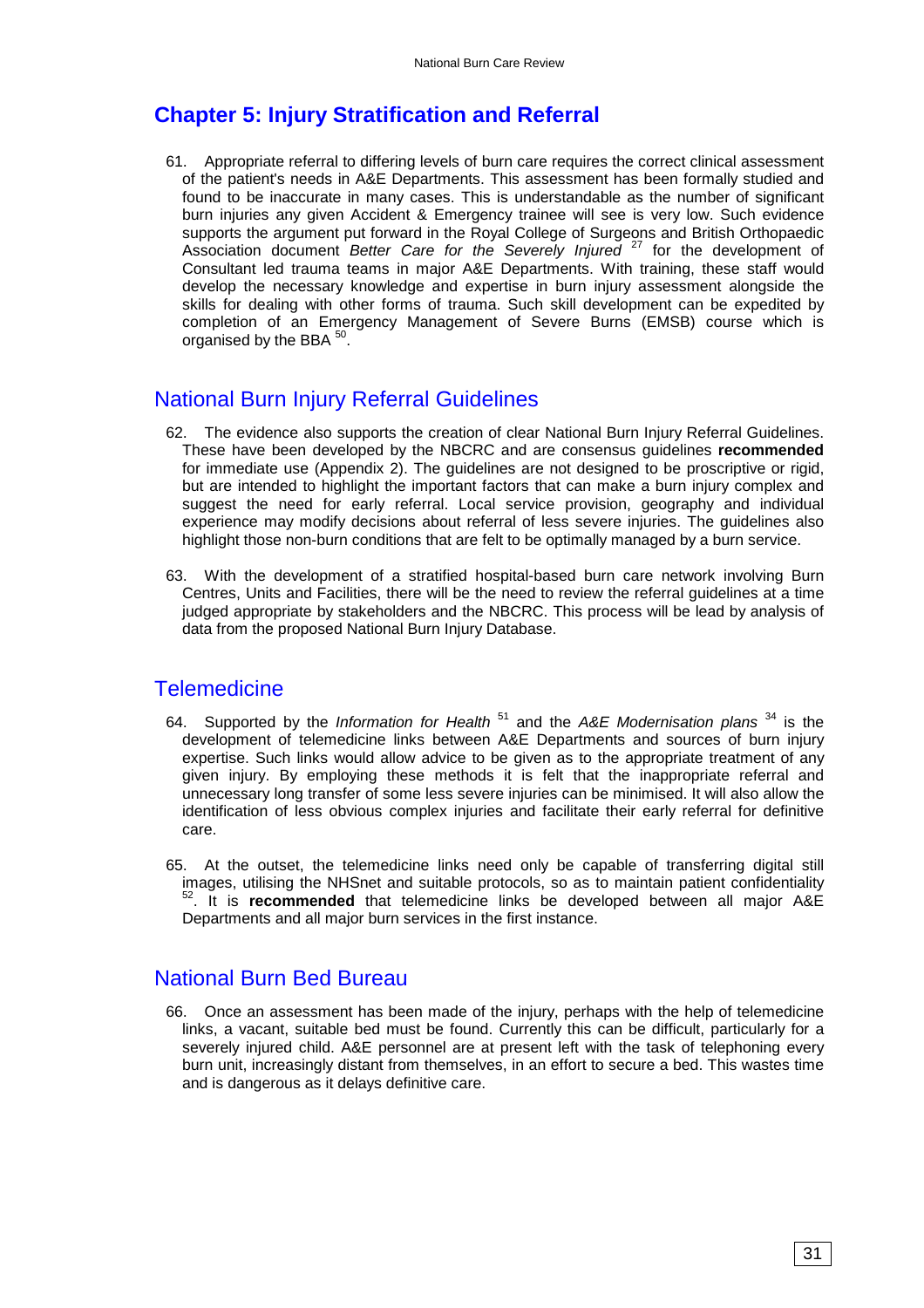- 67. Although a national mechanism exists for intensive care beds  $^{13}$  most ICU services rely on local or regional intensive care bed information services regarding regional intensive care bed availability. Such local arrangements are not suitable for burns because of the number and position of Burn Centres and Units. However a system working in the south east of England across three regions, linking the ICU system with information about burn bed availability has worked well. However from this has come clear evidence that a burn bed bureau would need to cover the whole British Isles.
- 68. It is **recommended** that a National Burn Bed Bureau (NBBB) be created to keep a regularly updated tally of available Burn Centre and Burn Unit beds for the whole country, including the number of available Burn HDU and ICU beds. Should an A&E contact their local service to find no bed is available, then a single call to the NBBB will inform them of the closest, suitable vacant bed and provide them with contact details. The record kept by the NBBB would also be informed by contact with the national and various regional intensive care systems.
- 69. The NBBB will also be of pivotal importance in the event of a major incident involving large numbers of burn injuries.

# Transport of Burn Injuries

- 70. There are a number of published guidelines and requirements concerning the transport of the critically ill and injured  $(1,12,14,43,44,53,54)$ . These should be used in devising local policies with the inclusion of the specific requirements of the burn injured as laid down in the Emergency Management of Severe Burns (EMSB) course <sup>50</sup>. Of primary importance is the need to avoid any delay in the transfer of someone with burn injury to a place of definitive care. The use of retrieval teams and/or aeromedical transfer needs to be balanced in each case.
- 71. It is **recommended** by the NBCRC that all complex burn injuries being referred for admission reach the burn service site within 6 hours of injury across the British Isles and within 4 hours of injury if referred from an urban site. In some areas this may only be achievable by the patient crossing regional or national boundaries. Failure to achieve these targets should be regarded as a critical incident and the reasons investigated.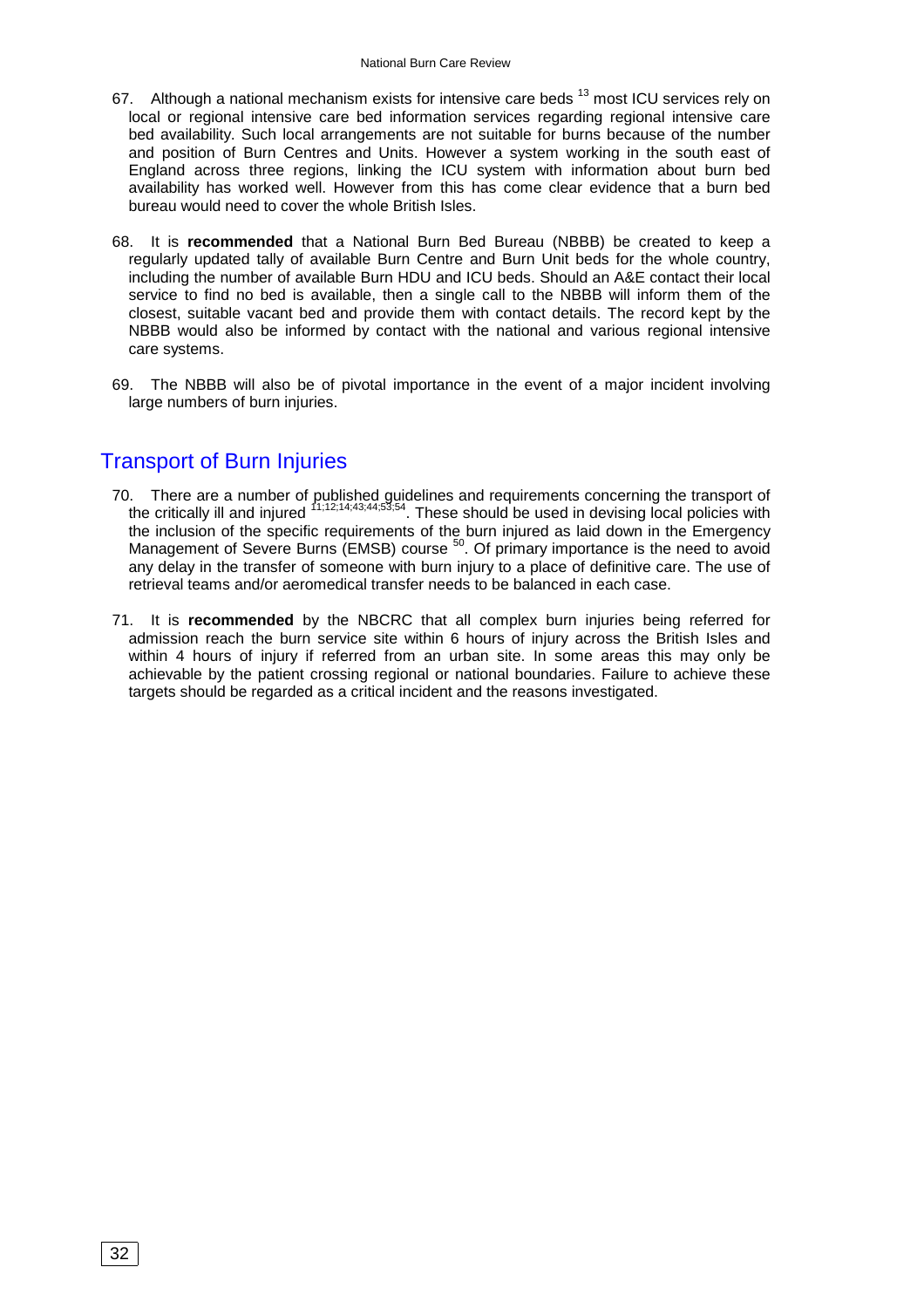# **Chapter 6: Psycho-social Rehabilitation**

- 72. Psychological and social factors have an important influence throughout the entire course of a burn injury, on treatment, and the process of recovery. However, although this is widely acknowledged, there is at present no accepted format for providing psychological care for patients with burn injuries during their hospital-based treatment and subsequent reintegration into the community.
- 73. Evidence gathered by the NBCRC indicates that psycho-social rehabilitation has been seriously neglected in UK burn care. Very few burns units provide trained psychological support of any kind for in-patients and virtually none have it available for out-patients, nor is this support available for those patients just discharged. When psychological care is available at all the form of provision varies enormously from one service to the next. Although there are some local support groups and burn camps in existence, the lack of investment in psychosocial rehabilitation as an integral part of burn care services is a major gap in provision, affecting long-term quality of life<sup>7,55</sup>.
- 74. What kind of psychological help should someone entering a burns unit reasonably expect to receive? The NBCRC has brought forward recommendations based on an understanding of the psychological and social effects of burn injuries on individuals and families as well as considering the needs of the burn care team itself.

### Psycho-social needs of patients with burn injury

- 75. Burns are massive life-threatening traumas imposing on individuals and their families a huge and unwanted burden of extreme pain, discomfort, hospitalisation, operations, itching, pressure garments, physical limitations etc. Burn care treatment is lengthy, painful, fraught with potential setbacks, and with some uncertainty of outcome. The resulting disfigurement can be surgically ameliorated but the scars will be lifelong. For some, life after burns will be entirely successful, but, for others, life can be a difficult struggle. Cultural and religious factors can be significant in determining the outcome.
- 76. The psycho-social difficulties patients encounter after burns can be summarised as:
	- problems in managing pain, itching and discomfort
	- post-trauma problems re nightmares and flashbacks
	- grief and bereavement issues which can be reflected in anger, depression etc
	- functional problems of mobility/dexterity which inhibit/slow any return to work or school
	- problems about surgical choices and decisions
	- social interaction problems; staring/curiosity which inhibit/slow social re-integration
	- social abuse; name-calling, ostracism, discrimination etc
	- social support problems; family/partner/isolation etc
	- problems about belief in the future after disfigurement.
- 77. Over the course of a year, a burn care team will encounter much higher levels of preexisting psychological difficulties amongst their patients than are seen elsewhere in the general hospital. Alcoholism, deliberate self-harm, psychosis, behaviour patterns of relationship turmoil, impulsive risk-taking and substance abuse, and depression, are all examples. Some burn-injured patients are the victims of abuse, grievous assault or attempted murder. These matters must be accounted for in a patient's plan of care.
- 78. The reactions of partners and other close relatives often influence the way care is provided. They too react with high levels of distress. Fatigue and sometimes hostility towards the patient or the staff will also occasionally complicate the process of burn care.
- 79. It is recognised that many patients (and families) with burn injuries find the transition from acute hospitalisation to life in the community particularly challenging. Recent research confirms that patients exhibit a whole range of problems at different times in their recovery and that many of their concerns relate to wanting more information, more support and advice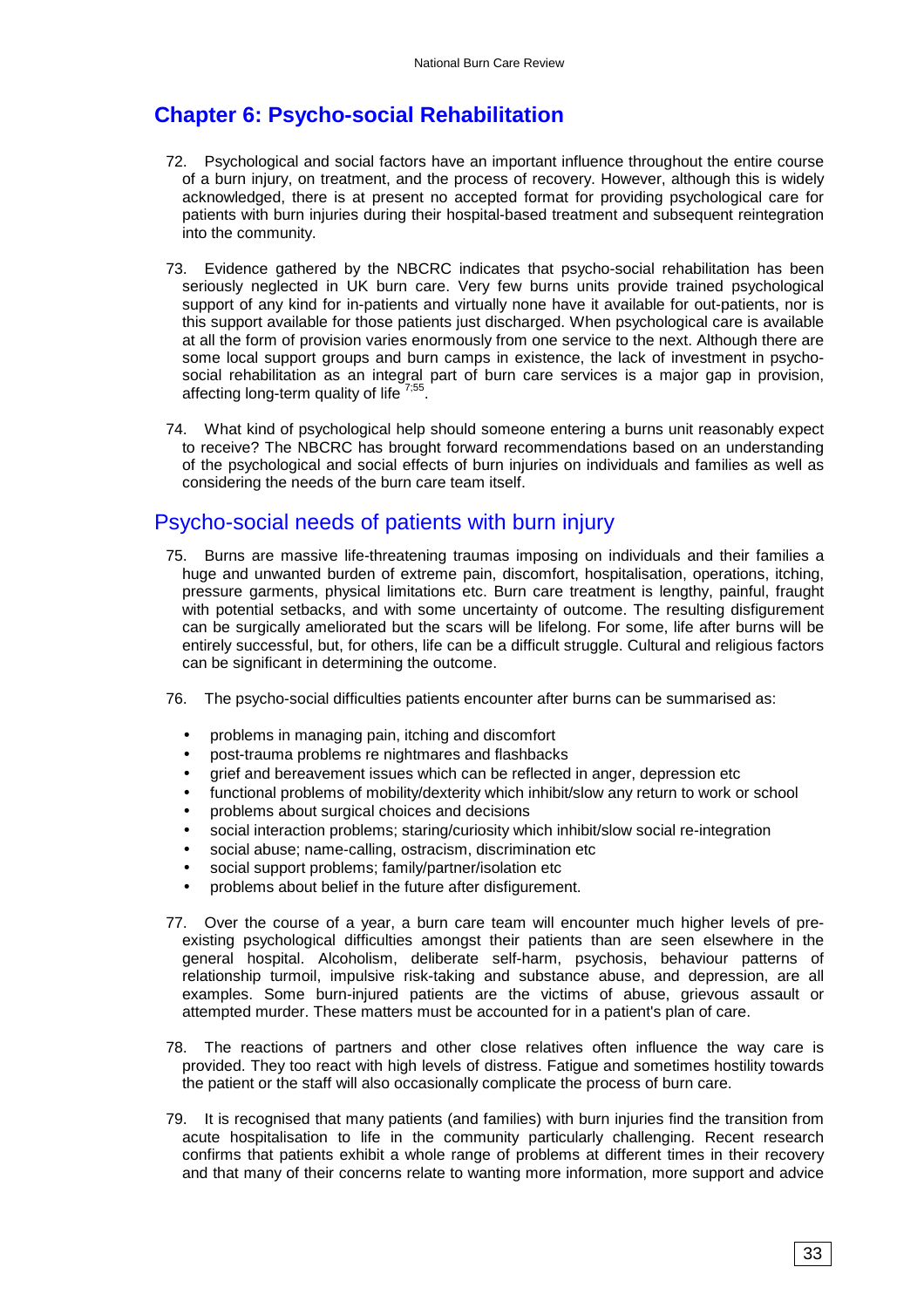and the chance to talk  $22,24$ . In other words, the psycho-social needs expressed are relatively straightforward issues to address, and could be tackled effectively by appropriately resourced burn care teams.

- 80. There is a very wide spectrum of adjustment. Adjustment takes time but the passage of time is no guarantee of success. In the UK, the evidence of several studies  $^{22,56}$  suggests that a sizeable proportion of patients with burn injuries are still experiencing significant psychosocial problems 2 years and more after their accidents and are not receiving any help. Further research is needed to improve understanding of the critical risk factors, including cultural aspects.
- 81. Studies in the UK, North America and in other countries indicate that the best long-term, psycho-social adjustments are made where attention is paid to four critical factors:
	- ensuring that family and other support systems can provide the background for patients to (re)build their self-esteem and self-belief
	- enabling patients to overcome their functional limitations
	- enabling patients to be informed about surgical and other treatment, support groups etc
	- enabling patients to acquire effective social skills to manage the reactions of the public, their school peers or employers, etc to their changed appearance.

# Delivering patient-centred health care to meet psycho-social needs

- 82. In order to empower patients and families to deal with the effects of burn injuries, the goal of burn care teams in relation to psycho-social rehabilitation should be to bolster these four critical adjustment factors: family support, functional ability, information, and social skills.
- 83. The team should aim to routinely identify what patient and family needs are at any one time and to have the flexibility, resources and programmes to be able to address them effectively. This is a patient-centred approach to health care delivery.
- 84. An overall strategy of psychological care is necessary that will cover both hospital and community phases of rehabilitation. Ad hoc arrangements will not succeed.
- 85. The broad aims of the strategy for psychological input for patients, families and the burn care team itself should include:
	- to prevent, and provide help for, adverse psychological reactions to burn injury
	- to ensure that in all cases the foundations are laid for the best possible psychological adjustment in the long term
	- to encourage awareness and a good knowledge base about psychological care within the burn care team.
- 86. Without a strategy, a number of common pitfalls are often experienced:
	- Burn staff are expected to manage these psychological issues themselves despite feeling that they have no time allocated to do so, inadequate information, a lack of support, and insufficient training to equip them for this.
	- Psychological care singles out only those who are most profoundly disturbed rather than being understood as an element of care for every patient.
	- Where outside agencies (eg: a visiting care worker) are involved in treating those patients with pre-existing psychological difficulties, care can become piecemeal with no member of the burns team being responsible for keeping track of the outside psychological help and the way this impinges on other treatments by the burn team.
	- The adequacy of support and continuity of care after discharge can be compromised because specialist burn units are often a long distance from patients' homes and their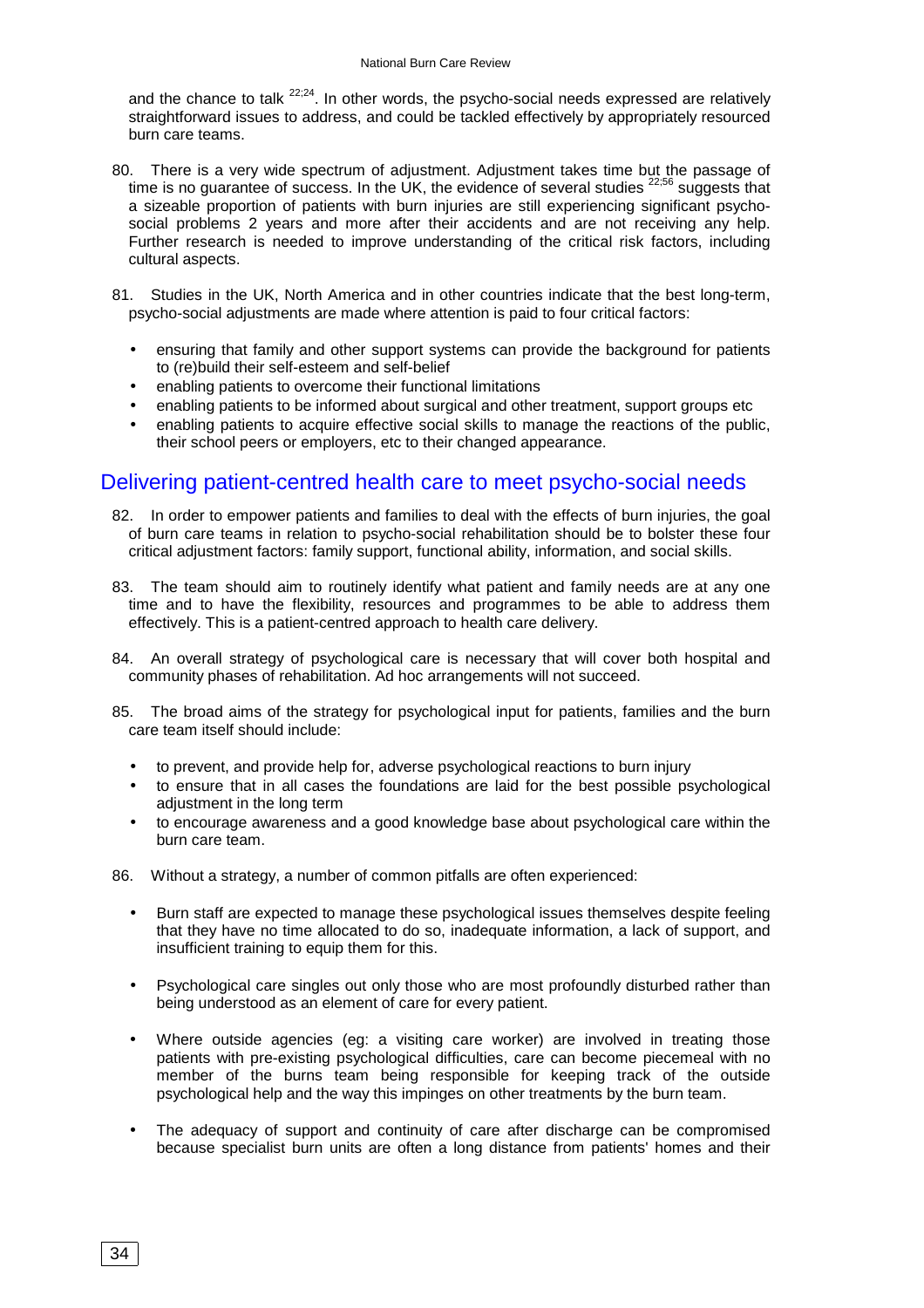local community services and patients are not informed about support organisations and resources available to them.

# Principles of good practice for delivering psychological care

- 87. The NBCRC **recommends** that the following principles should guide the development of burn care services to meet the psycho-social needs of patients and families.
	- All Burn Centres and Units should have a named Co-ordinator of psycho-social rehabilitation
	- This individual should be a permanent, core member of the multi-disciplinary burn care team guiding the rehabilitation services and activities for a patient from the moment of admission through all stages of their recovery to full functioning in the community. This post will also ensure that assessment and follow-up programmes are in place, such as for post traumatic stress disorder (PTSD) and complicating pre-morbid conditions. The Co-ordinator should also ensure that stresses and concerns of members of staff are addressed.
	- The Co-ordinator should not carry out all the psycho-social rehabilitation work because this requires a whole team approach: surgeons, nurses, physical therapists, play specialists, ward cleaners, social workers, dieticians, school teachers etc all have significant roles to play. The role of the Co-ordinator should be to co-ordinate them and be responsible for planning and overseeing the whole process.
	- The Co-ordinator should probably be a fully trained psychologist with a special interest in burns and disfigurement but possibly senior nurses and other burn care professionals could fulfil such posts after formal training in psycho-social issue, or play specialists in paediatric services.
	- The Co-ordinator should be responsible for a strategy of psychological care which includes:

#### *1. Screening*

88. Psychological distress screening of every patient with complex burns needs to be carried out within four days of admission. This will often be complicated by, for example, the patient being ventilated or in a confused state, but the assessment is no less relevant despite these obstacles. Screening is a skilled process requiring a sound knowledge of psychological reactions in the context of burns. Continued monitoring after screening should take place at intervals dictated by the circumstances of each individual case. Where a patient is judged to be coping particularly well, there should still be a further checks at specified intervals.

#### *2. Provision of appropriate interventions*

89. The provision of psychological help should relate to the level of need. In most cases, this will involve providing information, advice and reassurance. The next level is to provide specialist psychological help from within the burns team from an identified individual who carries this responsibility and has specialist training. The third level involves a specialist professional who may not necessarily be a core member of the burns team. For example, a liaison psychiatrist for the assessment of possible psychosis. All levels should be easily accessible in the protocol for the service.

#### *3. Integration of psychological interventions*

90. The planning and monitoring of psychological care should co-ordinate the involvement of outside agencies, relay their advice to the burns team in circumstances where this cannot be given directly and ensure the updating of this aspect of the overall care plan at each case review carried out by the team.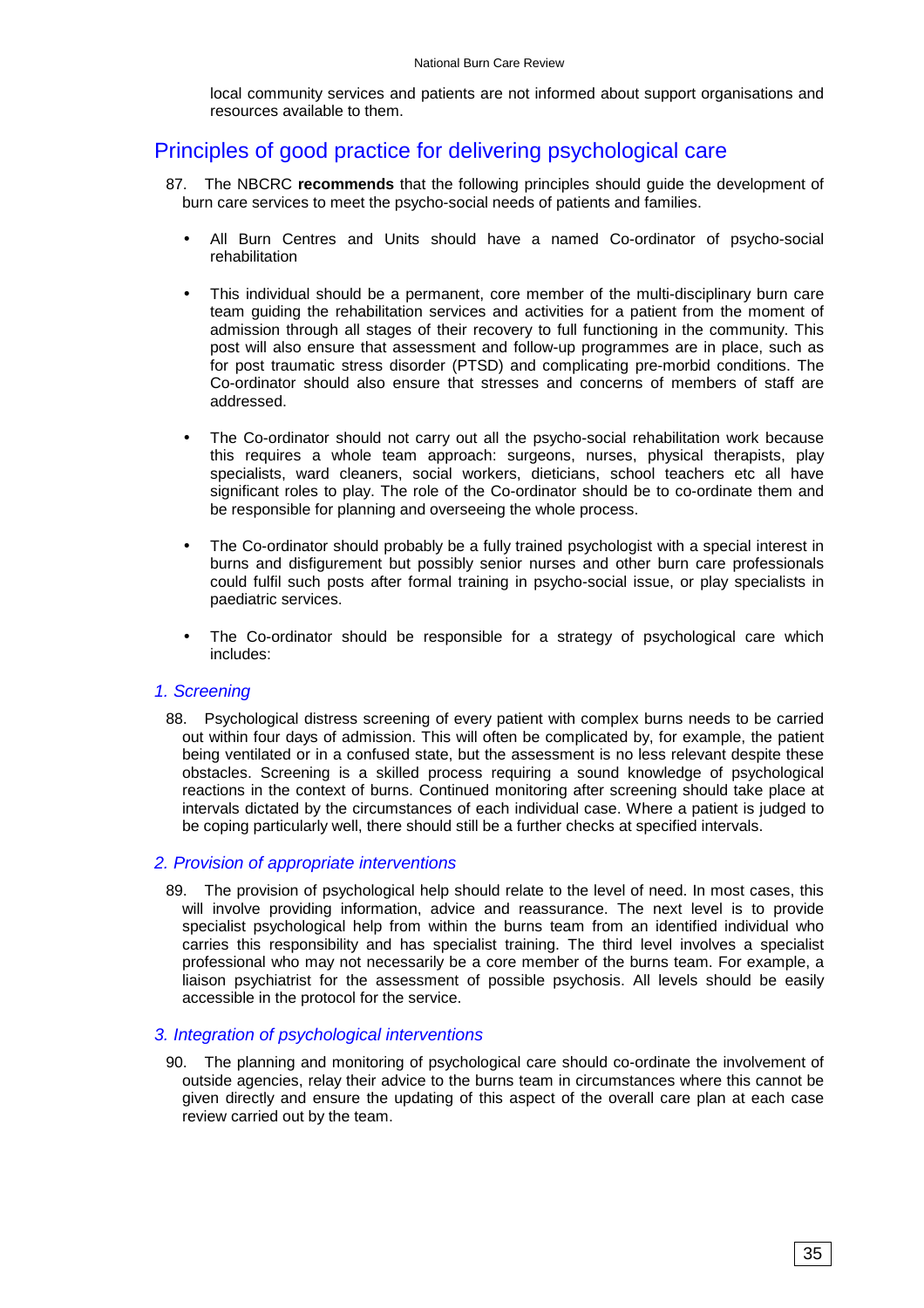#### *4. Discharge preparation and follow up*

- 91. For many who have experienced burn injuries, the most important stage in the psychological impact comes after discharge home. Continuity of contact with the burns team needs to be co-ordinated and may include links with an outreach service, outpatient appointments and/or a telephone help-line. An open access arrangement is both an asset for newly discharged patients and a reassurance for the longer term.
- 92. A Burn Centre or Unit should provide every patient and family with a discharge programme to support the transition from hospital to home. This should include planned contact with community agencies, and a list of recommended support groups and organisations available locally, nationally and on the world wide web support organisations such as Changing Faces.
- 93. In preparing patients for discharge, every patient and family should have discussed how to deal with staring and the question "what happened to you?". This can be facilitated by providing every patient with straightforward, written advice in the form of a self-help guide  $57$ .
- 94. Any burn service should also provide all patients and families with regular, preferably written, action plans of treatments including likely outcomes, timing of follow up etc. to minimise the risk that patients will be lost to follow up.
- 95. If necessary, and with the consent of the patient and family, a burn service should contact the patient's school or workplace and offer suitable information and literature about burn injuries, with the additional offer of a visit from the outreach team.

#### *5. Development and audit of psychological outcome measures*

- 96. The evidence regarding psychological interventions is improving but there is still much to learn in terms of what works best, when, and for whom. For example, the evidence so far has been positive for the treatment of emerging psychological difficulties such as reducing stress symptoms, but negative regarding the prevention of post traumatic stress.
- 97. The assessment and application of evidence should be the responsibility of the Coordinator and the Director of the burn service. New services such as camps for children who have been burned need to be evaluated and best practice identified and disseminated across the whole UK burn care community.

### *6. Training*

98. The Co-ordinator should provide the staff of the Burn Centre or Unit with the support which enables their further professional development to progress. Supervision of psychological work should be a routine and necessary aspect of professional practice. The arrangements for this should be explicit as part of the overall strategy of psychological care.

### *7. Staffing*

99. The full burn care team should include a clinical psychologist, input from a psychiatrist, a specialist nurse counsellor and a similarly trained nurse/outreach worker. Additionally high quality care includes access to a specialist disfigurement psycho-social support service such as that developed at Frenchay Hospital, Bristol.

### Special issues regarding children and teenagers

- 100. In addition to the above, including the references to school re-entry programmes, there are a number of points which have special relevance for children and burn care.
- 101. Burn injury to a child is statistically more likely to happen within the family context and with this repercussions are likely in terms of feelings of guilt and responsibility by parents. Noninjured siblings may have witnessed the event. Siblings may also be marginalised during the hospitalisation phase, being looked after by relatives rather than by their parents which may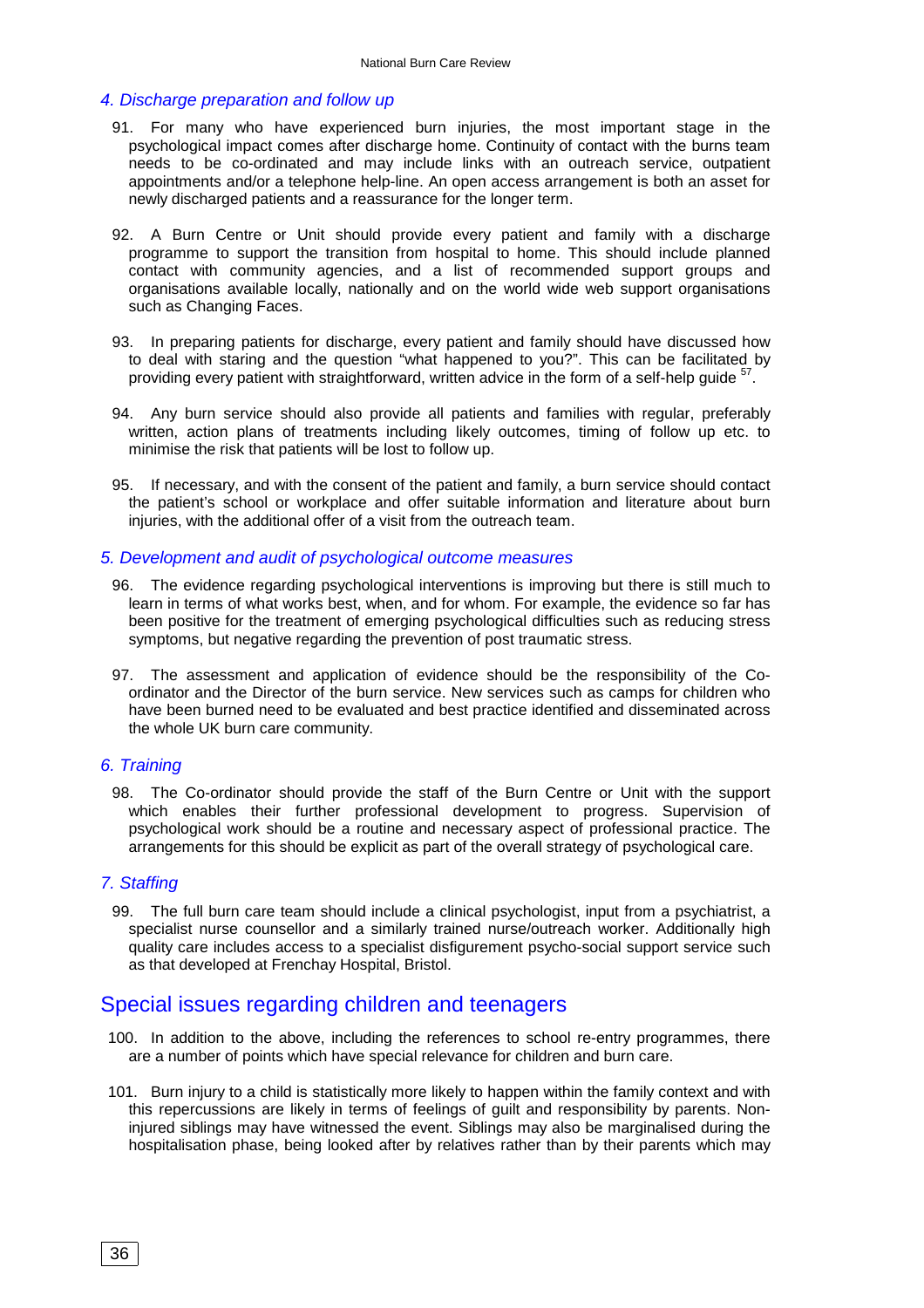#### National Burn Care Review

in itself lead to difficulties, with their psychological reactions being overlooked. For these reasons, the focus of psychological attention will often need to be on the family as a whole.

- 102. Communicating with seriously injured children is a complex matter. It is affected, for example, by different stages of development. Their feelings, fears and other reactions can be difficult to unravel. Nevertheless effective communication is essential. For example, it is critical in achieving successful management of acute pain during treatment. Specialist expertise is needed both in communicating with the child to engender communication, within a family which is in a state of shock, and to help members of the burns team to communicate effectively with each individual child, for example regarding dressing changes.
- 103. Although a clear psychological need may be evident for a child, families will often resist the involvement of a psychological specialist because of the stigma many perceive. This obstacle can be side-stepped if a play specialist is a core member of the burns team and their involvement is routine.
- 104. As with adults, many children who are burned are the victims of assault. However, the issue of child protection is more complex and involves explicit compulsory actions and responsibilities. Specialist training and experience in these is an essential resource within the burns team.
- 105. Children who have visible scarring will often have to contend with teasing, name-calling and bullying. This affects self-esteem, confidence for mixing with other children, and it can lead to isolation and withdrawal. This complicates the psychological development of the child and can produce educational difficulties. Timely psychological help can prevent this.
- 106. In the long term, there will be transitional stages for children who have visible burn scars especially when moving to a new school where they will be faced with forming new friendships and possibly a new period of teasing. Again, timely help may alleviate such difficulties.
- 107. Within the burn care team, expertise should be available for providing psychological help to families in dealing with their reactions to the burn injury. Family support meetings will often be helpful but this arrangement is insufficient in itself. Formal training in methods of family therapy is needed.
- 108. A trained specialist such as a psychologist and/or experienced play specialist, will need to be routinely involved with each child. This will go beyond screening for specific psychological difficulties described above for adults and is necessary in every case because of the combination of concerns regarding communication, separation, preparation for surgery, monitoring pain control, the possibility of child abuse, and preparation for discharge and eventual return to school.
- 109. For longer periods of hospital stay arrangements will need to be organised regarding the child's education according to the individual circumstances of each case.
- 110. Psychological support should follow through routinely for children at the out patient stage also because of the combination of difficulties which are highly likely to emerge only after discharge.

#### *Paediatric staffing*

- 111. In addition to the staffing for psychological care described above for adults, a play specialist, a clinical psychologist who specialises in child and family work, a nurse from the team who has counselling training and an outreach worker are all required to meet the described needs. Involvement of a child psychiatrist may also be necessary.
- 112. The *Children Act* (1989) determines that these roles only be taken by professionals who are routinely involved in working with children. Such responsibilities cannot be undertaken by members of the burns team who mainly work with adults in the absence of any supervisory arrangements from a specialist in child work.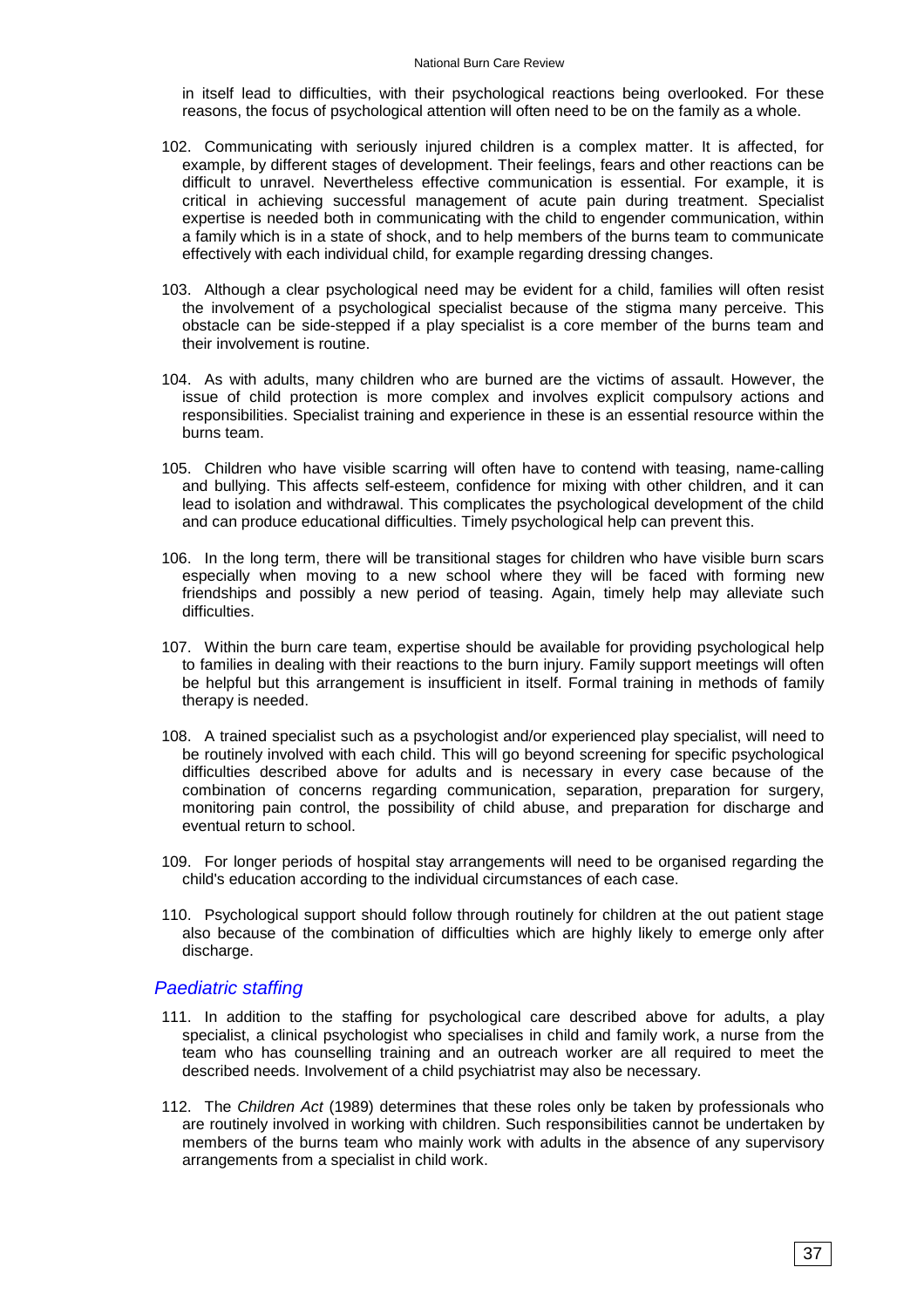# **Chapter 7: Continuing Care for Burn Injury**

- 113. Following hospital admission with a burn injury, the process of rehabilitation begins immediately. This is the case whether critical care and/or surgery is necessary or not. The process of functional, psychological and aesthetic rehabilitation continues throughout the acute phase injury and will often continue for some years. This is particularly the case with paediatric injuries which are overwhelmingly more common under the age of three years. It is often necessary to keep such children under review throughout the developmental and growth changes, including puberty, to identify any scar contraction, or psychological problems associated with growth and development as early as possible.
- 114. The NBCRC recognise the current inadequate provision for continuing care and rehabilitation, both in the acute phase of care and post hospital discharge. This has been identified in a number of reports looking at general rehabilitation  $23,58,560$ , post traumatic identified in a number of reports looking at general rehabilitation  $^{23,58\cdot80}$ , post traumatic rehabilitation provision  $^{27}$  or specifically rehabilitation post burn injury  $^{26,55,56,61}$ .

# Current Rehabilitation Provision

- 115. The number of burn surgeons, nurses and therapists available to carry out clinics away from the base hospital is very low, so to obtain any form of quality service the patients are currently required to travel back to the acute unit out-patient department for follow up, dressings, physical therapy and pressure garment fitting  $\frac{7}{1}$ . The costs of these services are rarely, if ever, included in the current contracts for burn care. This helps explain the reduction of these parts of the service, particularly over the last decade.
- 116. Physical therapy provision more local to the patient's home is generally non-specialist and difficult to organise. Developing functional problems are commonly picked up late and may require corrective surgery which might otherwise have been avoided. With early expert physical therapy, interventions such as surgery can often be avoided <sup>20;26</sup>.
- 117. Currently very few units offer trained psychological support of any kind for in-patients and almost none can offer it to out-patients. Such help is also very rarely available through the patient's own GP at the time it is most needed, which is soon after discharge from hospital. It patient b complete that this is not only a problem after burn injury <sup>23</sup>. As a consequence the vast majority of patients following burn injury are essentially left to their own devices to come to terms with a devastating event and injury. Many fail to do so <sup>55,62</sup>. The benefits psychological support can offer are well documented (see Chapter 6).
- 118. There are a small number of self-help groups and children's burn camps operating across the country. These are all charitably funded or self funded and usually organised by NHS burns care staff in their off duty time or holidays. These should be recognised as contributing a valuable part of continuing care and as such the NBCRC **recommend** they be actively supported, funded and developed by the NHS. As such, they should be required to audit their contribution and undertake research to identify, then disseminate, best practice.
- 119. Burn injury survivors are also supported by a number of charities offering advice and counselling, but these can only reach a very small proportion of those with real need  $5^\prime$ .

# Quantification of Rehabilitation Need

120. There is currently insufficient data to allow a picture of the needs of the post burn population to be made clear. In common with basic incidence information it is apparent a period of detailed data collection will be necessary before comprehensive and nationwide plans can be made. This need for good quality information is common to many areas of the burn service and is covered in Chapter 9 and the section on the British Isles Burn Injury Database.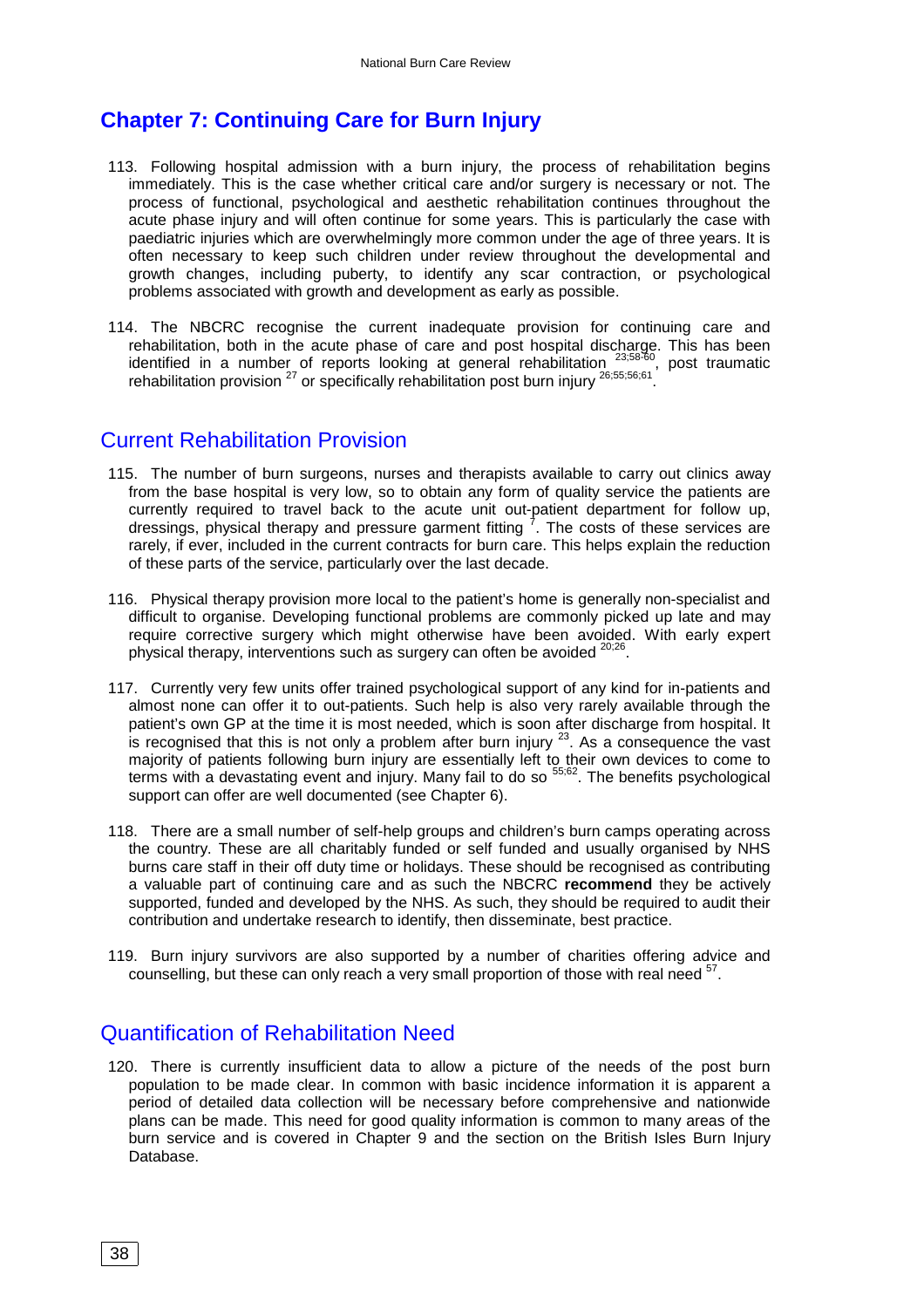# A Continuing Care Model for Burn Injury

- 121. The rehabilitation needs of those surviving a burn injury are complex and must be individually tailored, taking into consideration the social, religious and racial implications of their injury, and rehabilitation. The NBCRC believe there is a generic model of continuing care that can be described which includes all the key elements necessary for the vast majority of cases. The need for every element depends very much on the workload and casemix of a given service. In some instances a selection of these elements will be suitable, while in others all the elements will need to be available so as to able to offer the care and support needed.
- 122. In any service caring for complex injuries there is an occasional need for long term placement of a post burn patient in whom the injury has left no chance of living an independent life. Such individuals require continuing, possibly lifelong, nursing care and nonburn specific physical therapy. This would normally be in some form of long stay facility in the community.
- 123. In almost all instances of major injury discharge from the high cost acute care ward is currently delayed while patients receive physical therapy to rehabilitate them to a level sufficient to allow them to function independently at home. Even for smaller injuries, should they involve functionally important anatomical areas, staying on the acute ward for physical therapy and thus delaying hospital discharge is the only means of receiving the treatment needed.

#### *Intensive Rehabilitation Ward*

- 124. There is a clear need for both 5 day (Monday to Friday) and 7 day rehabilitation beds separate from the acute burn ward. These beds would have a lower nursing ratio but a higher ratio of physical therapy staff. Input by a psychologist and other rehabilitation specialists would be essential  $27$ . Such provision would not necessarily need to be on the same site as the acute burn ward.
- 125. It is the belief of the NBCRC that the demand for this level of intensive rehabilitation for burn injury alone means the demand could probably be met by only two or three burn rehabilitation units across the country. This would give rise to many problems of patient and family access. Such arrangements would also perpetuate the social isolation of the burn injury survivor, heightening reintegration problems.
- 126. The NBCRC therefore **recommend** such intensive rehabilitation be made available as part of a multidisciplinary and multi-specialty service, treating patients from a variety of trauma and non-trauma specialties 27;58. This arrangement provides ready access for patients and their families, increases early social contact in the post burn period with non-burns patients and promotes cross-specialty working <sup>63;64</sup>, increasing the likelihood of best practice being identified and adopted.
- 127. Such a facility is more likely to be kept working all year round with an efficient ward occupancy as the rehabilitation of many forms of major trauma would even out the peaks and troughs of activity of any one specialty or incidence of any one form of traumatic injury.
- 128. This model not only allows early discharge from the acute burn ward but provides the appropriate nurse / therapist ratio for optimal care and preparation for earlier final discharge than is currently achieved <sup>26</sup>. This can be expected to improve the final outcome both functionally and psychologically. This assertion remains unproven in the NHS. It is noteworthy that no intensive rehabilitation facility remains for any form of major paediatric trauma.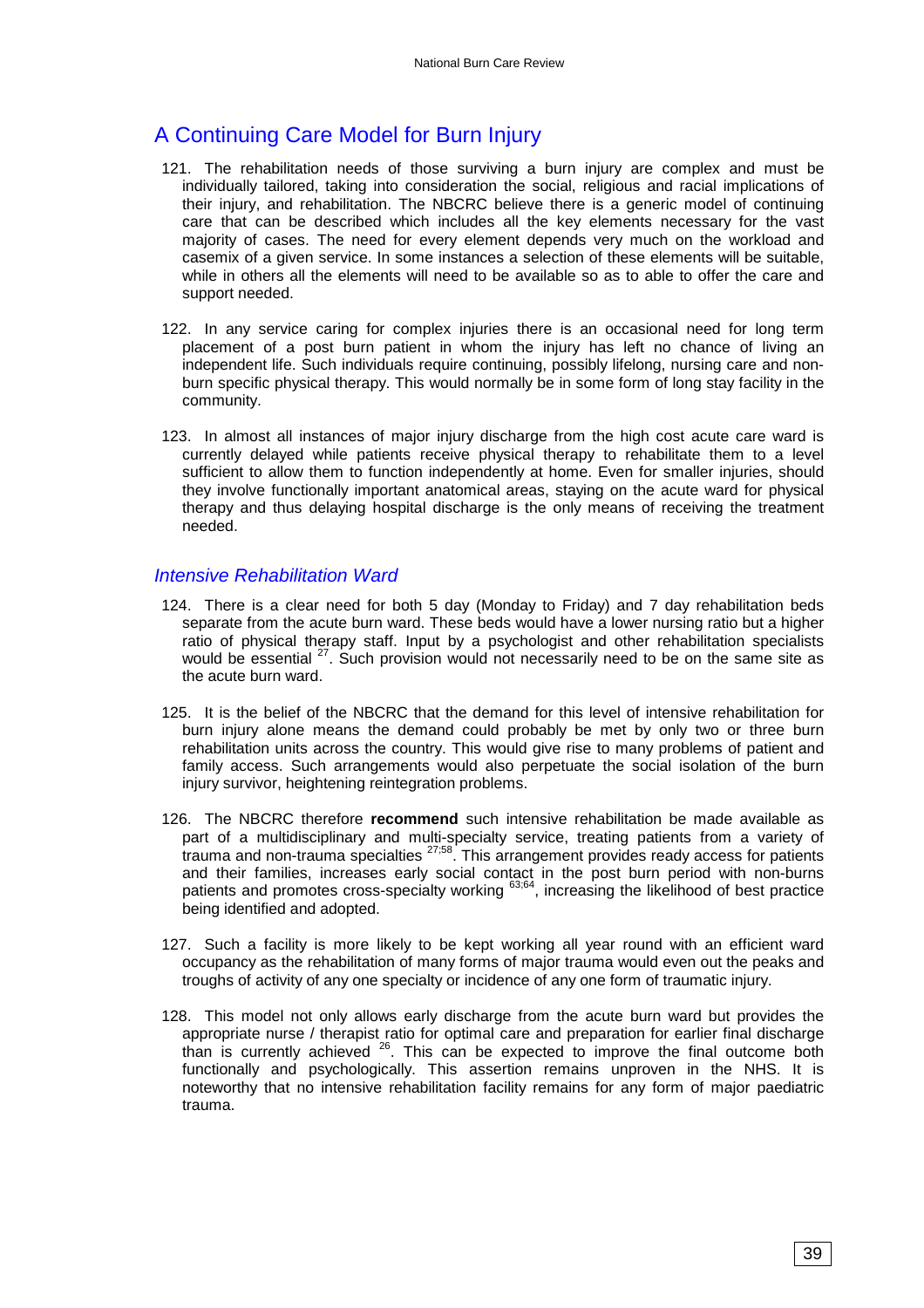- 129. Any patient discharged from the acute burn ward following any level of injury may need continuing support, the intensity of which is not proportional to the severity of the original injury <sup>56</sup>. In some instances formal reintegration back into work, school and to some extent the family itself is required. Such reintegration needs individual counselling with treatment of the patient and often family members to help them to come to terms with the injury and its consequences. Bereavement following the death of other family members in the same incident may also need to be dealt with. Much of this support can be provided by way of outpatient and outreach arrangements with the burn team.
- 130. To maintain care continuity and provide a seamless transition back into the community, these intensive rehabilitation services would be best placed on the same hospital site as major trauma centres <sup>27</sup> and the Burn Centres. The number necessary and the exact site for each can only be decided after consideration of detailed service workload data and information about patient accessibility by methods outlined in Chapter 10.

### *Outreach Teams*

- 131. The outreach team concept has been of proven value and accepted in many NHS services such as renal and cystic fibrosis. It meets the need for care to be provided by an expert team, near or in the patient's abode. This method of care provision allows links to be maintained with the burn care team who can predict and respond to developing problems. The required expertise in the team includes; burn wound care, physical therapy, splint and pressure garment provision and pain management. Counselling skills within the team are essential. Teams made up of two suitably trained individuals would seem to be the most efficient. This concept is currently being tested and validated  $28$ . The number of teams needed for a given burn service would depend on the workload and size of catchment area.
- 132. Outreach teams are essential for seamless care and have four main functions during the period of social reintegration and rehabilitation:
- Enable discharges by providing support in or near the patient's home and by liaising with social, and education services.
- Educate and share skills with General Hospital based nurses and therapists and with community based nurses and rehabilitation teams.
- Act as a readily accessible expert resource for hospital and community health professionals, patients and their families.
- Avoid admissions to the burn wards by advising and supporting community teams and A&E Department staff.
- 133. The provision of outreach team led clinics in various locations within the burn service referral area, using General Hospital and/or Plastic Surgery Unit (Burn Facility) outpatient departments, will allow appropriate follow up to be more readily accessible to the patients and their families. Where appropriate, community rehabilitation and hospital-based services local to the patient could be educated to take on some of the work between outreach team visits. The holding of centralised records and regular debriefings will allow the recall of individual patients to the base hospital for assessment should problems prove resistant to correction by the outreach or other care teams.

### *Continuing Care Overview*

134. Clinically this Continuing Care Model has much to commend it  $26$ . Managerially it is likely to prove the most cost efficient and effective in offering a high quality service. The incorporation of all the elements of the NBCR Continuing Care Model offers the post burn injury patient the care they need in as seamless a fashion as possible. It will support them in rebuilding their lives, and give them a real chance of achieving their full potential.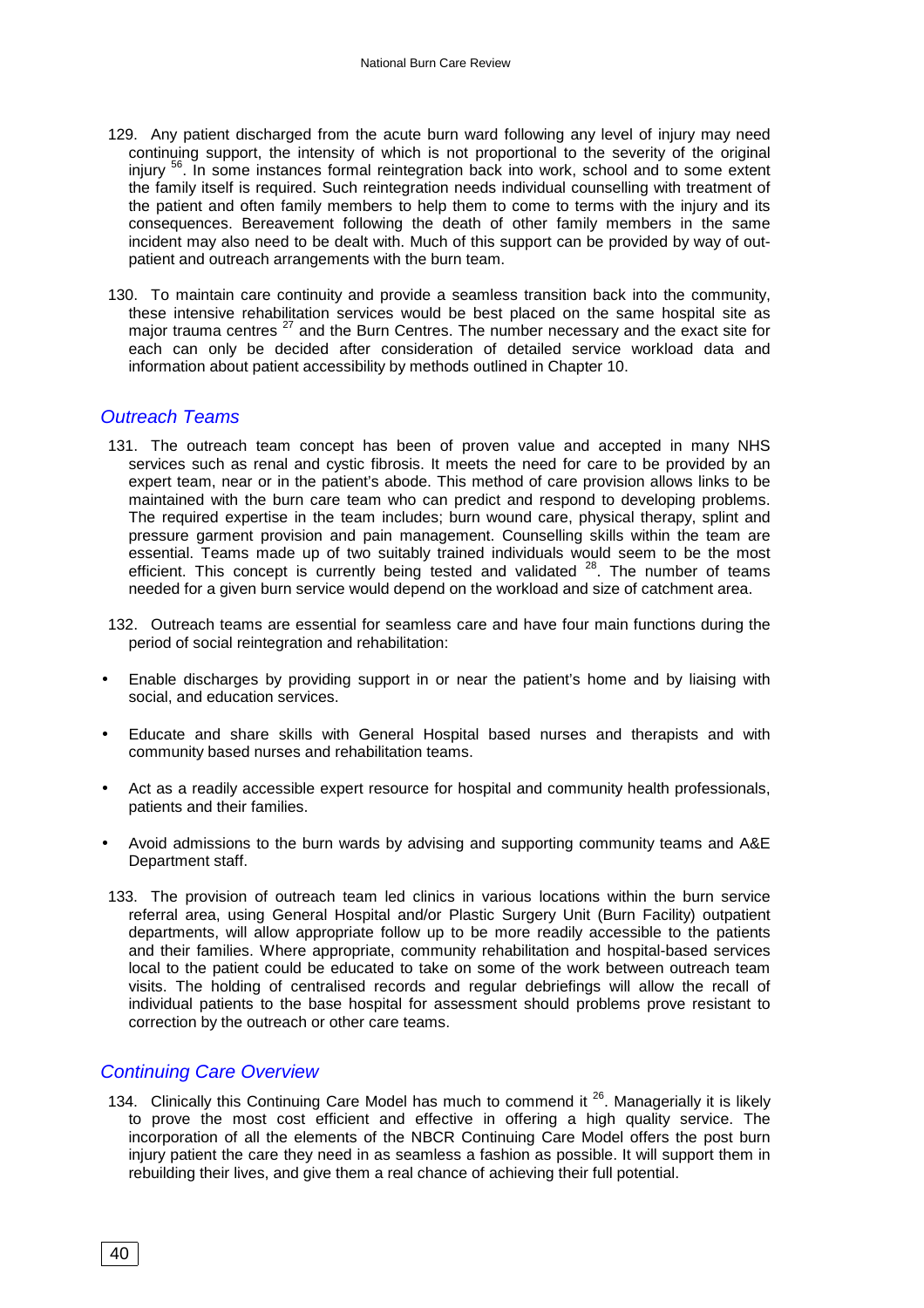135. The importance of this facet of care to the burn injured patient must be recognised, even when the injury itself is graded as non-complex. Adequate provision must be made for the involvement of the appropriate specialists within the burn team from the time of the patient's admission through to final discharge from follow up by the burn service. The NBCRC therefore **recommends** that this Continuing Care Model be adopted and provided separately for paediatric and adult services.

#### *Reconstructive Surgery*

- 136. Regular review and feedback during rehabilitation allows the patient with burn scarring to discuss with the burn team the need for surgical scar release, resurfacing or specific reconstruction. Such decisions are difficult and may involve contributions from the whole burn team. This is not an area for the 'occasional' surgical team.
- 137. The NBCRC **recommend** the adoption of the practice of the burn team creating regular, preferably written, action plans of treatments, expected outcomes and the timing of interventions and follow up for the patient and family. This helps clarify complex clinical situations and minimise the patient being lost to follow up.
- 138. Any surgery or interventions undertaken will once again involve the whole burn team, as extensive reconstructive surgery often requires expert anaesthesia, possibly intensive care, and certainly lengthy physical therapy and further rehabilitation.

### Managed Clinical Networks for Burn Injury

- 139. The network of burn injury services across the British Isles envisaged by the NBCRC can provide seamless care from the time of injury through to complete recovery, for all levels of injury severity. In addition, the correct placement and organisation of the network elements should ensure patients only have to travel as far as it is necessary to reach the level of expertise required for their particular problem, at whatever stage of recovery they have attained 65-67
- 140. For the simplest injuries, the extensive network of General Practitioners, Practice and District Nurses can provide appropriate care for non-complex minor injuries. At the next strata of injury severity, there is the network of Accident & Emergency Departments. However, both these clinical groups may need to refer their patients on to higher levels of burn expertise. This may be for the management of acute injuries or for problems of psychological, functional or aesthetic recovery and rehabilitation. Lines of communication must be created such that this can be done rapidly. With the wide geographical coverage of the proposed burn services the most suitable method of communication would appear to be the NHSnet  $51$ .
- 141. For in-patient care, the way the network would work can be envisaged by considering a theoretical population within a given circumscribed area. This population might generate sufficient complex injuries each year such that only one Burn Centre is required. It is appropriate that the Burn Centre is positioned at the centre of lines of communication and the very heart of the 'at risk' service population. This Burn Centre would admit the most severe forms of injury from the whole geographical area, but would also admit Burn Unit level injuries from a smaller geographical area. The rest of the circumscribed area would be covered by perhaps one or two other Burn Units, dictated by need.
- 142. The Burn Centre would also admit Burn Facility level injuries from the immediate population. Perhaps four other hospitals would be acting as Burn Facilities, including those designated as Burn Units. Thus, for the entire population of this geographical area, there may be four or five hospitals acting as Burn Facilities, spread throughout the area. The Burn Unit(s) and Centre would be acting as Burn Facilities for their own immediate populations but also admitting increasingly complex injuries from wider geographical areas.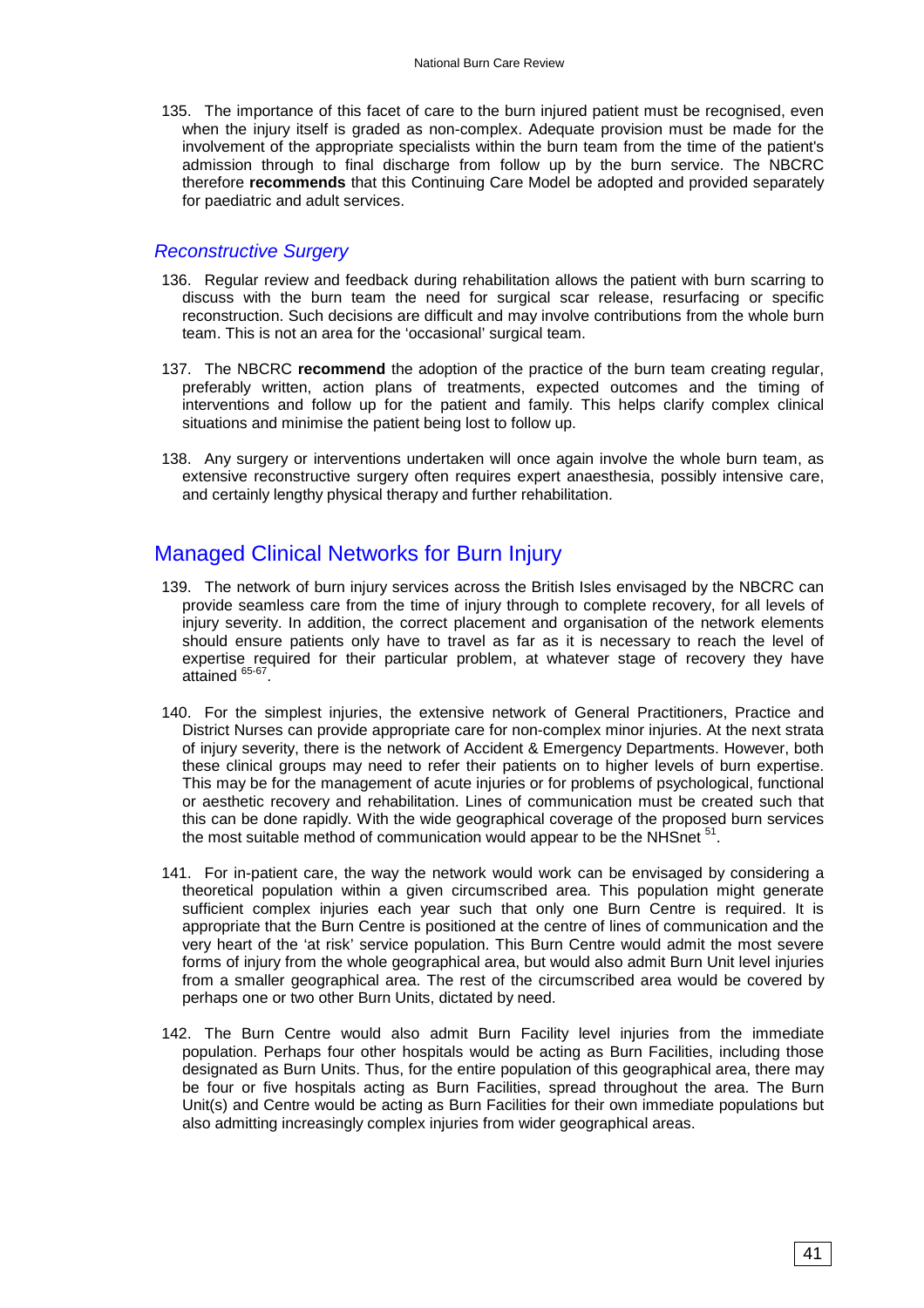- 143. When ready, patients recovering from complex injuries would be transferred back to a burn ward commensurate with their recovery and rehabilitation needs and as near their normal residence and family as possible.
- 144. The development of this network, with appropriate telephonic and telemedicine links, is felt by the NBCRC to offer an efficient and patient-centred care model for burn injury applicable to any geography or population. With the creation of a national network of Burn Centres, Units and Facilities, working with the A&E network and community teams. It is intended that access to the appropriate level of expertise is optimised and unnecessary travelling by the patient and their family minimised.
- 145. The addition of the rehabilitation elements, particularly the Outreach teams, providing outpatient care near or at the patient's residence, offers the best prospect of ensuring seamless care for those with burn injury.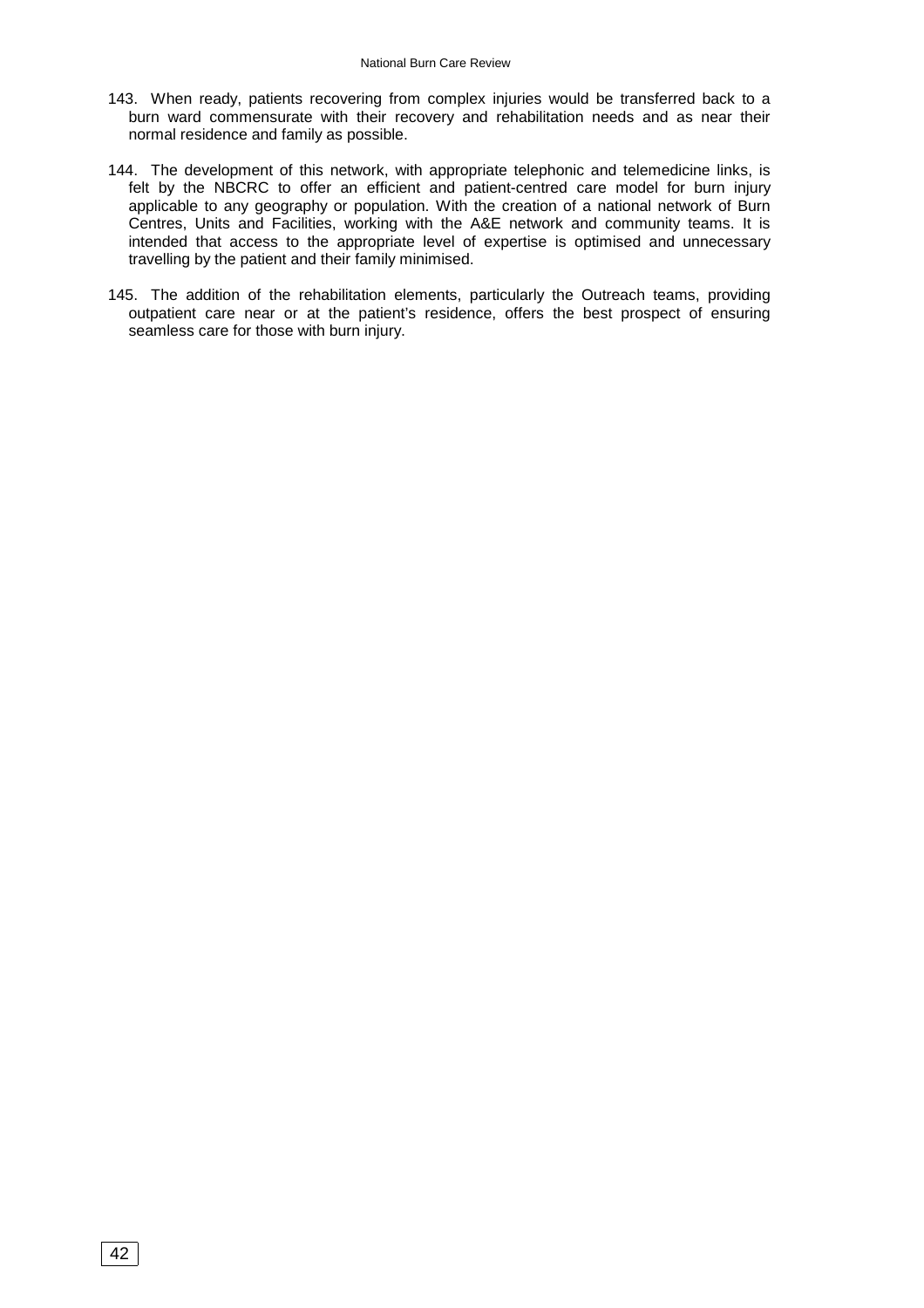# **Chapter 8: The Burn Team**

- 146. Individuals suffering a burn, be it a minor or major injury, deserve to be attended by staff trained and experienced in burn care. To this end the NBCRC wish to outline the staffing needs of burn services. In doing so each major specialty in the burn team is defined and their minimum commitment to the burn service specified wherever possible.
- 147. The key specialties that must be available 24hrs a day for the care of a complex burn injury are the burn nurses, burn surgeon, burn anaesthetist and the burn intensivist. In many instances the role of burn intensivist is currently filled by the burn anaesthetist. Analysis of these suggests these are not sustainable arrangements.
- 148. Other members of the burn team must be available to advise and provide input to the balanced management of the individual. In no small part the family and friends of the injured influence that management and must be notionally included in the burn team definition. The central member of the team is the patient themselves. Their will to recover, drive and commitment influence more than anything else what the other team members advise and do.
- 149. Recognition of the importance of the family, and the significant distances specialist burn services may be from family homes, requires that both acute and rehabilitation burn services have accommodation available. There should also be systems be in place for travel expenses to be reimbursed over what can be long periods of time.
- 150. Other key members of the acute care team include ( \* additional for paediatric patients and many of the other team members would also be specifically paediatric, paediatric social worker etc.);
	- Physical therapists: Physiotherapists and Occupational Therapists
	- Health Care Support Worker
	- **Dietician**
	- **Psychologist**
	- Social Worker
	- Pain Specialist
	- Play specialist \*
	- Teacher\*
- 151. The burn team may receive occasional input from a wide array of NHS staff both clinical and non-clinical. The whole burn team is listed here. The concept of shared care and teamwork has been part of modern burn care for many years  $^3$  and is a working example of the suggestions in recent reports such as *Making a Difference* 64, *Developing the NHS Workforce*<sup>63</sup> and the *Comprehensive Critical Care* report<sup>13</sup> amongst others<sup>63,68</sup>.
- 152. Problems of staffing common to many areas of specialised care exist within burn services. Many of these problems are added to by the unpredictability and stress of caring for burn injury. In addition the variable day to day workload has resulted in low average bed occupancy on most burn units and given reason for successive managers to remove posts. In many areas this has resulted in burn services constantly being run close to collapse  $\frac{7}{1}$ .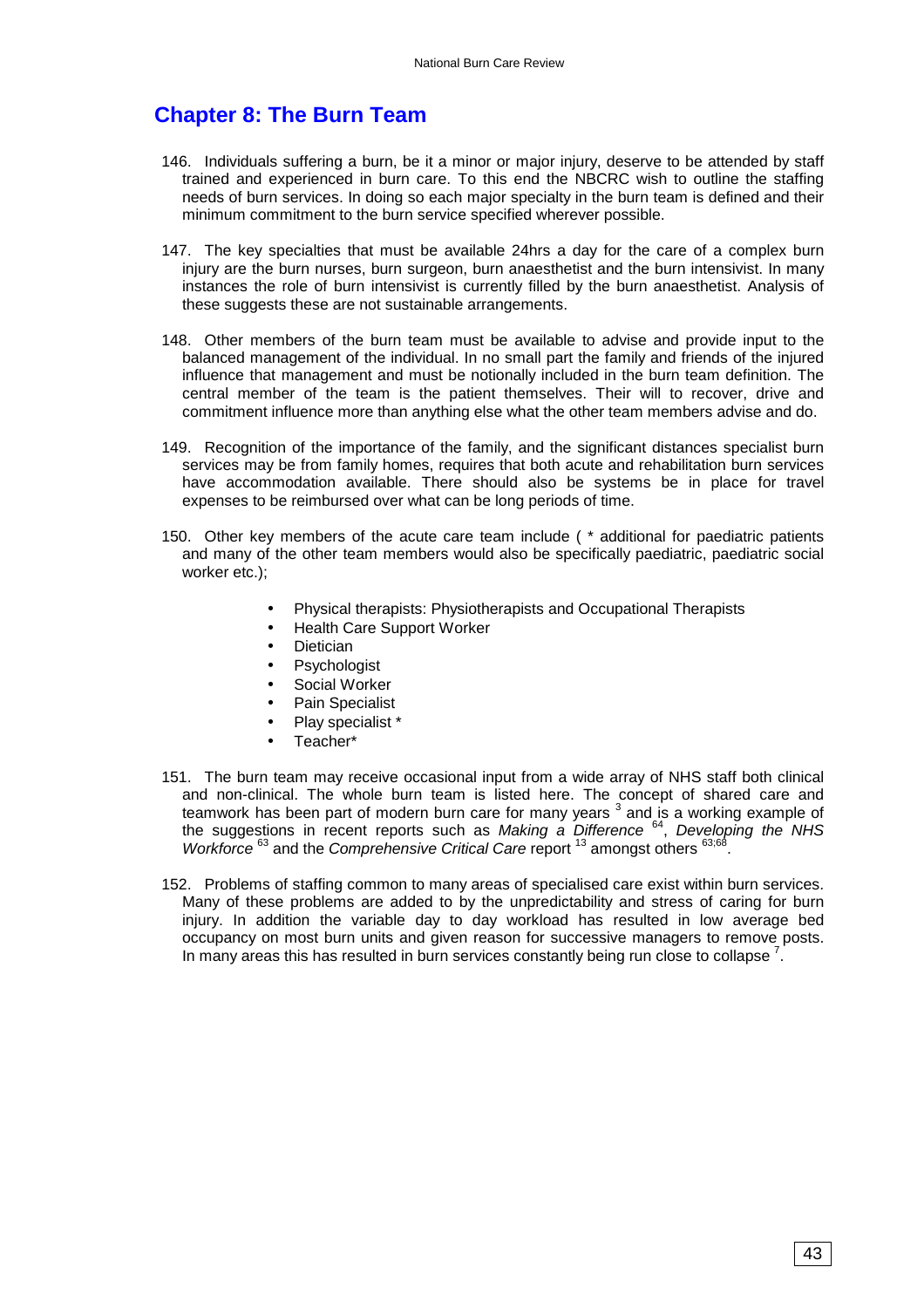#### National Burn Care Review

153. The burn team can include many specialties and support staff. All contribute, some daily others only occasionally, to care and recovery. This list is not intended to be exhaustive but to give an indication of the variety of inputs to care that must be co-ordinated.

|                     | patient<br>spouse / partner<br>family<br>friends<br>relatives<br>school teacher / school friends                                                                                                                                                                                                                                                                                                                         |                                                                                                                                                  |
|---------------------|--------------------------------------------------------------------------------------------------------------------------------------------------------------------------------------------------------------------------------------------------------------------------------------------------------------------------------------------------------------------------------------------------------------------------|--------------------------------------------------------------------------------------------------------------------------------------------------|
| Core clinical staff | burn anaesthetist<br>burn nurse<br>burn surgeon<br>critical care nurse<br>burn intensivist<br>burn theatre nurse<br>burn physical therapist                                                                                                                                                                                                                                                                              | occasionally, the intensive care nurse<br>very commonly, the burn nurse<br>very commonly, the burn anaesthetist<br>very commonly, the burn nurse |
| Other team staff    | cosmetic camouflage advisor<br>counsellor<br>dietician<br>family counsellors<br>health care support worker<br>infection control nurse<br>maxillo-facial technician<br>occupational therapist<br>outreach team<br>pain team<br>pharmacist<br>photographer<br>respiratory physiotherapist<br>play specialist<br>pressure garment technician<br>limb prosthetist<br>psychologist<br>social worker<br>teacher<br>theatre ODA | $^\star$<br>(* denotes paediatric service only)<br>$\star$<br>$\star$                                                                            |
| Administration      | audit clerk<br>burn camp coordinator<br>business manager<br>outreach team coordinator<br>research and audit nurse<br>secretary<br>support group coordinator<br>ward clerk                                                                                                                                                                                                                                                |                                                                                                                                                  |
| Clinical support    | acute pain specialist<br>chronic pain specialist<br>dermatologist<br>general practitioner<br>general surgeon<br>geriatrician<br>microbiologist<br>nephrologist<br>neurologist<br>ophthalmologist<br>orthopaedic surgeon<br>paediatrician<br>physician<br>psychiatrist liason<br>rehabilitation specialist                                                                                                                |                                                                                                                                                  |
| Support staff       | cleaners<br>clergy<br>porters<br>translators                                                                                                                                                                                                                                                                                                                                                                             |                                                                                                                                                  |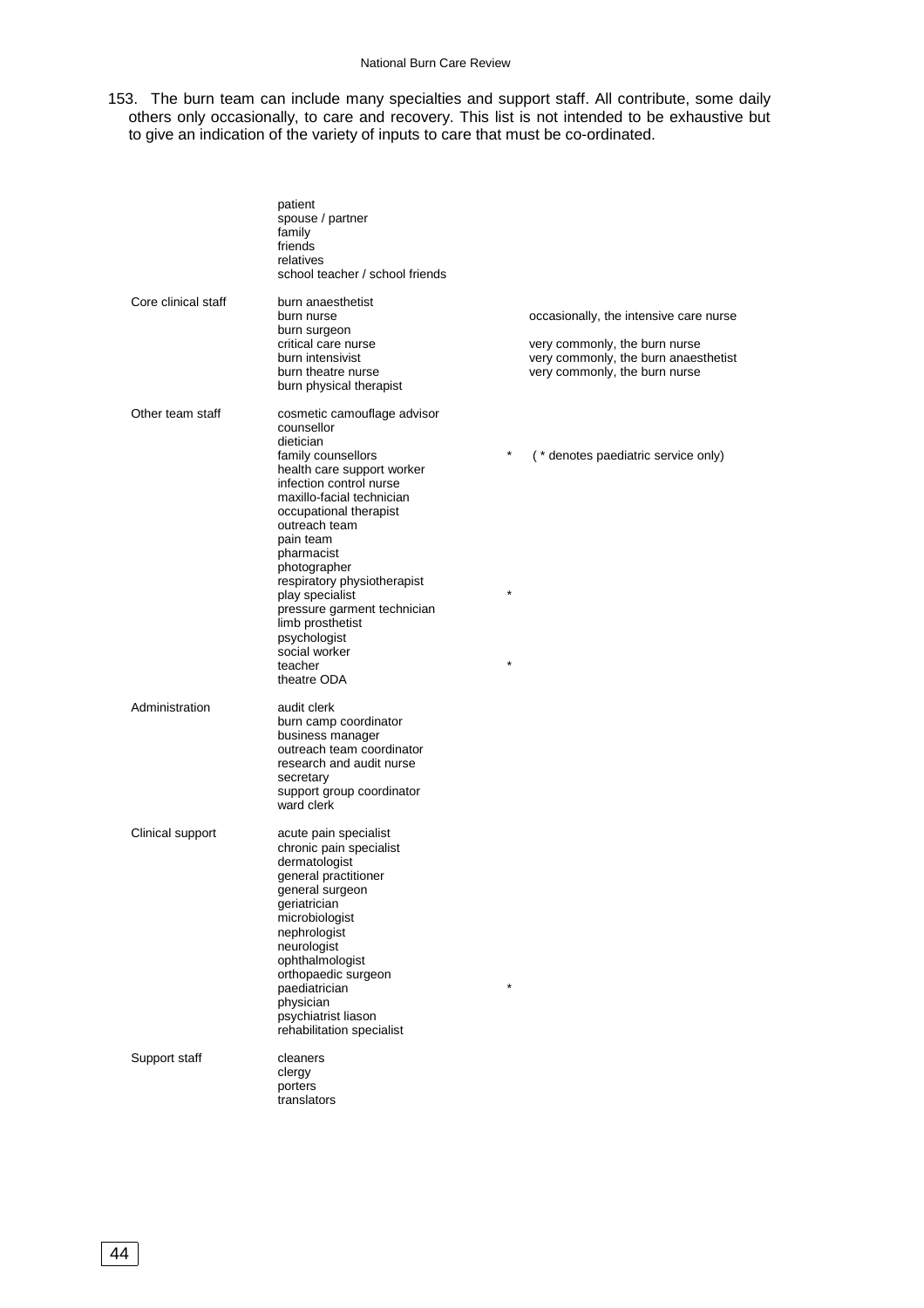- 154. All burn teams will also need access to specific services that on some sites are part of the burn team. These include skin culture laboratories for the growing of skin cells in culture, and skin banks for the provision of stored human skin from tissue donors. The use of these services depends on the casemix and clinical practice of each service but they are both very necessary parts of the overall network.
- 155. The NBCRC endorses the points raised in the recent *Comprehensive Critical Care* review  $13$  which in para 51 outlines the problems of critical care nursing which are common to the whole of burn team staffing. The point that competencies are more important than professional boundaries in the delivery of safe, efficient and cost-effective care is well made. The key issues listed were:
	- The recruitment, training and retention of staff at all levels of the service.
	- A recognition of the need to have a pool of staff with relatively high levels of competence at all levels of the service.
	- A need to respond to the increasingly modular nature of training in the NHS and to remove disincentives to training from the system.
	- To design training packages that enhance core skills and competencies across different professional boundaries (although a feature familiar to the burn team it is not one encapsulated in training).
	- To enable all staff to take advantage of training and development opportunities at appropriate points in their careers – with concomitant benefits for the whole of the health care delivery system.
	- The provision of support staff outside normal office hours to free up specialist staff for direct patient care.
- 156. One area where generic training is available for all burn team clinical staff is the Emergency Management of Severe Burns course <sup>50</sup>. This is a course designed to provide safe and effective assessment and care of a major burn injury. It follows ATLS guidelines and is intended for medical, nursing and other staff involved in this type of care. It is **recommended** by the NBCRC that all nursing and trainee medical staff of burn services undertake the course as well as senior nursing and trainee medical staff from A&E Departments regularly dealing with burn injury. It should also be a training requirement for all specialist registrars in Plastic Surgery and Trauma Team Leaders<sup>27</sup>.
- 157. The co-ordinator of psycho-social rehabilitation should be responsible for ensuring that all staff receive appropriate in-service training in the effect of burns and disfigurement. This might include intensive unit-based study days, courses in counselling skills or attendance on accredited courses on the psycho-social issues arising after burn injury.

# **Nursing**

- 158. Training in burn care nursing starts with the RGN or RSCN qualification. This is augmented by experience on a burn unit which the NBCRC **recommend** be at least two years before being regarded adequately experienced to be prime carer for a complex injury.
- 159. In England further training may include the Burns and Plastic Surgery ENB course (264), or modular adult or paediatric courses designed to replace it, the R74-77 courses. Intensive care training is via the adult ENB 100 or the paediatric ENB 415. Equivalent or similar courses exist in Ireland, Scotland and Wales.
- 160. A review of staff training in 18 English burn units in 1995 showed the number of trained staff in post was 418 with 30 unfilled whole time equivalent (WTE) posts. Of the staff in post 373 were RGNs and only 45 were RSCNs. Between them only 80 held the ENB 264.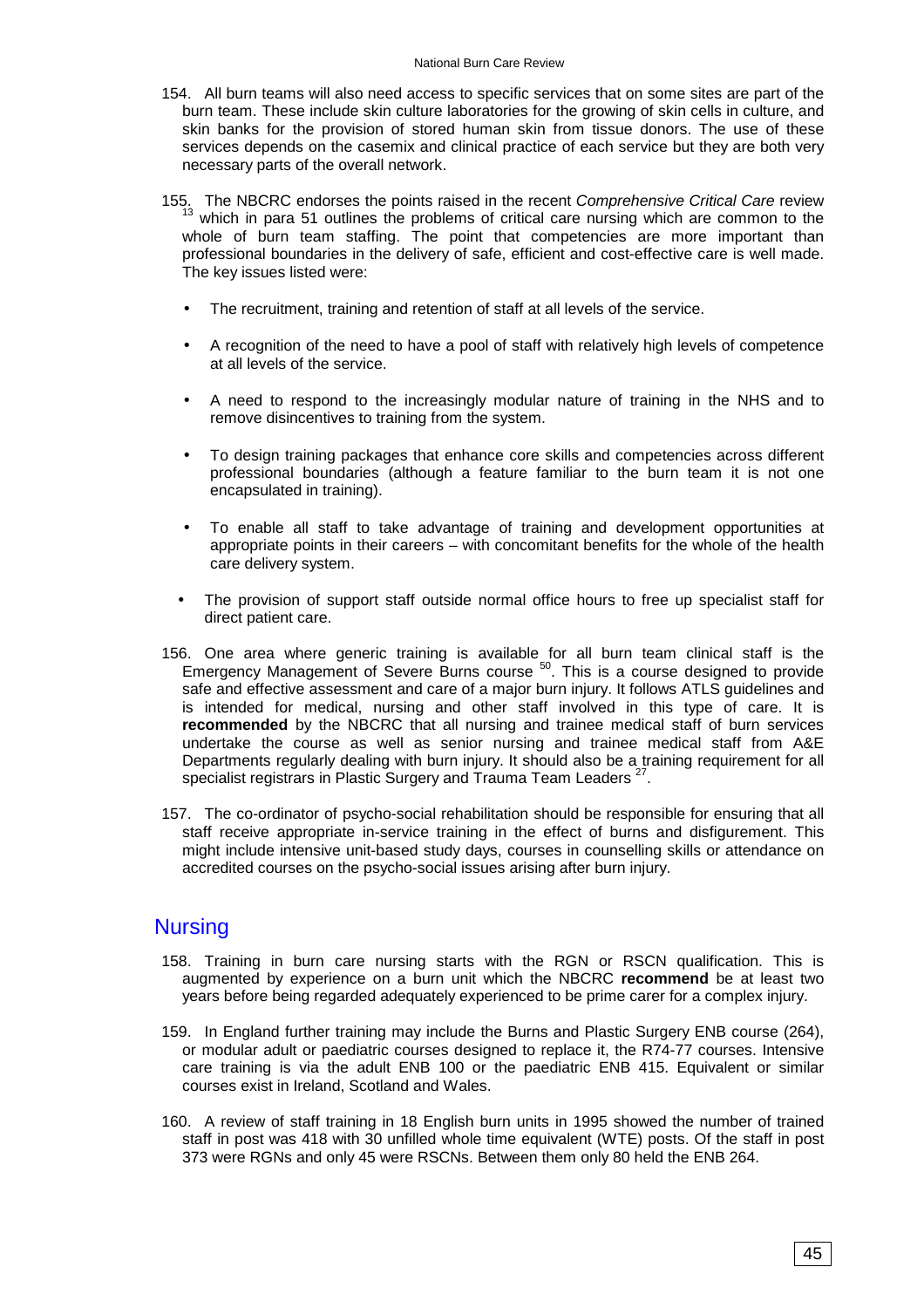161. A more detailed record of staff numbers and skills was made during the visits to each service by the Review researcher. Analysis of this data from the whole British Isles reveals the situation in 2000 is little different  $7.$  Of those services where staff are predominantly, or completely, concerned with looking after burn injury (16) there are 306 WTE RGNs and 51 RSCNs.

|      | All RGN |      |      | RGN alone   RGN +264   RGN +100 | <b>RGN</b><br>$+264+100$           |
|------|---------|------|------|---------------------------------|------------------------------------|
| WTE. | 306     | 174  | 97   | 12                              |                                    |
| $\%$ | 100     | 56.9 | 31.7 | 3.9                             | 6.9                                |
|      |         |      |      |                                 |                                    |
|      |         |      |      |                                 | $\sim$ $\sim$ $\sim$ $\sim$ $\sim$ |

| 162. The number of these WTE that are in post and have a burn-relevant higher qualification, |
|----------------------------------------------------------------------------------------------|
| or equivalent, are tabulated here, plus the percentage of the whole this represents.         |

|               | AII RSCN |      |      | RSCN alone RSCN +264 RSCN +415 | <b>RSCN</b><br>$+264+415$ | <b>RSCN +100</b> | <b>RSCN</b><br>$+415+100$ |
|---------------|----------|------|------|--------------------------------|---------------------------|------------------|---------------------------|
| WTEI          |          | 28   | 16   |                                |                           |                  |                           |
| $\frac{0}{0}$ | 00       | 54.9 | 31.4 | 3.9                            | 5.9                       | z.u              | 2.0                       |
|               |          |      |      |                                |                           |                  |                           |

- 163. Similar figures are available for those services where the nurses care for burns and a variety of other conditions on their wards. The picture is one of staff that have not been developed, either by themselves or their employer.
- 164. The NBCRC **recommend** that in both Burn Units and Centres 75% of their RGN and RSCN staff should be involved in, or have completed, a course of study in burns related care that has been validated by a university. For grades of staff at F and above this should be 100%. In Burn Centres the requirements of the Intensive Care Society 12;13 and Paediatric Intensive Care Society should additionally apply  $39$ .
- 165. Analysis of the number of staff on the 16 burn wards reveals wide variation in workload and staffing. The range for the number of admissions over one year per Registered nurse was from 4.2 to 31.3 and the number of Registered nurses per burn bed varied from 0.69 to 2.5. It is recognised that different clinical practices and organisation have some effect on these figures but analysis of the detailed data collected during the Review researcher visits about the services does not explain the variation seen  $7$ . Development of Burn Care Pathways may clarify the situation but it is clear that profound differences in staffing, workload and thus care provision exist.
- 166. The NBCRC **endorse** the key recommendations in paragraph 55 of the *Comprehensive Critical Care* document which clearly apply to all burn nurses. These include:
	- Staffing in critical care units should be based on patient dependency rather than bed numbers. Action research should be urgently commissioned to underpin the implementation of this recommendation.
	- Each local health economy should produce an integrated strategy for retention and recruitment of critical care nurses by September 2000.
	- A modular continuous framework of courses should be developed based on the continuum of critical care provision. This should include modules on high dependency care for all ward staff working in acute hospitals as well as an incremental programme of development towards higher levels of critical care practice. Competence based high dependency care training for ward staff should be set up: 50% by March 2002 and 100% by March 2004.
	- The impact of other staff deficiencies particularly administrative, clerical, technical and cleaning staff has a major effect on all professional staff including nurses. Trusts should review staffing within critical care and ensure that there is an appropriate mix of staff to undertake the various tasks required of the service.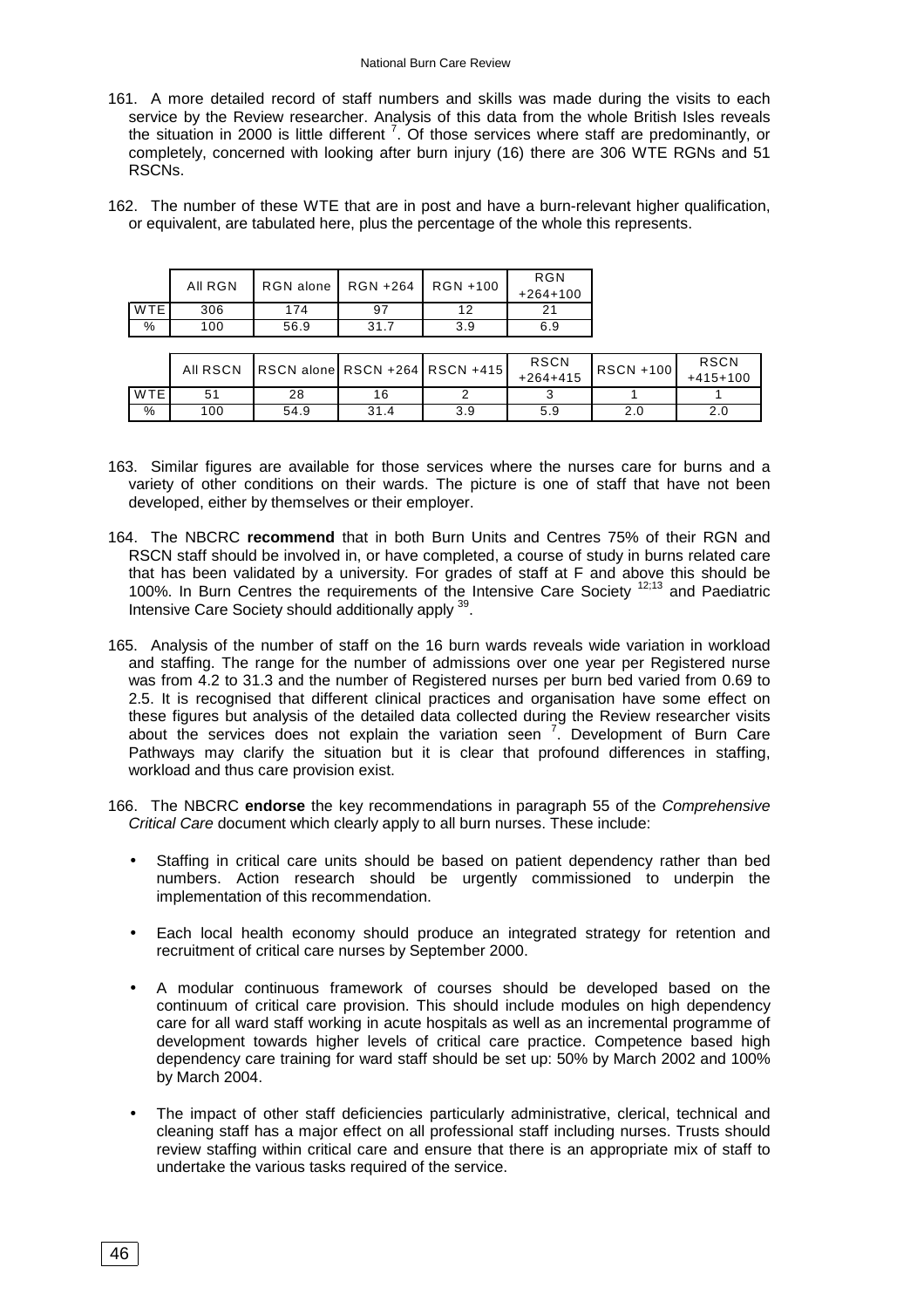- 167. While competency based staffing is an ideal to work towards, with staffing levels dictated by patient dependency, the fact remains that there is no validated dependency scoring system in use in any UK burn service. This absence means that for the time being, more crude and traditional methods of quantifying staffing needs must be used. The NBCRC **recommend** those included as levels B1 to B5 in Appendix 3.
- 168. To overcome the effects of unpredictable workload it is also **recommended** that a full assessment is made of the potential value of introducing flexible work patterns and annualised hours for nursing staff. The value of on-call teams of nurses able to care for a complex major injury in the initial period after admission should also be evaluated.

# **Surgical**

- 169. In almost the whole British Isles the surgical specialty that has the clinical responsibility for the care of severe burn injuries is plastic surgery. The sub-specialty of burn surgery is part of the training for the FRCS(plast) examination normally taken after year four of the Calmanstyle training. No other specialty has formal training and examination in the care of all aspects of the care for severe burn injury. It is the **recommendation** of the NBCRC that services designated by purchasing health organisations to care for admissions with burn injury should ensure that the surgical service is provided by an accredited plastic surgeon working with at least two other plastic surgeons <sup>68</sup>. Consideration must be given to the need to retain skills in dealing with children <sup>69</sup>.
- 170. The NBCRC **recommend** that a Burn Unit or Centre burns and plastic surgeon should commit each week to at least one fixed session for a multidisciplinary ward round, one operative burn list and one burns out-patient clinic. This commits approximately half the fixed sessions of the working week to the care of burn injury. Most career burn surgeons will commit a greater proportion of the working week than this to the burn service.

# **Anaesthetic**

171. Specific guidelines have been prepared on the recommended training, commitment and further education of burn anaesthetists by the Association of Burns and Reconstructive<br>Anaesthetists (ABRA) <sup>49</sup> and submitted for consideration to the Royal College of and submitted for consideration to the Royal College of Anaesthetists. These have been considered by the NBCRC and endorsed, as are the sections on anaesthetic service provision for paediatrics, trauma and critical care in the Guidelines for the Provision of Anaesthetic Services <sup>48</sup> and related reports from the Association of Anaesthetists of Great Britain and Ireland (AAGBI) <sup>45-47</sup>.

### **Intensivist**

172. The requirements for the training and further development of both adult and paediatric intensivists have been covered in a number of publications. However the NBCRC **recommend** the Intensive Care Society and Paediatric Intensive Care Society, along with the Intercollegiate Board for Training in Intensive Care Medicine, the BBA, ABRA, the RCA and AAGBI should better define recommendations about the training necessary for a burn intensivist.

# Medical Staff Training

173. It is also the **recommendation** of the NBCRC that the plastic surgery and other specialist advisory committees (SAC) give urgent consideration to the establishment of burn fellowships as educational posts for trainees in years five and six of their training. This should help provide the highest level of training to those who intend to make a career as burn specialists. Such posts exist in the USA and Australia and very usefully fulfil this function. The completion of a fellowship in the care of burn injury should become a necessity for any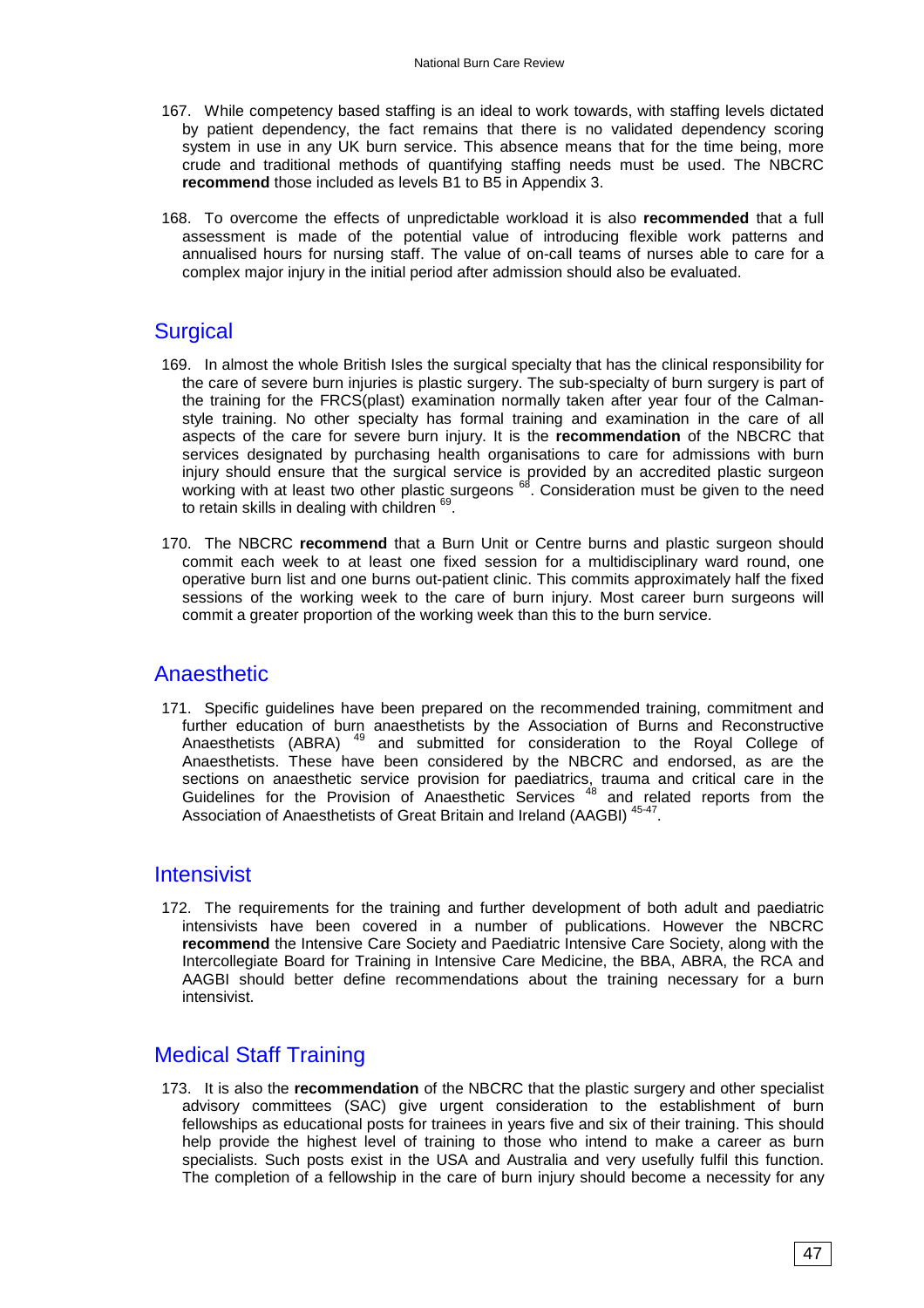trainee, of whatever parent speciality, wishing to take up a post in a Burn Centre in addition to the award of the CCST.

# Therapy Staff

174. Standards for the clinical training, staffing and practice of physical therapists working in burn care have recently been published  $20$ . The NBCRC have considered and endorsed them. Methods also exist to guide a service in assessing how many therapists are needed for a service to run efficiently 26;70. The NBCRC **recommend** that such methods be employed until such time as a dependency tool is available with which to specifically quantify need.

# Support Staff

175. Tasks performed by specialised staff could be undertaken by a variety of support staff. It is the **recommendation** of the NBCRC that work be undertaken by each burn service provider to ensure specialised staff are not burdened with tasks that keep them from direct patient care  $13,63,64,71,72$ .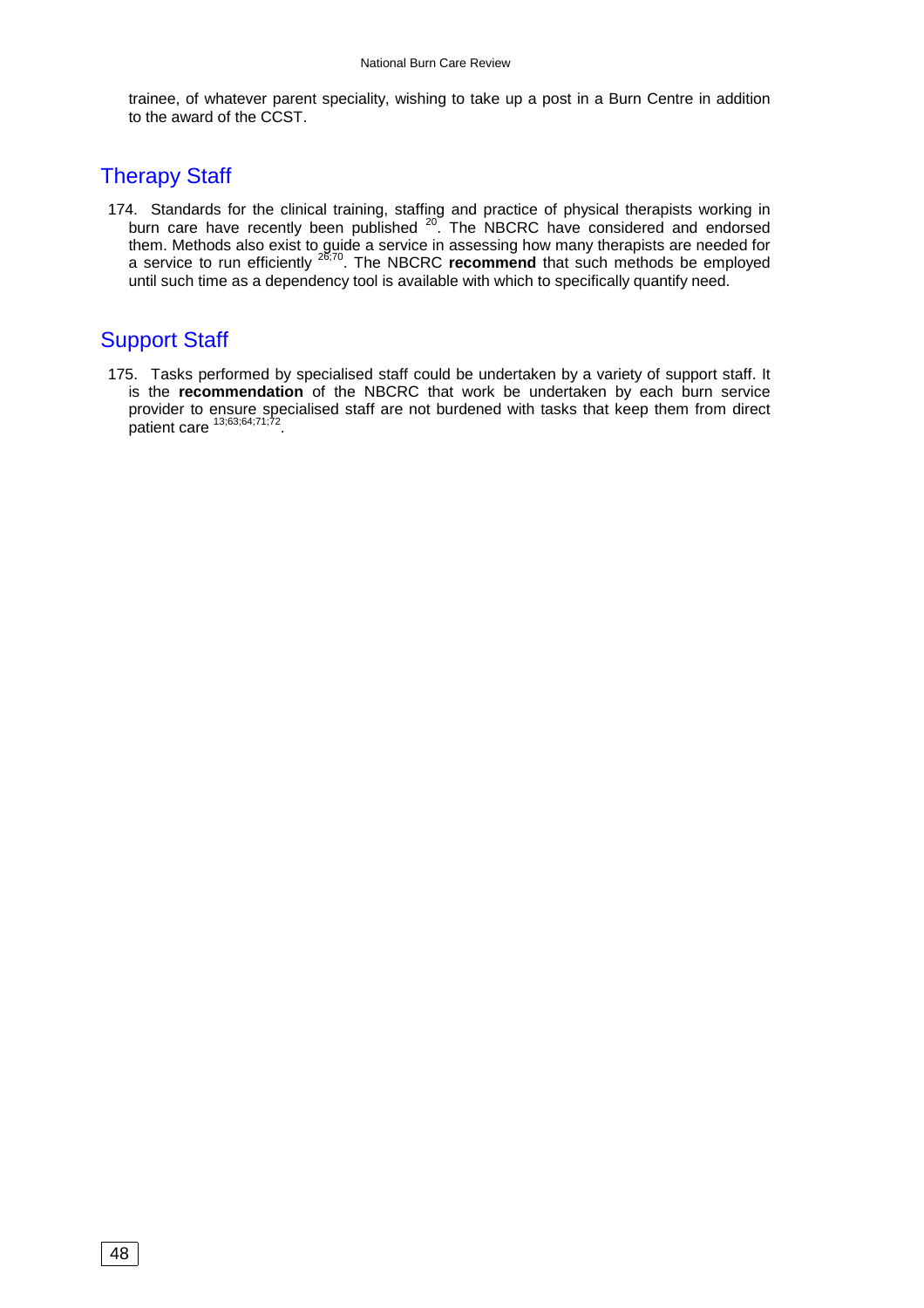# **Chapter 9: Coding and Classification of Burn Injury**

- 176. It has been appreciated for many years that certain key areas of investigation into burn injury requires the pooling and analysis of large amounts of data about all cases being seen and treated. The development of affordable technology to store and retrieve this sort of information has allowed a number of individual burn services and national or even international bodies to attempt to collect this data. The prime interest and professed intent has been to study all aspects of burn injury and work towards effective prevention programmes. Despite these efforts there is no Developing or Western country with a comprehensive picture of the national burn injury problem. Some partial coverage has been achieved in a handful of countries, and work is on going in several to fill this information vacuum.
- 177. In the United Kingdom, the situation has been far from ideal but the information that is available is better than that in most countries. However it is unfortunate that to gain any real perspective on the current UK burn injury problem a number of information sources have to be tapped. Each one has specific difficulties in interpretation as a result of limitations in either data quality, completeness or applicability to burn injury. Listed below are the current sources of national data and some details of the major limitations of each.

# Community-based

### *Primary care Teams*

178. There is currently no information available as to the number of burn injuries treated within the community by either the patients themselves or the primary care teams other than a few small studies<sup>29</sup>. Even with the eventual development of an NHS-wide network, the nonstandardised method of record keeping and coding in the majority of general practices and community care teams would not make community analysis of burn injury incidence and causation viable.

### *Ambulance Services*

179. The NBCRC understand work is underway to develop a Minimum Data Set for the collection of data about the activity of the Ambulance Services. However none currently exists and data about burn injury is unavailable.

#### *Fire Service*

180. Extensive data is collected about each incident attended by the Fire Services. Some of this data is computerised, but not all. The referral of victims and Fire Service staff to hospital is recorded but there is little useful data collected about the significance or severity of these injuries. The reporting of injury information in the Home Office reports each year has to be viewed very critically <sup>73</sup>.

#### *Police*

181. The NBCRC understand no useful data is collected or centralised about incidents in such a way as to identify burn injury incidents or victims, even when this has resulted in severe injury, hospitalisation or death.

#### *Coroner*

182. The NBCRC understand that data is collected and centralised by the Office of National Statistics about burn injuries that have resulted in death. However such data relates only to the mode of death and has limited clinical translation.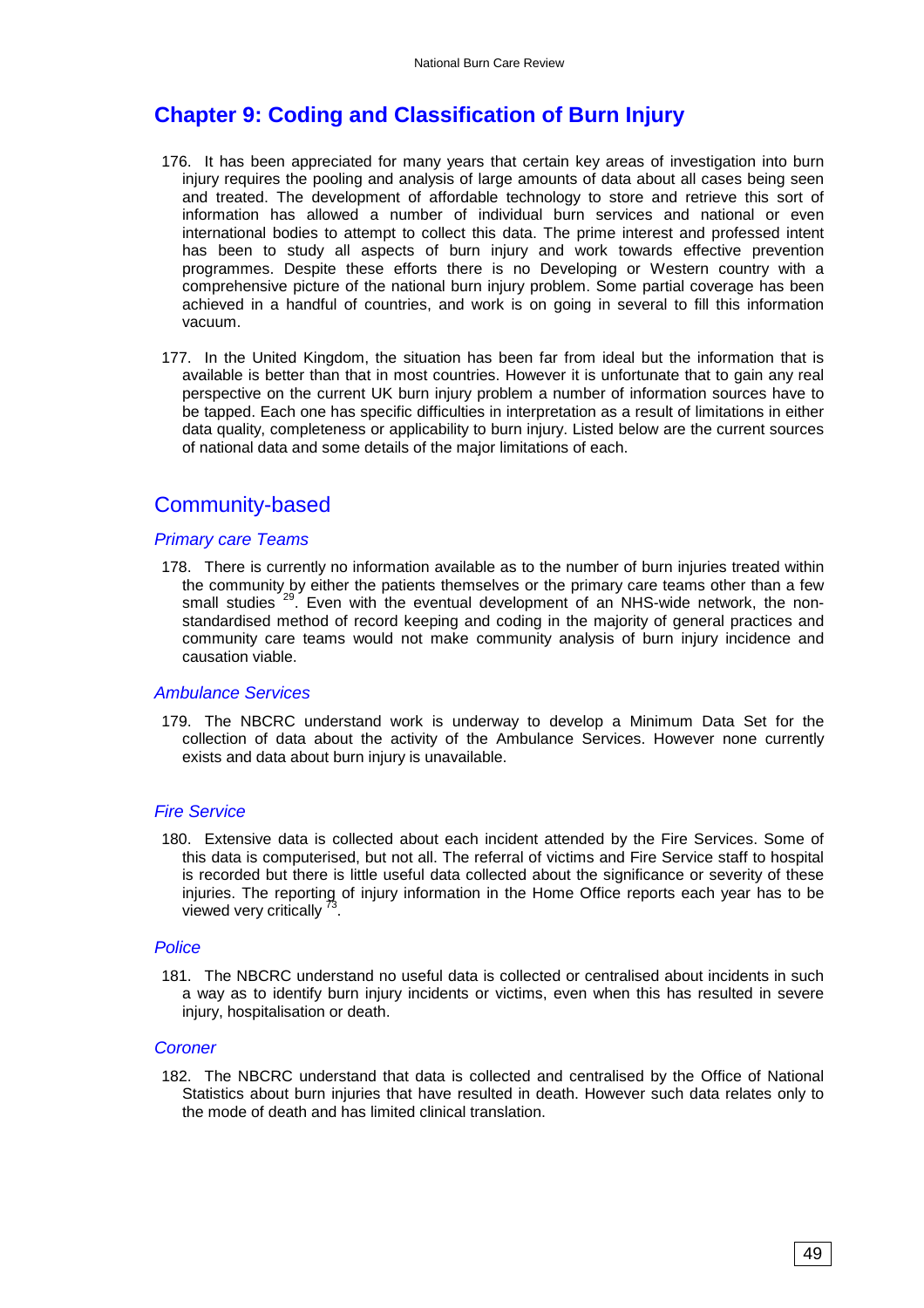# Hospital-based

183. There are a number of levels of hospital care that have their own data collection systems and each of these have been approached to gather what information is available with regard to burn injury.

### *Accident and Emergency Department Minimum Data Set*

184. There have been attempts to describe a Minimum Data Set for A&E Medicine but none have been accepted or nationally implemented  $^{74}$ . Some of the local or regional systems that do exist contain data that does identify burn injury but none collect sufficient clinical detail to make the piecemeal analysis of these sources worthwhile.

### *Home and Leisure Accident Surveillance System (H&LASS)*

- 185. This system was created by the Department of Trade & Industry in 1991 and gathers detailed information about every attendance to eighteen major Accident & Emergency Departments around the UK. The data is then computerised and analysed. Using the known target populations for each of those given Accident & Emergency Departments, extrapolations can be made to make some representation of the incidence of certain types of injury across the whole UK population. This is the first major limitation of this data, in that it is a representation, not a report, of the national picture.
- 186. The data does however provide a good injury causation record but only contains data about home and leisure accidents<sup>32</sup>. It does not contain information about injuries caused at work or in road traffic accidents. There is also very little information about the extent of injury and relatively little about the subsequent care or clinical outcomes.

### *UK Trauma Audit and Research Network (UK TARN)*

- 187. Previously called the Major Trauma Outcome Study (MTOS), this system based in Salford collects data about injury admissions and deaths that attend A&E Departments around the British Isles. Currently 104 hospitals (49% of possible sites) contribute data which is computerised and analysed 75.
- 188. The system has not collected detailed data about burn injury. This situation is under review at present.

### *Burn Injury MTOS*

- 189. This was a British Burn Association funded endeavour to collect information about burn injury victims across the UK. It became one arm of the Major Trauma Outcome Study (MTOS) and was designed to collect information, primarily from burn units, about only major burn injuries and all deaths that occurred as a consequence of burn injury. The study was initiated in the mid 1992.
- 190. As a consequence of the inclusion criteria, the study would not provide comprehensive data about all levels of burn injury across the UK. Also, as it was a hard copy system that required the centralisation of completed forms and subsequent computerisation, the appeal to individual burn units was low and the system was abandoned in 1994.

### *Intensive Care National Audit and Research Centre (ICNARC)*

191. This system collects and analyses data about adult patients admitted to ICUs across the country. The system was started in 1996 and as a result has a relatively small database regarding burn injury. Currently 75% (161) ICUs in England, Wales and Northern Ireland are involved with ICNARC<sup>41</sup>. It will be a number of years before the coverage is adequate and the database large enough for the data to be of use in gaining a national overview about the intensive care element of burn injury treatment. It is also true that a number of units provide intensive care facilities within the burn service and none of these are part of the ICNARC system, so coverage is not likely to be ever complete unless the recommendations in the *Comprehensive Critical Care* 13 document are implemented fully.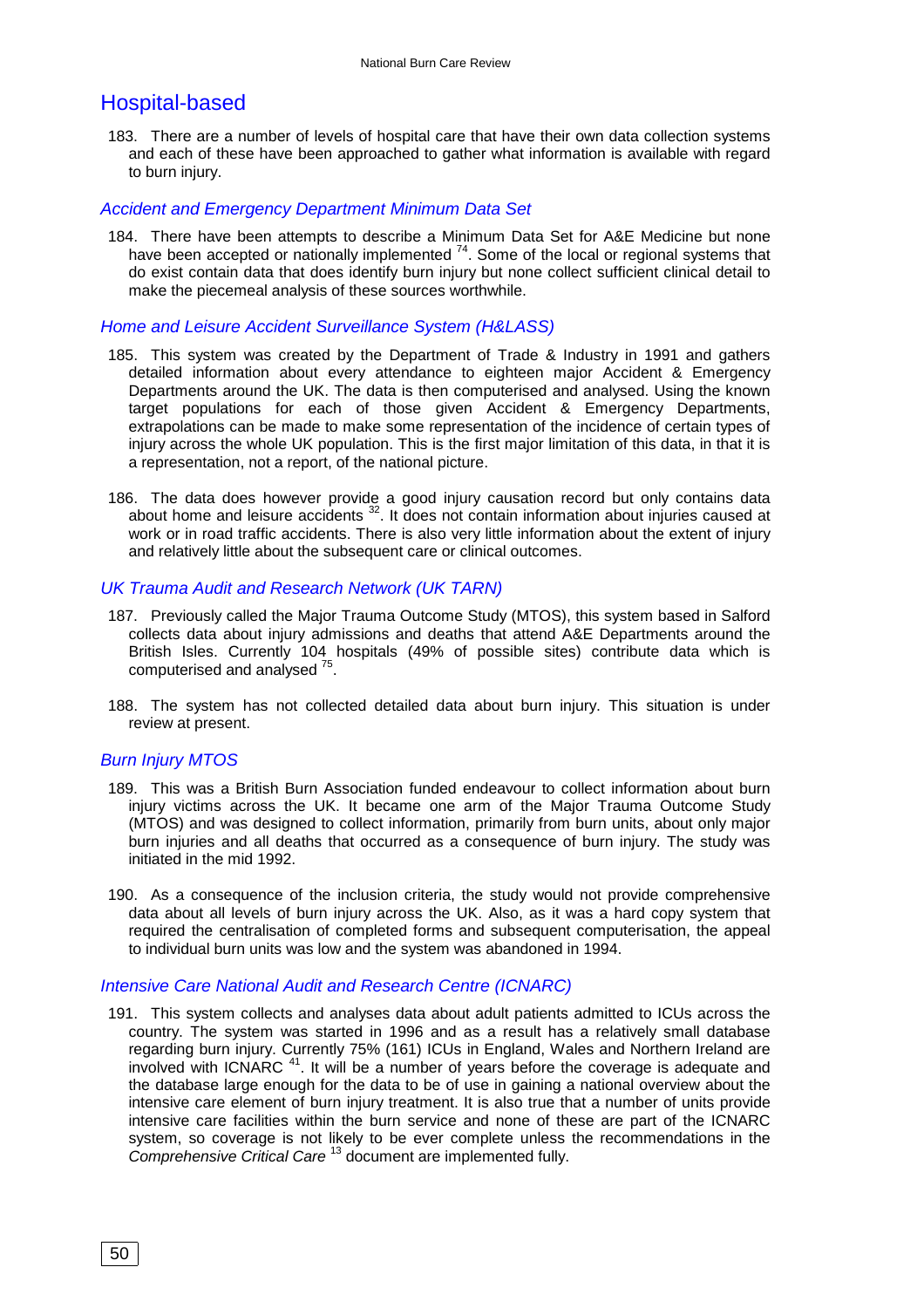### *Augmented Care Period (ACP) Dataset*

- 192. An effort was made in 1997 to collect information about patients in the NHS needing any form of critical care including high dependency care or intensive care in NHS hospitals. The collection of a specific data set was made mandatory in all NHS hospitals  $^{76}$ .
- 193. Unfortunately the instructions for this collection where unclear about the need to include information about critical care for burn injury. Only 63% of relevant Trusts submit data at all. As a result the resulting data is grossly incomplete and of little value <sup>13</sup>.

#### *British Burn Association Snapshot*

- 194. An effort was made by the British Burn Association in 1993 to get some idea of the burn injury problem across the UK. Data was collected to cover the calendar year of 1992.
- 195. Data was provided by 70% of burn care institutions about their admissions over the year of 1992. The data set only included; age, sex, TBSA and survival. Analysis at that time had to be extremely guarded, as there was no indication of how much burn injury was being admitted to General Hospitals and how much national capture the provided data actually represented. Subsequent comparison of this data with the NHS HES data for the same period provided a very useful indicator of the severity distribution at that time.

#### *Hospital Episode Statistics (HES)*

- 196. Initiated in 1989, this system is the responsibility of the NHS Information Authority. Similar systems exist in Scotland, Wales and Northern Ireland. Data is collected from all NHS hospitals who have a mandatory obligation to provide details of every admission to their institution for each financial year  $^{77}$
- 197. As a consequence, this database is the most comprehensive record of NHS activity and covers all types of hospitals and all forms of admission to those hospitals. The database has over 44 fields and includes in addition to basic demographic data:
	- district of residence
	- purchaser of care
	- admitted from where?
	- admitting hospital
	- admitting specialty
	- diagnostic code (ICD-9 and later ICD-10, x6 fields)
	- operative codes (OPCS-4, x4 fields)
	- method of discharge
	- discharged to where?
	- length of stay
	- HRG code
- 198. From the full HES database, a subset can be created that includes all burn injury admissions by using the diagnostic ICD codes as a primary filter. As a result, data is available from the Departments of Health in England, Scotland, Wales and Northern Ireland that cover the whole UK population.
- 199. For the purposes of the NBCR access to a subset was negotiated and data provided that covered the years up to 1996. This was done using only the primary diagnostic field as the filter. If this field contained an ICD burn code the admission was included in the subset. This may mean a number of small injuries were missed, as when the primary reason for admission was for some other disease process, and where a subsidiary field contained a burn injury code. Inevitably these types of burn injury are likely to be minor and coincidental.
- 200. Within the subset provided, the secondary diagnostic codes and operative codes are available so inferences could be made as to the severity of injury where the surface area injured codes (ICD-10 T31-32) had not been used. This lack of a consistent TBSA code was the major limitation of the HES as the data does not inevitably hold information about the extent or severity of the burn injury for which the individual was admitted. It is possible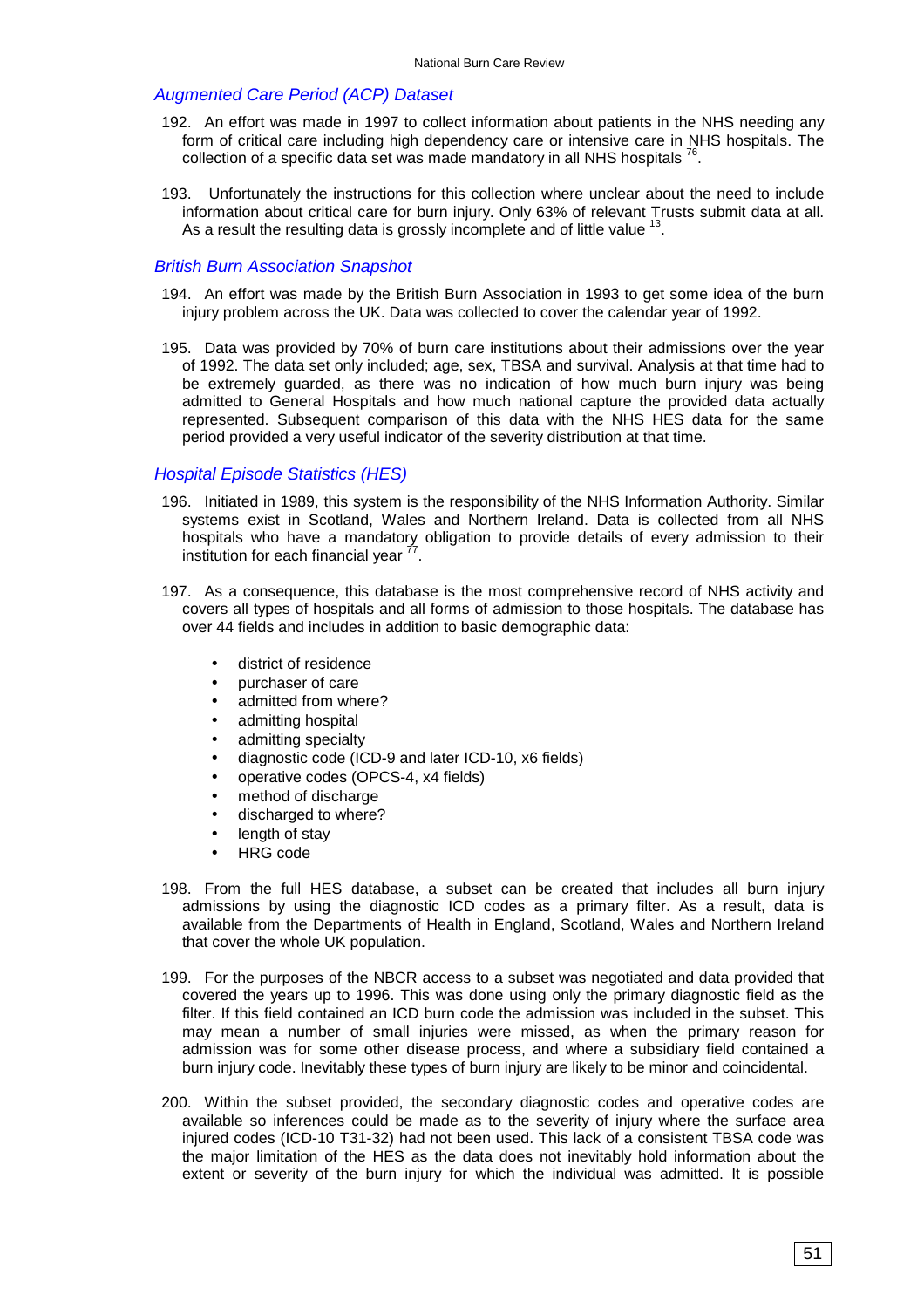however to study the cases that required reconstructive surgery in the form of skin grafting, and use this as an indirect measure of severity.

- 201. As can be appreciated, the geographical distribution of the injuries across the UK as well as the age/sex distribution is available for analysis. In addition, the length of stay, mode of admission and discharge are available and from this it can be concluded whether the patient survived or not. The admitting Trust and specialty can also be studied.
- 202. One of the limitations of the data presented is that only the site of care, or provider, is used to identify the workload for a given health care region, not data about the patient's residence. Considerable flows across health region and even national boundaries are known to happen, particularly from North Wales and in the South East of England. No effort has been made to allow for these flows in the presented analysis.
- 203. The data currently available covers the financial years 89-99. The quality of the data improves over the years and has been separately analysed for this whole period  $36$  using Geographical Information Systems (GIS) software and sophisticated population and health boundary data. Unfortunately the initial analysis <sup>78</sup> did not use all the methods employed to analyse the NBCR subset in order to stratify the injury severity groups but useful conclusions could be made. It also only looked at English data.
- 204. The most valuable information from the latter study was that the burn injury workload in the English Trusts did not alter significantly year on year in terms of the number of admissions or in the severity groupings that were used.
- 205. The NBCRC **recommend** that the work using the whole 89-99 data should be repeated using the sophisticated GIS techniques but applied to data from the whole UK and employing the severity grouping methods developed for use on the NBCR data set.
- 206. Analysis of data from April 1999 onwards will be more informative regarding burn injury severity because changes in the rules used by clinical coders in the NHS<sup>79</sup> mean that from that date all admissions with burn injury had to have an ICD-10 T31-32 code attached to their record. Therefore all admission after that date can be more reliably analysed based on one of the most important indicators of injury severity.
- 207. Future developments in the accurate coding of burn injury variables cannot rely on the further development of the ICD or OPCS systems. These are structurally not up to the task. To convey the complexity of clinical state requires a system capable of recording degrees of severity in an hierarchical manner such as that seen in the Read Coding system versions 2 and  $3^{80}$ . The current development of this as part of the amalgamation of the North American Systemized Nomeclature of Medicine (SNOMED-RT) and Clinical Terms Version 3 (Read Codes) as the SNOMED Clinical Terms project holds the future for burn injury coding, only so long as sufficient clinical input to the process is ensured <sup>81</sup>.

### *Burn Service Snapshot 1997/98*

- 208. As part of the NBCR process each significantly busy burn service identified from the 1992 snapshot data was asked in the Autumn of 1998 to provide data on each burn admission to their service for the financial year 1997/98. They were asked to collect and return each patient's; age, sex, TBSA, length of stay and whether they survived their injury or not.
- 209. Complete recovery of this data was necessary to have any understanding of the national burn injury workload because of the limitations of other data sources already detailed.
- 210. Unfortunately, it was not until December 2000 that complete data returns were received. Analysis of this data along with the results from the HES analysis has produced the best estimate of the British Isles burn injury workload ever achieved.

### *British Isles Burn Injury Database (BIBID)*

211. Recognising the limitations of current information systems, the British Burn Association initiated the development of a burn injury Minimum Data Set in 1996. From this data set a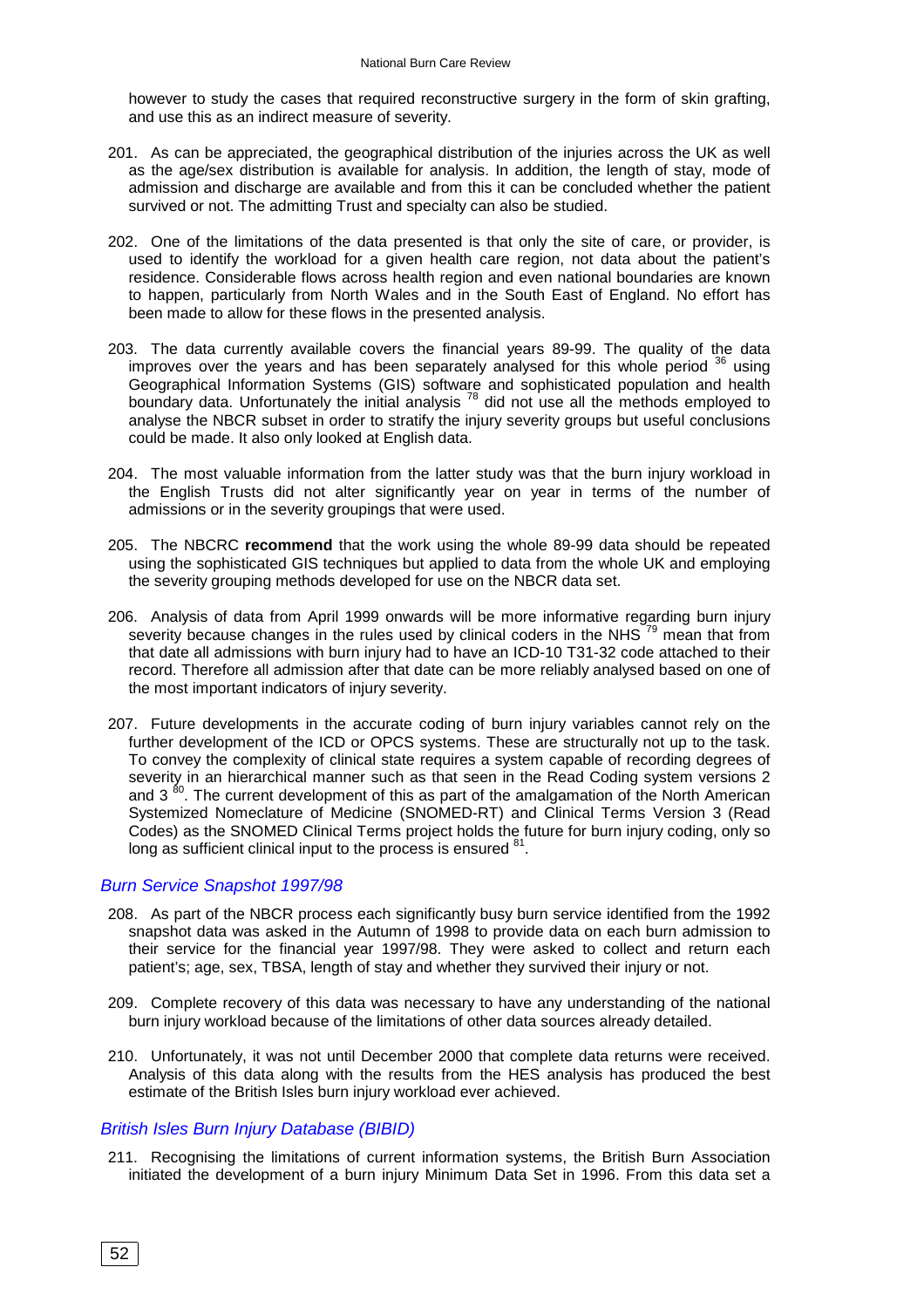computerised data collection system was designed which was to be provided free to burn services so that they might enter information about all patients seen or admitted with burn injury. The system (BIBID) was designed to be simple in use and robust, with a particularly comprehensive system for recording burn injury causation and injury extent. Inevitably it would be some time before adequate coverage and data had been collected to make meaningful analysis possible.

- 212. Those burn injuries seen or admitted outside Burn & Plastic Surgery Units were not intended to be recorded on the BIBID. As such it cannot be regarded as being fully comprehensive. However the amalgamation of the results from the burn injury data set with analysis of full HES data will give the most comprehensive overview of the burn injury problem of any country, world wide.
- 213. Within the BIBID are fields that can be used to provide information for a number of purposes, the list is not intended to be exhaustive:
	- injury causation data to inform national burn prevention programmes
	- clinical data for audit and research
	- service data to monitor provision and workload
	- information for use in the burn service accreditation process
	- accumulative analysis for national burn service planning
	- quality of service and quality of care indicators
- 214. The latter need cannot be met by any of the high or low level indictors published to date 82;83 so the NBCRC **recommend** some of the information from the BIBID be used with other information as part of quality assurance exercises and in the service accreditation process.
- 215. The quality indicators that can be used as indicators of service include;
	- presence of a 24 hr burn surgeon rota
	- multidisciplinary care and ward rounds
	- reliable ICU or PICU availability
	- burn theatre availability
	- a full range of rehabilitation services for in & out-patients
	- education and research profile
	- participation in both internal and external audit
	- participation in service accreditation
- 216. The quality indicators that can be used as indicators of process include;
	- time delay of injury to admission
	- time delay until seen by a burns consultant after admission
	- time from admission to first surgery
	- time from injury until 90% healed
	- percentage body weight loss over stay
	- delay of discharge >3 days
- 217. The quality indicators that can be used as limited indicators of clinical outcome include;
	- survival and length of stay for each age/injury complexity group
	- time until return to work or full activity
	- need for secondary surgery or readmission
- 218. Each burn service may wish to incorporate the burn injury minimum data set within BIBID into the burn service in a number of ways. They can;
	- use the software provided free by the BBA as a stand alone application
	- incorporate the data set into any existing hospital system under a BBA licence
	- use commercial software that has already incorporated the data set under licence from the BBA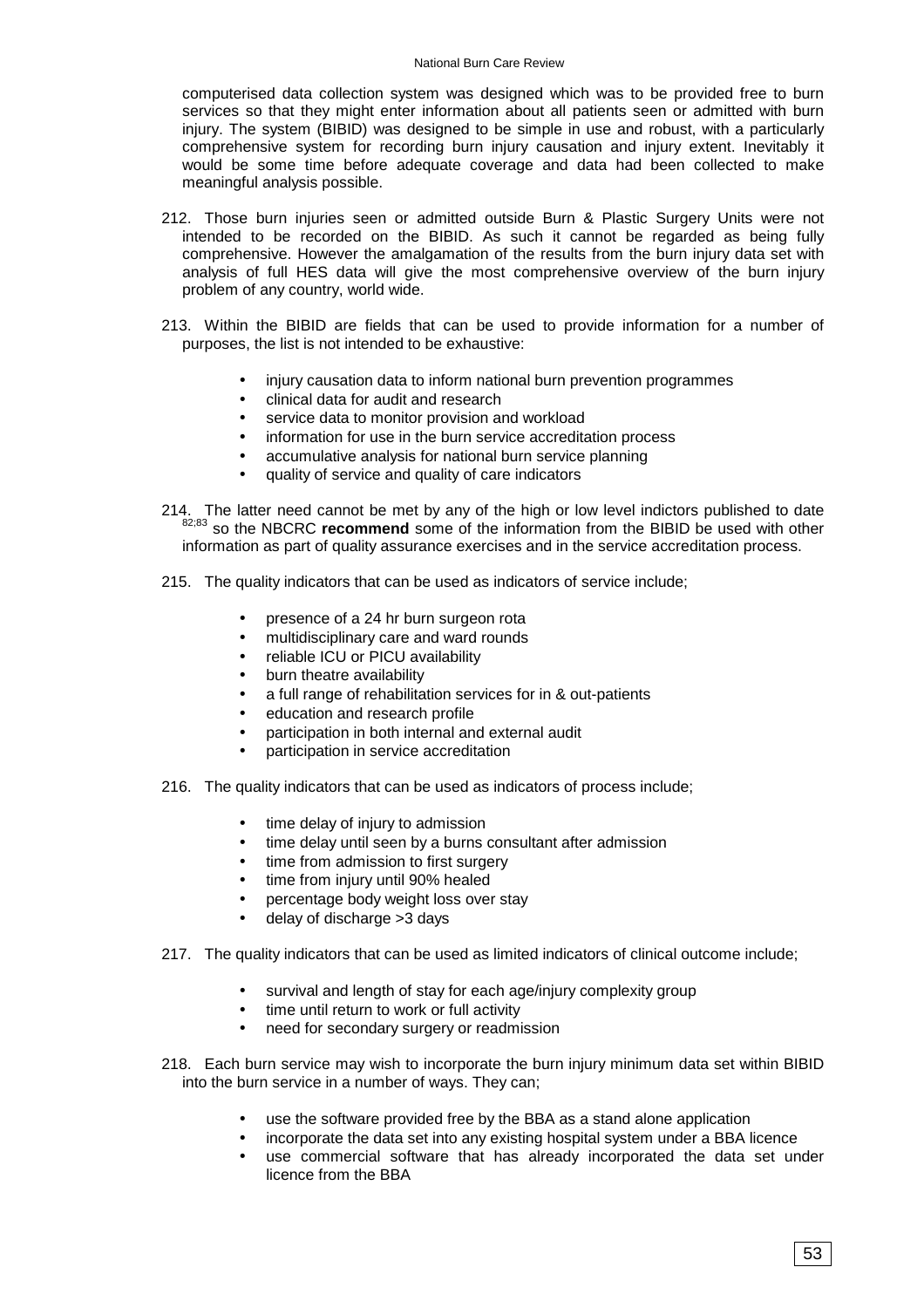219. Similar licensing arrangements are used by ICNARC and involve minimal cost to the purchaser but ensure incorporation of the entire, updated data set and reporting requirements.

# Estimate of Current Burn Care Workload

- 220. In order to estimate the impact of implementing the recommendations in this Report an overview of the burn injury workload is needed. Although burn injury Care Pathways are not yet developed, the use of NHS HES and burn unit data as outlined above has allowed estimates to be made. These estimates are not sufficient for service planning but are intended to give an indication of the scale of the issue.
- 221. Methods by which data sufficiently robust and clinically detailed can be collected is covered elsewhere in this document.
- 222. As also pointed out earlier, there are no reliable data about the national intensive care burn workload, either paediatric or adult.
- 223. The British Isles estimates of workload for 1998/99 are based purely on the simplistic variables of age, TBSA and average length of stay. These have been grouped in the following table where a non-PSU is a hospital with no Plastic Surgery Unit (PSU) on site. A Burns and Plastic Surgery Unit site is one with a self-designated Burn Unit. The workload is then broken down into the type of admission that might be expected to be admitted to a Burn Facility (BF), Unit (BU) or Centre (BC). Where classification was unclear, cases were placed in an intermediate BU/BC group.

| <b>CHILDREN</b>    | non-PSU    | <b>PSU</b> |      |     | Burn and Plastic Surgery Units |     | <16yrs             |
|--------------------|------------|------------|------|-----|--------------------------------|-----|--------------------|
| <b>Burn Ward</b>   | ВF         | ВF         | ВF   | BU  | <b>BU/BC</b>                   | BС  | <b>Grand Total</b> |
| England            | 1432       | 1528       | 1310 | 538 | 237                            | 126 | 5171               |
| Ireland            | <b>N/A</b> | <b>N/A</b> | 60   | 26  | 18                             | 9   | 113                |
| Scotland           | 399        | 127        | 221  | 128 | 48                             | 19  | 942                |
| Wales              | 43         |            | 161  | 47  |                                | 3   | 265                |
| <b>Grand Total</b> | 1874       | 1655       | 1752 | 739 | 314                            | 157 | 6491               |

| <b>ADULT</b>       | non-PSU | <b>PSU</b> |      | Burn and Plastic Surgery Units |              |     | >16yrs             |
|--------------------|---------|------------|------|--------------------------------|--------------|-----|--------------------|
| <b>Burn Ward</b>   | ВF      | ВF         | ВF   | BU                             | <b>BU/BC</b> | BС  | <b>Grand Total</b> |
| England            | 3213    | 2086       | 1515 | 460                            | 302          | 223 | 7799               |
| Ireland            | N/A     | <b>N/A</b> | 118  | 40                             | 38           | 18  | 214                |
| Scotland           | 721     | 216        | 199  | 75                             | 40           | 33  | 1284               |
| Wales              | 165     | 0          | 220  | 42                             | 23           | 16  | 466                |
| <b>Grand Total</b> | 4099    | 2302       | 2052 | 617                            | 403          | 290 | 9763               |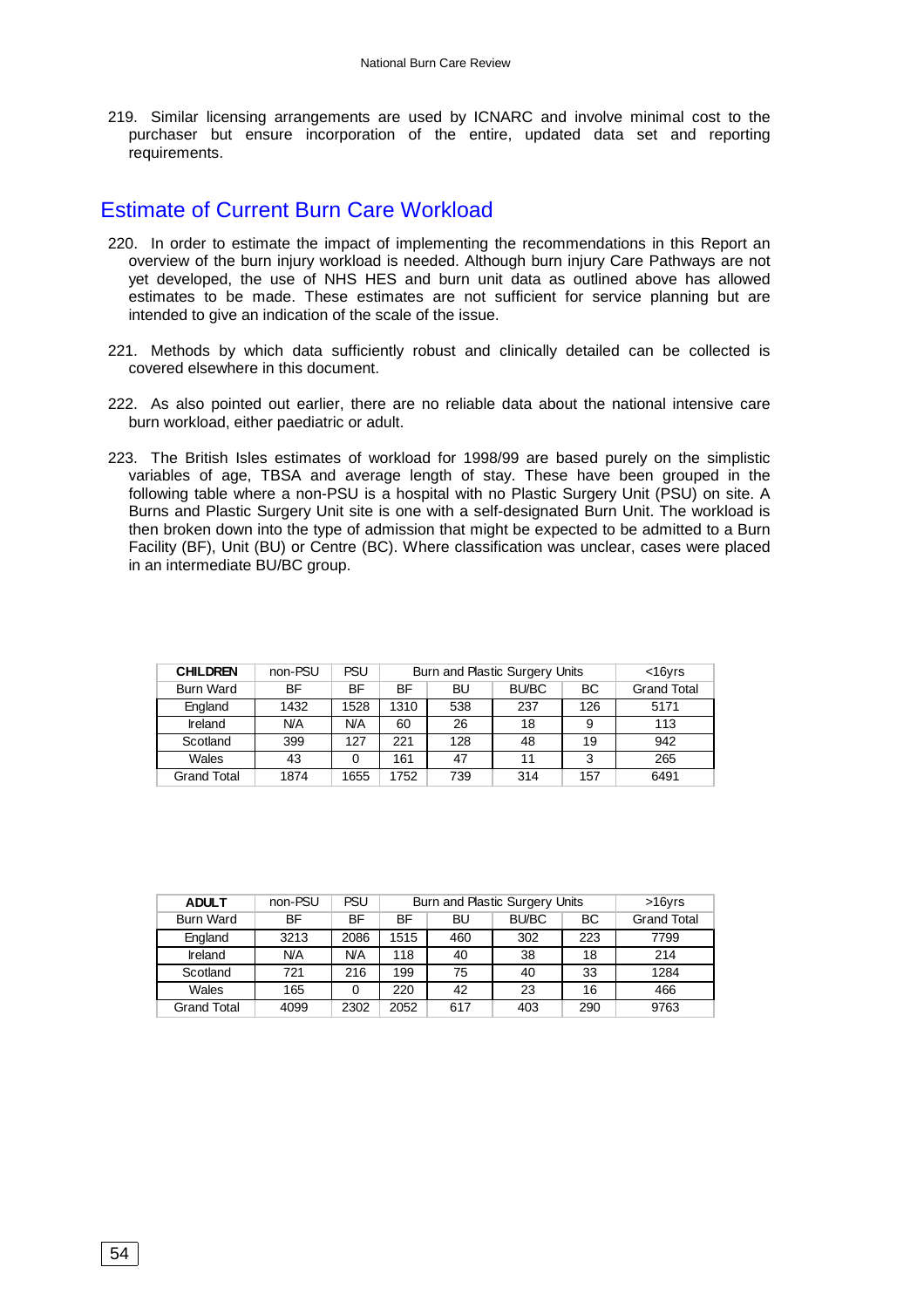#### National Burn Care Review

224. This breakdown can be further expanded to show the workload as new admitted cases by country and NHS health region.

| <b>CHILDREN</b>    | non-PSU    | <b>PSU</b> |      | Burn and Plastic Surgery Units<br>$<$ 16 $y$ rs |              |                |                    |
|--------------------|------------|------------|------|-------------------------------------------------|--------------|----------------|--------------------|
| <b>Burn Ward</b>   | ВF         | BF         | BF   | BU                                              | <b>BU/BC</b> | BC.            | <b>Grand Total</b> |
| Scotland           | 399        | 127        | 221  | 128                                             | 48           | 19             | 942                |
| North East         | 166        | 118        | 96   | 35                                              | 11           | 3              | 429                |
| North Yorkshire    | 131        | 171        | 9    | 10                                              | 26           | 19             | 366                |
| North West         | 207        | 420        | 476  | 114                                             | 35           | 23             | 1275               |
| Trent              | 153        | 296        | 254  | 44                                              | 23           | 9              | 779                |
| West Midlands      | 154        | 95         | 76   | 48                                              | 42           | 19             | 434                |
| South West         | 163        | 79         | 92   | 61                                              | 33           | 10             | 438                |
| Wales              | 43         | $\Omega$   | 161  | 47                                              | 11           | 3              | 265                |
| South East         | 237        | 95         | 47   | 52                                              | 10           | 8              | 449                |
| Eastern            | 74         | 162        | 168  | 92                                              | 31           | 9              | 536                |
| London             | 147        | 92         | 92   | 82                                              | 26           | 26             | 465                |
| N. Ireland         | <b>N/A</b> | <b>N/A</b> | 11   | $\Omega$                                        | 8            | $\overline{c}$ | 21                 |
| Ireland            | <b>N/A</b> | <b>N/A</b> | 49   | 26                                              | 10           | 7              | 92                 |
| <b>Grand Total</b> | 1874       | 1655       | 1752 | 739                                             | 314          | 157            | 6491               |

| <b>ADULT</b>       | non-PSU    | <b>PSU</b> |      | Burns and Plastic Surgery Unit<br>>16yrs |              |     |                    |
|--------------------|------------|------------|------|------------------------------------------|--------------|-----|--------------------|
| <b>Burn Ward</b>   | BF         | ВF         | ΒF   | BU                                       | <b>BU/BC</b> | BС  | <b>Grand Total</b> |
| Scotland           | 721        | 216        | 199  | 75                                       | 40           | 33  | 1284               |
| North East         | 240        | 169        | 86   | 27                                       | 21           | 10  | 553                |
| North Yorkshire    | 304        | 277        | 16   | 15                                       | 21           | 18  | 651                |
| North West         | 680        | 342        | 384  | 79                                       | 58           | 38  | 1581               |
| Trent              | 301        | 446        | 277  | 41                                       | 24           | 21  | 1110               |
| West Midlands      | 380        | 121        | 80   | 42                                       | 37           | 27  | 687                |
| South West         | 398        | 195        | 231  | 72                                       | 29           | 25  | 950                |
| Wales              | 165        | $\Omega$   | 220  | 42                                       | 23           | 16  | 466                |
| South East         | 431        | 255        | 78   | 41                                       | 31           | 25  | 861                |
| Eastern            | 116        | 141        | 223  | 70                                       | 35           | 16  | 601                |
| London             | 363        | 140        | 140  | 73                                       | 46           | 43  | 805                |
| N. Ireland         | <b>N/A</b> | <b>N/A</b> | 46   | $\Omega$                                 | 14           | 4   | 64                 |
| Ireland            | <b>N/A</b> | N/A        | 72   | 40                                       | 24           | 14  | 150                |
| <b>Grand Total</b> | 4099       | 2302       | 2052 | 617                                      | 403          | 290 | 9763               |



This map shows each<br>country and health and health region plus all the plastic surgery units.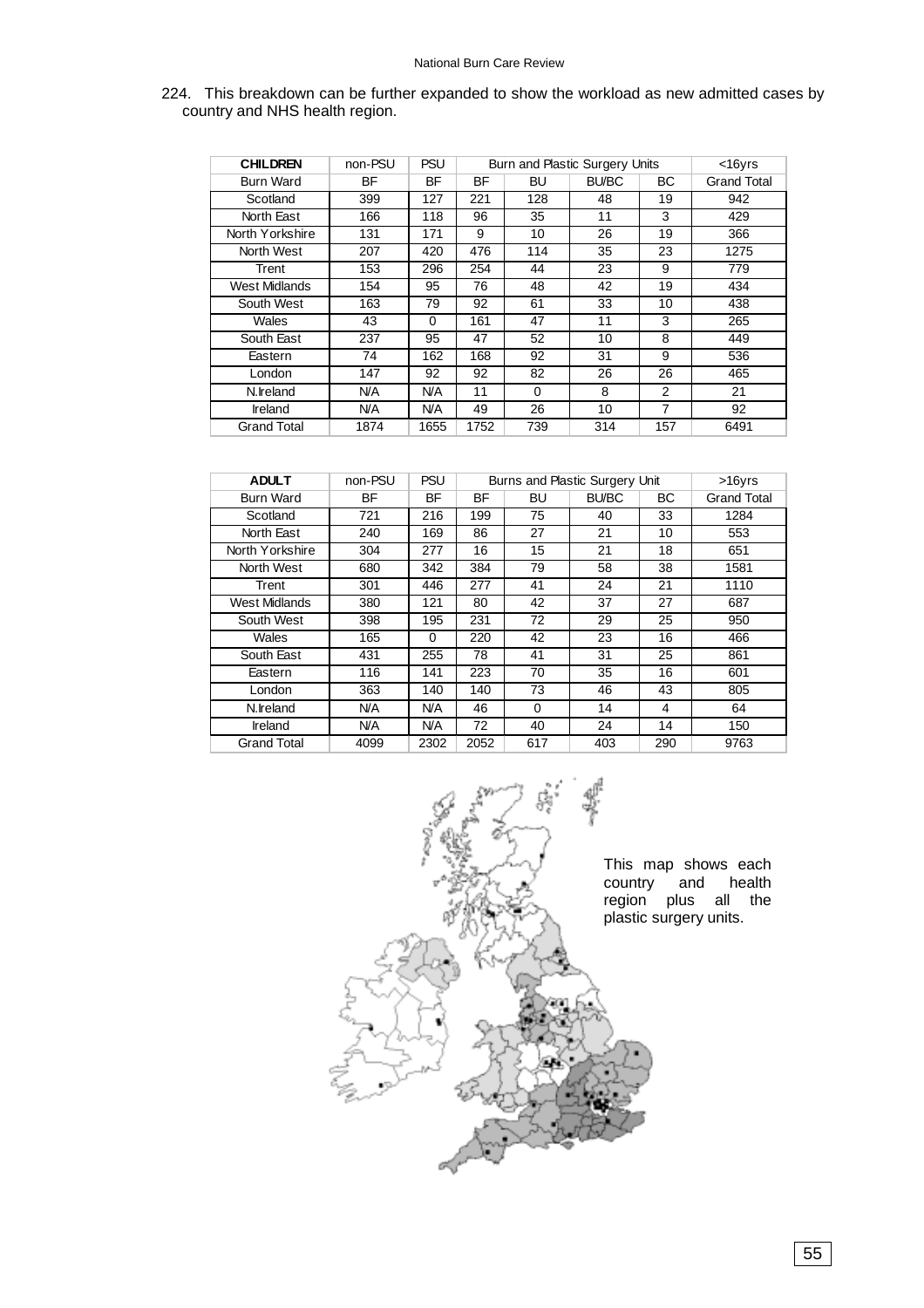#### National Burn Care Review

225. The movement of this workload into the configuration proposed by the NBCRC would give a breakdown by health region as follows.

|                      | CHILDREN   |     |              |     |  |
|----------------------|------------|-----|--------------|-----|--|
| <b>Burn Ward</b>     | ВF         | BU  | <b>BU/BC</b> | ВC  |  |
| Scotland             | 747        | 128 | 48           | 19  |  |
| North East           | 380        | 35  | 11           | 3   |  |
| North Yorkshire      | 311        | 10  | 26           | 19  |  |
| North West           | 1103       | 114 | 35           | 23  |  |
| Trent                | 703        | 44  | 23           | 9   |  |
| <b>West Midlands</b> | 325        | 48  | 42           | 19  |  |
| South West           | 334        | 61  | 33           | 10  |  |
| Wales                | 204        | 47  | 11           | 3   |  |
| South East           | 379        | 52  | 10           | 8   |  |
| Eastern              | 404        | 92  | 31           | 9   |  |
| London               | 331        | 82  | 26           | 26  |  |
| N. Ireland           | <b>N/A</b> | N/A | 8            | 2   |  |
| Ireland              | <b>N/A</b> | 26  | 10           | 7   |  |
| Grand Total          | 5281       | 739 | 314          | 157 |  |

|                    | <b>ADULT</b> |            |              |     |
|--------------------|--------------|------------|--------------|-----|
| <b>Burn Ward</b>   | ВF           | BU         | <b>BU/BC</b> | ВC  |
| Scotland           | 1136         | 75         | 40           | 33  |
| North East         | 495          | 27         | 21           | 10  |
| North Yorkshire    | 597          | 15         | 21           | 18  |
| North West         | 1406         | 79         | 58           | 38  |
| Trent              | 1024         | 41         | 24           | 21  |
| West Midlands      | 581          | 42         | 37           | 27  |
| South West         | 824          | 72         | 29           | 25  |
| Wales              | 385          | 42         | 23           | 16  |
| South East         | 764          | 41         | 31           | 25  |
| Eastern            | 480          | 70         | 35           | 16  |
| London             | 643          | 73         | 46           | 43  |
| N.Ireland          | N/A          | <b>N/A</b> | 14           | 4   |
| Ireland            | N/A          | 40         | 24           | 14  |
| <b>Grand Total</b> | 8453         | 617        | 403          | 290 |

- 226. This data emphasises the need to consider burn care provision being organised across health region and national boundaries. The workload in some areas of the country is simply too small to sustain the necessary staff skills and experience if a full range of services in each health region were retained and developed.
- 227. Such analysis also indicates the need for more detailed data on which to base any final network of provision. This will be provided by the National Burn Injury Database.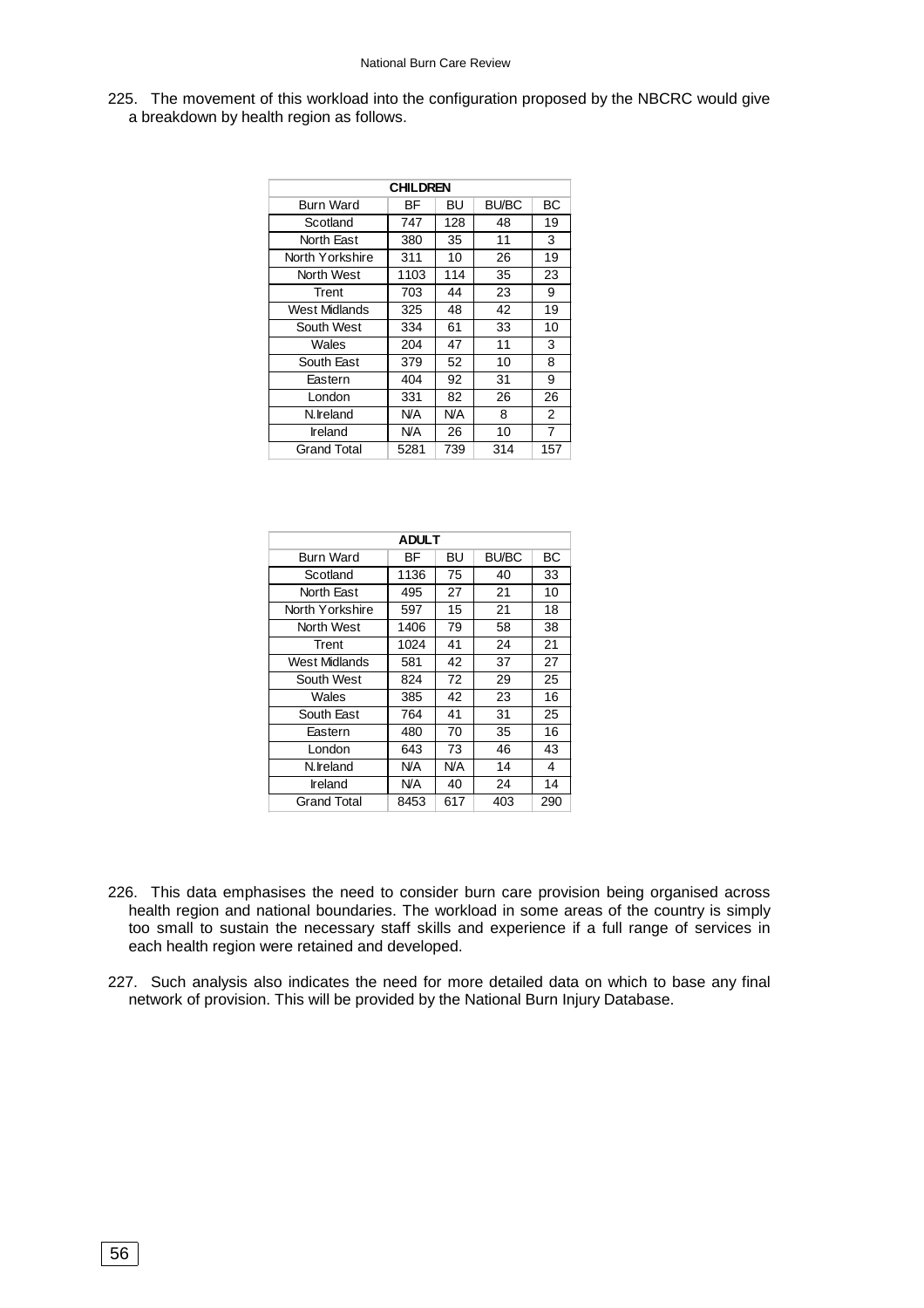# **Chapter 10: Implementation**

228. The NBCRC recognises that with decades of ad hoc service development, the recommendations in this Review Report cannot be fully implemented in a short period of time. It will be necessary for NHS Trusts, District Health Authorities (DHAs), Primary Care Groups and Trusts (PCGs and PCTs) and Regional Health Authorities, including the Regional Specialised Commissioning Groups (RSCGs), to adopt a sober approach to implementation. It must be recognised that over-rapid alteration could destabilise services. This has been seen during the implementation of the *Framework for the Future* 14 and the *Cleft Lip & Palate* recommendations <sup>84</sup>. The effects of the PICU Report implementation have been particularly destabilising for a number of burn services around the country. Having attempted to learn from these, and other, national implementations, the NBCRC wish to **recommend** the following process of implementation.

### **Overview**

- 229. In the first instance the number of parallel processes underway in the NHS must be recognised. These include;
	- The *A&E modernisation* plan 34
	- Implementation of the adult *Comprehensive Critical Care* report<sup>13</sup>
	- Continued implementation of the *Framework for the Future* report on paediatric intensive care 14
	- Proposals for the organisation of care and rehabilitation of the severely injured  $27$
	- Proposals for improved provision of rehabilitation services<sup>58</sup>

Great efforts have been made by the NBCRC to understand and accommodate the findings and recommendations in these and other relevant reports.

- 230. Implementation of the recommendations in this Report depend on several processes commencing.
	- Creation of the National Burn Bed Bureau (NBBB)
	- Development of a National Major Burn Incident Response
	- Creation of the National Burn Injury Database (NBID)
	- Support for Modelling of Burn Service Provision
	- Initiation of Burn Service Accreditation and Validation
	- Start of Regional Specialised Commissioning of Burn Care Services
	- Further development of burn injury coding  $81$ , the cost of burn care and Health Resource Groupings (HRG)
	- The undertaking of NHS funded research into:
		- The creation of a validated nurse and therapist dependency scoring method The development of burn injury quality of care and outcome measures The development of care pathways and packages of care for burn injury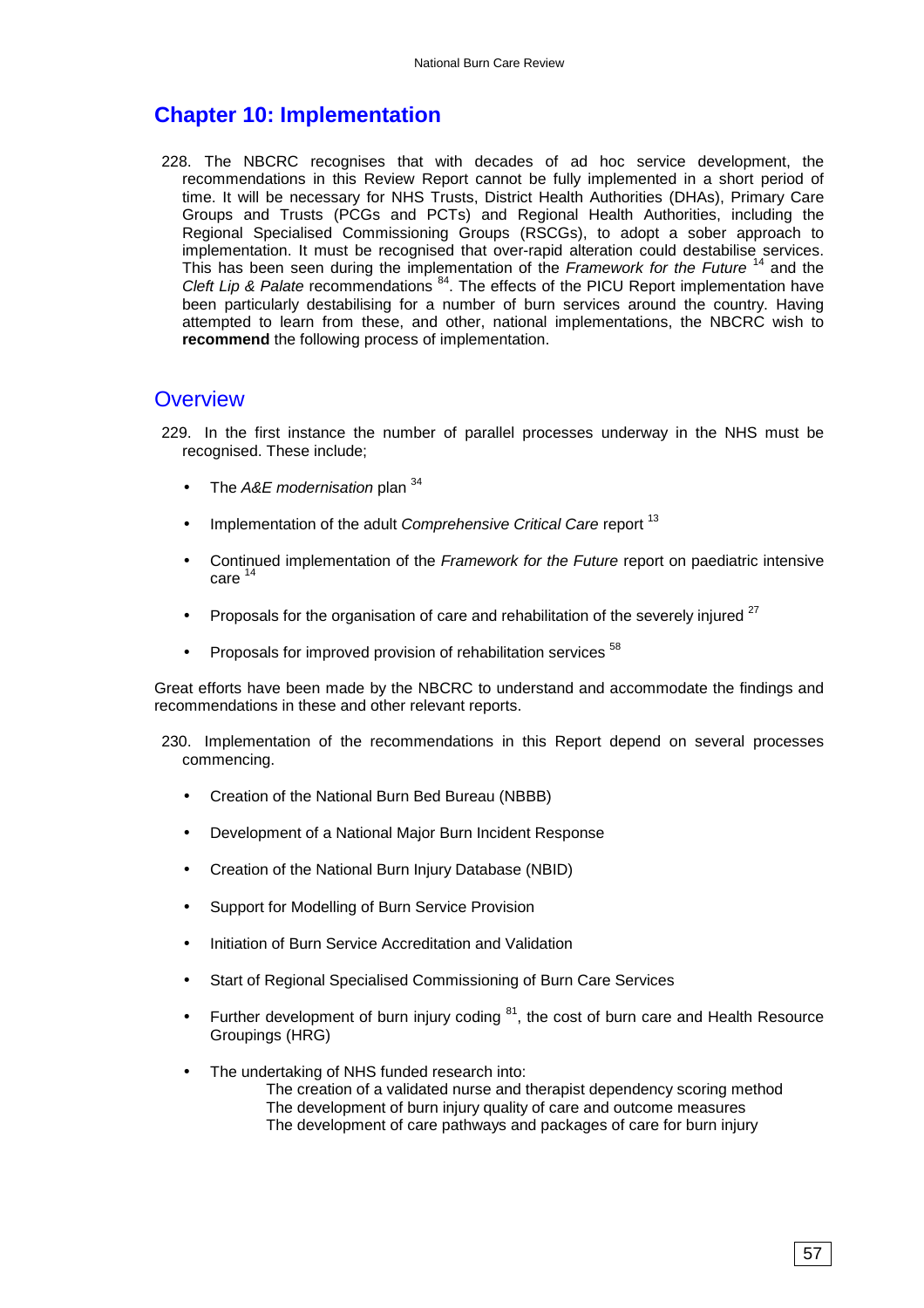# Regional Specialised Commissioning of the Burns Services

- 231. The process of commissioning of burn care as a specialised service is underway. In completing and implementing this work there are risks of destabilising existing burns and plastic surgery services <sup>85</sup>. This is made more likely by the inaccuracy of the current HRG costing database <sup>86;87</sup>, which fails to reflect the real cost of caring for burn injury. Using the database in the service costing phase poses a risk of burn services being seriously under funded.
- 232. The Chairman of the NBCRC has been involved in the Service Definition process and has used the framework of the Review to help develop the draft Service Definition document (Appendix 5).
- 233. The undertaking that the Commissioning process will undergo annual review is welcomed. It is the hope of the NBCRC that the implementation of the recommendations of this Review Report will empower each of the Department of Health leads plus the relevant committees of the involved PCTs, PCGs, DHAs and Regional Health Authorities to make informed decisions, and along with the providers of burn care, to develop a sustainable, equitable, high quality and seamless service 65-6

# Development of burn injury coding

- 234. Recording and monitoring of burn injury incidence and workload is hampered by the limitations of the current clinical coding systems used in the NHS. Both ICD-10 and OPCS-4 have severe limitations on their ability to adequately define any burn injury, particularly a complex burn, or to describe the surgery required. As a consequence, the HRG groupings developed for burn injury are similarly limited in their reliability.
- 235. Some improvement in the completeness of Hospital Episode Statistics (HES) coded information can be expected when data collected under revised coding rules works through the system<sup>79</sup>. The requirement, introduced in April 1999, that all admissions to hospital with a primary diagnosis of burn injury should have a burn surface area code (T31-32) attached to the record should improve the analysis of injury severity using HES data. It should also increase the proportion of admissions for which the relevant HRG can be attached. However these improvements do not correct the fundamental inadequacy of the ICD and OPCS systems as far a burn injury, and plastic surgery, are concerned
- 236. A promising but limited improvement has been seen in the draft copies of the Clinical Terms project  $51;80$ . It is hoped by the NBCRC that further development and refinement of the coding of burns will be seen with the amalgamation of Clinical Terms and SNOMED<sup>81</sup> and it is **recommended** by the NBCRC that this be guided by appropriate clinical involvement from the BBA.

# Health Resource Groups and cost of care

237. In the short term there is great need for refinement of the HRGs for burn injury to reflect the recommendations of this Report and the creation of a similar group to the Intensive Care National Working Group on Costing 13. It is **recommended** that this should be initiated by the NHS Information Authority who have in the past worked closely with the BBA. The need to update the HRG structure and correct the current information in the HRG costing database is imperative if specialised commissioning is to be soundly based  $51;88$ .

# Service Designation, Accreditation and Validation

238. During the implementation period of this Review Report, and in preparation for regional specialised commissioning, regional authorities will find it necessary to designate hospitals suitable to provide Burn Centre, Unit and Facility services for their population. It is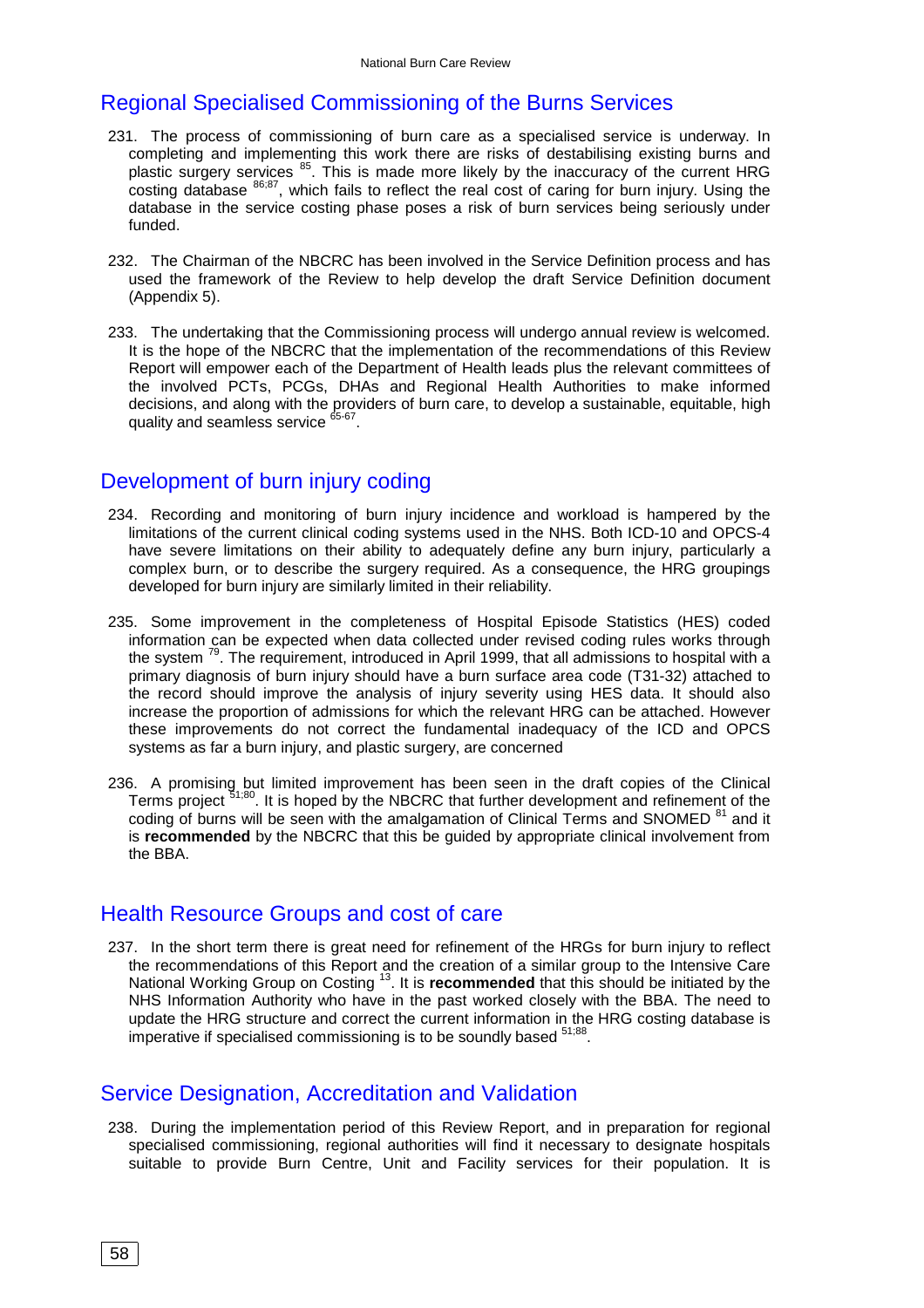**recommended** by the NBCRC that a process of accreditation be created by the BBA and agreed with other stakeholders represented on the NBCRC, to formally assess the nominated sites as to their suitability for such designation  $89,90$  and develop burn service benchmarking <sup>91</sup>. The process for accreditation should be in place within two years of the publication of this Report and be able to respond to the requests of designating bodies (PCTs, RSCGs etc.). It is suggested the process of validation be repeated in a 3 year cycle to ensure the attainment and maintenance of the standards set out in this Report<sup>92</sup>.

# National Burn Bed Bureau

- 239. One of the first most readily achievable recommendations is the creation of the NBBB. With the limited number of hospitals involved, it is felt one of the four designated Intensive Care Bed Bureaux could readily act as the NBBB to offer 24 hour information. Transfer of information achieved rapidly via fax or NHSnet email will allow the NBBB to accurately inform A&E Departments requesting information about bed availability. Much of the information transmission and reception could be semi-automated.
- 240. The NBBB would also provide invaluable information in the event of a major incident involving large numbers of burn injuries either civilian or military, paediatric or adult.

# National Major Burn Incident Response

- 241. At present there are no nationally agreed plans for the management of a major incident involving a large number of burn injuries. This is true whether the injuries are from a civilian or military source, paediatric or adult <sup>93;94</sup>. Incidents in the past have been managed in an ad hoc fashion and the lessons learned not subsequently applied <sup>93</sup>. There is no formal arrangement between burn units in the current network for the dissemination of information about an incident, nor a method of alerting them to a developing situation. As already noted, there is no means of recording accurately the number and site of available burn beds nor a means of allocating and distributing casualties.
- 242. From information gathered during this Review  $95$ , it is likely that the entire burn care network would be filled to capacity by an incident generating 20 severe adult burns, and half that figure if the casualties were severely injured children  $\frac{7}{1}$ . This is not just due to the shortage of suitably equipped beds but the shortage of experienced nursing staff and the immense amount of resource needed to adequately care for a single major injury over many weeks.
- 243. Although each hospital has a major incident plan, if a burn service is on site it must be recognised that the burn service can become involved in a major incident many miles away, even in another country. The hospital in question must have protocols for dealing with this. Currently very few do. It is also noteworthy that most major incident plans make no allowance for the possibility that a major incident may predominantly involve child casualties, be they burn injuries or not <sup>94</sup>.
- 244. Planners considering the evacuation of military casualties with burn injuries back to the UK need to appreciate the very limited capacity of the UK network for dealing with significant numbers of major injuries if such casualties are to receive optimal care. Recent plans produced by the Ministry of Defence (MoD) clearly did not take this fact into account 96;97
- 245. The NBCRC **recommend** that work be commissioned to advise the NHS, MOD and the burn care network on how to best plan for any major incident involving burn injuries.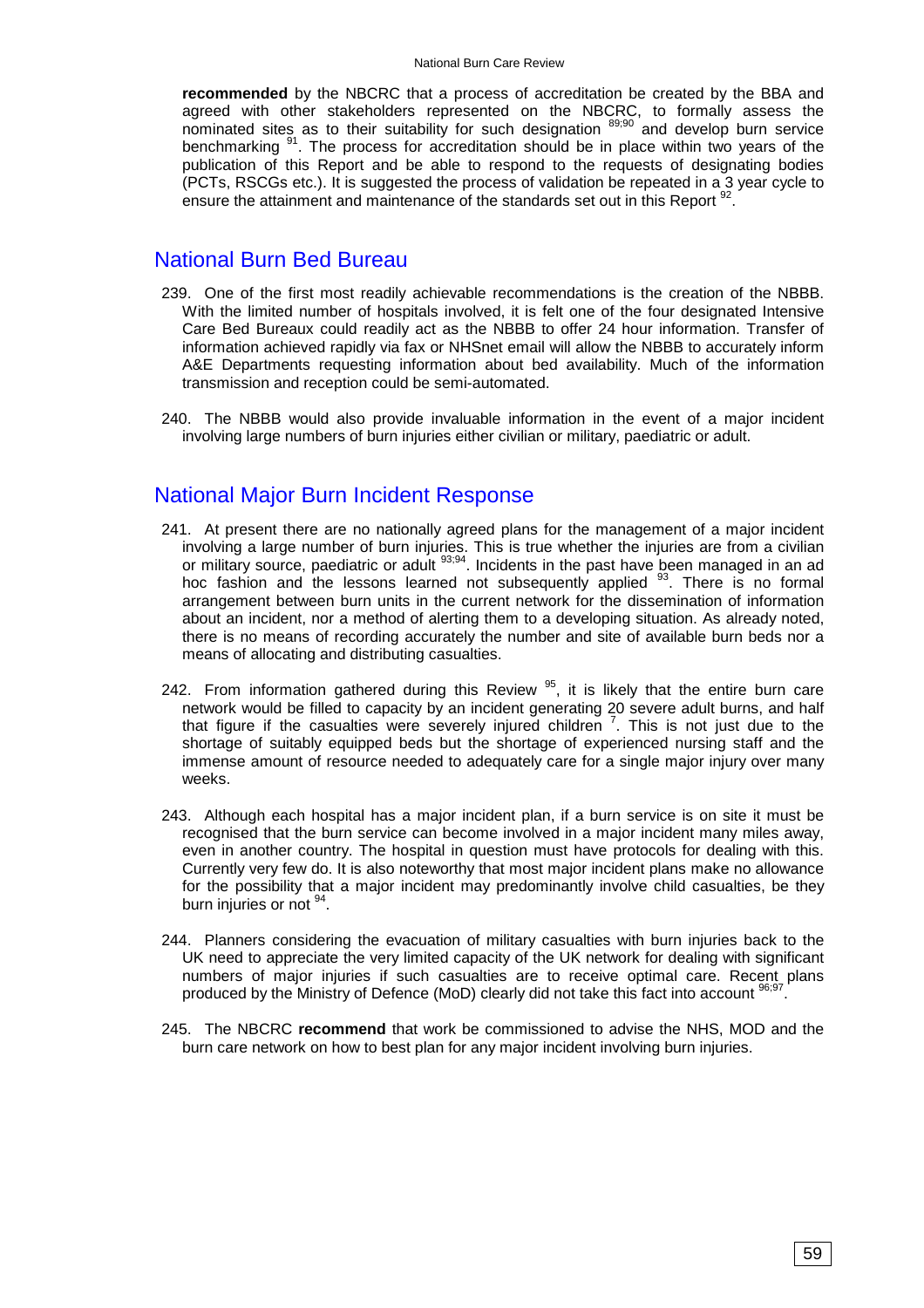# National Burn Injury Database (NBID)

- 246. It is part of the professional responsibilities of all clinical staff to participate in audit. This responsibility has been emphasised in numerous publications, most notably in publications from the General Medical Council 98 the NHS documents *A First Class Service* 66 and *Information for Health* 51. The information needs for audit and service review have been further detailed in Reports from the Royal College of Surgeons of England  $27,69$  the Department of Health <sup>62;65;67;82</sup>, the Royal College of Anaesthetists <sup>48</sup> and others <sup>99;100</sup>.
- 247. The NBCRC recognises that there are also a number of facets of the national burn care network that require monitoring. These include the monitoring of burn injury incidence and causation, the monitoring of outcomes and quality of care, and the monitoring of service workload to ensure there is maintenance of expertise. As discussed elsewhere in this Report, there are significant problems in quantifying many of these variables. However the need for this monitoring is undeniable and the methods can and must be developed.

### *Health Episode Statistics (HES)*

- 248. National data about all admissions is available from NHS information systems. Data for service analysis has in the past come from the HES  $<sup>77</sup>$ . However HES data relies on ICD</sup> coding to identify patient groups and subgroups. The limitations of the coding systems have already been mentioned, but the data is reliable in identifying many features of burn injuries admitted to hospital and as such is a valuable data source.
- 249. Reasonable identification of the 'at risk' populations and information such as bed days, admitting specialty and number of operative procedures have been analysed. Previous analyses have demonstrated the variation of standardised admission rates between regions and district health authorities  $36,101$ . Such work has also defined a method for modelling different arrangements of Burn Centres, Units and Facilities to assess the effects on access to the services by the 'at risk' population.
- 250. It is **recommended** that NHS data held within the NHS information systems of England, Wales, Scotland and Northern Ireland, pertaining to burn injury admissions be made available for analysis.

### *British Isles Burn Injury Database (BIBID)*

- 251. Recognising the shortcomings of current coding systems and in order to fulfil the necessary audit and information requirements, the BBA has created a specialised database for the collection of burn injury data. The British Isles Burn Injury Database (BIBID) has been designed to allow the collection of data about patient demographics, injury causation and the clinical progress of each individual being seen with a burn injury. The variables that can be recorded match those in the National Burn Injury Referral Guidelines.
- 252. The NBCRC has reviewed the design of BIBID and have identified a number of variables that it **recommends** as indicators of the quality of care. It is recognised that many of these are indicators of process rather than true clinical outcome, but it is similarly recognised that there is no current, validated method of adequately describing burn injury clinical outcomes that could be incorporated into BIBID or any other system.
- 253. The ways in which burn services can make use of the BIBID design are clarified in Chapter 9. It is **recommended** by the NBCRC that all hospitals providing burn care for more than 25 in-patients per year should participate in data collection using the BIBID. These hospitals will be required to submit their data on at least an annual basis to a central point for processing and report generation. After a two year period, sufficient data will be available to give a clear overview of the temporal and geographical distribution of burn injuries of sufficient severity to require referral from A&E Departments.
- 254. The data from this database can be combined with that available from the NHS HES to give a combined overview of burn injury care provision in the UK. This unique and powerful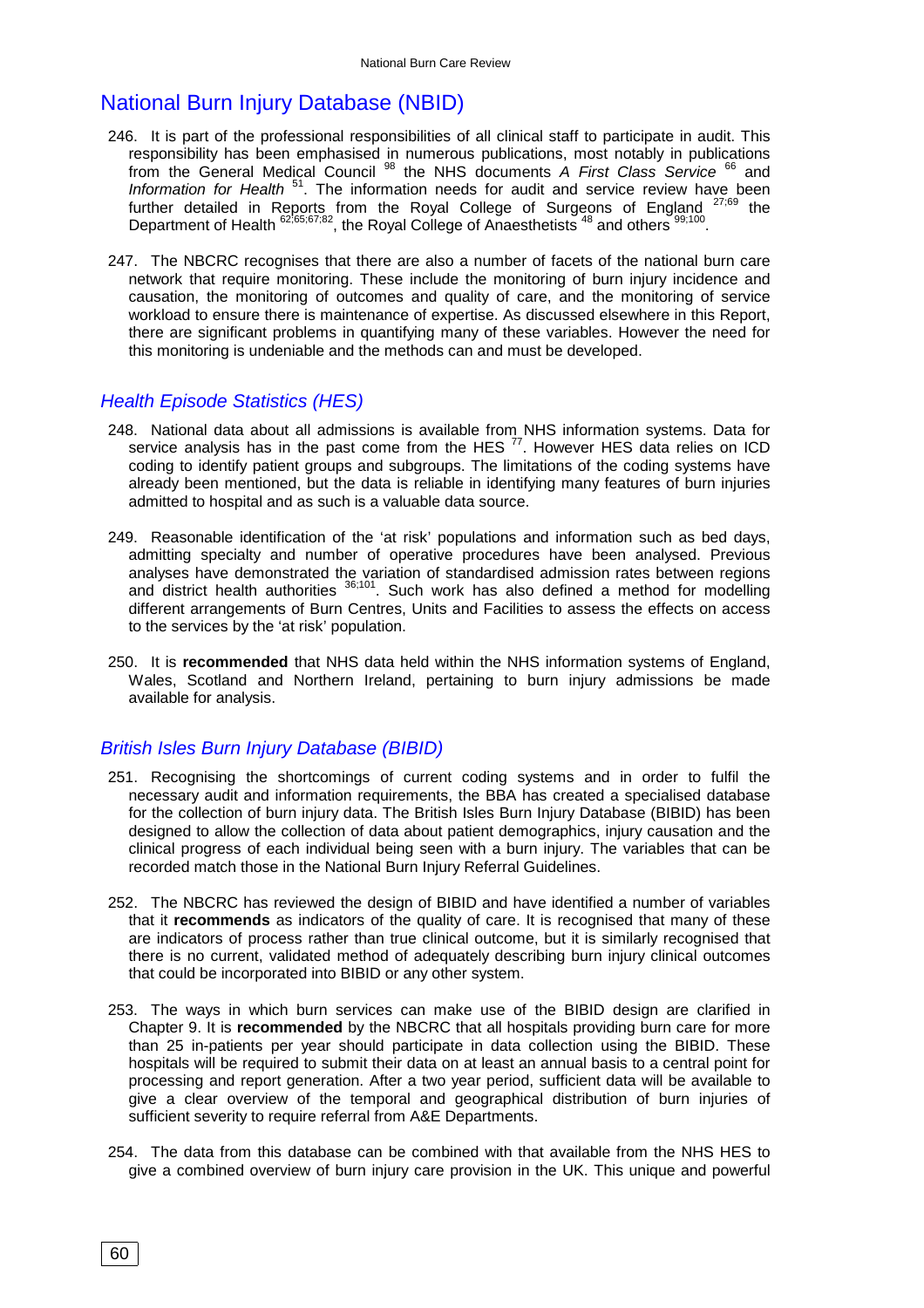combination of data sources will form the NBID which will be the first comprehensive burn injury data source globally.

# Monitoring and Modelling of Service Provision

- 255. With better information from the NHS HES, BIBID and thus the NBID, strategies for service development and re-organisation can be generated, based on objective information, currently unavailable. The combined data from the BIBID and NHS HES will for the first time map the national need for burn care services. The severity of injury will be known as will the clinical course and outcome. National audit of this clinical group will be possible for the first time.
- 256. As the majority of burn injuries happen at, or close to, the home the residence postcode in the HES data set will allow the site of the majority of injuries to be identified. With this identification of the 'at risk' population, and the generation of a map reference from the site of injury postcode GIS software <sup>36</sup> can be used to then map the areas of high and low injury incidence for any age or injury severity group.
- 257. From such analysis the distance or ease of access to existing services can be calculated and the data can be used to model the effect of any planned service alteration. This form of analysis would of course be combined with a non-financial option appraisal of existing and proposed services. The NBCRC **recommend** the use, as a template, of the method developed and employed by the Expert Advisory Group when considering the re-siting of the Mount Vernon Burns and Plastic Surgery Unit in north London (Appendix 6).

### Research and Development

- 258. There are fundamental gaps in the evidence base of burn injury care. Although enormous improvements have been seen in the survival of major injuries in children and adults, this has not been the case for the elderly  $102$ . In burn survival terms there has been no reported improvement for those over the age of 60 for the last 20 years. The clinical advances that have occurred have generally not been the subject of a randomised control trial (RCT). Almost invariably they have been reports from a single unit making an alteration to their usual practice and observing for change over time.
- 259. A review of the evidence base  $103$  showed that of the 57 burn care related RCTs found in the literature, 62% were trials of various dressings. The other clinical RCTs were almost all about some aspect of acute care, rarely measuring outcomes other than survival or length of stay in hospital. A report from the European Burn Research Registry<sup>104</sup> from 1997 also showed that the research underway at the time was predominantly concerned with acute injury care and the basic science of wound healing.
- 260. There is no published work on the effect of differing service organisation models on burn care. Similarly there are no national organisational documents or reports available from any western country.
- 261. In order to develop a meaningful evidence base for burn injury it is clear that some of the basic tools are missing. There are no objective, validated methods of defining skin burn depth, degree of airway injury (from smoke or vapour), or accurate extent of skin area injured by a burn. These clinical tools, necessary for acute injury assessment are matched by an absence of a tool to measure the dependency of an individual with regard to nurse, therapist and medical intervention and the absence of tools to quantify the outcome, from a patient's perspective, following care.
- 262. It is the **recommendation** of the NBCRC that research be commissioned into the questions of nurse and therapist dependency scoring and the development of burn injury outcome measures. From this research it is expected that a more complete set of quality indicators can be described than those already defined within Chapter 9. These can subsequently be used as part of the service monitoring package.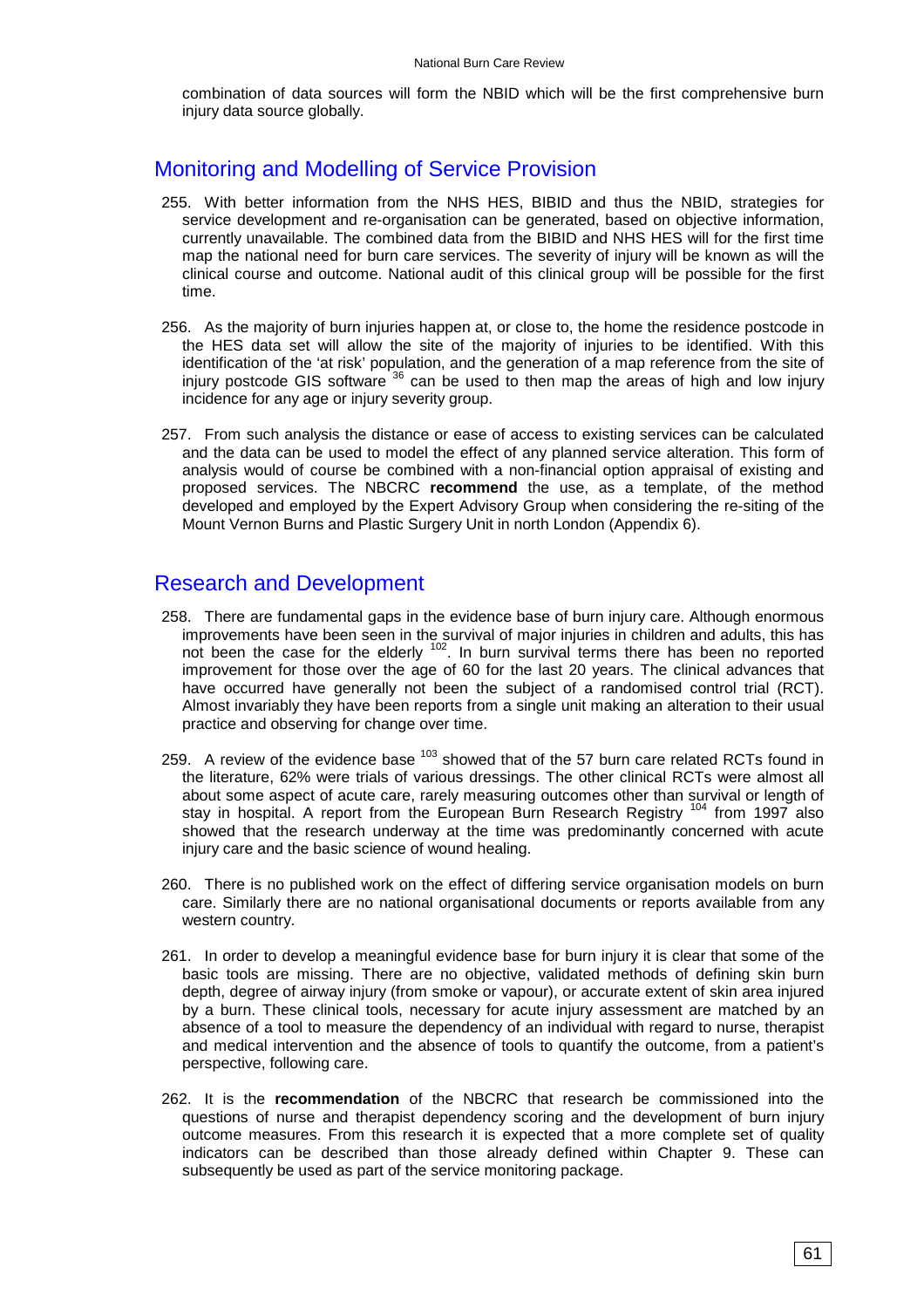### *Prevention*

- 263. The basis of any injury prevention programme is information, to first understand the incidence and cause of the target injury and who is most at risk, and then to monitor the incidence of the problem as the programme is applied to the target population. Validation of a given prevention technique, be it information leaflets, advertising, altered equipment design or legislation, can only come from such information gathering. The best design allows comparison of the injury incidence between the target population and a control population that has not been exposed to the prevention method.
- 264. In the global literature, there are a tiny number of such studies relating to burn injury  $30;105-$ <sup>107</sup>. From these studies no clear methods for effective burn prevention emerge but there are indications of what does not work. It is clear however that the costs of burn injury to society are huge 108
- 265. In the UK several government agencies and charities have an interest in burn injury prevention. Each of them have specific prevention agenda based on the age of the injured, injury causation, safety of devices etc. There is little evidence of 'joined up thinking' in burn injury prevention <sup>109</sup> however. Each year considerable sums of money are spent by these organisations based on questionable data or no data at all. None of them have sufficient data collection methods in place to inform whether the expenditure has resulted in any benefit.
- 266. The only group with an overview of the whole burn injury problem, for all injury causes, all age groups and for the entire British Isles is the BBA. For this the reason the development of the information systems outlined in this report will in time allow the BBA to inform the creation of monitored prevention programmes to identify those prevention methods that work and help stop wasting money on those that do not.

### *Dependency Model*

- 267. As a matter of some urgency, research should be commissioned to produce a validated nurse and therapist dependency scoring system relevant to burn injury. The NBCRC endorses the recommendations in *Comprehensive Critical Care* 13 which suggests that staffing numbers should not be calculated by fixed staff to bed ratios dictated by the designation of the bed as HDU, ICU etc, rather the patient dependency is reason enough to dictate staffing levels.
- 268. It is obviously desirable that the needs of the patient dictate the number and skill level of the staff on the ward. However some means of assessing the dependency of patients is needed for such a system to work. No validated system exists for use in burn injury. Unfortunately systems designed for standard critical care, such as the System Of Patient Related Activity (SOPRA), do not directly reflect the dependency of patients with burn injury. Any system used must cover all aspects of burn nursing throughout a patients in-patient stay. These aspects include dependency brought about by; the need for physiological monitoring, wound dressings, other procedures, the degree of immobilisation of the patient and the psychological support needed by both the patient and their relatives. Such a system must also reflect the changing dependency of the patient, which in burn care can be very rapid, often altering profoundly from day to day or nursing shift to shift.
- 269. The number and type of physical therapy staff needed to care for a patient with burns similarly changes a great deal during the course of their recovery. There is a clear need for a dependency scoring system to quantify physical therapy input  $26,70$  and for assessing the psychological needs of each patient <sup>23,56</sup>.

### *Burn Injury Outcome Measures*

270. When considering burns, only the length of hospital stay and survival are available as clinical outcome measures from NHS data sources. There are few process outcome measures either, although some can be inferred such as; was the individual admitted under the care of a burns and plastic surgeon etc?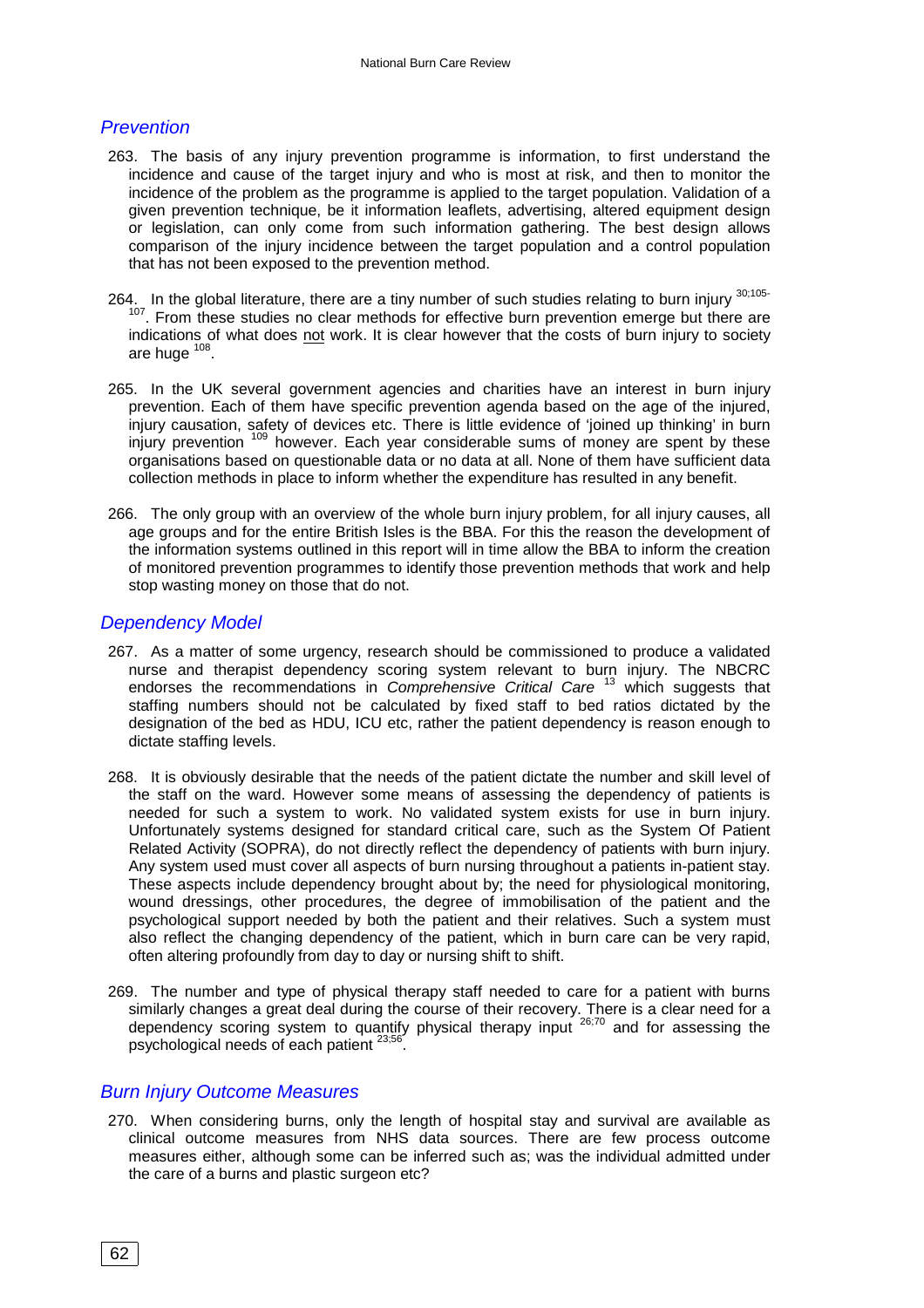- 271. There is a clear need for the development of patient centred clinical outcome measures. These outcome measures must be validated and describe the functional, aesthetic and psychological outcomes following burn injury of all levels of severity. Without them, monitoring of the effects of organisational change is incomplete and research into more successful interventions is jeopardised if survival is the only measure. The quality of the life saved is central to the question.
- 272. Within the design of BIBID there are measures of the process of care that will act as proxies for quality of clinical outcome until such time as clinical outcome measures have been developed and validated. They can then be incorporated into the BIBID.

### *Burn Injury Care Pathways*

- 273. To appreciate the impact of the proposed model of care on the NHS, the translation of the national burn care workload into a small number of clinically meaningful pathways would be valuable. The ideal would be for the geographical distribution of this workload, based on accurate data and translated into the pathways, to be available.
- 274. This was one of the laudable goals of the HRG project  $51$ . Unfortunately this has proved impossible as the complex interaction of the key clinical variables cannot be recorded or reflected by coding systems currently in use. This difficulty is detailed in Chapter 9. To correct this within NHS information systems cannot be achieved by modernisation of the ICD and OPCS coding systems but by the further development of the Clinical Terms Project and the amalgamation of it with the North American SNOMED coding system <sup>81</sup>. However this will only be of long term value if there is sufficient clinical input to the creation of the codes describing burn injury and care.
- 275. Alternatively the development of meaningful burn care pathways can be achieved using clinical data collected in a uniform manner across the British Isles.
- 276. The NBCRC **recommend** the commissioning of work to help refine the NHS coding system and develop the BIBID so both data sources can be utilised to create Burn Injury Care Pathways. The potential value of having both sources of data are outlined in the section on the National Burn Injury Database.

# Future Role for the NBCR Committee

- 277. The recommendations that have been made, and the timetable outlined above, places the responsibility for implementation on a number of NHS departments and the BBA. In reality the success of such implementation lies in the collaborative involvement and agreement of many professional bodies, the majority of which are represented on the NBCRC.
- 278. Each Department of Health should nominate a lead by September 2001, to represent them and their burn services on the NBCRC.
- 279. The NBCRC **recommend** therefore that the process continues to be monitored and coordinated by the NBCRC until such time as the measures detailed in this Report are in place. This is achievable before April 2008.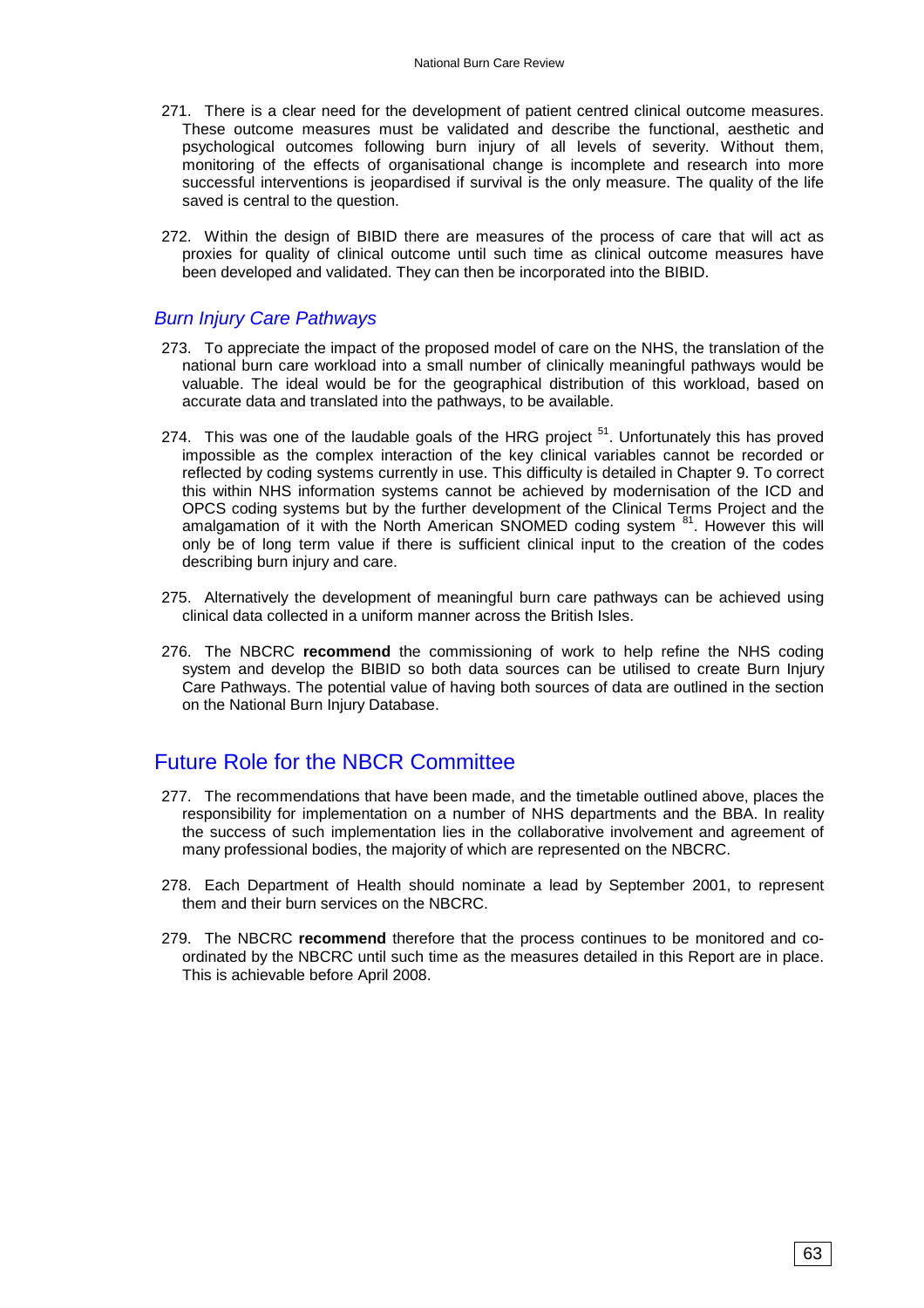# Timetable for change

| <b>Timescale</b> | <b>Target</b>                                                                                                                                                                                                                                                                                                                                                       | *Joint<br>responsibility with:                                       |
|------------------|---------------------------------------------------------------------------------------------------------------------------------------------------------------------------------------------------------------------------------------------------------------------------------------------------------------------------------------------------------------------|----------------------------------------------------------------------|
| Immediate        | develop a PICU / burns interim strategy<br>refine the HRG definitions using ICD-10 / OPCS-4<br>contribute to the SNOMED CT project<br>access and analyse detailed HES data                                                                                                                                                                                          | DH, RSCGs<br>ΙA<br>ΙA<br>BBA, DH                                     |
| 2001 April       | introduce National Referral Guidelines<br>create the National Burn Bed Bureau<br>commence data collection with the BIBID<br>commence defining the service accreditation process<br>define R&D agenda for Burn Services:<br>prevention<br>dependency measurement<br>care pathways<br>outcome measurement<br>commence the creation of a national burns Major Incident | BBA, RC<br>DH, RSCGs<br>Trusts, BAPS<br><b>BBA</b><br>DH, RSCGs, BBA |
|                  | Plan                                                                                                                                                                                                                                                                                                                                                                | BBA, DH, MoD                                                         |
|                  | 2001 September complete the service definition and costing for Regional<br><b>Specialised Commissioning</b><br>nominate single national leads for burn injury care in each<br>DH.                                                                                                                                                                                   | RSCGs, BBA<br>DH                                                     |
|                  | 2001 December designation by RSCGs of Burn Centres, Units and<br><b>Facilities</b><br>commission the R&D agenda                                                                                                                                                                                                                                                     | RSCGs, BBA<br>DH, RSCGs, BBA                                         |
| 2002 April       | commence Regional Specialised Commissioning of burn<br>care services                                                                                                                                                                                                                                                                                                | DH, RSCGs                                                            |
| 2003 April       | analyse the NBID using combined HES and BIBID data<br>(NBID)<br>review burn service designation using the analysis from<br>the NBID<br>review service staffing using Care Pathways and<br>Dependency data<br>commence formal accreditation of designated services                                                                                                   | <b>BBA</b><br><b>RSCGs</b><br><b>RSCGs</b><br><b>BBA, BAPS</b>       |

\* The responsibility for ensuring these developments happen is that of the burn care community, working with employers and purchasers to provide the level of care they wish to see and can be proud of. Specific tasks will require the direct support of:

| BBA         | <b>British Burn Association</b>                                 |
|-------------|-----------------------------------------------------------------|
| IA          | <b>NHS Information Authority</b>                                |
| DH.         | Department of Health                                            |
| <b>RSCG</b> | <b>Regional Specialised Commissioning Groups</b>                |
| <b>BAPS</b> | <b>British Association of Plastic Surgeons</b>                  |
| MoD         | Ministry of Defence                                             |
| RC          | Royal Colleges, Faculties, Specialist Societies and Association |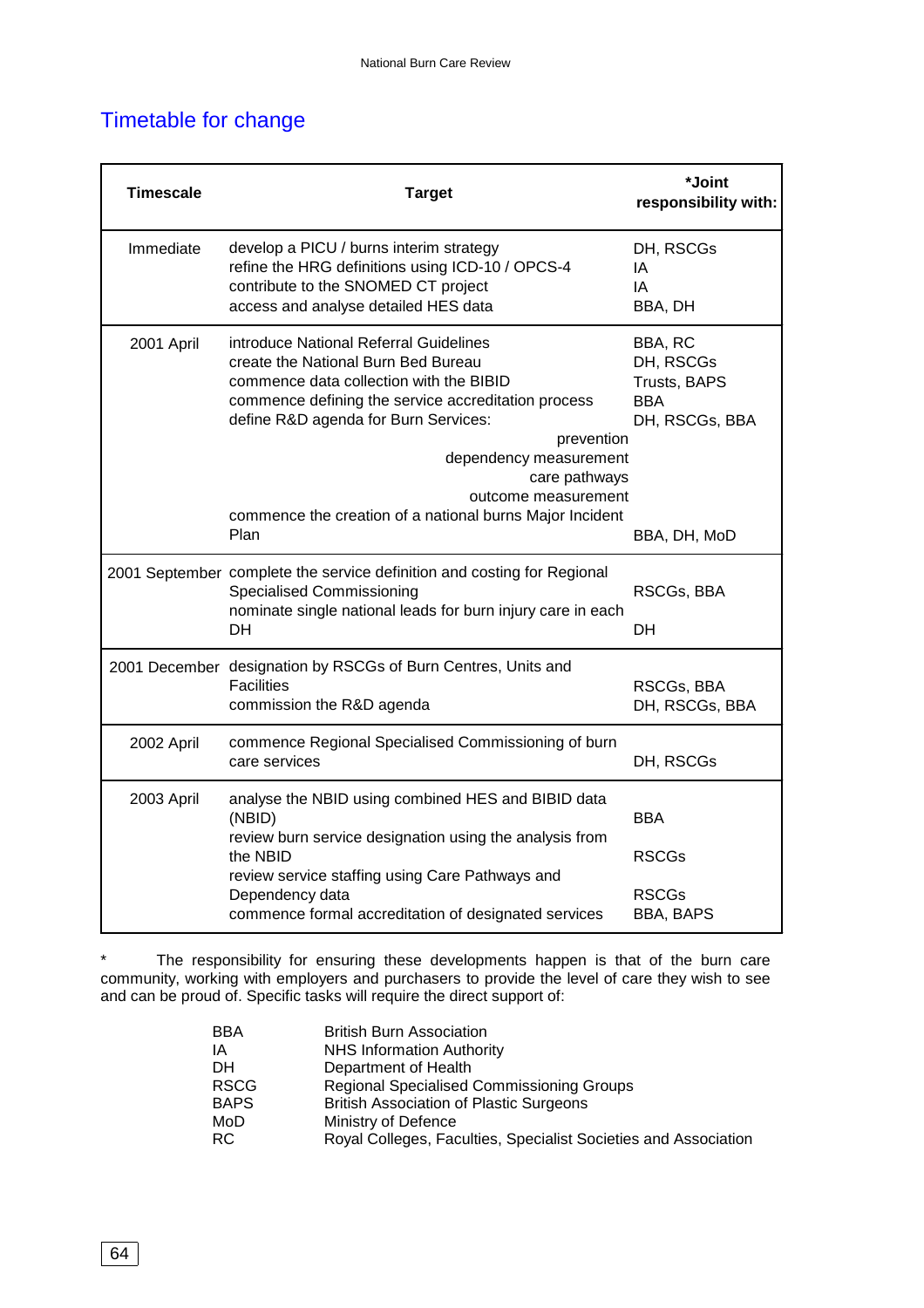National Burn Care Review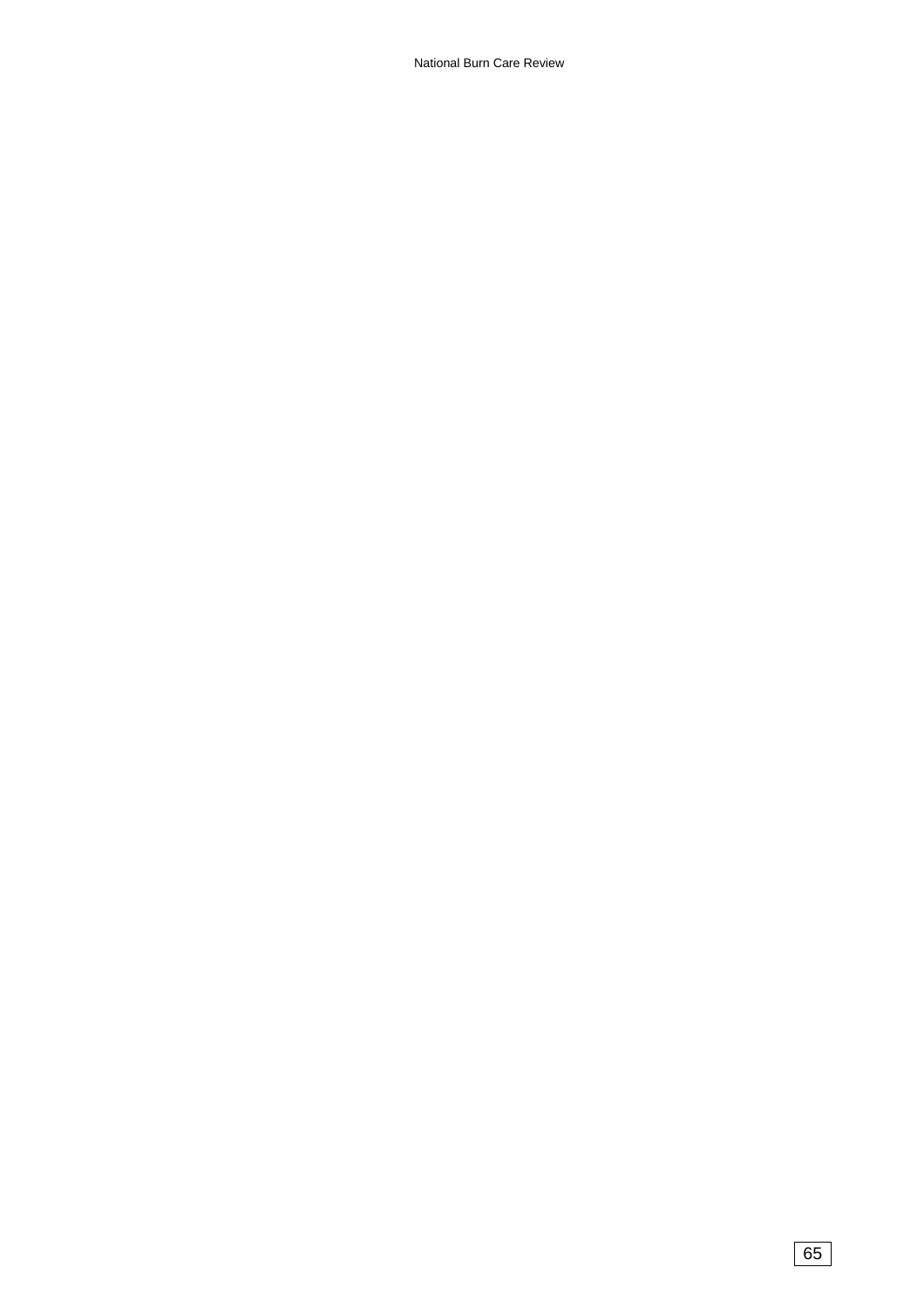# Appendix 1: NBCR Committee membership and acknowledgements

| The National Burn Care Review Committee |  |  |
|-----------------------------------------|--|--|

| Ken Dunn                         | (Chairman)                                                | Consultant Burns and Plastic Surgeon, Manchester<br><b>British Burn Association</b>                                                                                                                                                      |  |  |
|----------------------------------|-----------------------------------------------------------|------------------------------------------------------------------------------------------------------------------------------------------------------------------------------------------------------------------------------------------|--|--|
| Peg Belson                       |                                                           | Paediatric Patient Representative<br>Action for Sick Children                                                                                                                                                                            |  |  |
| Jenny Collings                   |                                                           | Clinical Specialist Physiotherapist in Burns, Salisbury<br>Chartered Society of Physiotherapy<br>and Rehabilitation Professions Allied to Medicine                                                                                       |  |  |
| Paul Cussons                     |                                                           | Consultant Burns and Plastic Surgeon, Northwood<br><b>British Association of Plastic Surgeons</b>                                                                                                                                        |  |  |
| <b>Bill Dickson</b>              |                                                           | Consultant Burns and Plastic Surgeon, Swansea<br>Royal College of Surgeons of England (Trauma Committee)                                                                                                                                 |  |  |
| Anne Fowler                      |                                                           | Burns Clinical Nurse Specialist, Northwood<br>Royal College of Nursing                                                                                                                                                                   |  |  |
| Michael Marsh                    |                                                           | Consultant Paediatric Intensivist, Southampton<br>Paediatric Intensive Care Society                                                                                                                                                      |  |  |
| Michael McCabe                   |                                                           | Consultant of A&E Medicine, Swansea<br>British Association for Accident and Emergency Medicine                                                                                                                                           |  |  |
| Peter Nightingale                |                                                           | Consultant in Anaesthesia and Intensive Care, Manchester<br><b>Intensive Care Society</b>                                                                                                                                                |  |  |
| James Partridge                  |                                                           | <b>Adult Patient Representative</b><br><b>Executive Director, Changing Faces</b>                                                                                                                                                         |  |  |
| Michael Place                    |                                                           | <b>Health Economist</b><br><b>York Health Economics Consortium</b>                                                                                                                                                                       |  |  |
| Joan Robson                      |                                                           | Consultant in Paediatric A&E Medicine, Liverpool<br>Royal College of Paediatrics and Child Health                                                                                                                                        |  |  |
| Michael Steyn                    |                                                           | <b>Consultant Burns Anaesthetist, Chelmsford</b><br>Association of Burns and Reconstructive Anaesthetists (ABRA)<br>on behalf of the Royal College of Anaesthetists and the<br>Association of Anaesthetists of Great Britain and Ireland |  |  |
| <b>Observers</b>                 |                                                           |                                                                                                                                                                                                                                          |  |  |
| Valerie Day<br>(Sept'98-Jan'00)  | Senior Medical Officer<br>Department of Health of England |                                                                                                                                                                                                                                          |  |  |
| Mike McGovern<br>(Jan'00-Feb'01) |                                                           | <b>Senior Medical Officer</b><br>Department of Health of England                                                                                                                                                                         |  |  |
| <b>Geoffrey Carroll</b>          |                                                           | Regional Specialised Commissioning Group (Eastern Region)                                                                                                                                                                                |  |  |
| Leigh Griffin                    |                                                           | Regional Specialised Commissioning Group (NorthWest Region)                                                                                                                                                                              |  |  |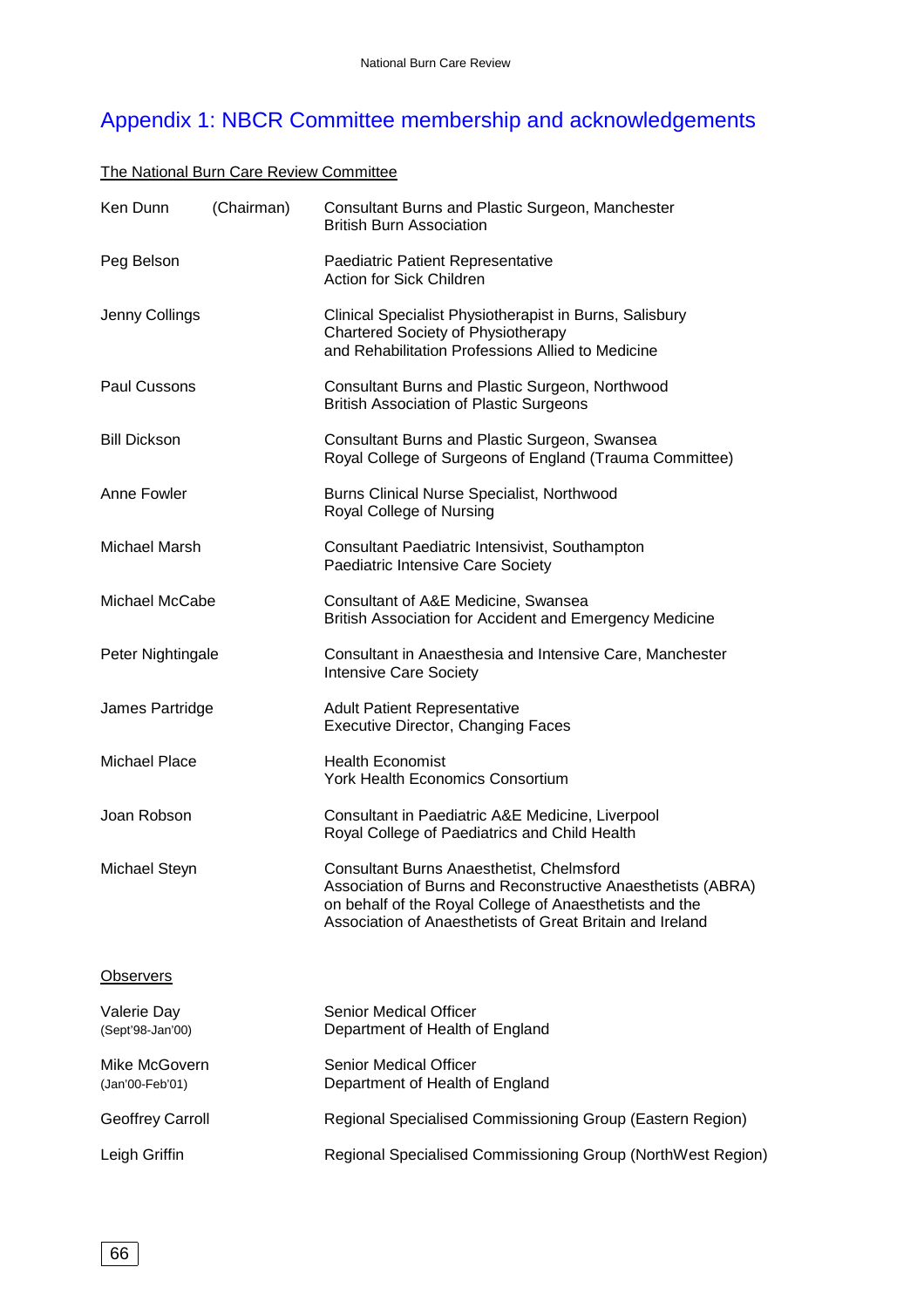| <b>NBCR Researchers</b>          |                                                                 |
|----------------------------------|-----------------------------------------------------------------|
| Shona Cameron                    | Burns Nurse, Edinburgh                                          |
| Jacky Edwards                    | Burns and Plastic Surgery Clinical Nurse Specialist, Manchester |
| <b>NBCR Co-ordinator</b>         |                                                                 |
| <b>Cathy Reade</b>               | Burns and Wound Research Office, Manchester                     |
| <b>Contributors and Advisors</b> |                                                                 |
| Nick Ambler                      | Clinical Psychologist, Bristol                                  |
| Peter Davenport                  | Consultant Burns and Plastic Surgeon, Manchester                |
| Peter Dziewulski                 | Consultant Burns and Plastic Surgeon, Chelmsford                |
| Sarah Gaskell                    | Paediatric Clinical Psychologist, Manchester                    |
| John Gower                       | Consultant Burns and Plastic Surgeon, Birmingham                |
| Keith Judkins                    | Consultant Burns Anaesthetist, Wakefield                        |
| Douglas Murray                   | Consultant Plastic Surgeon, Stourbridge                         |
| Rory O'Conor                     | Consultant Clinical Epidemiologist, Dewsbury                    |
| Judith O'Shaughnessy             | Head Occupational Therapist, Wakefield                          |
| Judith Palmer                    | Head Occupational Therapist, Plymouth                           |
| Alan Phipps                      | Consultant Burns and Plastic Surgeon, Wakefield                 |
| Alison Roe                       | Specialist Physiotherapist in Burns, Manchester                 |
| Pat Ryan                         | Burns Charge Nurse, East Grinstead                              |
| Nicola Rumsey                    | Health Psychologist, University of the West of England, Bristol |
| <b>Chris Walker</b>              | Consultant Burns and Plastic Surgeon, Chelmsford                |
| <b>Stuart B Watson</b>           | Consultant Burns and Plastic Surgeon, Glasgow                   |

*Standards and Strategy for Burn Care* was complied on behalf of the NBCR Committee by Ken Dunn.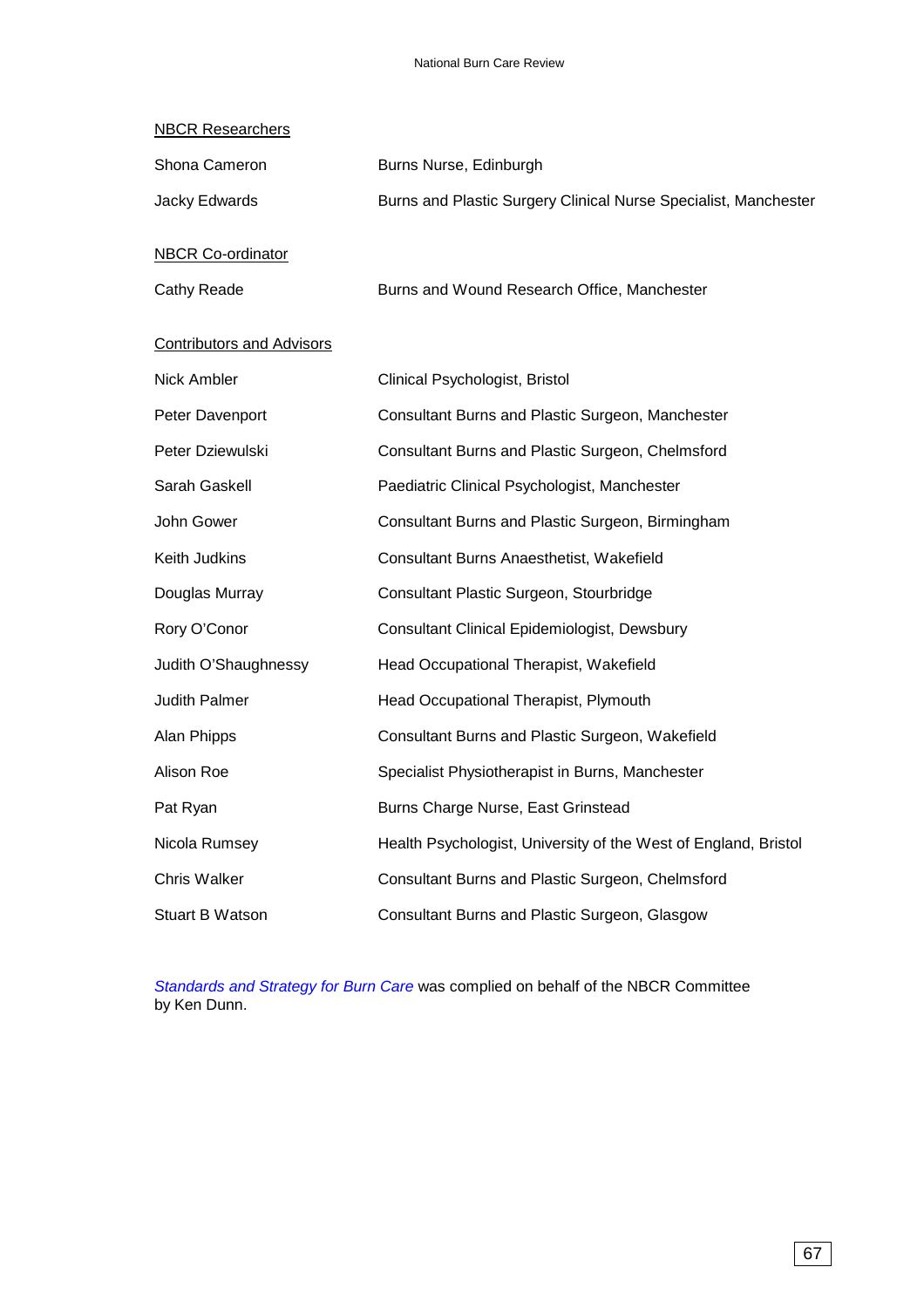## Appendix 2: National Burn Injury Referral Guidelines

 It has been traditional to use the size of skin injury following a burn injury as the single criterion to guide referral. This approach has often been criticised as overly simplistic. Consideration of other important factors has proved difficult as quantification of these is unclear or impossible.

 It has been recognised that practical clarification is needed and the British Burn Association by way of the Committee of the National Burn Care Review wish to propose the following guidance. Such guidance is not to be viewed as rigid instruction but used to help highlight some of the important features of burn injury that are known to predict a complex clinical course. It is proposed that burn injuries be referred to appropriate burn care hospitals based on the injury complexity for assessment and management.

#### **COMPLEX** A burn injury is more likely to be complex if associated with the following criteria:

| Age                                                            | under 5yrs or over 60yrs                                                                                                                                                                                                                   |
|----------------------------------------------------------------|--------------------------------------------------------------------------------------------------------------------------------------------------------------------------------------------------------------------------------------------|
| Site involvement<br>(with dermal or<br>full thickness loss)    | face or hands or perineum or feet<br>or<br>any flexure particularly the neck or axilla                                                                                                                                                     |
| neck                                                           | or<br>any circumferential dermal or full thickness burn of the limbs, torso or                                                                                                                                                             |
| Inhalation injury                                              | any significant such injury, excluding pure carbon monoxide poisoning                                                                                                                                                                      |
| Mechanism of injury                                            | chemical injury (>5% TBSA)<br>exposure to ionizing radiation injury<br>high pressure steam injury<br>high tension electrical injury<br>hydrofluoric acid injury (>1% TBSA)<br>suspicion of non-accidental burn injury; adult or paediatric |
|                                                                | A complex burn injury is also suggested by one involving:                                                                                                                                                                                  |
| Size of skin injury<br>(with dermal or<br>full thickness loss) | paediatric (under 16yrs old) > 5% TBSA<br>or<br>adult (16yrs or over) >10% TBSA                                                                                                                                                            |
|                                                                | A burn injury may also be deemed complex if it occurs alongside:                                                                                                                                                                           |
| Existing conditions eg                                         | cardiac limitation &/or MI within 5yrs<br>respiratory limitation of exercise<br>diabetes<br>pregnancy<br>immuno-suppression for any reason<br>hepatic impairment; cirrhosis                                                                |
| Associated injuries                                            | crush injuries<br>fractures<br>head injury<br>penetrating injuries                                                                                                                                                                         |

Associated injuries, such as those listed, complicate any burn injury and may make it complex. However the range of presenting problems must be carefully considered and the most compelling injury dealt with first, according to clinical need. This may, in some circumstances, delay any referral for the burn injury to be dealt with. In such instances advice as regards burn management should always be sought.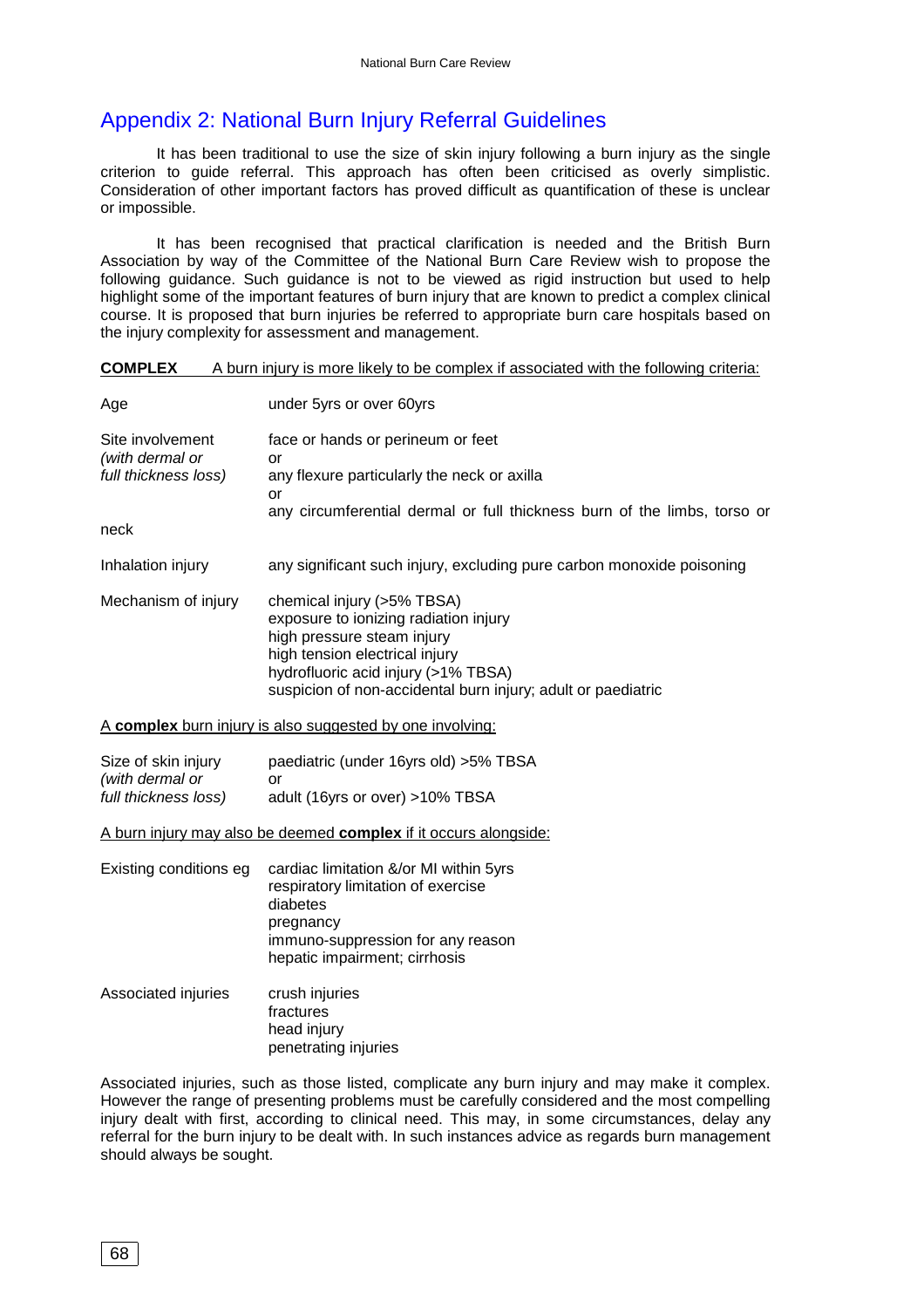A **complex non-burn** would include:

| Inhalation injury                       | any significant such injury with no cutaneous burn, excluding pure<br>carbon monoxide poisoning |
|-----------------------------------------|-------------------------------------------------------------------------------------------------|
| <b>Vesicullobullous</b><br>disorders eg | any over 5% TBSA<br>epidermolysis bullosa<br>staphylococcal scalded skin syndrome (Ritter's)    |

### *All injuries deemed to be complex need referral to the local Burn Centre or Burn Unit.*

 Stevens-Johnson syndrome toxic epidermal necrolysis (Lyell's)

The criteria listed above put the patient at risk of a complex injury. While some are absolute others such as age <5 or >60 years, co-existing medical problems, associated head injury, fractures, burns to the face, hand feet are open to interpretation if the burn is not more than 5% TBSA and has no area of deep burn. Under these circumstances the burn may be treated locally in an A&E Department provided it is reviewed within 24 hours by an experienced A&E clinician, and referred to the burns service if there is doubt about the extent or severity of the injury. A&E Departments are advised to discuss these type of cases with their local burns service on initial presentation, if there is any uncertainty about the nature, severity or the significance of each of the criteria.

**NON-COMPLEX** All burn injuries felt not to be complex may be referred for assessment and admission according to the skin surface area involved.

Size of skin injury paediatric (under 16yrs old) 2% to 5% TBSA if dermal or any smaller injury if full thickness loss.

> adult (16yrs or over) 5% to 10% TBSA if dermal or any smaller injury if full thickness loss.

*All non-complex injuries referrals should be made to a local Plastic Surgery Unit (Burn Facility).* 

Other injuries, not meeting the criteria laid out above, are often suitable for care in an A&E Department or in the community.

| <b>NON-ACUTE REFERRALS</b>                         | Injuries that may require referral from A&E, GP, Practice Nurse |  |  |  |
|----------------------------------------------------|-----------------------------------------------------------------|--|--|--|
| or District Nurse in the post acute phase include: |                                                                 |  |  |  |

| Wound healing  | any wound unhealed at 14 days post injury                                                                                                                                                                                                                                                                                                |
|----------------|------------------------------------------------------------------------------------------------------------------------------------------------------------------------------------------------------------------------------------------------------------------------------------------------------------------------------------------|
| Complications  | any significant infection, septic episode or suggestion of a<br>Toxic Shock-like illness                                                                                                                                                                                                                                                 |
| Rehabilitation | Any healed wound where the scarring suggests there will be:<br>a significant aesthetic impact &/or psychological disturbance<br>the need to consider skin camouflage<br>a significant functional limitation<br>the need to consider pressure therapy or other forms of scar modification<br>the need to consider surgical reconstruction |

#### *In the opinion of the National Burn Care Review Committee and the British Burn Association, there is no justification for injuries requiring hospital admission to be dealt with outside this system.*

*British Burn Association published date: February, 2001 review date: 1st March, 2003*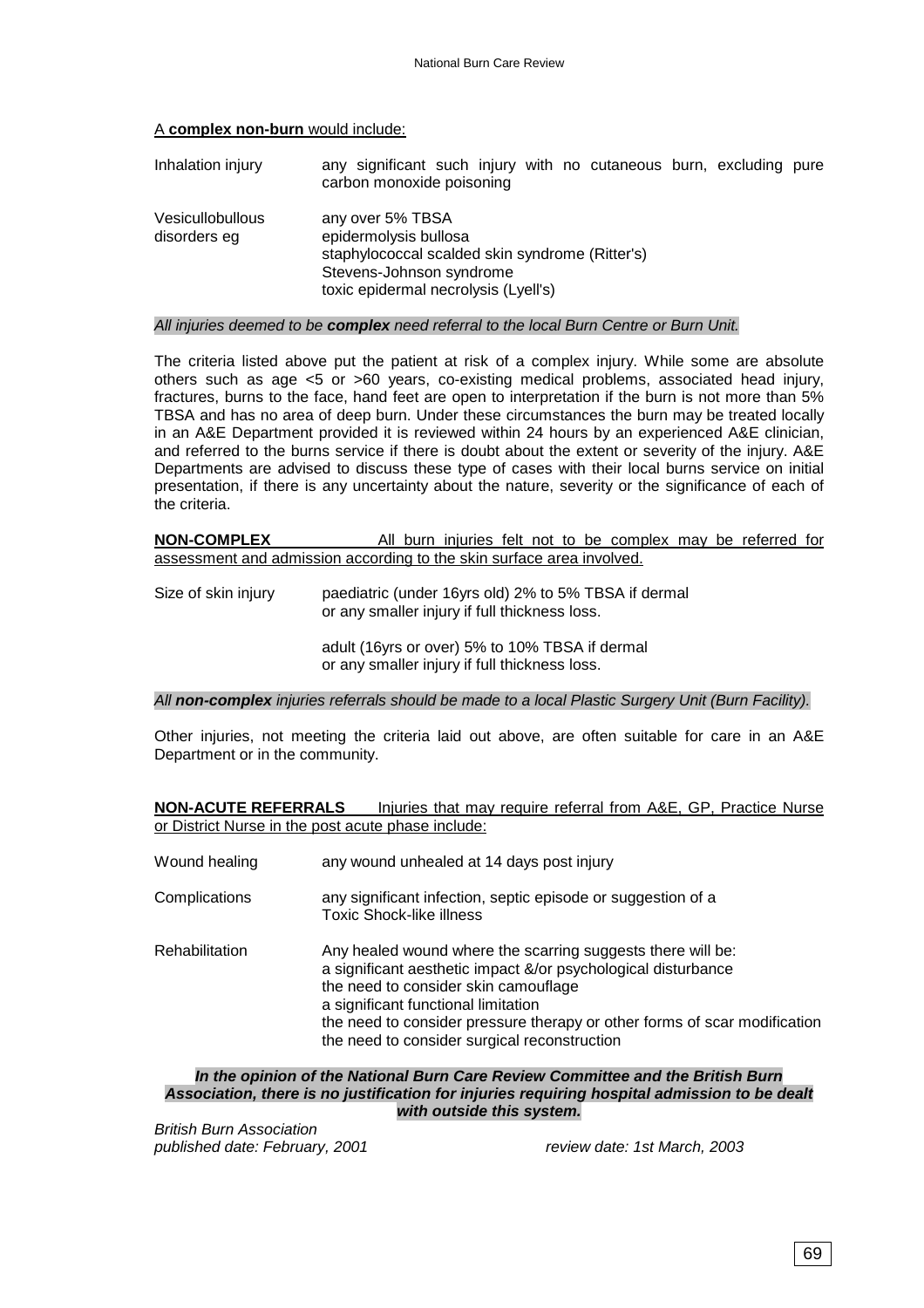# Appendix 3: Nursing Levels for Monitoring Patients with Burn Injury

These guidelines relate only to staffing for patient monitoring. Procedures such as dressings may require far higher nurse to patient ratios for variable parts of a day. There is no direct correlation between these descriptions and the type of burn service the patient will be accommodated by.

| ref <sup>13</sup> |               | ref <sup>14</sup> |               |                                                                                                                                                                                                                                                                                                                                                                                                                                                                                                                            |                           |                                                                                                                                                                                                                                                                                                                                                                                                               |  |  |
|-------------------|---------------|-------------------|---------------|----------------------------------------------------------------------------------------------------------------------------------------------------------------------------------------------------------------------------------------------------------------------------------------------------------------------------------------------------------------------------------------------------------------------------------------------------------------------------------------------------------------------------|---------------------------|---------------------------------------------------------------------------------------------------------------------------------------------------------------------------------------------------------------------------------------------------------------------------------------------------------------------------------------------------------------------------------------------------------------|--|--|
| CCC               | Ratio         | <b>PICS</b>       | Ratio         | <b>Burn</b>                                                                                                                                                                                                                                                                                                                                                                                                                                                                                                                | Ratio                     |                                                                                                                                                                                                                                                                                                                                                                                                               |  |  |
| Level             | trained       | Level             | trained       | Level                                                                                                                                                                                                                                                                                                                                                                                                                                                                                                                      | trained                   |                                                                                                                                                                                                                                                                                                                                                                                                               |  |  |
|                   | staff/patient |                   | staff/patient |                                                                                                                                                                                                                                                                                                                                                                                                                                                                                                                            | staff/patient             |                                                                                                                                                                                                                                                                                                                                                                                                               |  |  |
|                   |               |                   |               |                                                                                                                                                                                                                                                                                                                                                                                                                                                                                                                            |                           |                                                                                                                                                                                                                                                                                                                                                                                                               |  |  |
| 0                 | Not defined   | 0                 | Not defined   | <b>B1</b>                                                                                                                                                                                                                                                                                                                                                                                                                                                                                                                  | 0.25 to 1                 | <b>Surgical ward</b>                                                                                                                                                                                                                                                                                                                                                                                          |  |  |
| 1                 | Not defined   |                   |               |                                                                                                                                                                                                                                                                                                                                                                                                                                                                                                                            | Standard level monitoring |                                                                                                                                                                                                                                                                                                                                                                                                               |  |  |
|                   |               |                   |               |                                                                                                                                                                                                                                                                                                                                                                                                                                                                                                                            |                           | ~ recovering and pre-discharge burn cases                                                                                                                                                                                                                                                                                                                                                                     |  |  |
| $\mathbf 2$       | Not defined   | 1                 | $0.5$ to 1    | <b>B2</b>                                                                                                                                                                                                                                                                                                                                                                                                                                                                                                                  | $0.5$ to 1                | <b>High dependency</b>                                                                                                                                                                                                                                                                                                                                                                                        |  |  |
|                   |               |                   |               | Close monitoring and observation but not requiring assistance<br>from 'life support' machines. Examples include the recently<br>extubated patient; the patient undergoing close observation with<br>ECG pulse oximetry, receiving IV fluids or TPN.<br>~ routine non-complex injury but needing fluid resuscitation<br>~ immediate recovery from minor / moderate surgery                                                                                                                                                  |                           |                                                                                                                                                                                                                                                                                                                                                                                                               |  |  |
| 3                 | Not defined   | $\mathbf{2}$      | 1 to 1        | <b>B3</b>                                                                                                                                                                                                                                                                                                                                                                                                                                                                                                                  | 1 to 1                    | Intensive care                                                                                                                                                                                                                                                                                                                                                                                                |  |  |
|                   |               |                   |               | The patient requiring continuous observations who is usually<br>intubated and ventilated. Also the unstable patient, for example<br>some cases of upper airway obstruction requiring nebulised<br>medication. The recently extubated patient. In addition the<br>dependency of B2 patients increases to B3 if the patient is<br>nursed in a cubicle.<br>~ facial burns and/or suspected inhalation<br>~ acute complex injury with moderate TBSA, needing fluid<br>resuscitation<br>~ immediate recovery from major surgery |                           |                                                                                                                                                                                                                                                                                                                                                                                                               |  |  |
| 3                 | Not defined   | 3                 | 1.5 to 1      | <b>B4</b>                                                                                                                                                                                                                                                                                                                                                                                                                                                                                                                  | 1.5 to 1                  | <b>Additional Intensive care</b>                                                                                                                                                                                                                                                                                                                                                                              |  |  |
|                   |               |                   |               |                                                                                                                                                                                                                                                                                                                                                                                                                                                                                                                            | nursed in a cubicle.      | The patient requiring intensive supervision at all times, who<br>needs additional complex therapeutic procedures and nursing.<br>For example, the unstable ventilated patient on vasoactive drugs<br>and inotropic support or with multiple organ failure. In addition<br>the dependency of B3 patients increases to B4 if the patient is<br>~ complex resuscitation case in post acute phase +/- ventilation |  |  |
| 3                 | Not defined   | 4                 | $2$ to 1      | <b>B5</b>                                                                                                                                                                                                                                                                                                                                                                                                                                                                                                                  | $2$ to 1                  | <b>Complex Intensive care</b>                                                                                                                                                                                                                                                                                                                                                                                 |  |  |
|                   |               |                   |               | ventilation                                                                                                                                                                                                                                                                                                                                                                                                                                                                                                                |                           | Patients requiring the most intensive interventions, such as<br>unstable or B4 patients managed in a cubicle, and patients<br>undergoing renal replacement therapy.<br>~ acute complex injury with large TBSA, needing resuscitation +/-<br>~ extra corporeal circulation to control hyperpyrexia                                                                                                             |  |  |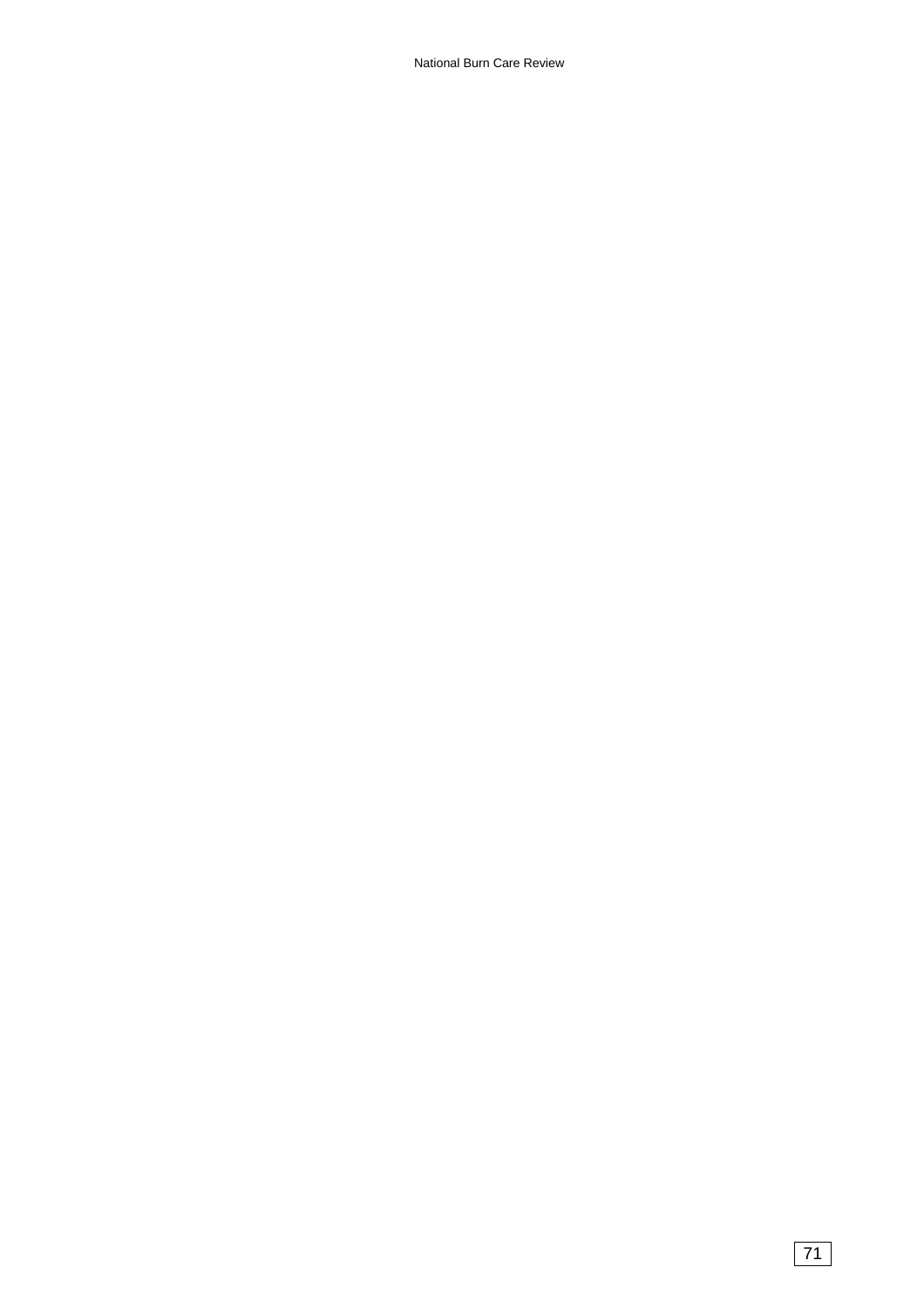# Appendix 4: Paediatric Severe Burn Care Provision

This table details the sites accepting major paediatric injuries prior to 1997 (+ signs indicate higher numbers of admissions). It then details the current provision of services on those sites, felt to be essential for the care of children generally and those essential for the care of children with severely burn injuries.

|                                                                     |                                                       | <b>Current Provision, 2000</b> |                                                    |                                           |                                |                                                      |                                            |
|---------------------------------------------------------------------|-------------------------------------------------------|--------------------------------|----------------------------------------------------|-------------------------------------------|--------------------------------|------------------------------------------------------|--------------------------------------------|
| <b>Burn and Plastic</b><br><b>Surgery Units and</b><br><b>PICUs</b> | Accepting major<br>paediatric burns<br>prior to 1997? | <b>Designated Burn</b><br>Unit | <b>Consultant Burn</b><br>Surgeon 24hr on<br>call? | <b>Paediatrics on</b><br>same site 24 hr? | Lead PICU on the<br>same site? | <b>Burns &amp; PICU</b><br>provided on same<br>site? | Experienced<br>burns team on<br>site 24hr? |
| <b>Manchester</b><br>Children's                                     | $Y_{++}$                                              | Y                              | Y                                                  | Y                                         | Y                              | Y                                                    | Y                                          |
| Chelmsford (St<br>Andrew's)                                         | $Y_{++}$                                              | Y                              | Y                                                  |                                           |                                | Y to Level 2                                         | Y                                          |
| <b>Birmingham Selly</b><br>Oak                                      | $Y_{++}$                                              | Y                              |                                                    |                                           |                                |                                                      | Y                                          |
| Leicester                                                           | Y                                                     |                                |                                                    | Y                                         | Y                              | Y                                                    |                                            |
| Liverpool (Alder<br>Hey)                                            | Y                                                     |                                |                                                    | Y                                         | Y                              | Y                                                    |                                            |
| Edinburgh Children's                                                | Y                                                     |                                |                                                    | Υ                                         | Y                              | Υ                                                    | Y                                          |
| <b>Glasgow Children's</b>                                           | $Y_{++}$                                              |                                |                                                    | Y                                         | Y                              | Y                                                    |                                            |
| <b>Newcastle Children's</b>                                         | Y                                                     | $\overline{\mathbf{r}}$        |                                                    | Y                                         | Y                              | Y                                                    | Y                                          |
| <b>Dublin Children's</b>                                            | Y                                                     |                                |                                                    | Y                                         | Y                              | Y                                                    | Y                                          |
| <b>Belfast Children's</b>                                           | Y                                                     |                                |                                                    | Y                                         | Y                              | Y                                                    |                                            |
| <b>Bristol (Frenchay)</b>                                           | Y                                                     |                                |                                                    | Y                                         |                                | Y to Level 2                                         | Y                                          |
| Nottingham                                                          | Y                                                     |                                |                                                    | Y                                         | Y                              |                                                      |                                            |
| Sheffield                                                           | Y                                                     |                                |                                                    | Y                                         | Y                              |                                                      |                                            |
| Wakefield                                                           | $Y_{+}$                                               | Y                              |                                                    | Y                                         |                                |                                                      | Y                                          |
| Aberdeen Children's                                                 | Y                                                     |                                |                                                    | Y                                         |                                |                                                      |                                            |
| Aylesbury                                                           | Y                                                     |                                |                                                    | Y                                         |                                |                                                      | Y                                          |
| Salisbury                                                           | Y                                                     | Y                              |                                                    | Y                                         |                                |                                                      | Y                                          |
| Plymouth                                                            | Y                                                     |                                |                                                    | Y                                         |                                |                                                      |                                            |
| <b>East Grinstead</b>                                               | Y                                                     | Y                              |                                                    |                                           |                                |                                                      | Y                                          |
| Swansea                                                             | Y                                                     | Y                              |                                                    |                                           |                                |                                                      | Y                                          |
| Chelsea &<br>Westminster                                            | Y+                                                    | Y                              |                                                    | Y                                         |                                |                                                      | Y                                          |
| <b>Mount Vernon</b>                                                 | Y                                                     | Y                              |                                                    |                                           |                                |                                                      | Y                                          |
| Cork                                                                |                                                       | $\boldsymbol{\mathsf{?}}$      |                                                    | Y                                         |                                |                                                      | Y                                          |
| Birmingham<br>Children's                                            |                                                       |                                |                                                    | Y                                         | Y                              |                                                      |                                            |
| <b>Bristol Children's</b>                                           |                                                       |                                |                                                    | Υ                                         | Y                              |                                                      |                                            |
| Cambridge                                                           |                                                       |                                |                                                    | Y                                         | Y                              |                                                      |                                            |
| Leeds                                                               |                                                       |                                |                                                    | Y                                         | Y                              |                                                      |                                            |
| Lond Guy's                                                          |                                                       |                                |                                                    | Y                                         | Y                              |                                                      |                                            |
| Stoke-on-Trent                                                      |                                                       |                                |                                                    | Y                                         | Y                              |                                                      |                                            |
| London St. George's                                                 |                                                       |                                |                                                    | Y                                         | Y                              |                                                      |                                            |
| <b>London Sick Child</b><br>(GOS)                                   |                                                       |                                |                                                    | Y                                         | Y                              |                                                      |                                            |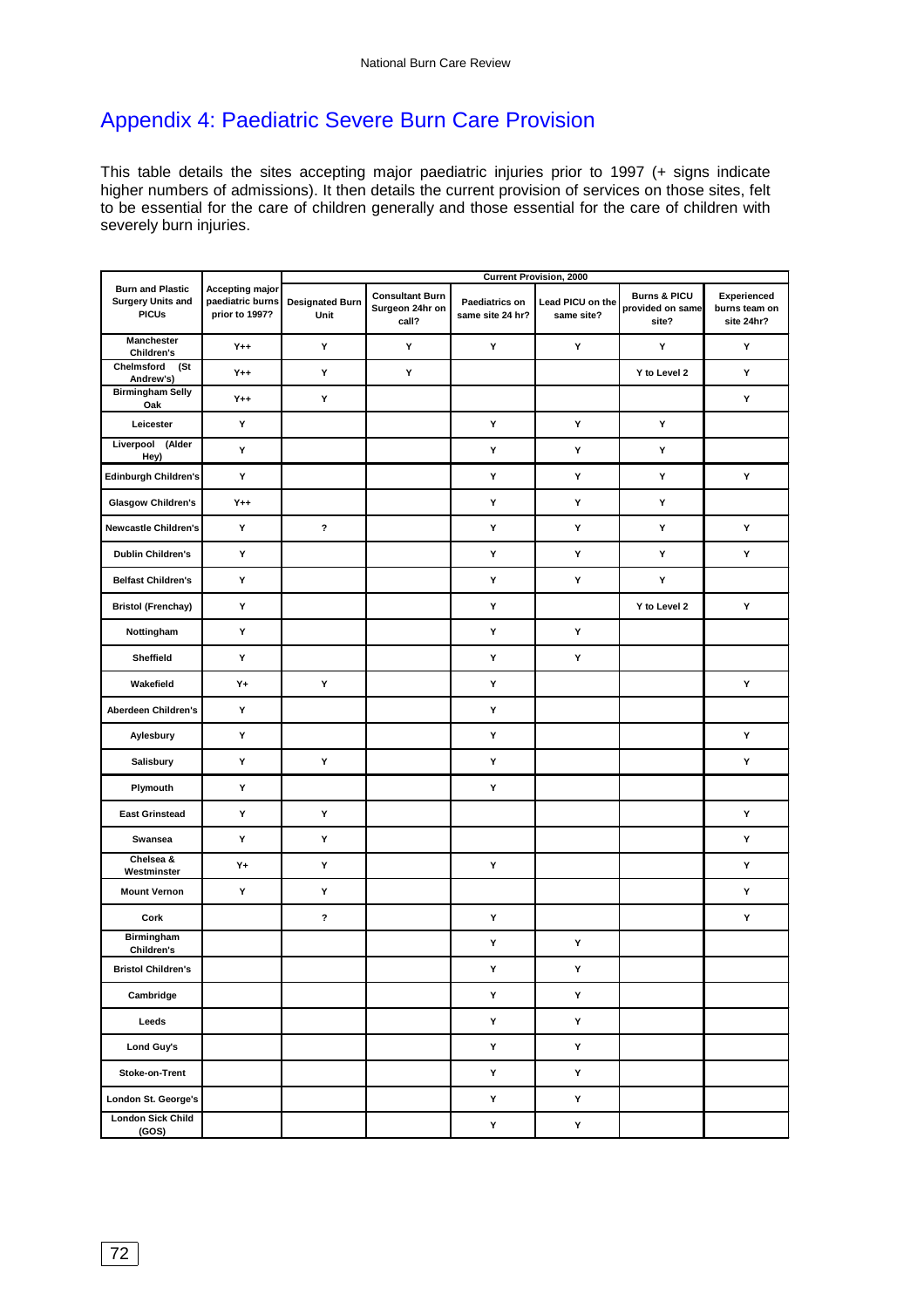The following table details some of the current arrangements in place, and some of the requirements placed on these services.

| <b>Burn and Plastic</b><br><b>Surgery Units and</b><br><b>PICUs</b> | Accepting major<br>paediatric burns<br>prior to 1997? | Comments in January 2001 re major paediatric burns                                        |  |
|---------------------------------------------------------------------|-------------------------------------------------------|-------------------------------------------------------------------------------------------|--|
| Manchester<br>Children's                                            | $Y_{++}$                                              | 3 surgeons (closed to majors 13/12/00)                                                    |  |
| Chelmsford<br>(St<br>Andrew's)                                      | $Y_{++}$                                              | 4 surgeons, export level 3 to GOS (no burn unit)                                          |  |
| Birmingham Selly Oak                                                | $Y_{++}$                                              | 3 surgeons, was exporting to Manchester or Bristol (closed to majors 1/4/99)              |  |
| Leicester                                                           | Y                                                     | no formal paed Burn Unit or regular experience of major injury                            |  |
| <b>Liverpool Children's</b>                                         | Y                                                     | one surgeon, no on-call burn staff                                                        |  |
| <b>Edinburgh Children's</b>                                         | Y                                                     | one surgeon                                                                               |  |
| <b>Glasgow Children's</b>                                           | $Y_{+}$                                               | one paed general/burn surgeon                                                             |  |
| Newcastle Children's                                                | Y                                                     | one surgeon                                                                               |  |
| <b>Dublin Children's</b>                                            | Y                                                     | one surgeon                                                                               |  |
| <b>Belfast Children's</b>                                           | Y                                                     | no current burn surgeon                                                                   |  |
| <b>Bristol (Frenchay)</b>                                           | Y                                                     | one surgeon, exporting level 3 to central Bristol (no burn unit)                          |  |
| Nottingham                                                          | Y                                                     | always exported to PICU hospital with no burn unit                                        |  |
| Sheffield                                                           | Y                                                     | always exported to PICU hospital with no burn unit                                        |  |
| Wakefield                                                           | $Y_{+}$                                               | arrangements with Leeds PICU (no burn unit) for level 2 and 3                             |  |
| Aberdeen Children's                                                 | Y                                                     | exporting                                                                                 |  |
| Aylesbury                                                           | Y                                                     | exporting                                                                                 |  |
| Salisbury                                                           | Y                                                     | exporting to general adult ICU                                                            |  |
| Plymouth                                                            | Y                                                     | exporting to Frenchay                                                                     |  |
| <b>East Grinstead</b>                                               | Y                                                     | export level 3 to Guy's / King's (no burn unit)                                           |  |
| <b>Swansea</b>                                                      | Y                                                     | nearest PICU is Cardiff                                                                   |  |
| Chelsea &<br>Westminster                                            | Y                                                     | exporting to Brompton (no burn unit)                                                      |  |
| <b>Mount Vernon</b>                                                 | Y                                                     | exporting to Chelsmford                                                                   |  |
| Cork                                                                |                                                       | ?                                                                                         |  |
| Birmingham<br>Children's                                            |                                                       | new burn unit build, open 2002?                                                           |  |
| <b>Bristol Children's</b>                                           |                                                       | taking level 3 from Frenchay, no burn unit or staff                                       |  |
| Cambridge                                                           |                                                       | no major burns                                                                            |  |
| Leeds                                                               |                                                       | no major burns                                                                            |  |
| Lond Guy's                                                          |                                                       | no burn unit or staff                                                                     |  |
| Stoke-on-Trent                                                      |                                                       | no major burns                                                                            |  |
| London St.George's                                                  |                                                       | one surgeon, taking some S.London major paed burns, no burn unit, have some burn<br>staff |  |
| <b>London Sick Child</b><br>(GOS)                                   |                                                       | taking all N. London level 3, no burn unit or staff                                       |  |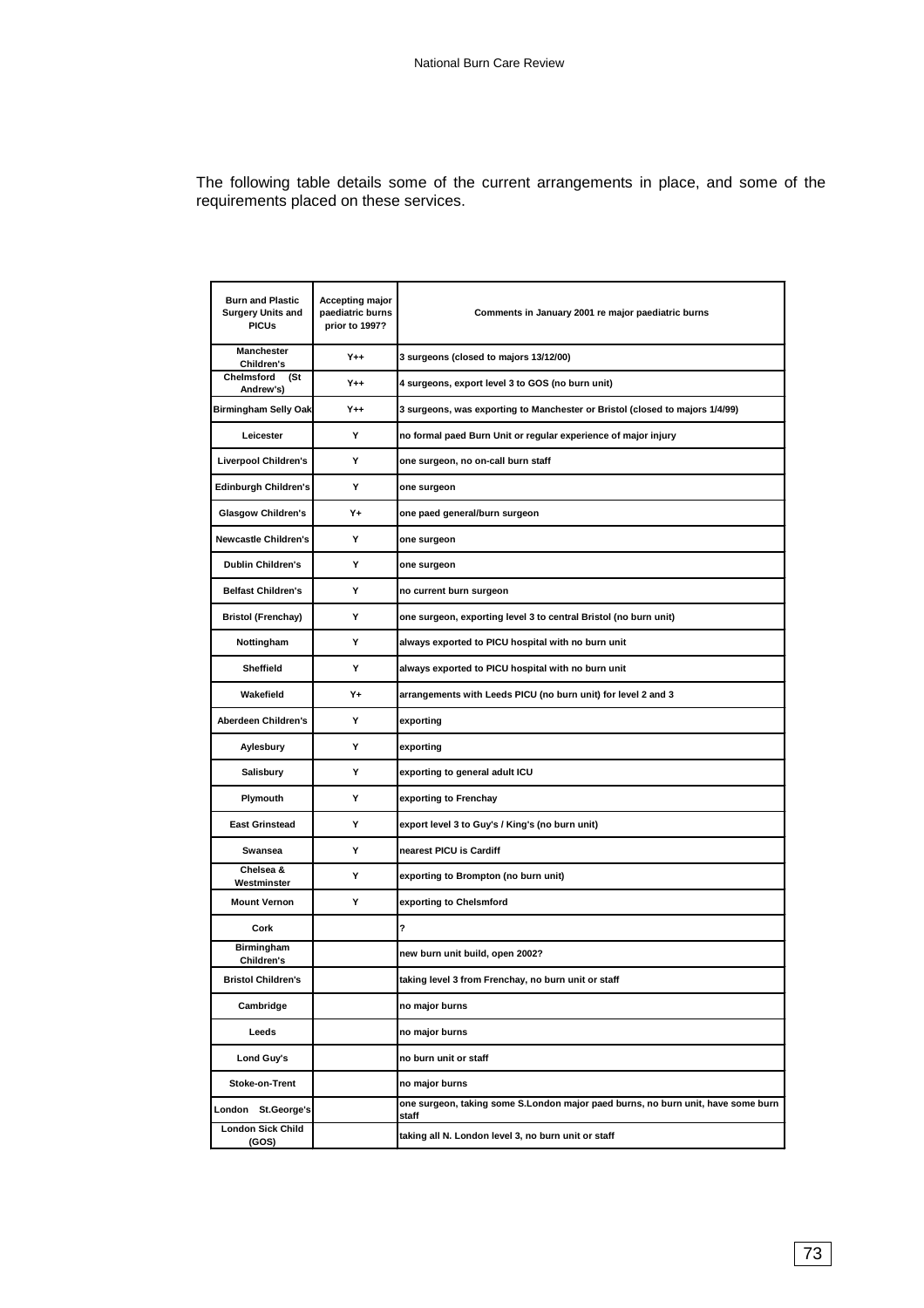## Appendix 5: Definition of Specialised Burn Services

Draft document, 21<sup>st</sup> January 2001.

### *1. General Definition of the Service*

The factors which define a burn injury that requires a specialised service are included in the National Burn Injury Referral Guidelines (Appendix 2). In general terms the definition is based on; the size of the injury, the depth of skin injury, the anatomical site and the presence of co-existing conditions. The care for such patients may be provided on an in-patient or out-patient basis depending on progression and recovery. The element of care most required by the individual may be surgical but may as likely be nursing or physical therapy. In some cases the major need is for specialised psychological or social worker involvement. With a complex injury the whole burn team are involved throughout the acute care period and with reintegration into society, continuing care and rehabilitation. This latter period may continue with the same team for some years, especially for children, and involve multiple outpatient interventions and several admission to hospital for reconstructive surgery.

The current definition of specialised burn care must therefore include all injuries referred to burn services based on the National Burn Injury Referral Guidelines, and include the whole process of care from injury to final discharge.

### *2. Rationale for the service being on the specialised commissioning list*

The current clinical coding systems have no clear link to the National Burn Injury Referral Guidelines and thus to complex burn injury. Therefore, the identification of specialised burns care needs to be defined as any injury sufficiently severe as to require referral to a recognised burn service, (please see section 4 for details on this).

### *3. Links to other services on the specialised commissioning list*

For adult patients there are no commonly used clinical links. For paediatric patients there is a link with paediatric intensive care facilities and occasionally to paediatric nephrology.

### *4. Approach to identifying activity in information systems*

There is no readily available way of identifying specialised burns activity from the non specialised element using NHS information systems. Operative OPCS codes are of no value and ICD codes are of limited use as there is no means of describing the severity of an injury as this is often dependent on the precise anatomical site and depth of injury. The existing ICD 10 codes can give some indication of the most severe, large surface area skin burns (T31 and T32), but these alone do not define the whole of the specialised burn population.

| ICD-10    |
|-----------|
| T20 – T32 |
| T58       |
| T59       |

The most recent HRG groupings make best use of the information available but are not sophisticated enough to accomplish an adequate definition of specialised burns. If anything they merely exaggerate the inadequacies of the ICD and OPCS coding systems.

| HRG                 |  |
|---------------------|--|
| $-$ .<br>אפו<br>J13 |  |

Therefore it is **recommended** that a new specialist code be created for use in the MAINSPEF field of the Hospital Episode Statistics (HES) definitions for the sole purpose of describing patients being seen referred with a primary diagnosis of burn injury. This code will be used instead of the current plastic surgery code (160) and be used to cover all aspects of care; be it the acute admission, rehabilitation and/or out-patient treatment and follow up. It will also be used to cover all therapies, be they delivered in a base hospital, or as part of a managed clinical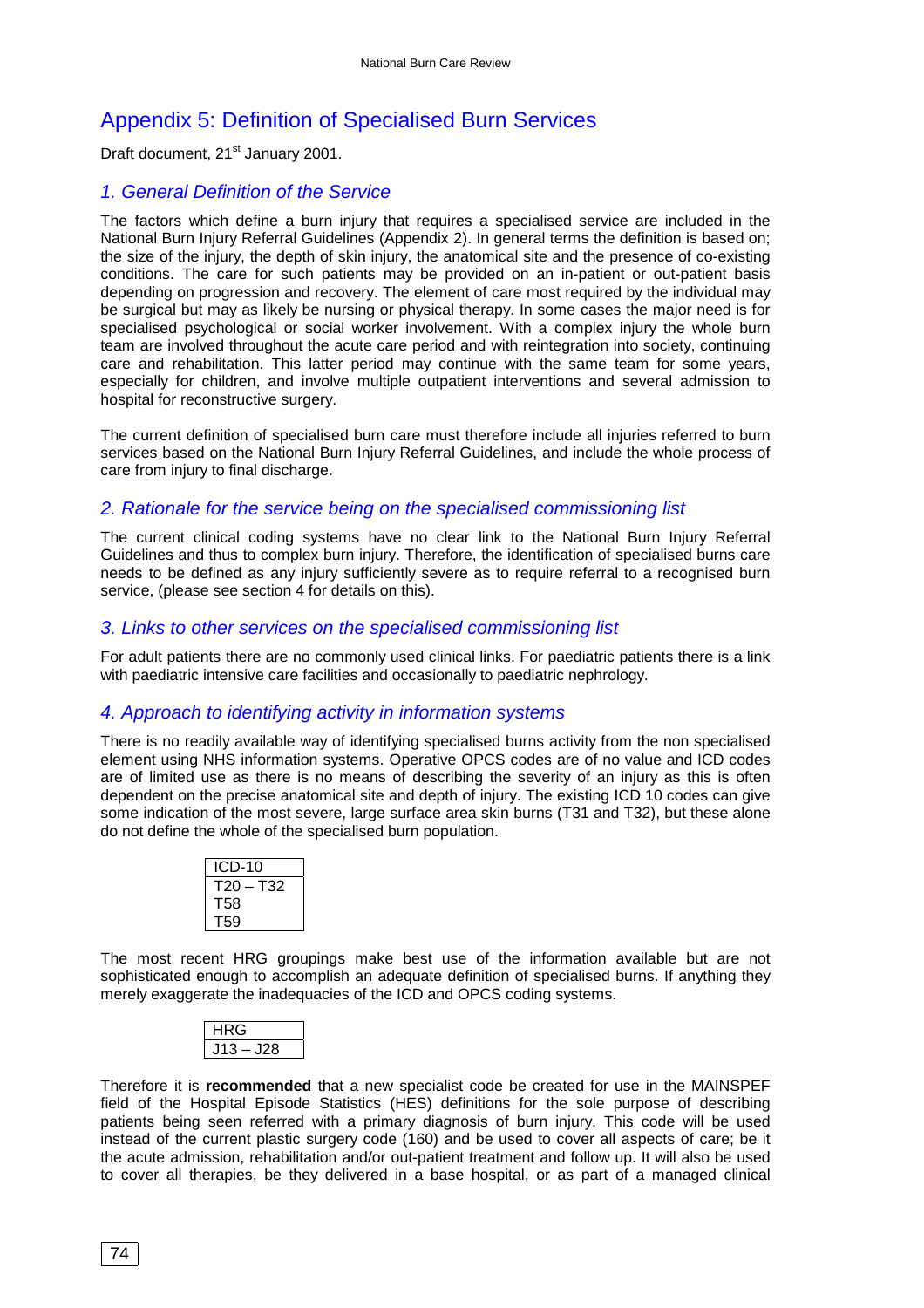network in a distant hospital or community based clinic, or by an outreach service. The code will be used for any treatment or consultation required as a result of the individual having suffered a burn injury. The code will cover all clinical care events, whether they are delivered by medical, nursing or PAMS clinical staff. This activity will all be defined as specialised.

### *5. Detailed description of specialised activity*

See section 4.

### *6. Recommended units of activity / currency measurement*

Work is on-going to describe care pathways in burns. With the variability of burn injury, the wide population age range involved, plus the variety of ways in which various forms of therapy can be delivered, a comprehensive set of care pathways cannot be defined in the near future.

The areas of care which must be included are as follows:

#### • *Augmented Care Period (ACP) Dataset*

The collection of ACP data is mandatory in the NHS and can provide information about HDU and ICU care requirements and bed days attributed to burn injury.

• *Acute Burn Ward bed days* 

Involving care by the whole burn team.

• *Rehabilitation Unit bed days* 

Involving care by the whole burn team.

• *Out-patient attendances for therapy or follow up* 

This may include base hospital, peripheral clinic or outreach provision;

- the first emergency referral assessment at the base hospital
- subsequent out-patient nursing care via any of the burn clinics
- physical therapy sessions
- pressure garment provision
- psychological treatment
- maxillofacial technician clinic for rigid mask or splint provision
- camouflage service
- and another therapies necessary following burn injury

• *Reconstructive surgery FCEs* 

Based on bed days and HRGs.

The apparent separation of these elements of care is artificial. The key to successful specialised burn care is the involvement of the whole burn team with each patient. Certain members of the team may be more involved with direct care at certain times but multidisciplinary team working provides optimal care.

## *7. Elements of service / guidance for costing*

- Out-patient care as above
- In-patient care **Intensive care**  High dependency care Burn ward Plastic surgery ward Rehabilitation Unit for 5 and 7 day admission
- Rehabilitation Unit Day attendance
- Outreach Re-integration at school, work etc Home visits Satellite burn clinics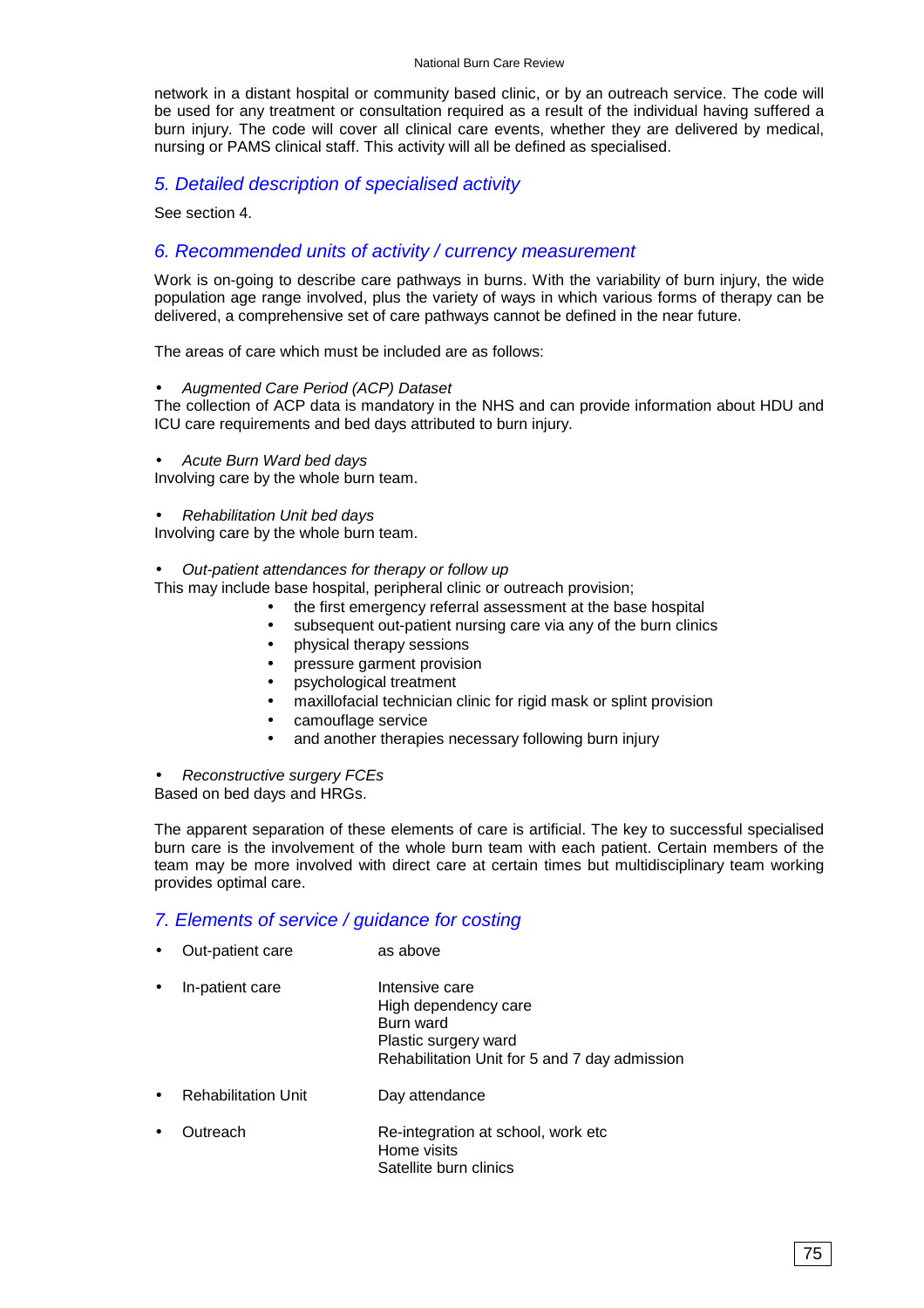- Reconstructive Surgery as above
- Patient/parent support groups and Children's Burn Camp

The current HRG costing database does not include any element of care other than the acute care period. Even so the costs attributed to acute care are grossly inaccurate. To more accurately reflect the cost of the burn service the methods used must be radically revised.

### *8. Issues to be noted regarding this service / definition*

The current network of hospitals providing burn care services is very heterogeneous. Most of the severe and complex injuries are treated in dedicated burn units, but a significant amount of smaller, but complex burn injuries, are admitted to plastic surgery units. An additional, large number of burn injuries are admitted to hospitals where there are no specialist services designed to deal with this type of injury.

| Admitted burns per year                           | Children<br><16years | Adults<br>>16years |
|---------------------------------------------------|----------------------|--------------------|
| Burn Units and<br><b>Plastic Surgery Units</b>    | 4600                 | 5600               |
| General hospitals with<br>no defined burn service | 1800                 | 4100               |

There are very wide geographical variations in the incidence of burn injury in the UK most of which can be attributed to socio-economic factors. This rate (/100,000 whole pop.) is in some DHAs more than two standard deviations above the mean.

All the hospitals in the British Isles that have any form of defined burn care provision are clinically led by plastic surgeons. There is only one exception where a paediatric general surgeon is the clinical lead.

In the North and North-West of the British Isles, the majority of children's burns services are within paediatric hospitals. In the mid portion of the country and in the South and East, burn care is almost invariably provided on mixed adult and paediatric burn wards. This not infrequently includes the provision of intensive care for children's burn injury. As a result the situation does not lend itself to the inclusion of children's burn services into Paediatric Specialised Commissioning. It is more appropriate to consider specialised burn services for adults and children as a single entity.

### *9. National Standards, guidelines and protocols.*

The National Burn Care Review has considered burn services in the British Isles from September 1998 to December 2000. The Review has set standards for service organisation and includes recommendations for the stratification of burn care services and a process for implementation of the recommendations. The Review process also provides for the first time National Burn Injury Referral Guidelines. The guidelines are clinically based but do not readily translate into any existing coding system.

The full Report can be found on the British Association of Plastic Surgeon's web site at www.baps.co.uk and is downloadable as an Acrobat (.pdf) file.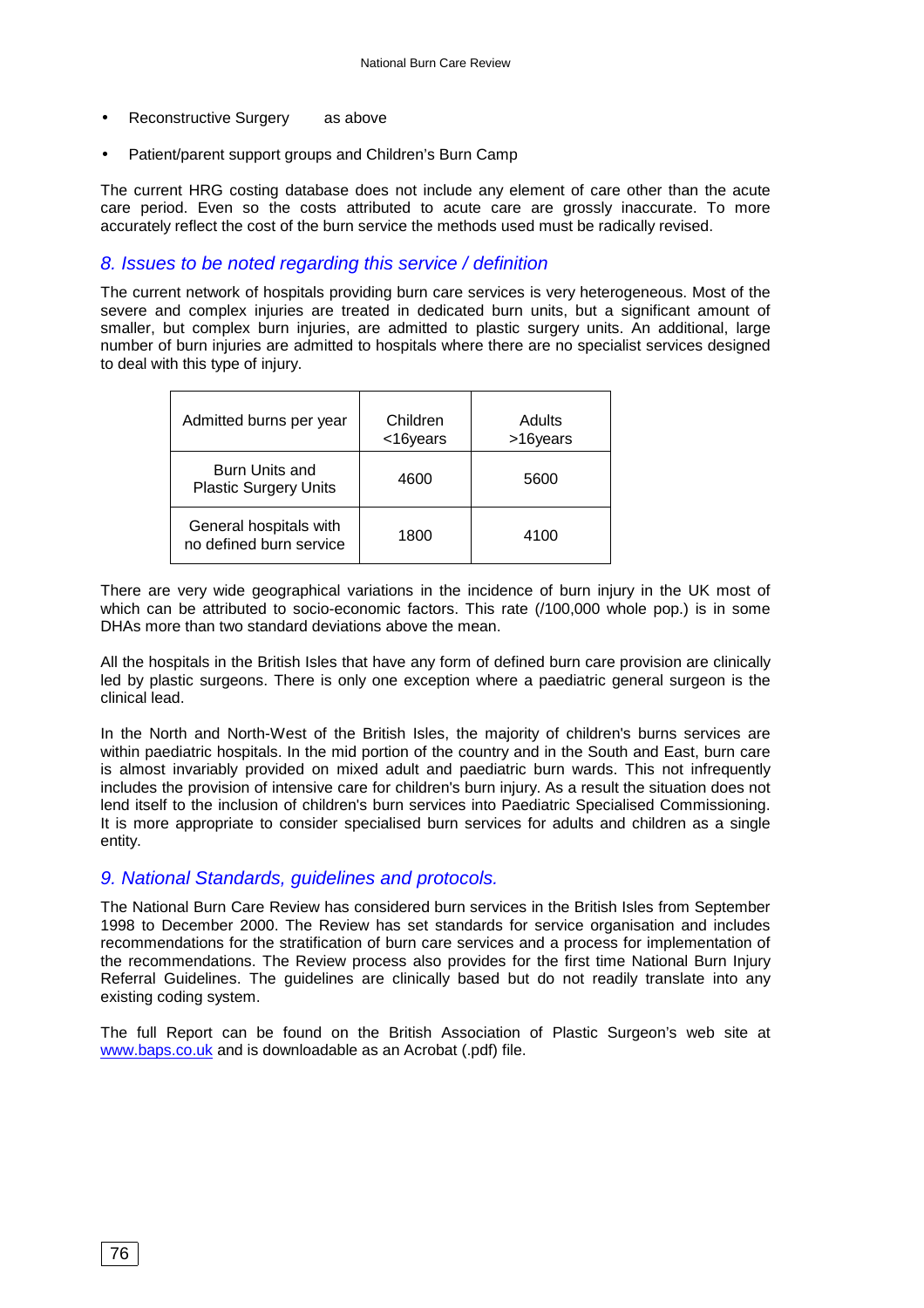# Appendix 6: Non-financial Option Appraisal Criteria

This template is **recommended** for use by a joint clinical and managerial team when appraising options for the development or placement of a Burn Unit or Burn Centre. These issues have to be considered in conjunction with the specific requirements of these types of Burn Ward. Each appraising committee may wish to use different weightings or add criteria to define the benefits each option offers.

#### **1. Quality of clinical care (weighting = 2)** \* (appropriate to designation)

- Trainee plastic surgeons, anaesthetists and intensivists available \* on site 24 hours a day
- Critical mass of activity to sustain junior staff rota of 1 in 5 minimum
- Sufficient activity levels to maintain the expertise and further training of the whole team, including clinicians, nurses and therapists
- Dedicated and staffed 24 hour emergency operating theatres
- Intensive Care Unit facilities for adults or children in geographical proximity to the Burn Centre/Unit
- Presence of essential supporting services by locating on a DGH site as a minimum \*
- Paediatric clinical services in accordance with current guidelines
- Availability of as many as possible of the other specialties with which plastic and burns surgeons collaborate in the care of burns, including; renal medicine, care of the elderly, psychiatry, general surgery, orthopaedics etc.

#### **2. Research and development (weighting = 1)**

- Meets the essential service factors necessary for audit, research and development for siting of teaching and research
- Meets the essential academic factors for teaching and research

#### **3. Quality of physical environment and infrastructure (weighting = 1.5)**

- Good quality environment which is pleasant for patients, staff and visitors
- Appropriate facilities for adults, parents and children in accordance with current guidelines
- Functionality and specification consistent with requirements of the burns service

### **4. Staff, training and professional development (weighting = 2)**

- Appropriate levels of experienced staff, and low vacancy levels and staff turnover
- Capacity to recruit, retain, train and develop medical, nursing, therapy and clinical support staff
- Meets Royal College Accreditation criteria
- Meets requirements for junior doctors hours and the European Work Time Directive

#### **5. Ability to develop services in the future (weighting = 1)**

- Sufficient flexibility to meet changes in demand and supply, technology, clinical practice and guidelines
- Sufficient capacity to accommodate short, medium and long term activity levels

### **6. Access (weighting = 1.5)**

- Accessibility for emergency cases
- Good access for patients by public and private transport, particularly for those undergoing rehabilitation and follow up treatment
- Access for visitors and staff by public and private transport

#### **7. Ease of implementation (weighting = 1)**

- Extent to which the option fits in with local and national service strategies
- How soon the transfer of service could realistically be implemented for interim and longer term options as appropriate
- Inter-dependence on other service developments requiring approval
- Enables the change process to be managed effectively while maintaining existing services to patients and carers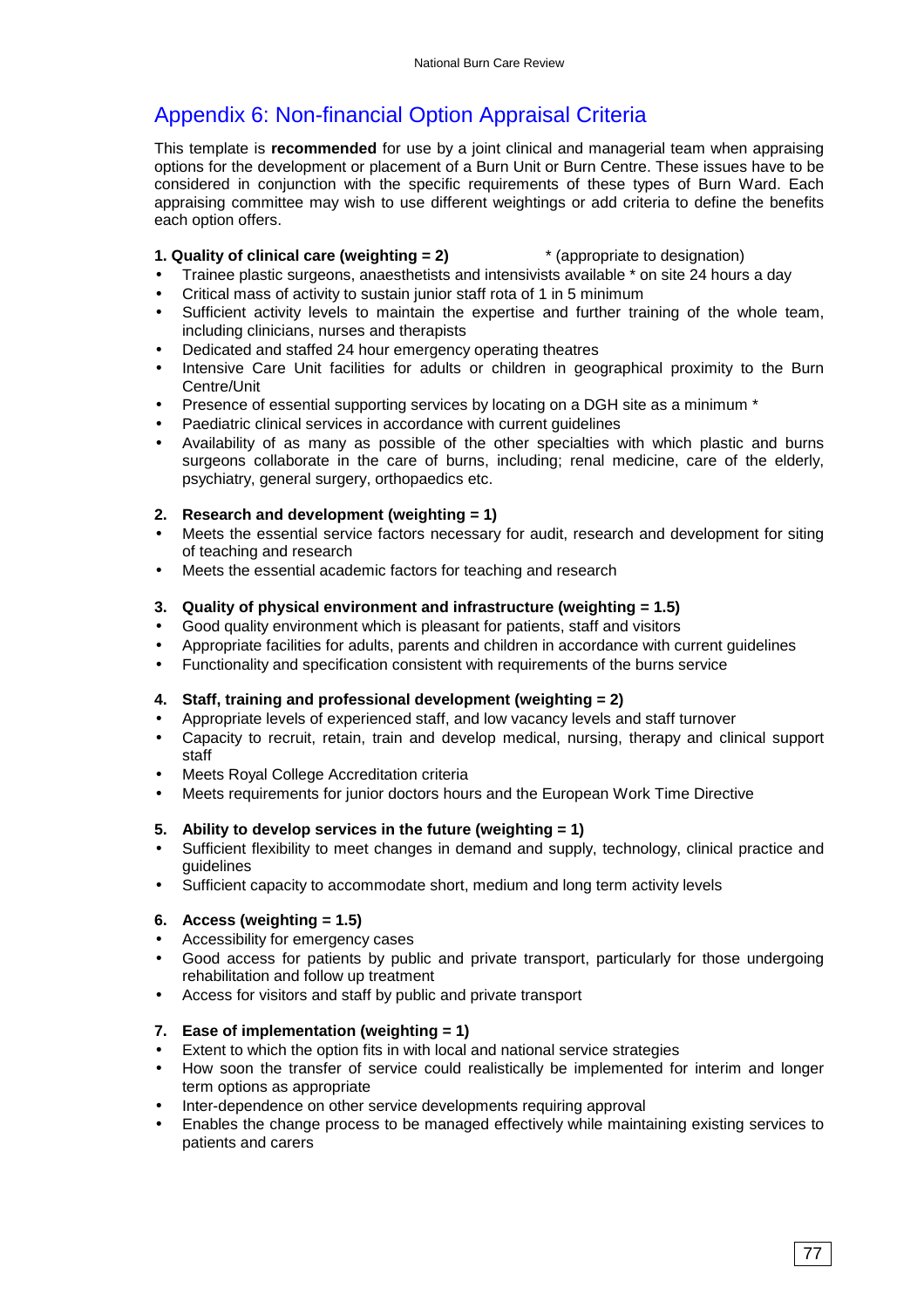## **References**

- 1. Report of the Burns Working Group. Gowar JP, ed. March 1996. North & South Thames Regional Health Authorities.
- 2. Plastic Surgery in the British Isles: Present & Future. Officers of British Association of Plastic Surgeons. December 1994. 35-43 Lincoln's Inn Fields, London, WC2A 3PN, British Association of Plastic Surgeons.
- 3. Colebrook L. A New Approach to the Treatment of Burns and Scalds. 1950. Fine Technical Publications, London.
- 4. Munster AM, Smith-Meek M et al. The effect of early surgical intervention on mortality and cost-effectiveness in burn care 1978-1991. Burns 1994; 20:61-4.
- 5. MacMillan BG. Early excision of more than 25 percent of body surface in the extensively burned patient. Archives of Surgery 1959; 77:369-76.
- 6. Jackson D, Topley E et al. Primary excision and grafting of large burns. Annals of Surgery 1960; 152:167-9.
- 7. Dunn KW and Edwards JE. Overview of the NBCR process and 1999 Burns Service Provision. 2001. Unpublished Work
- 8. National Burn Care Review: An Update. Dunn KW. March 1999. National Burn Care Review Committee.
- 9. National Burn Care Review: Discussion Document. Dunn KW. March 2000. National Burn Care Review Committee.
- 10. Judkins K, Phipps A. Thermal Injury. In Driscoll P, Skinner D, eds. Trauma Care Beyond the Resuscitation Room, BMJ Books, 1998.
- 11. Wallace PGM, Ridley SA. ABC of Intensive Care Transport of critically ill patients. British Medical Journal 1999; 319:368-70.
- 12. Standards for Intensive Care Units. The Intensive Care Society. May 1997. The Intensive Care Society. 9 Bedford Square, London, WC1B 3RE.
- 13. Comprehensive Critical Care: A Review of Adult of Critical Care Services. July 2000. Department of Health.
- 14. Paediatric Intensive Care "A Framework for the Future". National Coordinating Group on Paediatric Intensive Care. July 1997. Department of Health.
- 15. Davies RM. Anaesthesia in burns. Post Graduate Medical Journal 1972; 48:121-61.
- 16. Lawrence JC. Burns and scalds: aetiology and prevention. In Settle JAD, ed. Principles and Practice of Burns Management, Churchill Livingstone, 1996.
- 17. Judkins K. Pain management in the burned patient. Pain Reviews 1998; 5:133-46.
- 18. Klasen HJ. Early excision and grafting. In Settle JAD, ed. Principles and Practice of Burn Management, Churchill Livingstone, 1996.
- 19. Sheridan RL, Tompkins RG. Skin substitutes in burns. Burns 1999; 25:97-103.
- 20. Standards for Burns. Therapy Standards Working Group. March 2000. The Chartered Society of Physiotherapy. 14 Bedford Row, London, WC1R 4ED.
- 21. Dowdney L, Wilson R et al. Psychological disturbance and service provision in parentally bereaved children: prospective case-control study. British Medical Journal 1999; 319:354-57.
- 22. Kleve L, Robinson E. A survey of psychological need amongst adult burn-injured patients. Burns 1999; 25:575-9.
- 23. Report of the Working Party on the Psychological Care of Surgical Patients. Bass C, ed. Ward C. October 1997. The Royal College of Surgeons of England and the Royal College of Psychiatrists.
- 24. Rumsey N, Williams M et al. An audit of the psychological responses of burn-injured patients. 2000. Unpublished **Work**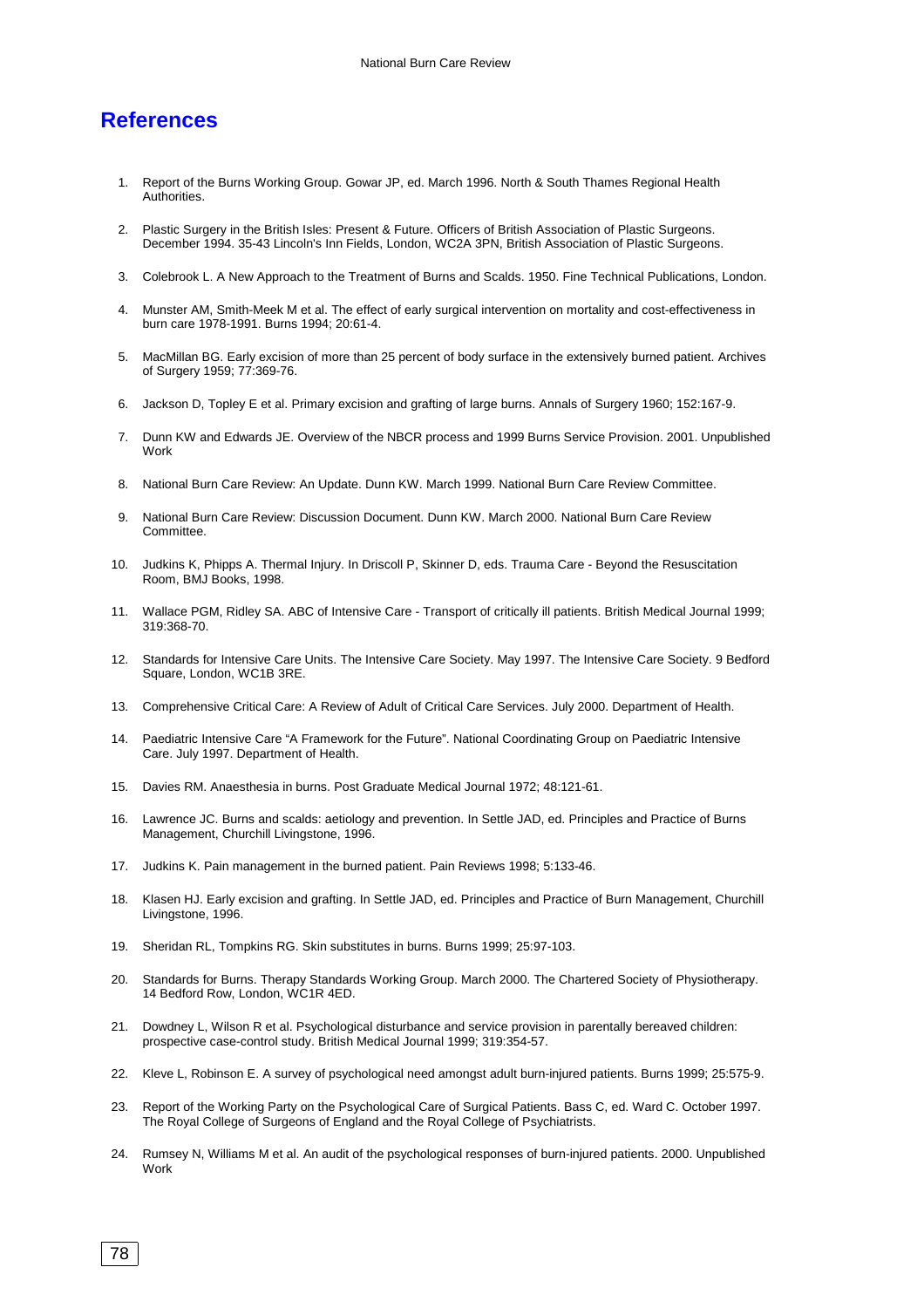- 25. Clarke A, Cooper AC. Psycho-social rehabilitation after disfiguring injury or disease: investigating the training needs of specialist nurses. Journal of Advanced Nursing 2001; 33:1-9.
- 26. Richard RL, Staley MJ. Burn Care and Rehabilitation: Principles and Practice. FA Davis Company, 1915 Arch Street, Philadelphia, PA 19103, 1994.
- 27. Better Care for the Severely Injured. A Joint Report from the Royal College of Surgeons of England and the British Orthopaedic Association. July 2000. Royal College of Surgeons of England. 35-43 Lincoln's Inn Fields, London, WC2A 3PN.
- 28. Edwards JE, Roe A et al. Burns Outreach Team: Development, Operational policy and Validation. 2000. Unpublished Work
- 29. Morbidity statistics from general practice: 4th national study 1991-1992. McCormick A, Fleming D, Charlton J. 2000. Royal College of General Practitioners.
- 30. Burns and scalds accidents in the home. Government Consumer Safety Research. June 1999. Department of Trade and Industry.
- 31. Centre for Research and Education in Wounds. Undergraduate and Postgraduate wound education for nurses and doctors in the North West Region. Edwards JE, Bayat A, Dunn KW. 2001. Unpublished Work
- 32. Home and Leisure Accident Research. Consumer Safety Unit. 2001. Department of Trade and Industry.
- 33. Emergency Medicine Speciality Audit Group. Delphi study of the early management of Burn Injury in the North West Region. Emergency Medicine Speciality Audit Group. 2001. Unpublished Work
- 34. Accident and Emergency Modernisation Programme: Interim Report. Lambert M. October 1999. Department of Health.
- 35. Matrix of clinical objectives for trauma management. Coates T. 2001. London Severe Injury Working Group.
- 36. An Analysis of Emergency Admissions to English Hospitals with Burns 89/90 to 98/99. O'Connor R. July 2000. Pinderfields & Pontefract Hospitals NHS Trust.
- 37. Settle JAD. Burn Care Facilities in the United Kingdom. June/1994. Yorkshire Regional Burns Unit. Pinderfields Hospital, Aberford Road, Wakefield, WF1 4DG.
- 38. Welfare of Children and Young People in Hospital. July 1991. Department of Health.
- 39. A Bridge to the Future Nursing Standards, Education and Workforce Planning in Paediatric Intensive Care. Report of the Chief Nursing Officer's Taskforce in Paediatric Intensive Care. July 1997. Department of Health.
- 40. Review for the NHS Executive of Adult Critical Care services: An International Perspective. Edbrooke D, Hibbert C, Corcoran M. August 1999. Medical Economics and Research Centre, Sheffield.
- 41. ICNARC. Length of Stay on Intensive Care Units. February 2001. Personal Communication
- 42. Service Standards for Emergency Medical Admissions. General Medicine Service Standards Working Group. September 1997. Health Services Accreditation. Rutherford Park, Marley Lane, Battle, East Sussex, TN33 0EZ.
- 43. Kee SS, Ramage CM et al. Interhospital transfers by helicopter: the first 50 patients of the Careflight Project. Journal of the Royal Society of Medicine 1992; 85:29-31.
- Bristow A, Toff NJ. Medical helicopter systems recommended minimum standards for patient management. Journal of the Royal Society of Medicine 1991; 84:242-4.
- 45. Recommendations for Standards of Monitoring during Anaesthesia and Recovery. Report of the Working Party: Revised Edition. July 1994. The Association of Anaesthetists of Great Britain and Ireland. 9 Bedford Square, London WC1B 3RE.
- 46. Anaesthetic-Related Equipment: Purchase, maintenance and replacement. Report of the Working Party. 2001. The Association of Anaesthetists of Great Britain and Ireland. 9 Bedford Square, London WC1B 3RE.
- 47. Immediate Postanaesthetic Recovery. Report of the Working Party. 2001. The Association of Anaesthetists of Great Britain and Ireland. 9 Bedford Square, London WC1B 3RE.
- 48. Guidelines for the Provision of Anaesthetic Services. July 1999. The Royal College of Anaesthetists. 48-49 Russell Square, London, WC1B 4JY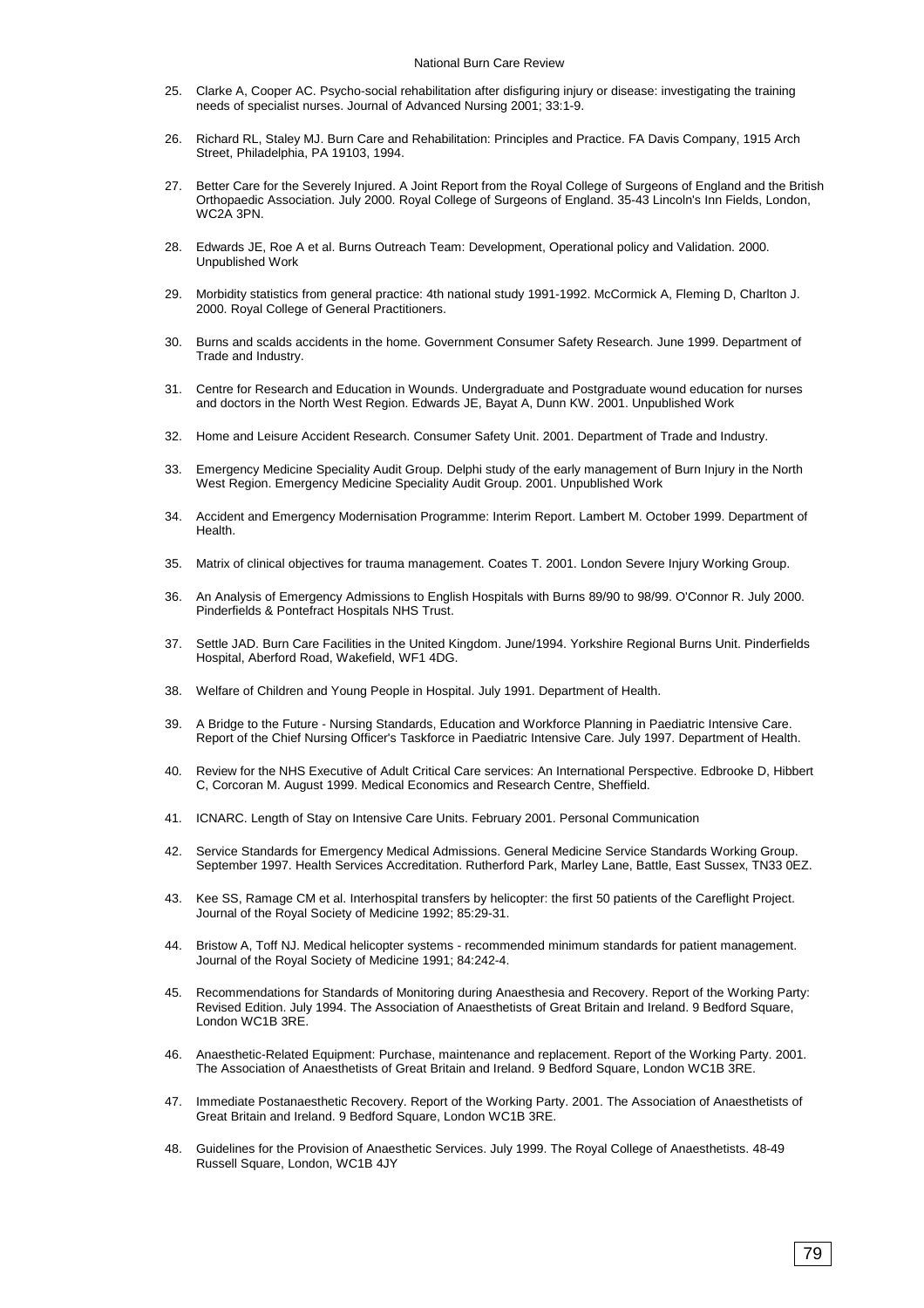- 49. Association of Burns and Reconstructive Anaesthetists. Guidelines on Service Provision. Association of Burns and Reconstructive Anaesthetists. August 2000.
- 50. Stone CA, Pape SA. Evolution of the Emergency Management of Severe Burns (EMSB) course in the UK. Burns 1999; 25:262-4.
- 51. Information for Health: An Information Strategy for the Modern NHS 1998-2005. Burns F. September 1998. NHS Executive. P O Box 410, Wetherby, West Yorkshire, LS23 7LN.
- 52. The role of Telemedicine in the care of A&E patients. Telemedicine Working Group for the Accident and Emergency Modernisation Programme. 2001.
- 53. Guidelines for Transport of the Critically Ill Adult. November 1997. The Intensive Care Society. 9 Bedford Square, London, WC1B 3RE.
- 54. A Service Framework for the Care of Critically Ill Children in Wales: Proposed Standards for the Care of Critically Ill Children in Wales for Discussion and Comment. The Paediatric Intensive Care Steering Board. January 2000. The Specialised Health Services Commission for Wales.
- 55. Anon. From Victims to Survivors: Voices for Choices. November 1998. Skylark. Conference Proceeding
- 56. Hauck Research International. From Victims to Survivors: Voices of Victims. November 1998. Conference Proceeding
- 57. Publications and Resource Catalogue. 2000. Changing Faces.
- 58. Medical Rehabilitation for People with Physical and Complex Disabilities. Marks L, McLellan D L, Langton-Hewer R, Ward C. May 2000. Royal College of Physicians of London. Publications Unit, 11 St Andrew's Place, London, NW1 4LE.
- 59. Wade DT, de Jong Bareld A. Recent advances in rehabilitation. British Medical Journal 2000; 320:1385-8.
- 60. The Way to Go Home: Rehabilitation and Remedial Services for Older People. 2000. Audit Commission. Audit Commission Publications, Bookpoint Limited, 39 Milton Park, Abingdon, OX14 4TD.
- 61. Cromes GF, Helm PA. The Status of Burn Rehabilitation Services in the United States: Results of a National Survey. Journal of Burn Care & Rehabilitation 1992; 13:656-62.
- 62. The Patient's Charter. October 1991. Department of Health.
- 63. A Health Service of all the talents: Developing the NHS Workforce. Consultation Document on the Review of Workforce Planning. Hargadon J, Staniforth M. eds. April 2000. Department of Health.
- 64. Making a Difference. July 1999. Department of Health.
- 65. The NHS Plan: A Plan for Investment, A Plan for Reform. July 2000. Department of Health.
- 66. A First Class Service: Quality in the new NHS. June 1998. Department of Health.
- 67. The New NHS Modern, Dependable. December 1997. Department of Health.
- 68. Consultant Surgeons Team Working in Surgical Practice. Giddings A E B, Mansfield A O. May 2000. The Senate of Surgery of Great Britain and Ireland. Royal College of Surgeons of Edinburgh, Nicholson Street, Edinburgh.
- 69. Children's Surgery: A First Class Service. Kapila L. ed. May 2000. Royal College of Surgeons of England.
- 70. Williams J. Calculating Staffing Levels in Physiotherapy Services. 1998. PAMPAS Publishing, 10 Spinneyfield, Rotherham, S60 3HW.
- 71. Cockcroft A, Williams S. Staff in the NHS. British Medical Journal 1998; 316:381.
- 72. Dowie R, Langman M. Staffing of hospitals: future needs, future provision. British Medical Journal 1999; 319:1193-5.
- 73. Fire Statistics United Kingdom 1999. Research, Development and Statistics Directorate. November 2000. Home Office Statistical Bulletin.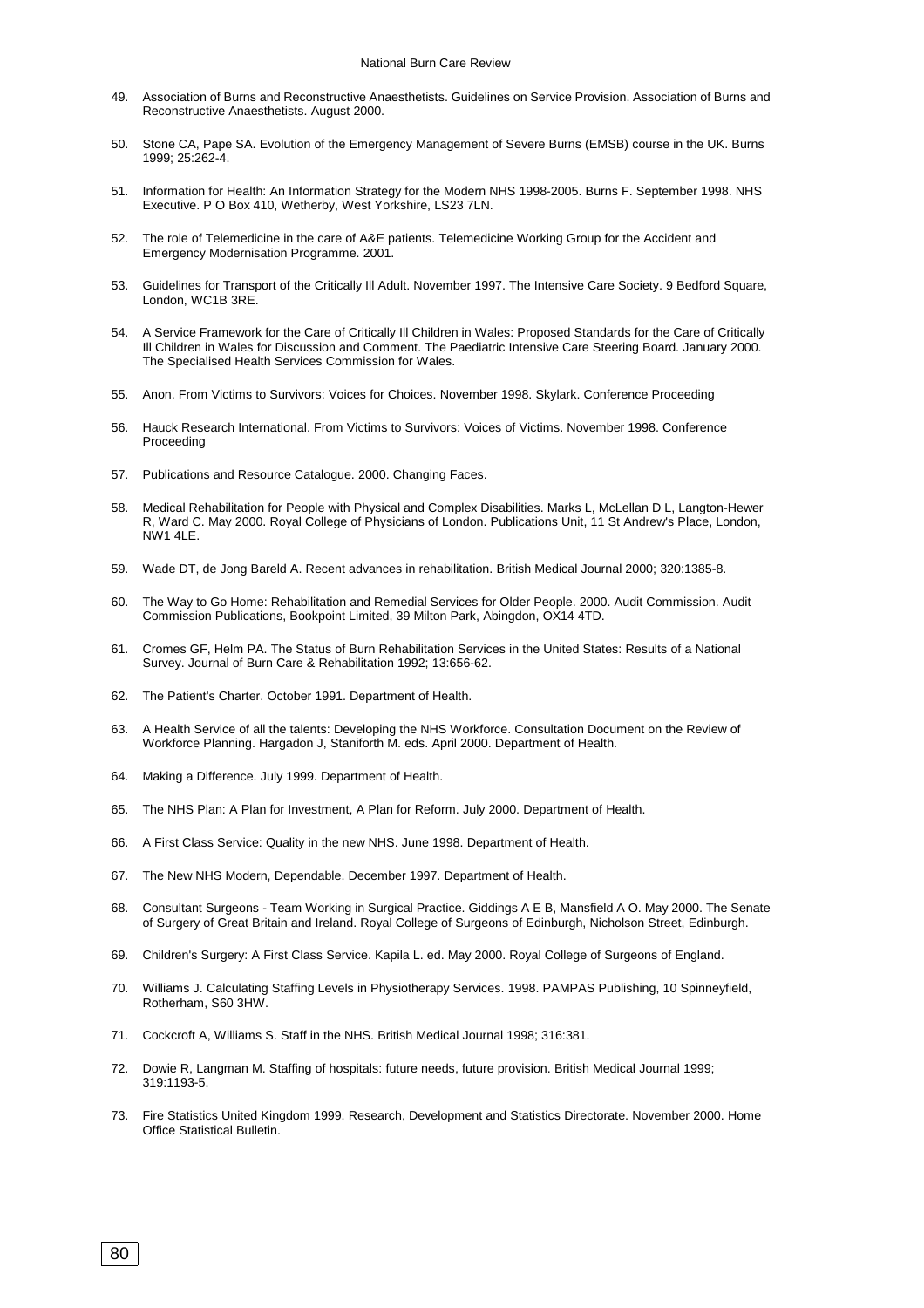- 74. Accident & Emergency Minimum Data Set. Committee for Regulating Information Requirements. May 1994. NHS Executive, Committee for Regulating Information Requirements. CRIR Secretariat, IMB C, Room 5/W34, Quarry House, Quarry Hill, Leeds, LS2 7UE.
- UK TARN: Business Plan 1997-2000. Yates D. 1997. The UK Trauma Audit and Research Network.
- 76. Intensive and High Dependency Care Data Collection: Users Manual for the Augmented Care Period (ACP) Dataset. The Augmented Care Period Dataset Working Group. March 1997. Department of Health.
- 77. HES: The Book. April 1997. Department of Health.
- 78. An Analysis of Emergency Admissions to English Hospitals with Burns 91/92 to 97/98. O'Connor R. January 2000. Pinderfields & Pontefract Hospitals NHS Trust.
- 79. Coding Clinic: National standards for clinical coding of burns. February 1999. NHS Executive.
- 80. The Read Codes: Version 3. October 1996. NHS Centre for Coding and Classification.
- 81. Global standard for healthcare terminology. September 1999. NHS Information Authority.
- 82. McKee M, Sheldon T. Measuring Performance in the NHS. British Medical Journal 1998; 316:322.
- 83. 1995 Public Health Common Dataset. Chapman C. April 1997. Analytical Services Section, North West Regional Office, North West Region & District Health Authorities.
- 84. Cleft Lip and/or Palate. Murray J. ed. January 1998. The Stationary Office, 59-60 Holborn Viaduct, London EC1A 2FD, Clinical Standards Advisory Group.
- 85. Bunch C. Challenging times for specialist services. British Medical Journal 1998; 316:378-81.
- 86. NHS Costings Manual. Task Group Membership. January 1999. Department of Health.
- 87. The New NHS: Guidance on out of area treatment: Consultation Paper. May 1998. NHS Executive, Department of Health.
- 88. The New NHS: Commissioning Specialised Services: Consultation Document. April 1998. Department of Health.
- 89. Hospital Accreditation A Discussion Paper. Clinical Audit Committee. June 1998. British Medical Association. BMA House, Tavistock Square, London, WC1H 9JP.
- 90. Standards for Emergency Surgical Services. Health Services Accreditation Surgical Services Standards Working Group. October 1998. Health Services Accreditation. Rutherford Park, Marley Lane, Battle, East Sussex, TN33 0EZ.
- 91. Bullivant JRN. Benchmarking for Continuous Improvement in the Public Sector. Longman Information & Reference, Longman Group Limited, 1994.
- 92. Mozingo DW. Quality Improvement Guidelines for Burn Center Verification. Journal of Burn Care & Rehabilitation 1999; 16A-9A.
- 93. Carley S, Mackway-Jones K et al. Major incidents in Britain over the past 28 years: the case for the centralised reporting of major incidents. Journal of Epidemiology and Community Health 1998; 52:392-8.
- 94. Carley SD. The Management of Children in Major Incidents. 1997. Thesis. University of Manchester.
- 95. Delphi study on planning for the care of Burn Victims in Burns Major Incidents. Randic L. July 2000. Dissertation. University of Manchester.
- 96. Defence Medical Services: A Strategy for the Future. December 1998. Ministry of Defence.
- 97. A Review of Planning for Military Casualties Returned to the UK from an Overseas Conflict. October 1998. Ministry of Defence.
- 98. Revalidation the profession moves forward. Day S. March 1999. 178 Great Portland Street, London, W1N 6JE, The General Medical Council.
- 99. Clinical Governance: Quality in the new NHS. March 1999. Department of Health